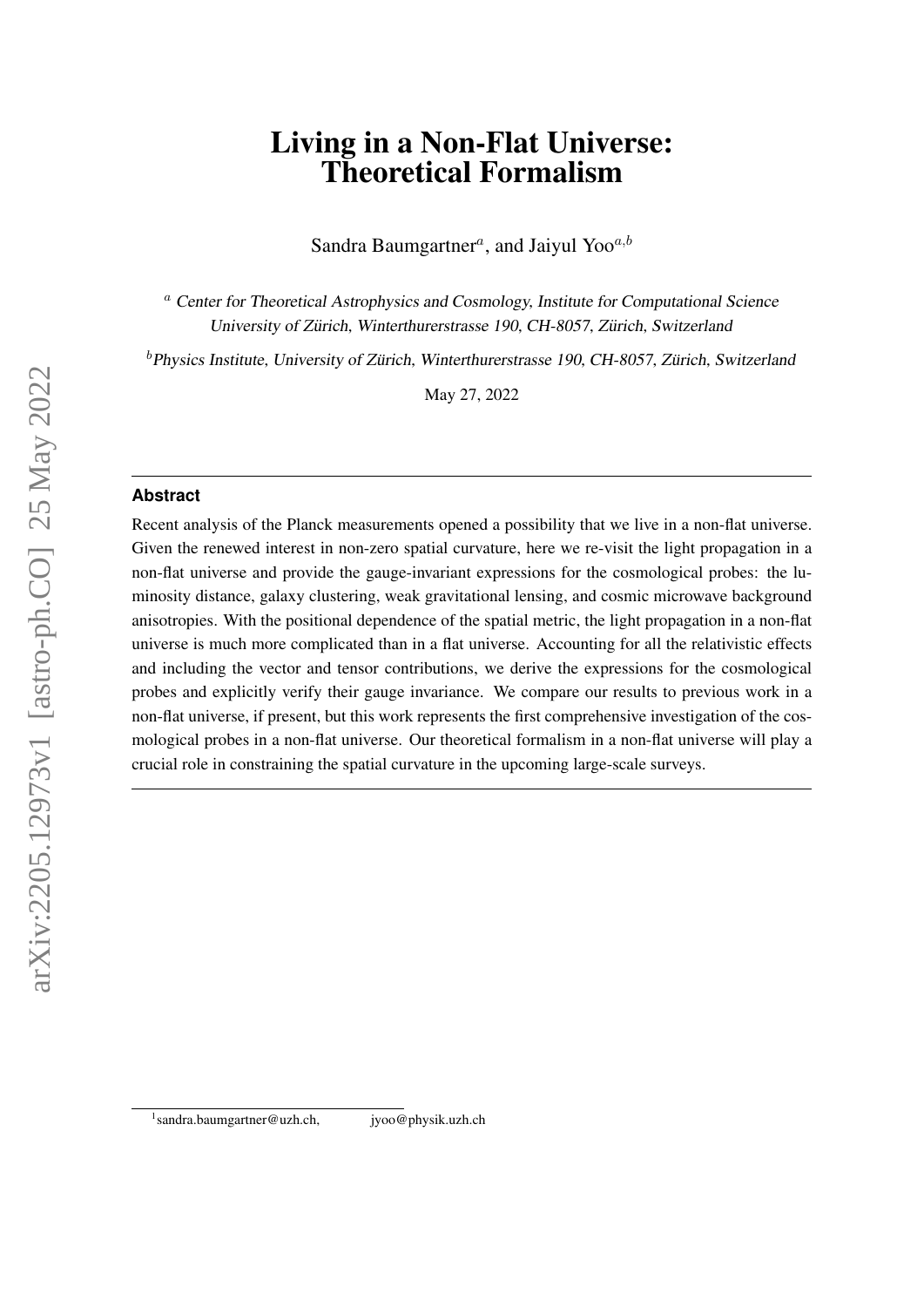## **Contents**

| 1                       | <b>Introduction</b>                                               | $\mathbf{1}$            |
|-------------------------|-------------------------------------------------------------------|-------------------------|
| $\boldsymbol{2}$        | <b>Background Universe with a Non-Zero Spatial Curvature</b>      | $\overline{\mathbf{3}}$ |
|                         | Metric convention<br>2.1                                          | 3                       |
|                         | 2.2<br>Tetrad and photon wave vectors                             | $\overline{4}$          |
|                         | 2.3 Light propagation                                             | 5                       |
|                         | 2.4 Comoving angular diameter distance                            | 6                       |
| 3                       | <b>Inhomogeneous Universe with a Non-Zero Spatial Curvature</b>   | 7                       |
|                         | Perturbed FRW metric and gauge transformation<br>3.1              | $\overline{7}$          |
|                         | 3.2<br>Tetrad and photon wave vectors                             | 9                       |
|                         | Conformal transformation for photon wave vector<br>3.3            | 11                      |
|                         | Solution to the geodesic equation<br>3.4                          | 13                      |
|                         | Source position at the observed redshift<br>3.5                   | 18                      |
| $\overline{\mathbf{4}}$ | <b>Cosmological Observables in a Non-Flat Universe</b>            | 22                      |
|                         | Luminosity distance: Physical area<br>4.1                         | 22                      |
|                         | Galaxy clustering: Physical volume<br>4.2                         | 26                      |
|                         | Weak gravitational lensing: Observed shear and convergence<br>4.3 | 29                      |
|                         | Cosmic microwave background anisotropies<br>4.4                   | 35                      |
| 5                       | <b>Expressions in a nearly flat universe</b>                      | 37                      |
| 6                       | <b>Comparison to previous work</b>                                | 40                      |
|                         | Sasaki 1987<br>6.1                                                | 40                      |
|                         | 6.2<br>Di Dio et al. 2016                                         | 40                      |
| 7                       | <b>Summary and Discussion</b>                                     | 42                      |
|                         | A Coordinates in a non-flat universe                              | 43                      |
|                         | Stereographic projection for $K > 0$<br>A.1                       | 43                      |
|                         | A.2 Projection for $K < 0$                                        | 45                      |
|                         | <b>B</b> Derivation of the tangential distortion                  | 46                      |
|                         |                                                                   |                         |

# <span id="page-1-0"></span>1 Introduction

The spatial curvature  $K$  of the Universe is one of the important cosmological parameters that determine the fate of our Universe. Given the theoretical preference that the inflationary expansion in the early Universe naturally suppresses the curvature parameter  $\Omega_k$ , cosmological models with non-zero spatial curvature have been studied far less than those in a flat universe. However, there exist inflationary scenarios with a non-zero spatial curvature [\[1–](#page-50-0)[4\]](#page-50-1), and more importantly, recent Planck analysis of CMB anisotropies allows a small but non-zero value of spatial curvature. Indeed, combining the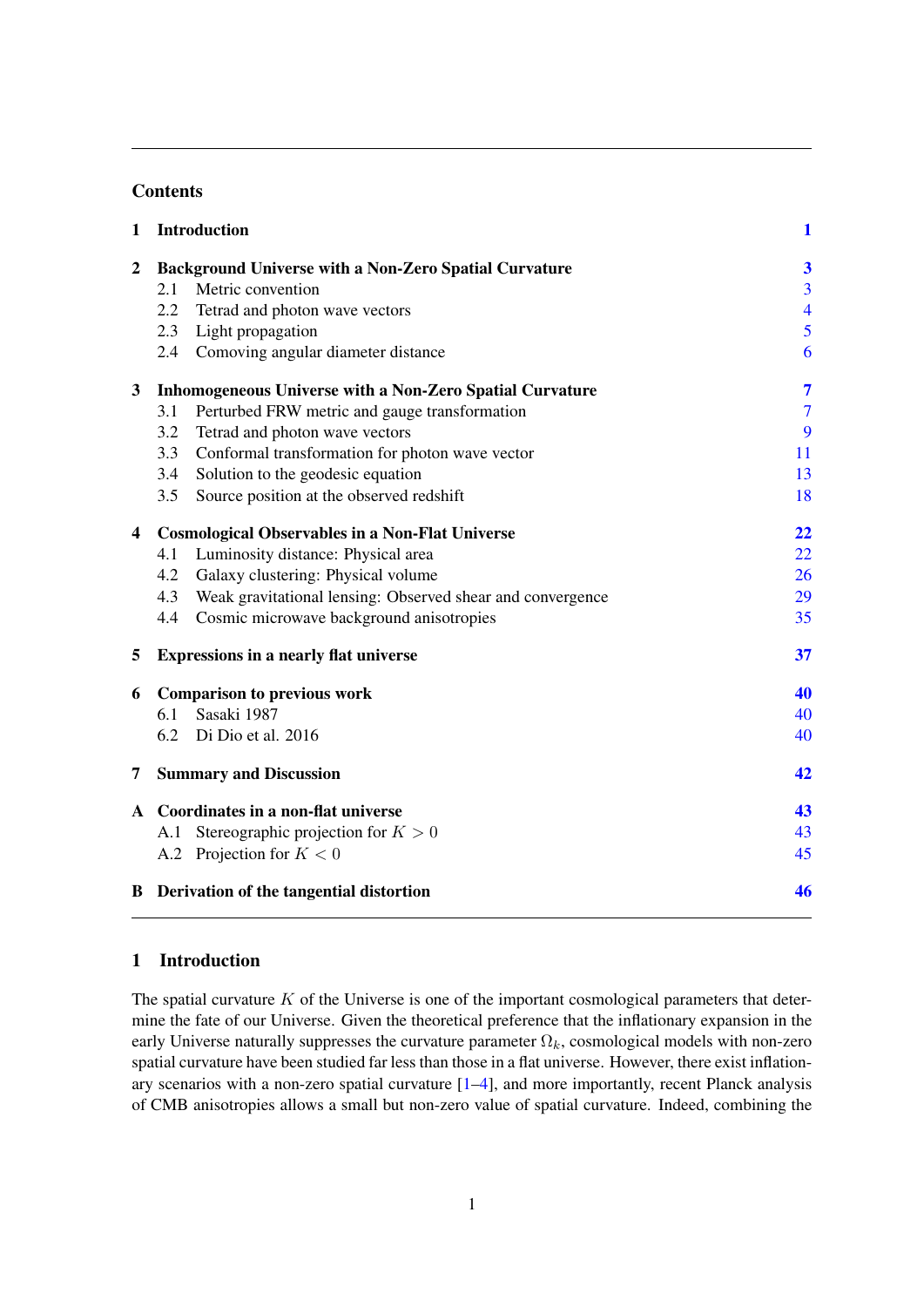Planck temperature and polarization power spectra with lensing data gives  $\Omega_k = -0.0106 \pm 0.0065$ [\[5\]](#page-50-2). Furthermore, it was shown [\[6](#page-50-3)[–9\]](#page-50-4) (see, however, [\[10\]](#page-50-5)) that a closed universe can not only explain the anomalous lensing amplitude in the Planck data, but also reduce tensions between CMB measurements and supernova observations at low redshift. A non-zero spatial curvature, on the other hand, gives rise to the heightened discordances with most of the low-redshift cosmological observables, including BAO measurements in galaxy clustering [\[6–](#page-50-3)[9\]](#page-50-4). Given the renewed interest in spatial curvature and the recent observational constraints, here we revisit the light propagation in a non-flat universe and investigate its impact on the cosmological observables.

In the past, the implication of a non-zero spatial curvature in cosmology has been extensively studied. In a non-flat universe, the eigen-modes of the Helmholtz equation change dramatically, compared to the standard Fourier modes in a flat universe (see e.g., [\[11,](#page-50-6) [12\]](#page-50-7)). In particular, the finite volume of a closed universe is revealed in the discreteness of eigen-modes. The contribution of gravitational waves generated during inflation to the CMB anisotropy in an open Universe was studied in [\[4\]](#page-50-1), and it was shown  $[1–3]$  $[1–3]$  that quantum fluctuations in the inflaton field induce variations in the spatial curvature. Given the large level arm, the effects of a non-zero spatial curvature have been well studied [\[13](#page-50-9)[–20\]](#page-51-0) for cosmic microwave background (CMB) anisotropies (see, [\[19,](#page-51-1) [20\]](#page-51-0) for review). Calculations of the CMB anisotropies in an open universe for both adiabatic and isothermal fluctuations have been carried out in  $[14]$  (see also  $[13]$ ). An efficient method to compute the CMB anisotropies was developed in [\[15\]](#page-51-2) by applying the line-of-sight integral method to the Boltzmann equation, and the total angular momentum method was generalized [\[16\]](#page-51-3) to non-flat FRW universes. [\[17\]](#page-51-4) examines the generation and propagation of the polarization of the CMB for both flat and nonflat geometries, and [\[18\]](#page-51-5) discusses the contribution of gravitational waves to the CMB anisotropy for arbitrary spatial curvature. A method for calculating CMB anisotropies in a curved Friedmann universe was implemented in the Boltzmann code CLASS [\[13\]](#page-50-9).

Relatively less attention was paid in literature to the low-redshift cosmological observables in a non-flat universe such as the luminosity distance, galaxy clustering, and weak gravitational lensing. A pioneering work on the luminosity distance was performed in [\[21\]](#page-51-6), where a general formula for the magnitude-redshift and distance-redshift relations were derived for a universe with arbitrary constant spatial curvature. The anisotropies of the luminosity distance were also computed in [\[22,](#page-51-7) [23\]](#page-51-8). For galaxy clustering, it was [\[24\]](#page-51-9) that first generalizes the expression for the general relativistic galaxy number counts to spatially curved universes. Finally, a method to determine simultaneously the angular diameter distance and the curvature of the universe using weak-lensing data is described in [\[25\]](#page-51-10). In Section [6,](#page-40-0) we will compare our results to those in these early papers in more detail.

Despite the rich history in literature, the light propagation in a non-flat universe has *not* been fully understood. For example, a simple prescription for a non-flat universe is to use the formulas derived in a flat universe, but to replace all the background angular diameter distances with those in a non-flat universe. While this method has been widely used in literature, it is not a complete and consistent treatment, but an approximation. In particular, the recent work [\[26–](#page-51-11)[31\]](#page-51-12) shows that there exist numerous and subtle relativistic effects associated with the light propagation and observations. Given this development, here we critically re-examine the light propagation in an inhomogeneous universe with a non-zero spatial curvature, closely following the gauge-invariant formalism in [\[32,](#page-51-13) [33\]](#page-51-14), but generalizing it to a non-flat universe. We find that due to the positional dependence of the spatial metric in a non-flat universe, the background solution to the photon geodesic equation is not a solution to the background geodesic equation at a position deviating from a straight path in an inhomogeneous universe, an extra complication, compared to the light propagation in a flat universe. Consequently, the light path in a non-flat universe is much more complicated than previously computed. We then investigate the impact on the cosmological observables.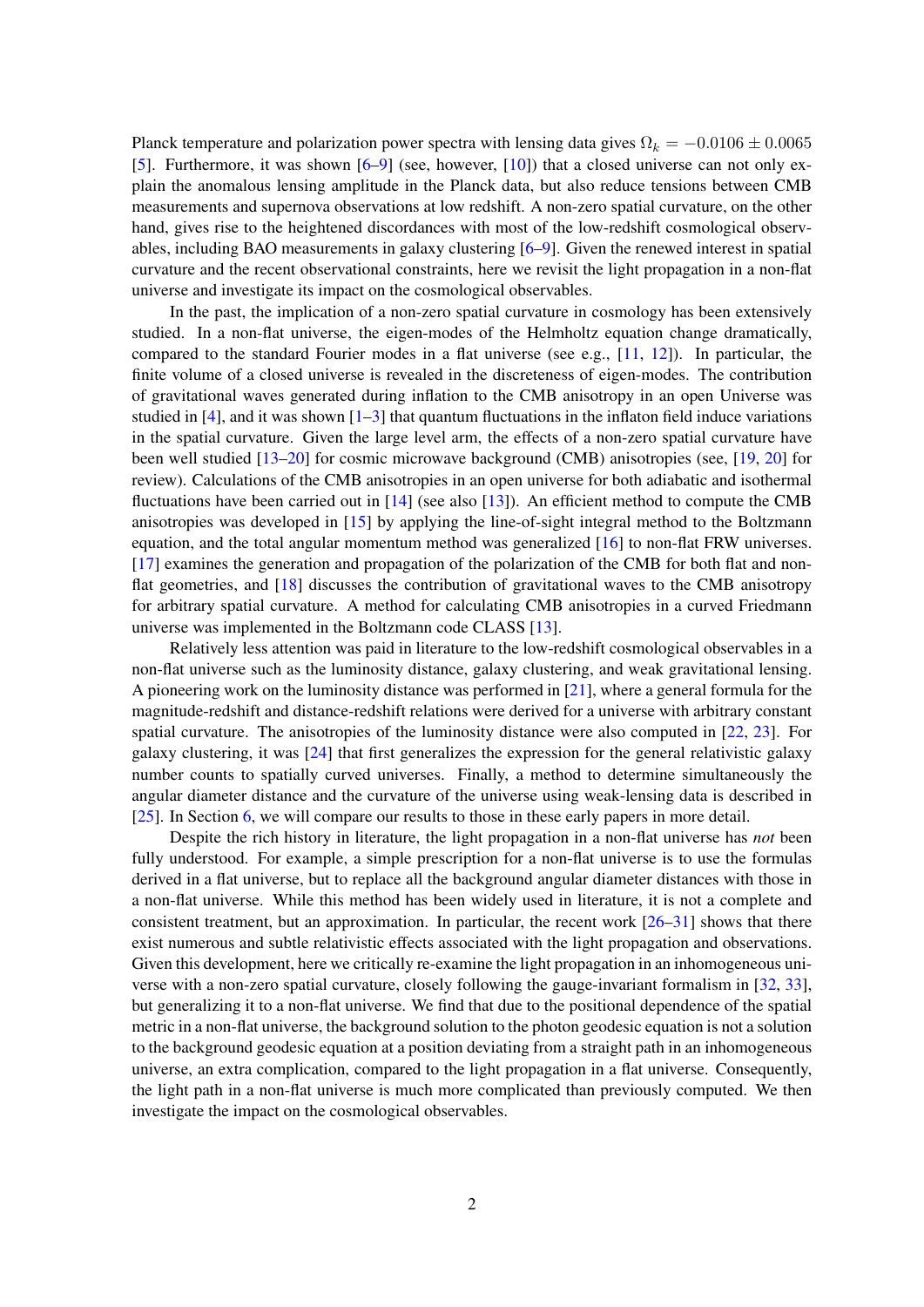The organization of this paper is as follows. We start by discussing the homogeneous and isotropic, non-flat background universe in Sec. [2.](#page-3-0) Specifically, we introduce the (background) metric and the tetrad vectors to relate physical quantities in the observer rest frame to FRW coordinates in Secs. [2.1](#page-3-1) and [2.2](#page-4-0) respectively. The light propagation in this background universe is discussed in Sec. [2.3,](#page-5-0) and we finish this section with the expression for the comoving angular diameter distance in a non-flat universe in Sec. [2.4.](#page-6-0) We then introduce perturbations around this background universe in Sec. [3.](#page-7-0) The perturbed FRW metric is introduced in Sec. [3.1,](#page-7-1) followed by the derivation of the tetrad vectors in an inhomogeneous universe in Sec. [3.2.](#page-9-0) We introduce a conformal transformation in Sec. [3.3,](#page-11-0) which we use in Sec. [3.4](#page-13-0) to compute the light propagation path. The source position on the light path is derived in FRW coordinates in Sec. [3.5.](#page-18-0) In Section [4,](#page-22-0) we proceed by determining expressions for cosmological observables in a non-flat universe, such as the luminosity distance and its fluctuation in in Sec. [4.1,](#page-22-1) the observed volume in Sec. [4.2](#page-26-0) and the observed lensing shear and convergence in Sec. [4.3.](#page-29-0) We briefly discuss the collisionless Boltzmann equation in Sec. [4.4.](#page-35-0) We present useful approximate formulas for the cosmological observables, when the curvature density can be treated as a small perturbation in Sec. [5.](#page-37-0) Finally, we compare our result to previous work about non-zero curvature in Sec. [6](#page-40-0) and finish with a summary and discussion in Sec. [7.](#page-42-0) We explain the geometric relation between the standard coordinate and our coordinate choice in App. [A](#page-43-0) and we present detailed derivations of the angular solution to the geodesic equation and the angular distortion of the observed source position in App. [B.](#page-46-0)

#### <span id="page-3-0"></span>2 Background Universe with a Non-Zero Spatial Curvature

Here we introduce the metric used to model the background universe with a non-zero spatial curvature and briefly discuss the light propagation with focus on the difference compared to the case in a flat universe.

## <span id="page-3-1"></span>2.1 Metric convention

For a non-vanishing spatial curvature ( $K \neq 0$ ), the Robertson-Walker metric is

<span id="page-3-2"></span>
$$
ds^{2} = -a^{2}d\eta^{2} + a^{2} \left[ \frac{d\tilde{r}^{2}}{1 - K\tilde{r}^{2}} + \tilde{r}^{2}d\Omega^{2} \right] = -a^{2}d\eta^{2} + a^{2} \left[ d\chi^{2} + \tilde{r}^{2}d\Omega^{2} \right] ,
$$
 (2.1)

where the scale factor  $a(\eta)$  is a function of conformal time  $\eta$  and the comoving angular diameter distance  $\tilde{r}$  is related to the spatial curvature K as

<span id="page-3-3"></span>
$$
\tilde{r} = \frac{1}{\sqrt{K}} \sin \sqrt{K} \chi \quad \text{for } K > 0 \,, \qquad \qquad \tilde{r} = \frac{1}{\sqrt{-K}} \sinh \sqrt{-K} \chi \quad \text{for } K < 0 \,, \tag{2.2}
$$

in terms of the comoving radial coordinate  $\chi$ 

$$
d\chi^2 = \frac{d\tilde{r}^2}{1 - K\tilde{r}^2} \,. \tag{2.3}
$$

Mind the notation  $\tilde{r}$  for the comoving angular diameter distance. For a positive curvature  $K > 0$ , the three-hypersurface is a sphere in a four-dimensional space with radius  $R_K := 1/\sqrt{K}$ , in which the comoving angular diameter distance  $\tilde{r}$  is the radius of lower three dimension of the sphere

$$
\tilde{r}^2 = \tilde{x}_1^2 + \tilde{x}_2^2 + \tilde{x}_3^2 = R_K^2 \sin^2 \Theta \le \frac{1}{K} \,,\tag{2.4}
$$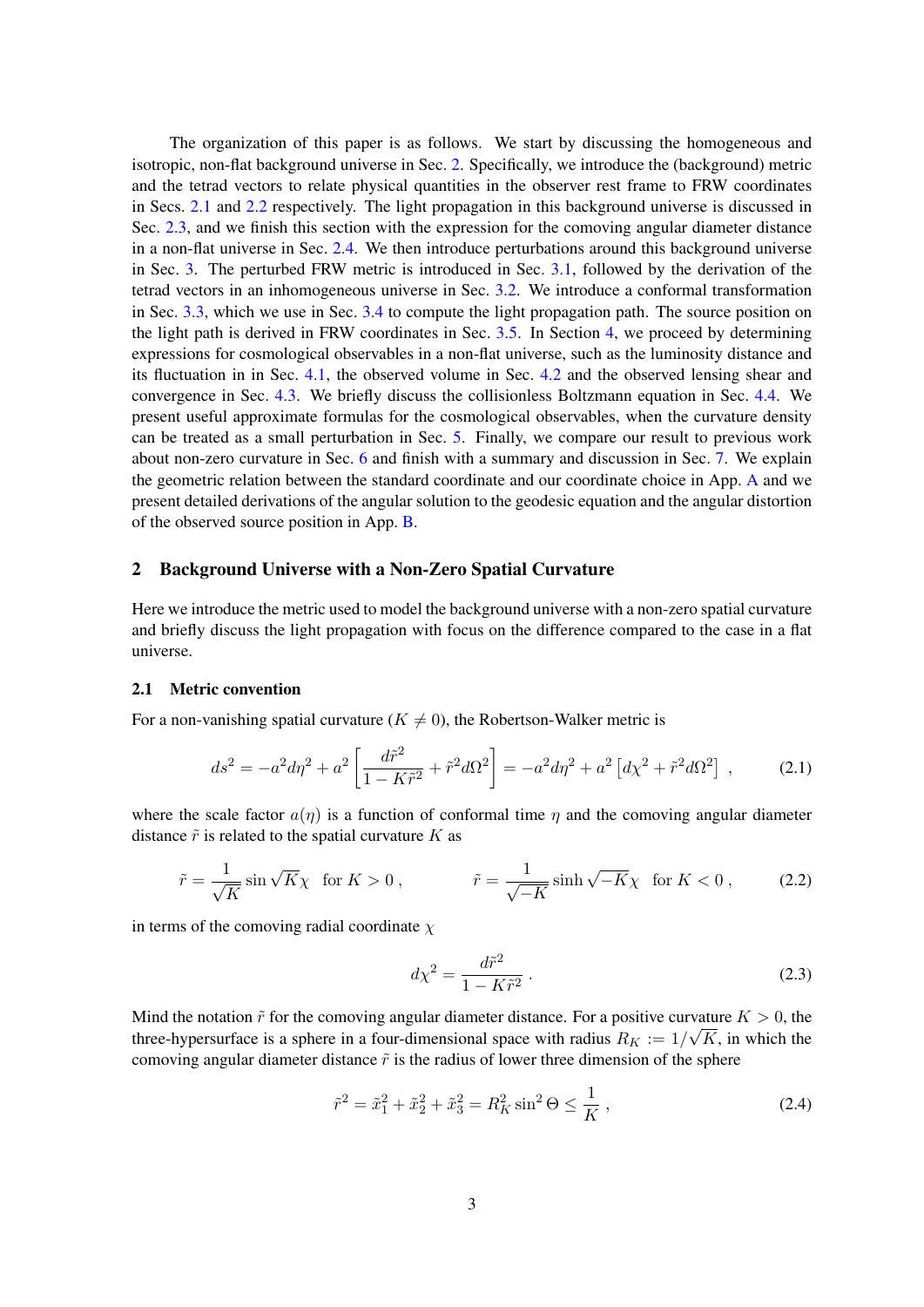and the comoving radial coordinate  $\chi = R_K \Theta$  is the length of the arc in terms of the polar angle  $\Theta$ in 4D. Naturally, the range of  $\tilde{r}$  is limited to  $R_K$ . A similar parametrization can be obtained for a negative curvature with hyperbolic function  $(R_K^2 = -1/K > 0)$ . Given a length unit L, we can re-scale the coordinates

$$
K \to \frac{K}{|K|L^2} \,, \qquad \tilde{r} \to \sqrt{|K|} \tilde{r}L \,, \qquad a \to \frac{a}{L\sqrt{|K|}} \,, \qquad \eta \to \eta L\sqrt{|K|} \,, \tag{2.5}
$$

and the metric remains invariant, while the dimensionful spatial curvature  $K$  is then re-scaled as  $K = 0, \pm 1$  in a new unit system. However, we keep general the spatial curvature K and the curvature parameter  $\Omega_K = -Kc^2/H_0^2$ , where  $H_0$  is the Hubble parameter today.

Another useful representation of a non-flat Universe can be obtained by a conformal transformation to a untilde coordinate

<span id="page-4-2"></span>
$$
\tilde{r} =: \frac{r}{1 + \frac{K}{4}r^2}, \qquad 1 - K\tilde{r}^2 = \left(\frac{1 - \frac{K}{4}r^2}{1 + \frac{K}{4}r^2}\right)^2, \qquad (2.6)
$$

and its geometrical relation is

<span id="page-4-5"></span>
$$
\frac{1}{2}r_{\pm} = \frac{1}{K\tilde{r}} \left[ 1 \pm \sqrt{1 - K\tilde{r}^2} \right] ,\qquad(2.7)
$$

where  $r_{\pm}$  is the radius in a 3D plane projected from a non-flat space in 4D. For  $K > 0$ , the Northern and the Southern hemispheres of a 3D sphere are projected into  $r_{+} = R_K \sim \infty$  and  $r_{-} = 0 \sim R_K$ , while a 3D hyperbola is projected into  $r_0 = 0 \sim R_K$ . For both cases, the solid angle in the lower three dimension  $(i = 1, 2, 3)$  is preserved

<span id="page-4-4"></span>
$$
\frac{\tilde{x}_i}{\tilde{r}} = \frac{x_i}{r} \,. \tag{2.8}
$$

The geometric meaning of the projection is discussed in Appendix [A.](#page-43-0) The advantage of this parametrization is that the spatial metric becomes diagonal

<span id="page-4-1"></span>
$$
ds_3^2 = \frac{a^2}{\left(1 + \frac{K}{4}r^2\right)^2} \left(dr^2 + r^2 d\Omega^2\right) = \frac{a^2}{\left(1 + \frac{K}{4}r^2\right)^2} \left(dx_1^2 + dx_2^2 + dx_3^2\right) ,\qquad (2.9)
$$

whereas the original metric in Eq. [\(2.1\)](#page-3-2) is *not* diagonal in a rectangular coordinate. While the conformal transformation preserves the angles  $(\theta, \phi)$  in the original metric, it should be noted that the comoving angular diameter distance is  $\tilde{r}$ , not r, which is then related to the physical angular diameter distance with  $(1 + z)$  factor. As our interest lies in the light propagation in an inhomogeneous universe, it is computationally convenient to work in a rectangular coordinate. We will mainly use Eq. [\(2.9\)](#page-4-1) for the following computations.

#### <span id="page-4-0"></span>2.2 Tetrad and photon wave vectors

To relate the physical quantities in the observer rest frame to FRW coordinates, we consider four orthonormal tetrad vectors in the background universe

$$
\bar{e}_0^{\mu} = \frac{1}{a}(1, 0) , \qquad \qquad \bar{e}_i^{\mu} = \frac{1}{a}[0, f_{\kappa}(r)\delta_i^{\alpha}], \qquad i = x, y, z , \qquad (2.10)
$$

where we defined a function

<span id="page-4-3"></span>
$$
f_{\kappa}(r) := 1 + \frac{K}{4}r^2 , \qquad (2.11)
$$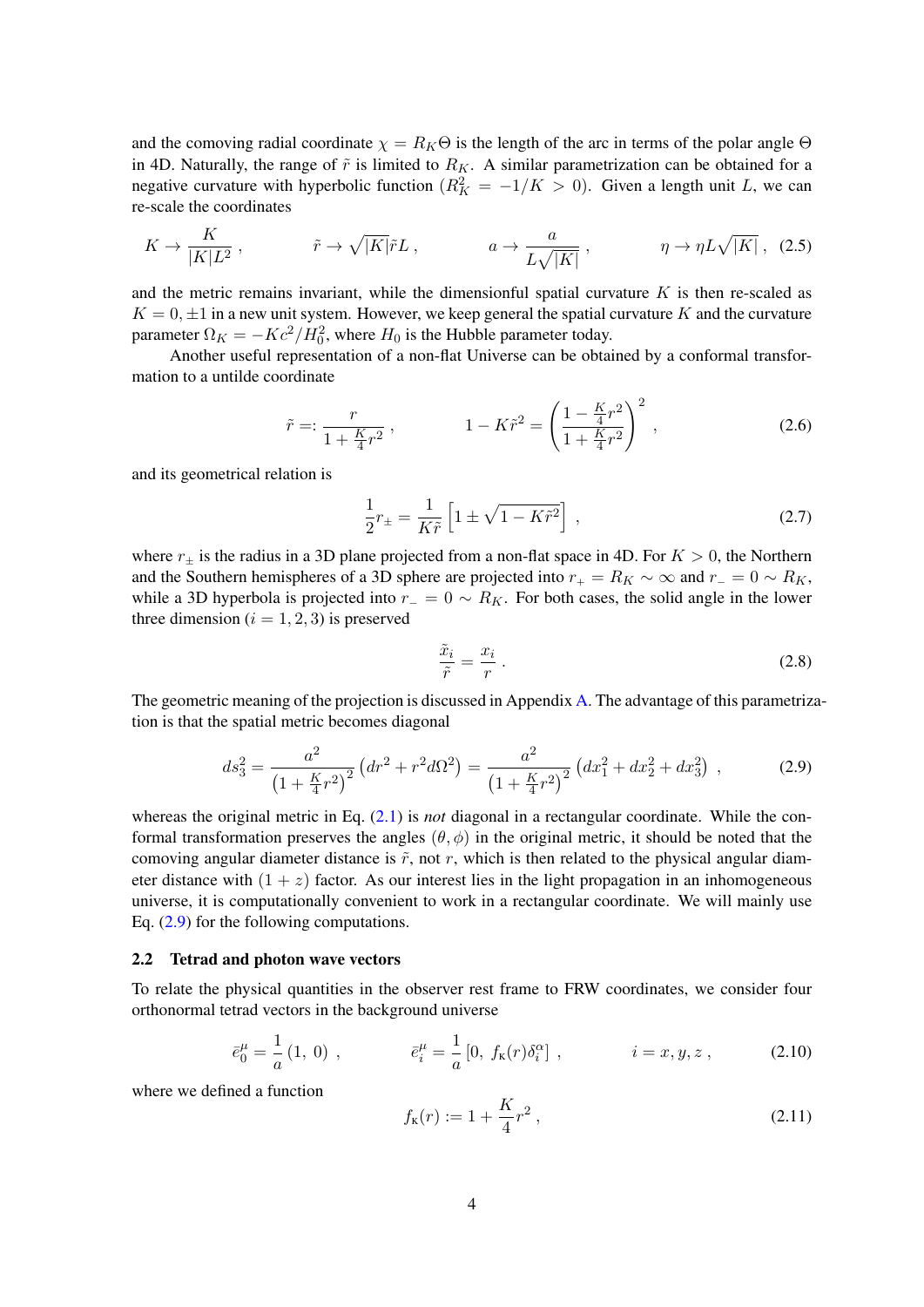representing the deviation from a flat space and the Kronecker delta is related to the three-metric

<span id="page-5-2"></span>
$$
ds_3^2 = a^2 \bar{g}_{\alpha\beta} dx^{\alpha} dx^{\beta} , \qquad \bar{g}_{\alpha\beta} := \frac{\delta_{\alpha\beta}}{f_{\kappa}^2(r)} , \qquad \bar{g}^{\alpha\beta} = f_{\kappa}^2(r) \delta^{\alpha\beta} . \qquad (2.12)
$$

We used bars to indicate that they are the quantities in the background universe, while the same quantities without bars will be those in an inhomogeneous universe. We will use the indices  $\mu, \nu, \cdots$ to represent the spacetime components, while the indices  $\alpha, \beta, \cdots$  represent the spatial components. The tetrad vectors represent the local time and spatial directions of the observer rest frame in a FRW coordinate [\[34\]](#page-51-15).

An observer moving with a timelike four-velocity  $\bar{u}^{\mu} = \bar{e}_{0}^{\mu}$  $\frac{\mu}{0}$  at a given spacetime position measures the photon angular frequency  $\omega$  and the observed angular direction  $(\theta, \phi)$ . The photon wave vector in the observer rest frame is then written as

<span id="page-5-3"></span>
$$
k^{a} = \omega(1, -n^{i}), \qquad 1 = \delta_{ij}n^{i}n^{j}, \qquad a \in (0, x, y, z), \qquad i, j \in (x, y, z), \tag{2.13}
$$

and it can be readily expressed in a FRW coordinate as

$$
\bar{k}^{\mu} = \bar{e}^{\mu}_{a} k^{a} = \frac{\omega}{a} \left[ 1, -N^{\alpha} \right] , \qquad N^{\alpha} := f_{\kappa}(r) n^{i} \delta_{i}^{\alpha} , \qquad (2.14)
$$

where  $n^i = (\sin \theta \cos \phi, \sin \theta \sin \phi, \cos \theta)$  is a unit spatial directional vector in the observer rest frame (or Minkowski space) and  $N^{\alpha}$  is a unit 3-vector based on  $\bar{g}_{\alpha\beta}$ . Note that the wave vector  $k^a$  in the observer rest frame is independent of FRW coordinates and also independent of whether the Universe is homogeneous or inhomogeneous. The null condition for the photon wave vector is trivially satisfied.

#### <span id="page-5-0"></span>2.3 Light propagation

Now we consider a null path or light propagation in a homogeneous universe. The photon wave vector  $\bar{k}^{\mu}$  we derived is one at the observer position, since it is expressed in terms of the physical frequency and angular direction measured by the observer in the rest frame. However, due to the symmetry in the background universe, its parametrization is indeed identical at all positions, with  $\omega$ and a evaluated at the given spacetime position of a fictitious observer. One subtlety we will discuss later is the unit directional vector  $n^i$ , which is only defined in the observer rest frame with Minkowski metric and hence is independent of FRW coordinates. This difference is irrelevant in a homogeneous universe, though.

The light propagation in a homogeneous universe is a straight path, given the geometry encoded in  $\bar{g}_{\alpha\beta}$ . On a straight path emanating from the coordinate origin, any observers will record the same angular directions  $n^i$  in their own rest frame, in which the local coordinate is aligned with the FRW coordinate. The geodesic equation for the photon wave vector  $\bar{k}^{\mu}$  yields the well-known results:

<span id="page-5-1"></span>
$$
\omega \propto \frac{1}{a}, \qquad N^{\alpha\prime} = 0, \qquad 0 = N^{\beta} N^{\alpha}{}_{|\beta}, \qquad (2.15)
$$

valid for any spatial curvature, where the prime and the vertical bar indicate the time derivative and the covariant derivative with respect to  $\eta$  and  $\bar{g}_{\alpha\beta}$ , respectively. With the metric in Eq. [\(2.9\)](#page-4-1), first we can compute the spatial derivative of the function  $f<sub>K</sub>$  and the Christoffel symbol

$$
f_{\kappa,\alpha} = \frac{K}{2} \delta_{\alpha\beta} x^{\beta} , \qquad \qquad \bar{\Gamma}^{\alpha}_{\beta\gamma} = -\frac{K}{2f_{\kappa}} \left( \delta^{\alpha}_{\beta} \delta_{\gamma\delta} x^{\delta} + \delta^{\alpha}_{\gamma} \delta_{\beta\delta} x^{\delta} - \delta_{\beta\gamma} x^{\alpha} \right) , \qquad (2.16)
$$

and we can then explicitly verify that our parametrization for  $N^{\alpha}$  indeed satisfies the geodesic equation in [\(2.15\)](#page-5-1), *on the condition* that the evaluation point  $x^{\alpha}$  is on a straight photon path, i.e.,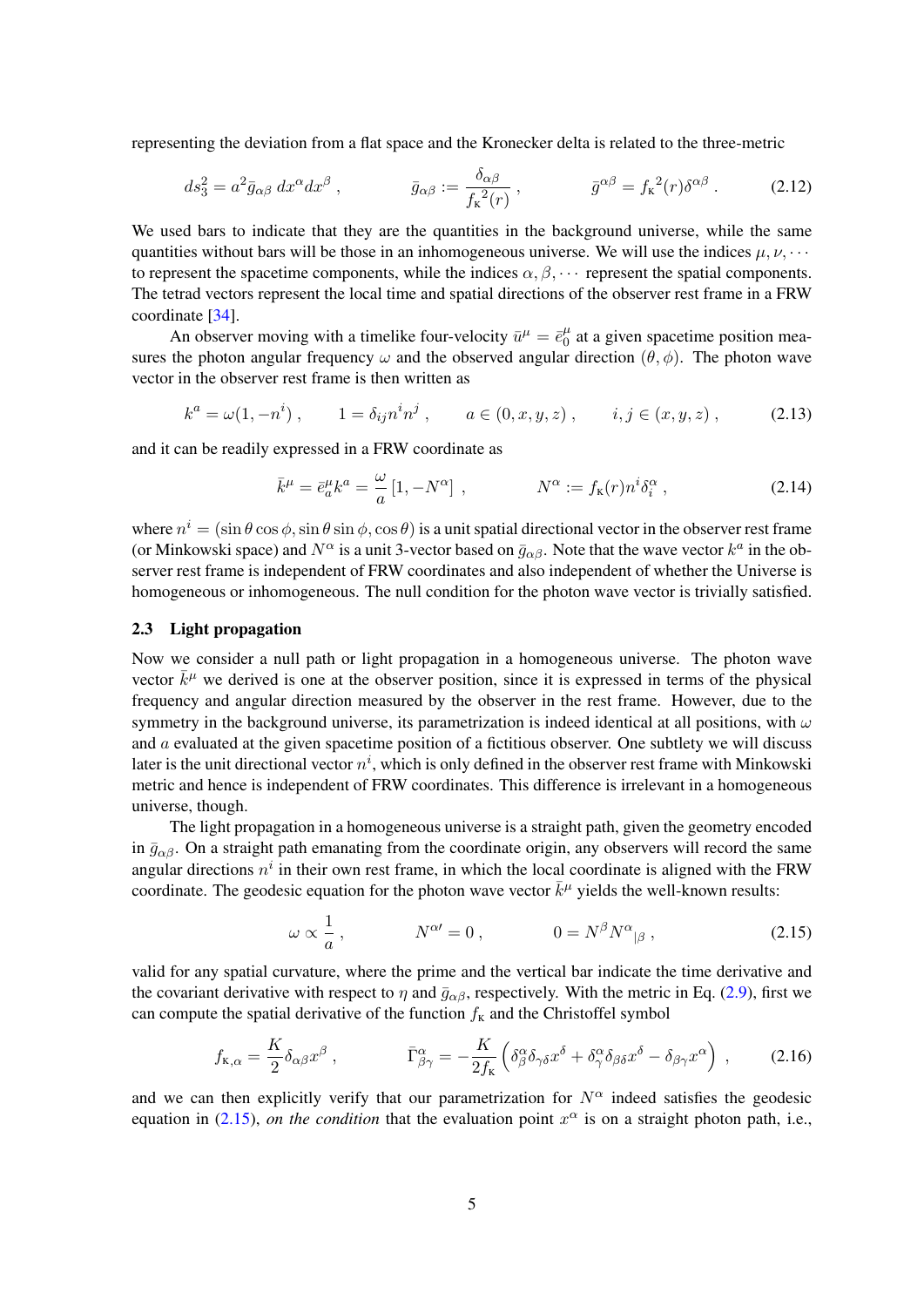$x^{\alpha} = r n^{i} \delta_{i}^{\alpha}$ . In a flat universe, this condition is not needed, and Eq. [\(2.15\)](#page-5-1) is always satisfied with  $N^{\alpha} \to n^{i} \delta_i^{\alpha}$  (or  $f_{\kappa} \to 1$ ). However, since  $N^{\alpha}$  depends on a position r in a non-flat universe, the evaluation position must be on a straight path, or the solution of the geodesic equation. In an inhomogeneous universe, where the photon path deviates from a straight path, Eq. [\(2.15\)](#page-5-1) is *not* satisfied on an inhomogeneous photon path, though the full geodesic equation including perturbations to  $N^{\alpha}$ is of course satisfied (further details in Section [3\)](#page-7-0).

#### <span id="page-6-0"></span>2.4 Comoving angular diameter distance

Without resorting to the photon wave vector, a position on the photon path in a homogeneous universe can be readily obtained by using the null metric  $ds^2 = 0$  and a straight radial path  $d\Omega = 0$  as

$$
d\bar{\eta} = -\frac{d\bar{r}}{f_{\rm K}(\bar{r})},\qquad(2.17)
$$

where we used the notation  $\bar{\eta}$  and  $\bar{r}$  to indicate that these are the solutions to the geodesic equation in a homogeneous universe (i.e., they are not just coordinates). By introducing an affine parameter  $\lambda$ for the path

<span id="page-6-3"></span>
$$
\frac{d\bar{\eta}}{d\lambda} \equiv 1 , \qquad \qquad \bar{\eta}_{\lambda} - \bar{\eta}_{\bar{0}} = \lambda = -\int_0^{z_{\lambda}} \frac{dz}{H(z)} , \qquad (2.18)
$$

we can integrate the radial part to obtain the parametrized solution

<span id="page-6-2"></span>
$$
-\frac{dr}{f_K(r)} = d\lambda , \qquad \qquad r_{\lambda} = \begin{cases} \frac{2}{\sqrt{K}} \tan\left(-\frac{\sqrt{K}}{2}\lambda\right) & K > 0\\ -\lambda & K = 0\\ \frac{2}{\sqrt{|K|}} \tanh\left(-\frac{\sqrt{|K|}}{2}\lambda\right) & K < 0 \end{cases} , \tag{2.19}
$$

where the subscript  $\bar{o}$  represents the observer position in a homogeneous universe and  $H(z)$  is the Hubble parameter at redshift  $z$ . This solution is then related to the comoving angular diameter distance  $\tilde{r}$  by Eq. [\(2.6\)](#page-4-2) as

<span id="page-6-4"></span>
$$
\tilde{r}_{\lambda} = \begin{cases}\n\frac{1}{\sqrt{K}} \sin\left(-\sqrt{K}\lambda\right) & K > 0 \\
-\lambda & K = 0 \\
\frac{1}{\sqrt{|K|}} \sinh\left(-\sqrt{|K|}\lambda\right) & K < 0\n\end{cases}
$$
\n(2.20)

Furthermore, we obtain from Eq. [\(2.1\)](#page-3-2)

$$
d\bar{\eta} = d\lambda = -d\bar{\chi} , \qquad \bar{\chi} = -\lambda , \qquad (2.21)
$$

for the photon path in a homogeneous universe. Mind that the physical angular diameter distance is

$$
a\tilde{r} = \frac{ar}{f_{\kappa}(r)} \neq ar.
$$
 (2.22)

Note that we chose the observer in the background universe to be located at the spatial origin, with conformal time coordinate  $\bar{\eta}_{\bar{o}}$ :

<span id="page-6-1"></span>
$$
\bar{x}_{\bar{0}}^{\mu} = (\bar{\eta}_{\bar{0}}, 0) , \qquad \bar{r}_{\bar{0}} = 0 , \qquad \bar{\eta}_{\bar{0}} = \int_{0}^{\infty} \frac{dz}{H(z)} .
$$
 (2.23)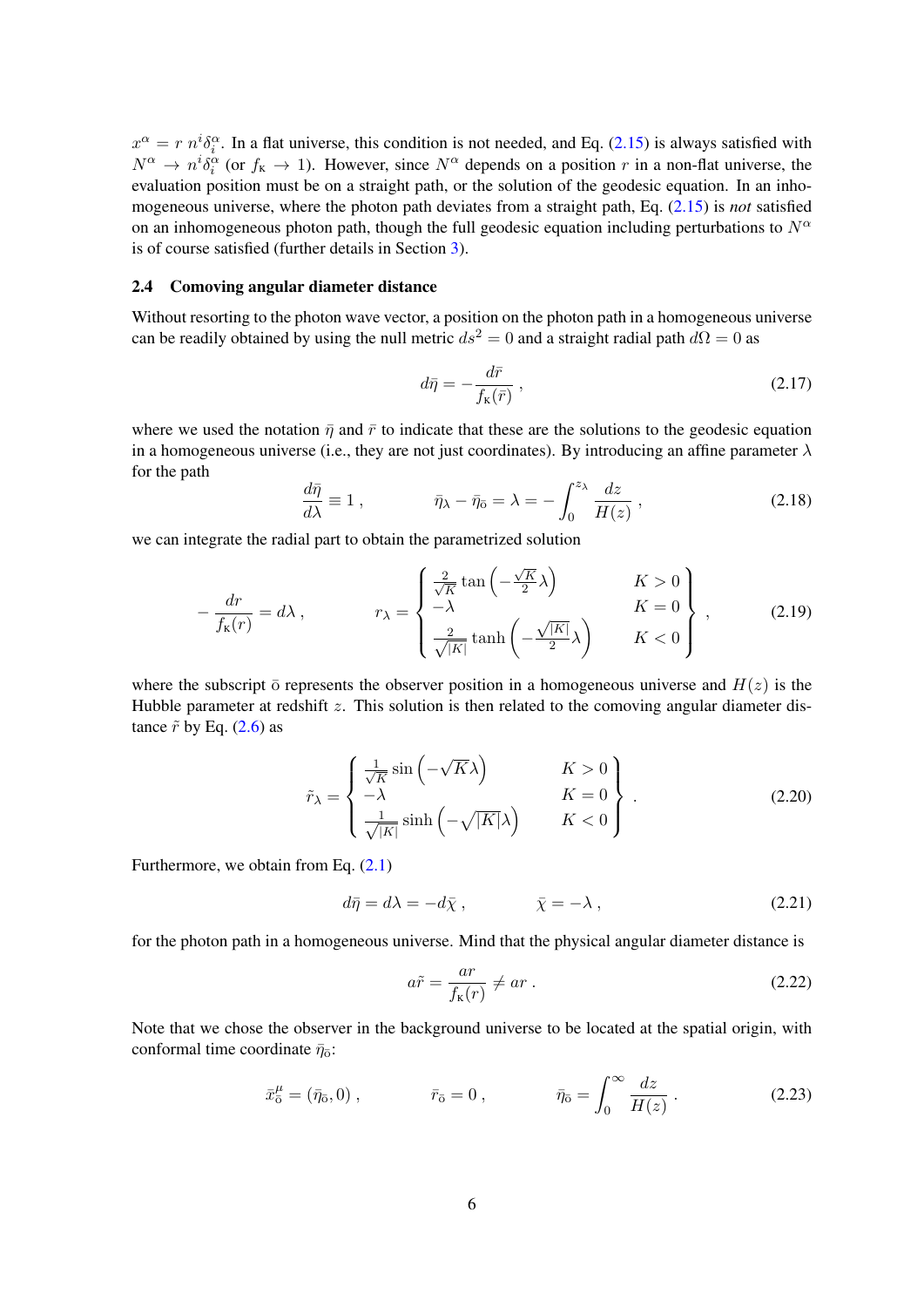#### <span id="page-7-0"></span>3 Inhomogeneous Universe with a Non-Zero Spatial Curvature

Here we compute the light propagation in an inhomogeneous universe with a non-zero spatial curvature K. The light propagation in a non-flat universe has been studied in the past, extensively in the context of cosmic microwave background  $[13–20, 35–37]$  $[13–20, 35–37]$  $[13–20, 35–37]$  $[13–20, 35–37]$  $[13–20, 35–37]$ , but also for luminosity distance  $[21–$ [23\]](#page-51-8) and galaxy clustering [\[24\]](#page-51-9), which we will re-visit in Section [4.](#page-22-0) While relatively simple in a background universe with a non-zero curvature, the light propagation in an inhomogeneous universe involves many subtle points in the computation of a photon path. As discussed in Section [2,](#page-3-0) the background solution is *not* a solution in an inhomogeneous universe, because it depends on a position, which makes the computation substantially more complicated, compared to the case in a flat universe. We proceed step by step, paying particular attention to the subtle difference in the light propagation in a non-flat universe.

#### <span id="page-7-1"></span>3.1 Perturbed FRW metric and gauge transformation

To account for inhomogeneities in our Universe, we introduce small deviations around the background metric

$$
ds^2 = -a^2(1+2\alpha)d\eta^2 - 2a^2\mathcal{B}_{\alpha}d\eta dx^{\alpha} + a^2(\bar{g}_{\alpha\beta} + 2\mathcal{C}_{\alpha\beta})dx^{\alpha}dx^{\beta} , \qquad (3.1)
$$

where the non-flat nature of 3-hypersurface is encoded in the spatial metric  $\bar{g}_{\alpha\beta}$  in Eq. [\(2.12\)](#page-5-2) and we assumed a rectangular coordinate (note that  $\bar{g}_{\alpha\beta} \neq \delta_{\alpha\beta}$ ). We further decompose the metric tensor into scalar, vector, and tensor, according to the symmetry in 3-hypersurface as

<span id="page-7-2"></span>
$$
\mathcal{B}_{\alpha} =: \beta_{,\alpha} + B_{\alpha} , \qquad \mathcal{C}_{\alpha\beta} =: \varphi \bar{g}_{\alpha\beta} + \gamma_{,\alpha|\beta} + C_{(\alpha|\beta)} + C_{\alpha\beta} , \qquad (3.2)
$$

where the comma represents the coordinate derivative and the round bracket indicates a symmetrization of the indices  $C_{(\alpha|\beta)} := (C_{\alpha|\beta} + C_{\beta|\alpha})/2$ . Even in a rectangular coordinate, the covariant derivative (vertical bar) is different from a coordinate derivative due to the non-vanishing spatial curvature K and the Christoffel symbol  $\overline{\Gamma}^{\alpha}_{\beta\gamma}$ . Two vectors  $B_{\alpha}$ ,  $C_{\alpha}$  and the tensor  $C_{\alpha\beta}$  are transverse, and the traceless condition is further imposed for the tensor  $C_{\alpha\beta}$ .

The scalar component  $\beta$  in the off-diagonal metric is trivially obtained by using the transverse condition for the vector component  $B_{\alpha}$  as

$$
\nabla^{\alpha} B_{\alpha} = 0 , \qquad \beta = \Delta^{-1} \nabla^{\alpha} B_{\alpha} , \qquad (3.3)
$$

and hence the vector component of the off-diagonal metric is

$$
B_{\alpha} = \mathcal{B}_{\alpha} - \nabla_{\alpha} \Delta^{-1} \nabla^{\beta} \mathcal{B}_{\beta} , \qquad (3.4)
$$

where  $\Delta := \bar{g}_{\alpha\beta} \nabla^{\alpha} \nabla^{\beta}$  is the Laplacian and  $\Delta^{-1}$  is the inverse Laplacian. In the similar way, we derive the two scalar components in the spatial metric tensor  $C_{\alpha\beta}$  as

$$
\gamma = \frac{1}{2} \left( \Delta + \frac{1}{2} \bar{R} \right)^{-1} \left( 3 \Delta^{-1} \nabla^{\alpha} \nabla^{\beta} \mathcal{C}_{\alpha \beta} - \mathcal{C}_{\alpha}^{\alpha} \right) , \qquad (3.5)
$$

$$
\varphi = \frac{1}{3}\mathcal{C}_{\alpha}^{\alpha} - \frac{1}{6}\Delta\left(\Delta + \frac{1}{2}\bar{R}\right)^{-1} \left(3\Delta^{-1}\nabla^{\alpha}\nabla^{\beta}\mathcal{C}_{\alpha\beta} - \mathcal{C}_{\alpha}^{\alpha}\right) ,\qquad (3.6)
$$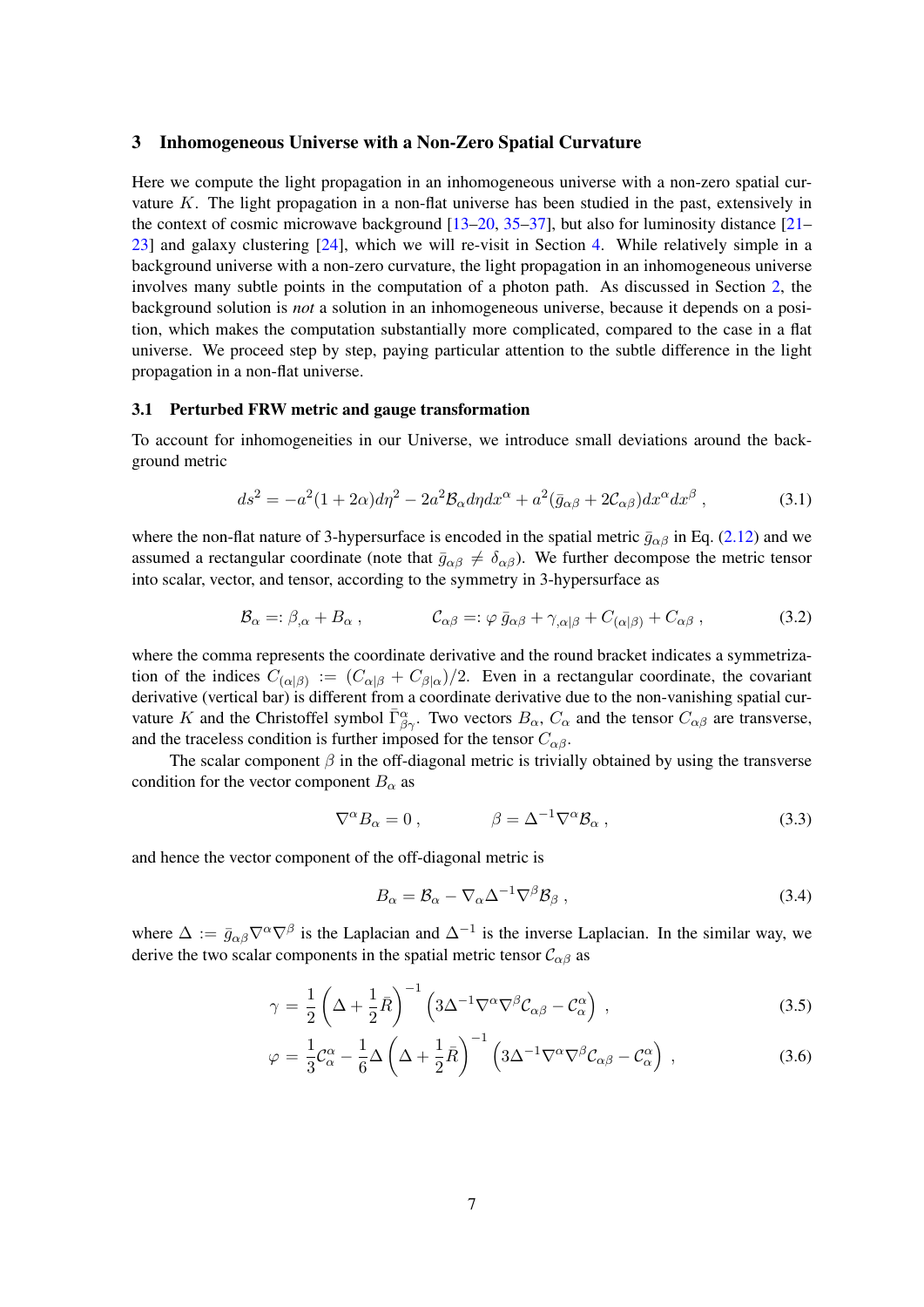and the remaining vector and tensor components are

$$
C_{\alpha} = 2\left(\Delta + \frac{1}{3}\bar{R}\right)^{-1} \left[\nabla^{\beta} \mathcal{C}_{\alpha\beta} - \nabla_{\alpha} \Delta^{-1} \nabla^{\beta} \nabla^{\gamma} \mathcal{C}_{\beta\gamma}\right],
$$
\n(3.7)

$$
C_{\alpha\beta} = C_{\alpha\beta} - \frac{1}{3}C_{\gamma}^{\gamma}\bar{g}_{\alpha\beta} - \frac{1}{2}\left(\nabla_{\alpha}\nabla_{\beta} - \frac{1}{3}\bar{g}_{\alpha\beta}\Delta\right)\left(\Delta + \frac{1}{2}\bar{R}\right)^{-1}\left[3\Delta^{-1}\nabla^{\gamma}\nabla^{\delta}C_{\gamma\delta} - C_{\gamma}^{\gamma}\right] -2\nabla_{(\alpha}\left(\Delta + \frac{1}{3}\bar{R}\right)^{-1}\left[\nabla^{\gamma}C_{\beta\gamma} - \nabla_{\beta}\Delta^{-1}\nabla^{\gamma}\nabla^{\delta}C_{\gamma\delta}\right].
$$
\n(3.8)

The presence of the Ricci scalar ( $\overline{R} = 6K$ ) for the 3-hypersurface indicates that covariant derivatives are non-commutative:

$$
2u_{\alpha\beta\gamma} = u_{\delta}\bar{R}^{\delta}{}_{\alpha\beta\gamma} , \qquad \qquad \bar{R}^{\alpha}{}_{\beta\gamma\delta} = 2K\delta^{\alpha}_{[\gamma}\bar{g}_{\delta]\beta} \qquad \text{for } \forall u^{\alpha} , \qquad (3.9)
$$

where the square bracket indicates the anti-symmetrization of the indices  $u_{[\alpha|\beta]} := (u_{\alpha|\beta} - u_{\beta|\alpha})/2$ . The above SVT decomposition of the metric tensor is unique, except for modes with infinite wavelength  $(k = 0)$ , at which the distinction is ambiguous due to the inverse Laplacian.

For a general coordinate transformation

<span id="page-8-1"></span>
$$
x^{\mu} \mapsto \hat{x}^{\mu} = x^{\mu} + \xi^{\mu} , \qquad \xi^{\mu} =: (T, \mathcal{L}^{\alpha}) , \qquad \mathcal{L}^{\alpha} =: L^{\alpha} + L^{\alpha} , \qquad (3.10)
$$

the metric tensor transforms as

$$
\delta_{\xi} g_{\mu\nu} := \hat{g}_{\mu\nu} - g_{\mu\nu} = -2\xi_{[\mu;\nu]}, \qquad (3.11)
$$

and the perturbations then gauge transform as

<span id="page-8-0"></span>
$$
\delta_{\xi}\alpha = -\frac{1}{a}(aT)' , \qquad \delta_{\xi}\mathcal{B}_{\alpha} = -T_{,\alpha} + \mathcal{L}'_{\alpha} , \qquad \delta_{\xi}\mathcal{C}_{\alpha\beta} = -\mathcal{H}T\bar{g}_{\alpha\beta} - \mathcal{L}_{(\alpha|\beta)} . \quad (3.12)
$$

Using the SVT decomposition equations, we derive the gauge transformation properties of the metric perturbation variables

$$
\delta_{\xi}\beta = L' - T, \qquad \delta_{\xi}\varphi = -\mathcal{H}T, \qquad \delta_{\xi}\gamma = -L, \qquad (3.13)
$$

$$
\delta_{\xi} B_{\alpha} = L'_{\alpha} , \qquad \qquad \delta_{\xi} C_{\alpha} = -L_{\alpha} , \qquad \qquad \delta_{\xi} C_{\alpha\beta} = 0 , \qquad (3.14)
$$

which are indeed identical to the case in a flat universe as the non-flat nature is accounted for by  $\bar{g}_{\alpha\beta}$ and the SVT decomposition equation.

For later use, it is convenient to introduce the scalar shear  $\chi$  and the spatial perturbation variable  $\mathcal{G}_{\alpha}$  as [\[32,](#page-51-13) [33,](#page-51-14) [38\]](#page-52-1)

<span id="page-8-2"></span>
$$
\chi := a(\beta + \gamma'), \qquad \delta_{\xi}\chi = -aT, \qquad \qquad \mathcal{G}_{\alpha} := \gamma_{,\alpha} + C_{\alpha}, \qquad \delta_{\xi}\mathcal{G}_{\alpha} = -\mathcal{L}_{\alpha}. \qquad (3.15)
$$

With the scalar shear  $\chi$ , we can construct two gauge-invariant potentials

$$
\alpha_{\chi} := \alpha - \frac{1}{a} \chi', \qquad \varphi_{\chi} := \varphi - H\chi, \qquad (3.16)
$$

corresponding to the Bardeen variables  $\alpha_{\chi} \to \Phi_A$  and  $\varphi_{\chi} \to \Phi_H$  in [\[39\]](#page-52-2). A gauge-invariant vector perturbation can be constructed through

$$
\Psi_{\alpha} := B_{\alpha} + C'_{\alpha},\tag{3.17}
$$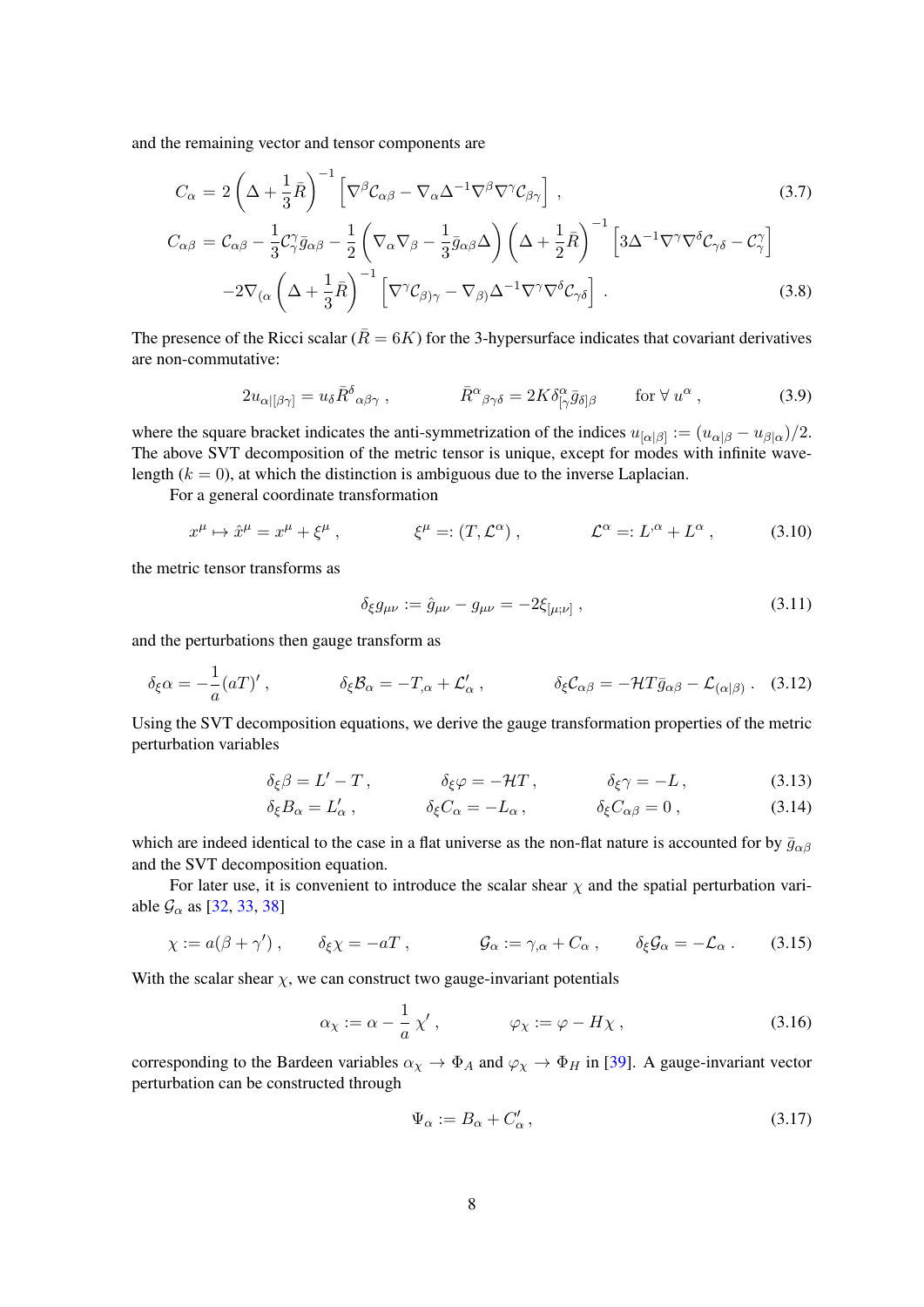which corresponds to  $\Psi Q_{\alpha}^{(1)}$  in [\[39\]](#page-52-2). We parametrize a time-like four-velocity vector as

<span id="page-9-1"></span>
$$
u^{\mu} = \frac{1}{a} \left( 1 - \alpha, \, \mathcal{U}^{\alpha} \right) , \qquad \qquad \mathcal{U}^{\alpha} := -U^{\alpha} + U^{\alpha} , \tag{3.18}
$$

where  $U^{\alpha}$  is a transverse vector and U is a scalar. The gauge transformation of the temporal part is given in Eq.  $(3.12)$ , while the spatial component transforms as

$$
\delta_{\xi} \mathcal{U}^{\alpha} = \mathcal{L}^{\alpha \prime} , \qquad \qquad \delta_{\xi} U = -L' , \qquad \qquad \delta_{\xi} U^{\alpha} = L^{\alpha \prime} . \qquad (3.19)
$$

Moreover, we define the scalar velocity potential v and the corresponding gauge-invariant potential  $v<sub>x</sub>$ as 1

$$
v := U + \beta
$$
,  $\delta_{\xi} v = -T$ ,  $v_{\chi} := v - \frac{1}{a} \chi$ . (3.20)

The latter corresponds to the Bardeen variable  $v_\chi \to v_s^{(0)}$ . Another important gauge-invariant variable

$$
\varphi_v := \varphi - \mathcal{H}v \,, \tag{3.21}
$$

is the comoving gauge curvature perturbation. As in [\[33\]](#page-51-14), we combine the scalar and the vector perturbation variables to define a gauge-invariant velocity variable:

<span id="page-9-2"></span>
$$
V_{\alpha} := -v_{\chi,\alpha} + U_{\alpha} - B_{\alpha} \,. \tag{3.22}
$$

#### <span id="page-9-0"></span>3.2 Tetrad and photon wave vectors

Here we derive the expressions for the tetrad vectors in an inhomogeneous universe with non-zero spatial curvature, following [\[33\]](#page-51-14). A more general description of the tetrad formalism in cosmology is presented in [\[34\]](#page-51-15). In an inhomogeneous universe, the observer four-velocity  $u^{\mu}$  deviates from the background static motion

<span id="page-9-3"></span>
$$
u^{\mu} := e_0^{\mu} = \frac{1}{a} \left( 1 - \alpha, \, \mathcal{U}^{\alpha} \right) , \qquad -1 = u^{\mu} u_{\mu} \,, \tag{3.23}
$$

where  $\mathcal{U}^{\alpha}$  describes the peculiar motion of the observer and the observer four-velocity is time-like. The three spatial tetrad vectors in an inhomogeneous universe can be parametrized as

$$
e_i^{\mu} := \bar{e}_i^{\mu} + \frac{1}{a} \left[ \delta e_i^{\eta} , \ \delta e_i^{\alpha} \right] \,, \tag{3.24}
$$

in terms of small deviations from  $\bar{e}^{\mu}_{i}$  $i$  in the background Universe, and these perturbations are subject to the normalization condition  $\eta_{ab} = g_{\mu\nu} e_a^{\mu} e_b^{\nu}$  with  $a, b = 0, x, y, z$ , which leads to

$$
\delta e_i^{\eta} = f_{\kappa}(r) \delta_i^{\alpha} \left( \mathcal{U}_{\alpha} - \mathcal{B}_{\alpha} \right) , \qquad S_{ij} = f_{\kappa}^{\ 2}(r) \mathcal{C}_{\alpha\beta} \delta_i^{\alpha} \delta_j^{\beta} , \qquad (3.25)
$$

where we defined the symmetric and the anti-symmetric part of the spatial tetrad vector  $\delta e_i^{\alpha}$  as

$$
\frac{1}{a}\delta e_i^{\alpha} := -\bar{e}_j^{\alpha} \left( S^j{}_i + A^j{}_i \right) , \qquad S_{ij} = S_{(ij)} , \qquad A_{ij} = A_{[ij]} . \qquad (3.26)
$$

It is clear from the normalization condition that only the symmetric part of the spatial tetrad vectors is constrained.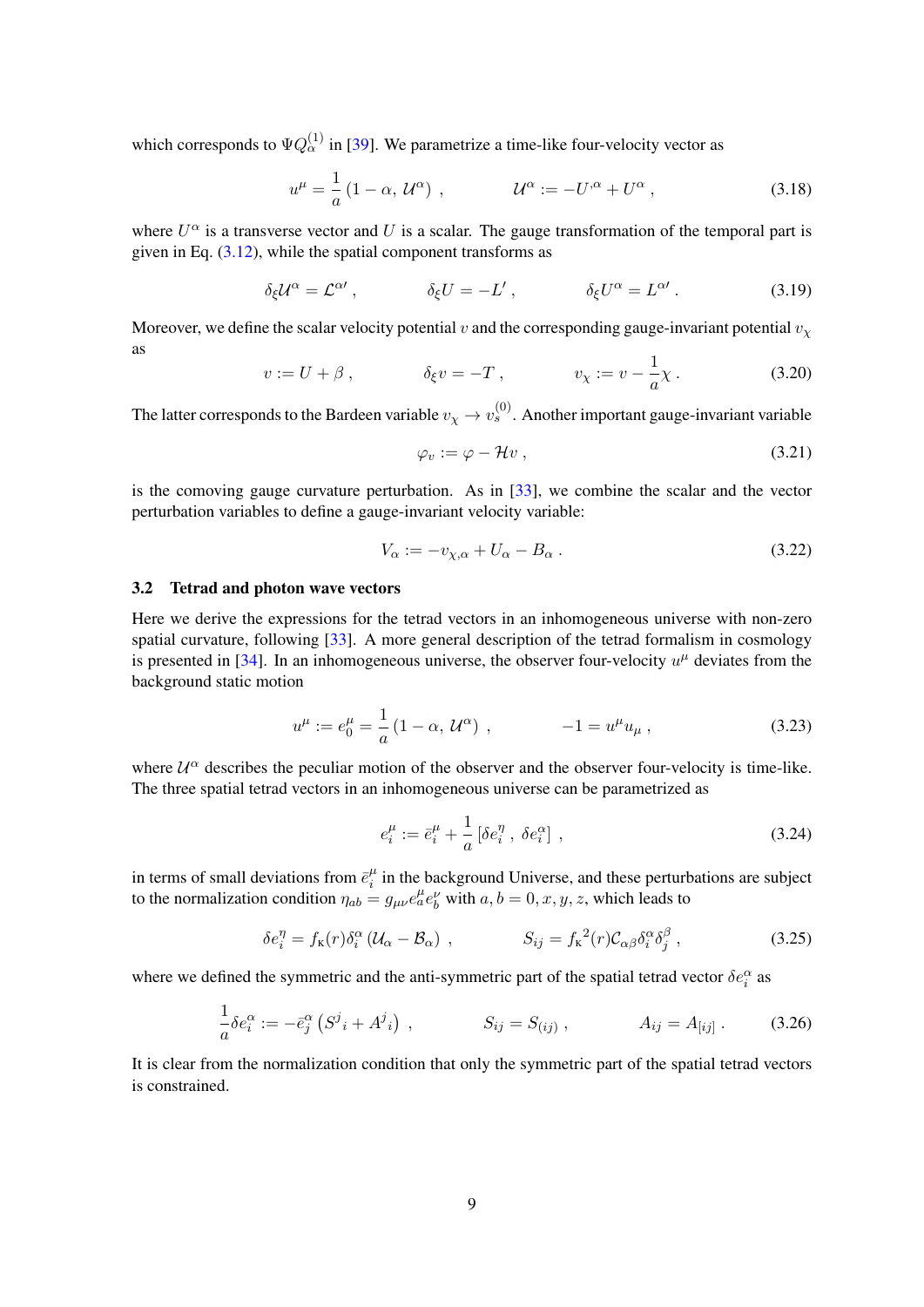However, it is crucial to consider the anti-symmetric part, as the tetrad vectors are four-vectors, transforming as

$$
\delta_{\xi} e^{\mu}_{a} = -\pounds_{\xi} \bar{e}^{\mu}_{a} , \qquad \qquad \delta_{\xi} e^{\alpha}_{i} = \frac{1}{a} \left( \mathcal{H} T f_{\kappa}(r) \delta^{\alpha}_{i} - \frac{K}{2} \delta_{\beta \gamma} x^{\gamma} \mathcal{L}^{\beta} \delta^{\alpha}_{i} + \mathcal{L}^{\alpha}{}_{,\beta} \delta^{\beta}_{i} \right) , \qquad (3.27)
$$

while the symmetric part alone transforms as

$$
\delta_{\xi} S_{ij} = -f_{\kappa}^{2}(r) \delta_{i}^{\alpha} \delta_{j}^{\beta} \left[ \mathcal{H} T \bar{g}_{\alpha\beta} + \mathcal{L}_{(\alpha|\beta)} \right] . \tag{3.28}
$$

Therefore, the anti-symmetric part of the spatial tetrad vectors should transform as

$$
\delta_{\xi} A_{ji} = -\mathcal{L}^{\alpha}{}_{,\beta} \delta_{\alpha[j} \delta^{\beta}{}_{i]}, \qquad (3.29)
$$

to make the spatial tetrad vectors a proper four-vector. Given the transformation property, we can set the unconstrained anti-symmetric part as

$$
A_{ji} := \mathcal{G}^{\alpha}{}_{,\beta} \delta_{\alpha[j} \delta^{\beta}{}_{i]} + \epsilon_{jik} \Omega^k , \qquad (3.30)
$$

where  $\epsilon_{jik}$  is the Levi-Civita symbol and  $\Omega^k$  is gauge-invariant, representing the misalignment of the spatial tetrad vectors against the FRW coordinate (or the misalignment between local and global  $x-y-z$  directions). The spatial tetrad vector is then

<span id="page-10-1"></span>
$$
e_i^{\alpha} = \frac{f_{\kappa}(r)}{a} \left[ \delta_i^{\alpha} - \delta_i^{\beta} \left( \varphi \delta_{\beta}^{\alpha} + \mathcal{G}^{\alpha},_{\beta} + C^{\alpha}_{\beta} \right) - \delta^{\alpha j} \epsilon_{jik} \Omega^k + \frac{K}{2f_{\kappa}(r)} \delta_i^{\alpha} \delta_{\beta \gamma} x^{\gamma} \mathcal{G}^{\beta} \right] \,. \tag{3.31}
$$

While the observer velocity is unaffected, the spatial directional vectors take different form in a universe with non-vanishing spatial curvature at the linear order in perturbations.

While the observer in a homogeneous universe is chosen to be at the coordinate origin ( $x^{\alpha} = 0$ ), the observer in an inhomogeneous universe is slightly displaced from the coordinate origin by a small perturbation  $\delta r_o$ . With  $f_K(r_o) = 1 + \mathcal{O}(2)$ , the spatial tetrad vector at the observer position at the linear order in perturbation,

$$
[e_i^{\alpha}]_o = \frac{1}{a} \left[ \delta_i^{\alpha} - \delta_i^{\beta} \left( \varphi \delta_{\beta}^{\alpha} + \mathcal{G}^{\alpha}{}_{,\beta} + C^{\alpha}_{\beta} \right) - \delta^{\alpha j} \epsilon_{jik} \Omega^k \right]_{\bar{o}} , \qquad (3.32)
$$

is identical to one in a universe with a flat space, where the subscript  $\bar{o}$  indicates that the quantities in the square bracket are evaluated at the background observer position  $\bar{x}^\mu_{\bar{o}}$ . Naturally, the observer at one point has no information about the spatial geometry of the universe, unless extra information from other spatial position is available. Having derived the expression of the local tetrad vectors  $[e_i^{\alpha}]_o$ , the photon wave vector at the observer position is simply  $k_0^{\mu} = [e_a^{\mu}]_o k^a$  with the photon wave vector  $k^a$  in Eq. [\(2.13\)](#page-5-3) in the observer rest frame, and each component is explicitly

<span id="page-10-0"></span>
$$
k_o^{\eta} = \frac{\omega_o}{a_o} \left[ 1 - \alpha - n^i \delta_i^{\beta} (\mathcal{U}_{\beta} - \mathcal{B}_{\beta}) \right]_{\bar{o}}, \qquad (3.33)
$$

$$
k_o^{\alpha} = \frac{\omega_o}{a_o} \left[ -n^i \delta_i^{\alpha} + \mathcal{U}^{\alpha} + n^i \delta_i^{\beta} \left( \delta_{\beta}^{\alpha} \varphi + \mathcal{G}^{\alpha}{}_{,\beta} + C_{\beta}^{\alpha} \right) + \delta^{\alpha j} \epsilon_{jik} n^i \Omega^k \right]_{\bar{\sigma}} . \tag{3.34}
$$

It is important to note that the angular direction  $n^i$  and the photon angular frequency  $\omega_o$  are constants recorded by the observer in the rest frame, and they are not a function of position. Last but not least, mind that also the temporal component of the observer coordinate deviates from the one in a homogeneous universe in Eq.  $(2.23)$ :

$$
x_o^{\mu} =: (\bar{\eta}_\text{o} + \delta \eta_o, \ \delta x_o^{\alpha}), \tag{3.35}
$$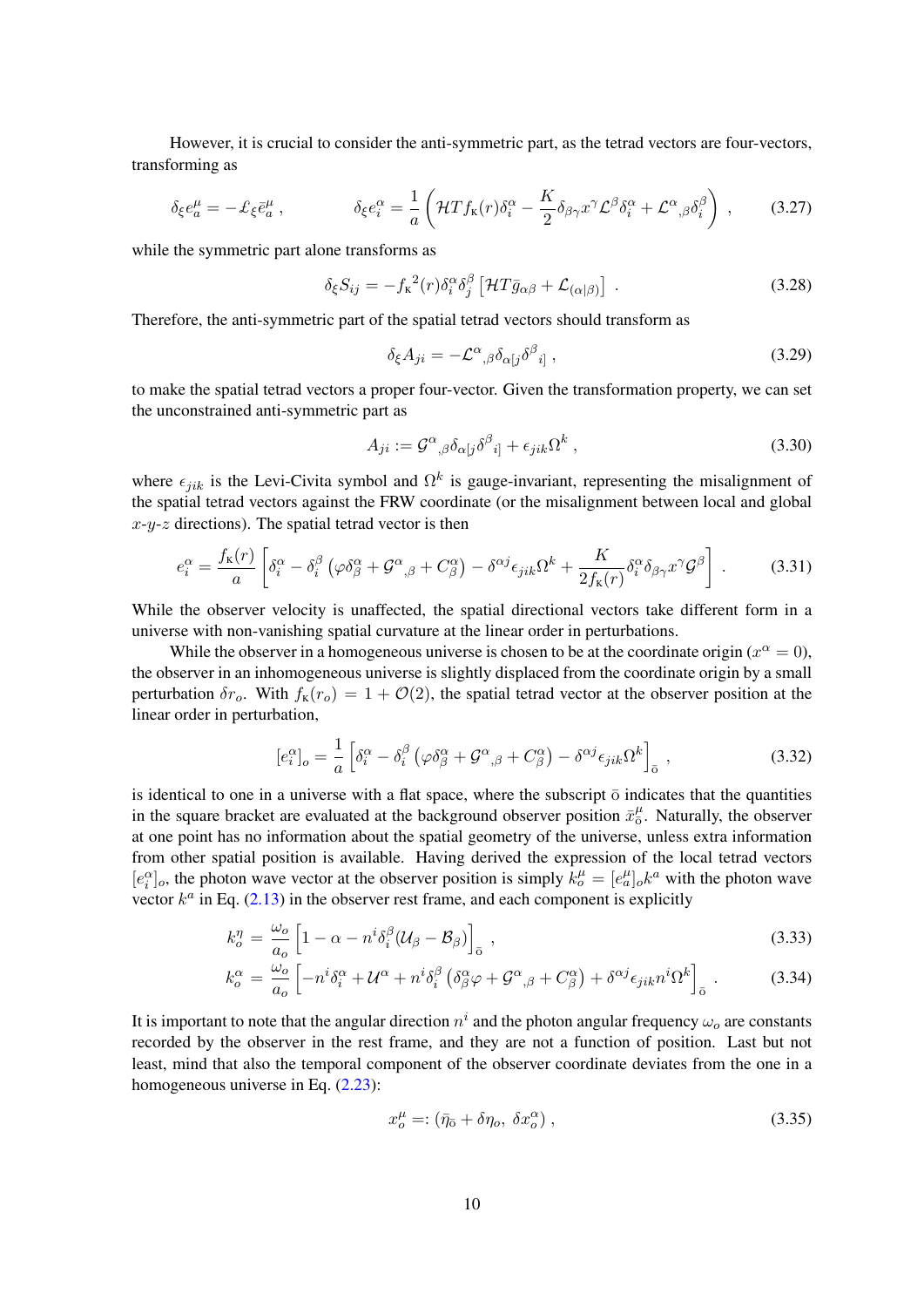where the time lapse  $\delta\eta_o$  and the spatial shift  $\delta x_o^{\alpha}$  of the observer position from  $\bar{x}_{\bar{o}}^{\mu}$  are identical to those in a flat universe, as they are determined by integrating the observer four-velocity  $u^{\mu}$  along the background trajectory. In our computation of cosmological observables at the linear order, only the time lapse  $\delta\eta_o$  appears in the final expressions:

$$
\delta \eta_o = -\int_0^{\bar{t}_{\bar{o}}} dt \, \alpha \,, \qquad \qquad \bar{t}_{\bar{o}} = \int_0^\infty \frac{dz}{H(z)(1+z)} \,. \tag{3.36}
$$

So, note  $a_o = a(\eta_o)$  and  $\eta_o \neq \bar{\eta}_o$  in Eqs. [\(3.33\)](#page-10-0) and [\(3.34\)](#page-10-0).

#### <span id="page-11-0"></span>3.3 Conformal transformation for photon wave vector

Since the photon path follows a null path, it is more convenient to compute the photon path with the conformally transformed metric  $\hat{g}_{\mu\nu}$ :

$$
\hat{g}_{\mu\nu}(x) := \frac{1}{a^2} g_{\mu\nu}(x) \,. \tag{3.37}
$$

The conformal transformation does not affect the null geodesic, hence the null path can be derived via the geodesic equation in the conformally transformed metric. Let Λ be the affine parameter parametrizing the null path  $x^{\mu}(\Lambda)$  such that the tangent vector along the photon path is the photon wave vector  $k^{\mu}$ , and let  $\lambda$  be the affine parameter parametrizing the null path such that the tangent vector is the conformally transformed wave vector  $\hat{k}^{\mu}$ :

<span id="page-11-2"></span>
$$
k^{\mu} = \frac{dx^{\mu}}{d\Lambda}, \qquad \hat{k}^{\mu} = \frac{dx^{\mu}}{d\lambda} = \mathbb{C}a^{2}k^{\mu}, \qquad \frac{d\Lambda}{d\lambda} = \mathbb{C}a^{2}. \qquad (3.38)
$$

The proportionality constant  $\mathbb C$  is not constrained through the conformal transformation, and we chose to fix it such that the product (see,  $[40]$ ),

<span id="page-11-3"></span>
$$
1 \equiv (\mathbb{C}a\omega)_o \,, \tag{3.39}
$$

is unity at the observer position. Mind that  $\mathbb C$  is a constant, whereas the product  $a\omega$  varies with position in an inhomogeneous universe. With this normalization convention, the conformally transformed wave vector in the background universe is

$$
\hat{\bar{k}}^{\mu}_{\lambda} = (1, -N^{\alpha})_{\lambda} , \qquad \qquad \bar{x}^{\alpha}_{\lambda} = \bar{r}_{\lambda} n^{i} \delta^{\alpha}_{i} , \qquad (3.40)
$$

and it is indeed related to the solution  $\bar{r}_{\lambda}$  given in Eq. [\(2.19\)](#page-6-2) in terms of the affine parameter  $\lambda$ , where we put bars for  $\bar{r}$  and  $\bar{x}$  to emphasize that they are the solutions in a homogeneous universe. In an inhomogeneous universe, the conformally transformed wave vector can be parametrized as

<span id="page-11-1"></span>
$$
\hat{k}_{\lambda}^{\mu} = \frac{dx_{\lambda}^{\mu}}{d\lambda} =: (1 + \delta\nu, -N^{\alpha} - \delta N^{\alpha})_{\lambda} , \qquad x_{\lambda}^{\alpha} = \bar{x}_{\lambda}^{\alpha} + \delta x_{\lambda}^{\alpha} , \qquad (3.41)
$$

where the photon path  $x^{\alpha}_{\lambda}$  deviates from the straight path in the background universe. Regarding the parametrization of  $\hat{k}_{\lambda}^{\mu}$  $\mu_{\lambda}^{\mu}$  in Eq. [\(3.41\)](#page-11-1), we emphasize that while the whole photon wave vector is subject to the null condition  $0 = \hat{k}_{\mu} \hat{k}^{\mu}$  and the geodesic equation  $0 = \hat{k}^{\nu} \hat{k}^{\mu}{}_{;\nu}$ , there exist multiple possibilities for the separation of  $\hat{k}^{\mu}$  into the background and perturbation quantities ( $N^{\alpha}$ ,  $\delta N^{\alpha}$ ). As opposed to the case in a flat universe, the background direction  $N^{\alpha}(x_{\lambda})$  is *position dependent* via  $f_{K}(r_{\lambda})$ , and it is a solution to the background geodesic equation [\(2.15\)](#page-5-1), only if the evaluation position  $x_{\lambda}$ is on a straight path  $\bar{x}_{\lambda}$ . This leads to two possibilities: we could use either  $N_{\lambda}^{\alpha} := N^{\alpha}(\bar{x}_{\lambda}^{\alpha})$  or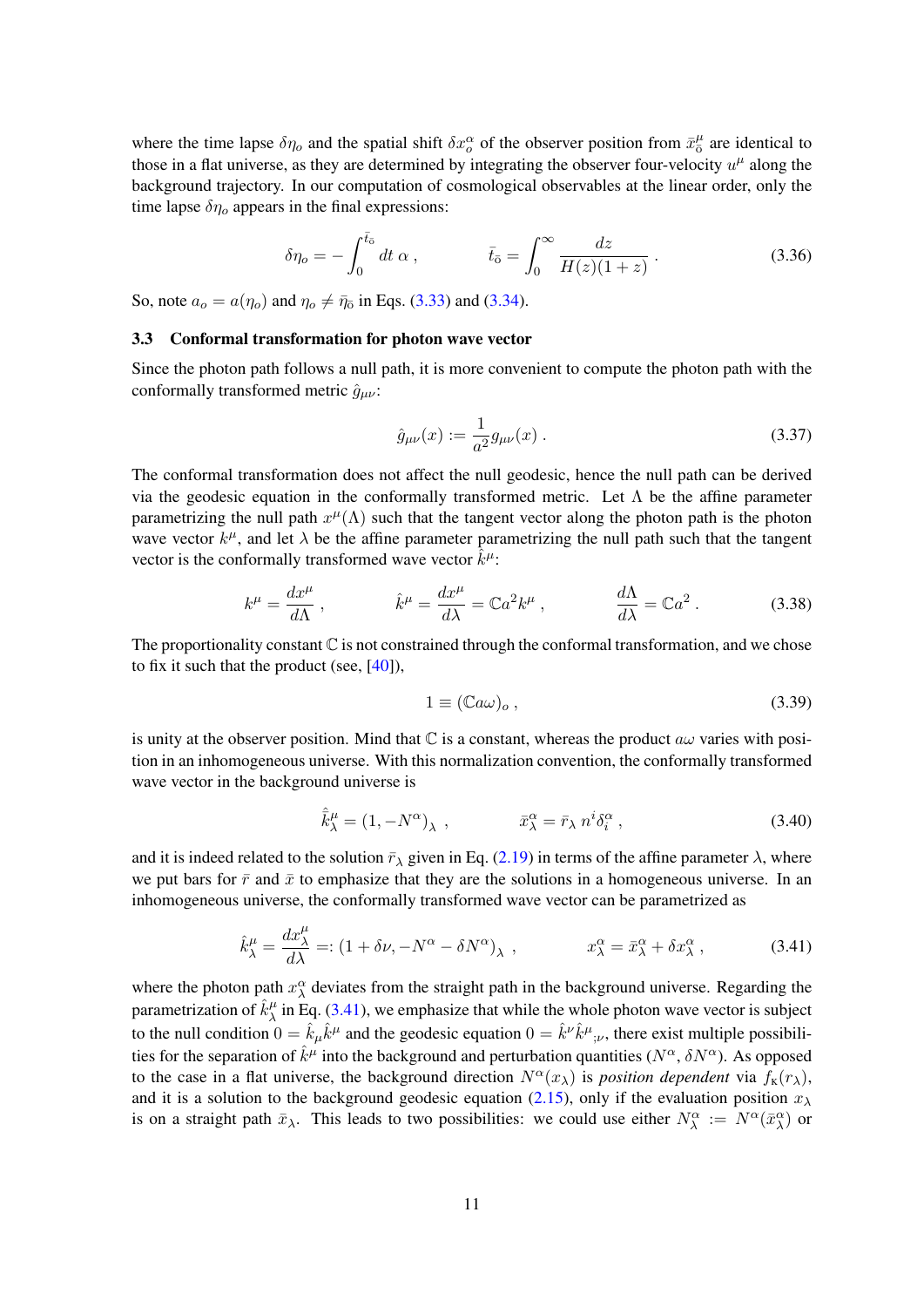$N_{\lambda}^{\alpha} := N^{\alpha}(x_{\lambda}^{\alpha})$ . Either choice results in a different equation for the evolution of perturbation  $\delta N_{\lambda}^{\alpha}$ . Since we prefer to work with local quantities, here we choose to work with the latter:

<span id="page-12-0"></span>
$$
N_{\lambda}^{\alpha} := f_{\kappa}(r_{\lambda}) n^{i} \delta_{i}^{\alpha} , \qquad (3.42)
$$

where  $r_{\lambda}$  is the radial coordinate at the photon path  $x_{\lambda}$  in an inhomogeneous universe, *not*  $\bar{r}_{\lambda}$  on a straight path in a homogeneous universe. Of course, the choice is a matter of computational convenience, and the photon path is independent of any choice.

With our choice, the directional vector is normalized at a given position  $x_{\lambda}$ :

$$
1 = \bar{g}_{\alpha\beta}(x_{\lambda}) N_{\lambda}^{\alpha} N_{\lambda}^{\beta} , \qquad (3.43)
$$

while the other choice  $N^{\alpha}(\bar{x}_{\lambda}^{\alpha})$  is *not* normalized at  $x_{\lambda}$  with the metric  $\bar{g}_{\alpha\beta}(x_{\lambda})$ . However, note that with our choice the background geodesic equation [\(2.15\)](#page-5-1) is *not* satisfied for  $N_\lambda^\alpha$  at a position  $x_\lambda$ , but it can be expanded around  $\bar{x}_{\lambda}$  as

<span id="page-12-3"></span>
$$
N_{\lambda}^{\alpha} = N^{\alpha}(\bar{x}_{\lambda}^{\alpha}) + \frac{K\bar{r}_{\lambda}^{2}}{2}n^{i}\delta_{i}^{\alpha}\left(\frac{\delta r_{\lambda}}{\bar{r}_{\lambda}}\right) + \mathcal{O}(2) , \qquad (3.44)
$$

where the first term is the solution to the background geodesic equation  $(2.15)$  and

<span id="page-12-4"></span>
$$
\delta r_{\lambda} := \delta_{i\alpha} n^i x_{\lambda}^{\alpha} - \bar{r}_{\lambda} , \qquad (3.45)
$$

is the radial distortion in coordinates at a given  $\lambda$ . Mind that the radial direction of  $x^{\alpha}_{\lambda}$  is slightly different from the observed direction  $n^i$  in an inhomogeneous universe. However, at the linear order, the observed direction  $n^i$  can be used to define the radial distortion  $\delta r_{\lambda}$ , because

<span id="page-12-2"></span>
$$
r_{\lambda} := \left(\delta_{\alpha\beta} x_{\lambda}^{\alpha} x_{\lambda}^{\beta}\right)^{1/2} = \bar{r}_{\lambda} \left(1 + 2\delta_{\alpha\beta} \frac{\bar{x}_{\lambda}^{\alpha} \delta x_{\lambda}^{\beta}}{\bar{r}_{\lambda}^{2}} + \mathcal{O}(2)\right)^{1/2} = \bar{r}_{\lambda} + \delta r_{\lambda} + \mathcal{O}(2) \ . \tag{3.46}
$$

When  $N_\lambda^\alpha$  is multiplied by a perturbation variable, it can be replaced with  $N^\alpha(\bar{x}_\lambda^\alpha)$  at the linear order in perturbations, acting as an extra advantage for our choice. In fact, there exists an extra possibility to parametrize the background solution in terms of the position-dependent angle:

$$
n^{\alpha}(x_{\lambda}) := \frac{x_{\lambda}^{\alpha}}{r_{\lambda}}, \qquad \bar{N}_{\lambda}^{\alpha} := f_{\kappa}(r_{\lambda}) n_{\lambda}^{\alpha}, \qquad (3.47)
$$

with which  $\bar{N}_{\lambda}^{\alpha}$  is the solution to Eq. [\(2.15\)](#page-5-1) at any position  $x_{\lambda}$ , because  $n^{\alpha}$  is the radial direction in FRW coordinates to the evaluation point  $x_\lambda$ . In this case, however,  $n_\lambda^\alpha$  is not the observed angle (mind the difference  $n_{\lambda}^{\alpha} \neq n^{i} \delta_{i}^{\alpha}$ , and the use of  $\bar{N}_{\lambda}^{\alpha}$  requires the exact knowledge of the photon path  $x_{\lambda}$ in an inhomogeneous universe, which we try to obtain by solving the geodesic equation. With this consideration in mind, our choice in Eq.  $(3.42)$  results in the boundary conditions for the conformally transformed wave vector

<span id="page-12-1"></span>
$$
\delta \nu_o = -\left[\alpha + n^i \delta_i^\beta (\mathcal{U}_\beta - \mathcal{B}_\beta)\right]_{\bar{o}}, \qquad (3.48)
$$

$$
\delta N_o^{\alpha} = -\left[ \mathcal{U}^{\alpha} + n^i \delta_i^{\beta} \left( \delta_{\beta}^{\alpha} \varphi + \gamma^{\alpha}{}_{|\beta} + C^{\alpha}{}_{,\beta} + C^{\alpha}{}_{,\beta} \right) + \delta^{\alpha j} \epsilon_{jik} n^i \Omega^k \right]_{\bar{\sigma}}, \tag{3.49}
$$

where all quantities in the RHS are evaluated at the observer position  $\lambda = 0$ , or at  $\bar{o}$  up to linear order.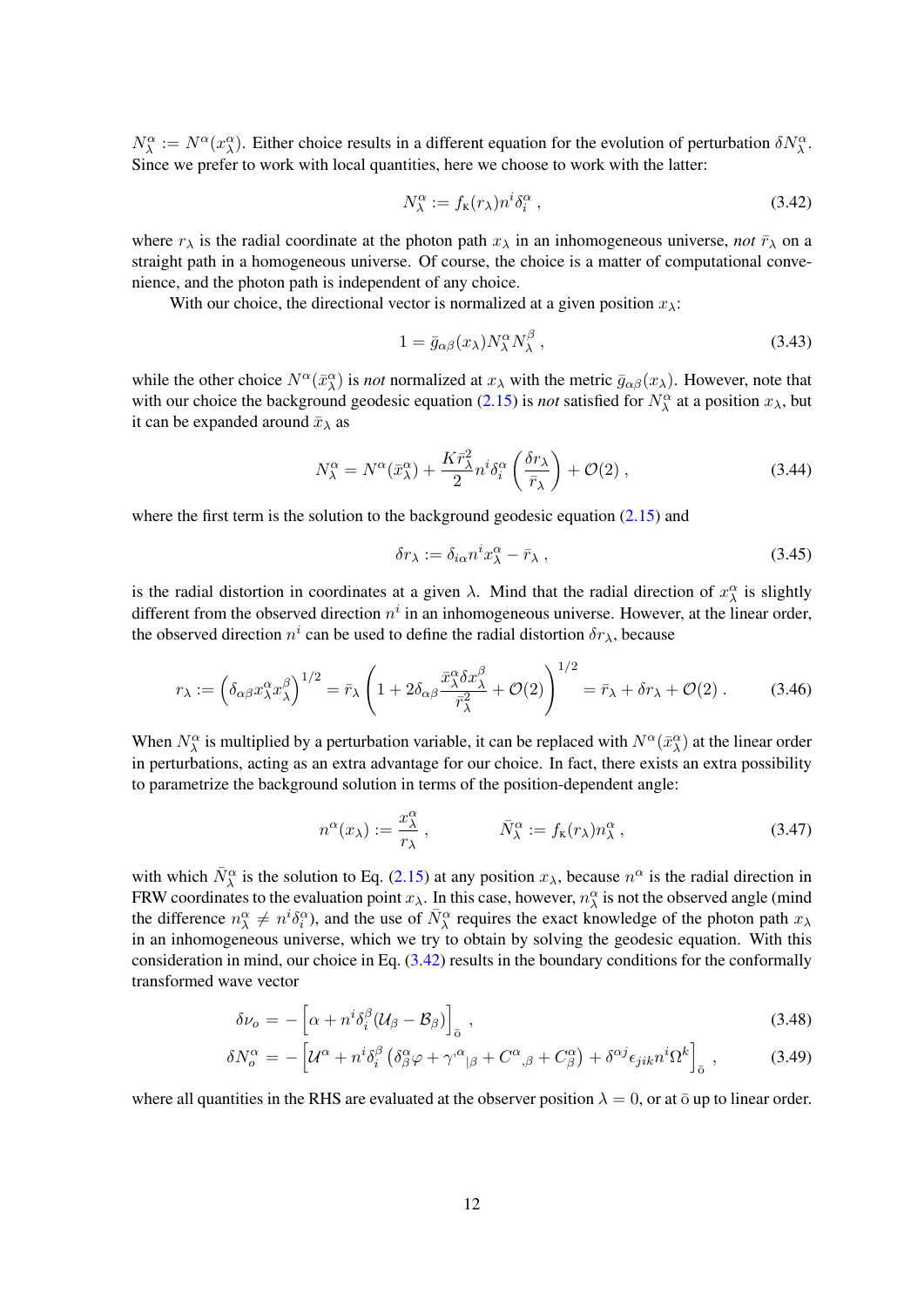Now we consider the gauge-transformation property of the conformally transformed wave vector  $\hat k_\lambda^\mu$  $\mu$ . The photon wave vector  $k^{\mu}$  transforms as a four-vector under the general coordinate transformation in Eq.  $(3.10)$ 

$$
\tilde{k}^{\mu}(\tilde{x}) = \frac{\partial \tilde{x}^{\mu}}{\partial x^{\nu}} k^{\nu}(x) , \qquad (3.50)
$$

and since it is related to the conformally transformed wave vector  $\hat{k}^{\mu}$  through Eq. [\(3.38\)](#page-11-2), we find

<span id="page-13-1"></span>
$$
\tilde{\hat{k}}^{\mu}(\tilde{x}) = \tilde{C}a^2(\tilde{\eta})\tilde{k}^{\mu}(\tilde{x}) = \tilde{C}a^2(\eta) \left[1 + 2\mathcal{H}T\right] \frac{\partial \tilde{x}^{\mu}}{\partial x^{\nu}} k^{\nu}(x) ,
$$
\n(3.51)

at linear order in perturbation. The normalization condition of the proportionality constant  $\mathbb C$  in Eq. [\(3.39\)](#page-11-3) allows us to relate the constant in two different coordinates:

$$
\tilde{\mathbb{C}} = \mathbb{C} \left[ 1 - \mathcal{H}_0 T_0 \right] \,, \tag{3.52}
$$

where we noted that the frequency  $\omega$  is an observable quantity, independent of coordinate choice. Equation [\(3.51\)](#page-13-1) then becomes

$$
\tilde{\hat{k}}^{\mu}(\tilde{x}) = [1 + 2\mathcal{H}T - \mathcal{H}_{\bar{0}}T_{\bar{0}}] \frac{\partial \tilde{x}^{\mu}}{\partial x^{\nu}} \hat{k}^{\nu}(x) , \qquad (3.53)
$$

<span id="page-13-3"></span>and the perturbations in the conformally transformed wave vector gauge-transform as

$$
\widetilde{\delta \nu}(x) = \delta \nu + 2\mathcal{H}T - \mathcal{H}_{\bar{o}}T_{\bar{o}} + \frac{d}{d\lambda}T ,
$$
\n
$$
\widetilde{\delta N}^{\alpha}(x) = \delta N^{\alpha} + (2\mathcal{H}T - \mathcal{H}_{\bar{o}}T_{\bar{o}})N^{\alpha} - \frac{d}{d\lambda}\mathcal{L}^{\alpha} - \frac{Kf_{\kappa}}{2}N^{\alpha}x^{\gamma}\mathcal{L}_{\gamma} ,
$$
\n(3.54)

where  $d/d\lambda$  is the derivative along the photon path

<span id="page-13-2"></span>
$$
\frac{d}{d\lambda} \equiv \hat{k}^{\mu} \frac{\partial}{\partial x^{\mu}} = (1 + \delta \nu) \frac{\partial}{\partial \eta} - (N^{\alpha} + \delta N^{\alpha}) \frac{\partial}{\partial x^{\alpha}}, \qquad (3.55)
$$

and the function  $f_K(r)$  is related in two coordinates as

$$
f_{\mathbf{K}}(\tilde{x}) = 1 + \frac{K}{4} \delta_{\alpha\beta} \tilde{x}^{\alpha} \tilde{x}^{\beta} = f_{\mathbf{K}}(x) + \frac{K}{2} f_{\mathbf{K}}^2(x) x^{\alpha} \mathcal{L}_{\alpha} , \qquad (3.56)
$$

and hence

$$
\widetilde{N}^{\alpha}(\tilde{x}) \equiv f_{\kappa}(\tilde{x}) n^{i} \delta_{i}^{\alpha} = N^{\alpha}(x) + \frac{K}{2} f_{\kappa}(x) N^{\alpha} x^{\gamma} \mathcal{L}_{\gamma} . \tag{3.57}
$$

Contrary to  $\delta \nu$ , the gauge transformation of  $\delta N^{\alpha}$  is different from that in a flat universe, where the direction vector  $N^{\alpha}$  is constant and the term proportional to the spatial curvature K vanishes.

#### <span id="page-13-0"></span>3.4 Solution to the geodesic equation

Having parametrized the conformally transformed wave vector  $\hat{k}_{\lambda}^{\mu}$  $\frac{\mu}{\lambda}$  in Eqs. [\(3.41\)](#page-11-1) and [\(3.42\)](#page-12-0) with the proper boundary condition in Eqs. [\(3.48\)](#page-12-1) and [\(3.49\)](#page-12-1), we now solve the geodesic equation for the perturbations  $\delta \nu_\lambda$  and  $\delta N^\alpha_\lambda$ . In Section [3.5](#page-18-0) we use these solutions to find the source position  $x_\lambda^\mu$  $\frac{\mu}{\lambda}$  as a function of the affine parameter  $\lambda$ . The null condition for the photon wave vector is

<span id="page-13-4"></span>
$$
0 = \hat{g}_{\mu\nu}\hat{k}^{\mu}\hat{k}^{\nu} = \delta\nu - N_{\alpha}\delta N^{\alpha} + \alpha - \mathcal{B}_{\alpha}N^{\alpha} - \mathcal{C}_{\alpha\beta}N^{\alpha}N^{\beta} , \qquad (3.58)
$$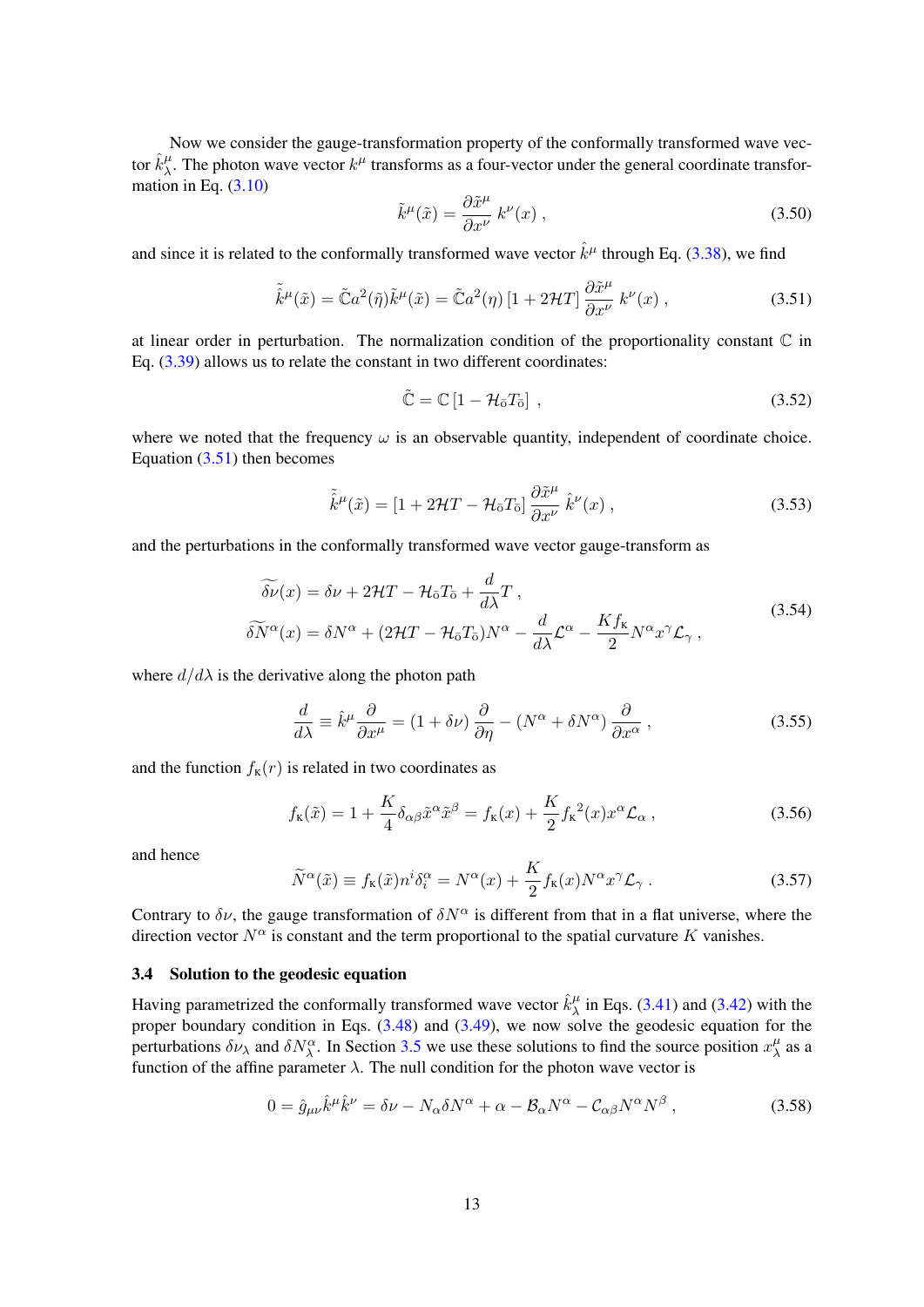where all quantities are evaluated at  $x_{\lambda}$  and the normalization  $N_{\alpha}N^{\alpha} = 1$  is used (this is valid for our choice only). The null equation is identical to that in a flat universe, if the direction vector  $N_\lambda^{\alpha}$ is replaced with  $n^i \delta_i^{\alpha}$ . Indeed, this is naturally achieved with our choice for  $N^{\alpha}_{\lambda}$  in the limit  $K \to 0$ , due to the proper normalization  $N_{\alpha}N^{\alpha} = 1$  at a given position. The geodesic equation for  $\hat{k}^{\mu}$  is then simply

$$
0 = \hat{k}^{\nu}\hat{k}^{\mu}{}_{;\nu} = \frac{d}{d\lambda}\hat{k}^{\mu} + \hat{\Gamma}^{\mu}_{\rho\sigma}\hat{k}^{\rho}\hat{k}^{\sigma} \,, \tag{3.59}
$$

where  $\hat{\Gamma}^{\mu}_{\rho\sigma}$  is the Christoffel symbol based on the conformally transformed metric  $\hat{g}_{\mu\nu}$  and  $d/d\lambda$  is the derivative along the photon path given in Eq.  $(3.55)$ .

The temporal component of the geodesic equation can be written as

$$
0 = \frac{d}{d\lambda}\hat{k}^{\eta} + \hat{\Gamma}^{\eta}_{\mu\nu}\hat{k}^{\mu}\hat{k}^{\nu} = \frac{d}{d\lambda}\delta\nu + \delta\hat{\Gamma}^{\eta} , \qquad (3.60)
$$

where we defined

$$
\delta\hat{\Gamma}^{\eta} := \hat{\Gamma}^{\eta}_{\mu\nu}\hat{k}^{\mu}\hat{k}^{\nu} = \alpha' - 2\alpha_{,\alpha}N^{\alpha} + \left(\mathcal{B}_{\alpha|\beta} + \mathcal{C}'_{\alpha\beta}\right)N^{\alpha}N^{\beta}
$$
\n
$$
= \frac{d}{d\lambda}\left[2\alpha_{\chi} - \Psi_{\alpha}N^{\alpha} + 2H\chi + \frac{d}{d\lambda}\left(\frac{\chi}{a}\right)\right] - \left(\alpha_{\chi} - \varphi_{\chi} - \Psi_{\alpha}N^{\alpha} - C_{\alpha\beta}N^{\alpha}N^{\beta}\right)'
$$
\n(3.61)

With a non-vanishing spatial curvature, it is important in the derivation to note the subtle difference

$$
0 = N^{\beta} N^{\alpha}{}_{|\beta} + \mathcal{O}(1) , \qquad 0 \neq N^{\beta} N^{\alpha}{}_{,\beta} = -\frac{d}{d\lambda} N^{\alpha} + \mathcal{O}(1) , \qquad (3.62)
$$

even with our choice for  $N_{\lambda}^{\alpha}$ . The temporal component of the geodesic equation can be readily solved by integrating over the affine parameter to yield

<span id="page-14-1"></span>
$$
\delta \nu_{\lambda} - \delta \nu_{o} = \left[ -2\alpha_{\chi} + \Psi_{\parallel} - 2H\chi - \frac{d}{d\lambda} \left( \frac{\chi}{a} \right) \right]_{0}^{\lambda} + \int_{0}^{\lambda} d\tilde{\lambda} \left( \alpha_{\chi} - \varphi_{\chi} - \Psi_{\parallel} - C_{\parallel} \right)' , \quad (3.63)
$$

where we introduced the short-hand notation

$$
\Psi_{\parallel} := \Psi_{\alpha} N^{\alpha} , \qquad C_{\parallel} := C_{\alpha\beta} N^{\alpha} N^{\beta} . \qquad (3.64)
$$

The temporal solution is again identical to one with a vanishing spatial curvature, if a proper directional vector  $N^{\alpha}$  is used. Next the spatial component of the geodesic equation can be written in a similar way as

<span id="page-14-0"></span>
$$
0 = \frac{d}{d\lambda}\hat{k}^{\alpha} + \hat{\Gamma}^{\alpha}_{\mu\nu}\hat{k}^{\mu}\hat{k}^{\nu} = N^{\beta}N^{\alpha}{}_{|\beta} + \delta N^{\beta}N^{\alpha}{}_{|\beta} - \delta N^{\alpha\prime} + N^{\beta}\delta N^{\alpha}{}_{|\beta} + \widehat{\delta\Gamma}^{\alpha} \,,\tag{3.65}
$$

where we defined

$$
\delta\hat{\Gamma}^{\alpha} := \hat{\Gamma}^{\alpha}_{\mu\nu}\hat{k}^{\mu}\hat{k}^{\nu} - \hat{\Gamma}^{\alpha}_{\mu\nu}\hat{k}^{\mu}\hat{k}^{\nu} = \hat{\Gamma}^{\alpha}_{\eta\eta} - 2\hat{\Gamma}^{\alpha}_{\eta\beta}N^{\beta} + \hat{\Gamma}^{\alpha}_{\beta\gamma}\hat{k}^{\beta}\hat{k}^{\gamma} - \hat{\Gamma}^{\alpha}_{\beta\gamma}N^{\beta}N^{\gamma} \n= \alpha^{\alpha} - \mathcal{B}^{\alpha\prime} - \left(\mathcal{B}_{\beta}|\alpha - \mathcal{B}^{\alpha}|_{\beta} + 2\mathcal{C}^{\alpha\prime}_{\beta}\right)N^{\beta} + \left[2\mathcal{C}^{\alpha}_{(\beta|\gamma)} - \mathcal{C}_{\beta\gamma}|\alpha\right]N^{\beta}N^{\gamma} + 2\hat{\Gamma}^{\alpha}_{\beta\gamma}N^{\beta}\delta N^{\gamma},
$$
\n(3.66)

$$
\widehat{\delta \Gamma}^{\alpha} := \delta \widehat{\Gamma}^{\alpha} - 2 \widehat{\Gamma}^{\alpha}_{\beta \gamma} N^{\beta} \delta N^{\gamma} , \qquad (3.67)
$$

and the terms with the background Christoffel symbol in  $\hat{\Gamma}^{\alpha}_{\mu\nu}\hat{k}^{\mu}\hat{k}^{\nu}$  are re-arranged in the geodesic equation [\(3.65\)](#page-14-0) to make the spatial derivative covariant. Mind that only  $\widehat{\delta\Gamma}^\alpha$  is a 3-vector, while  $\delta\widehat{\Gamma}^\alpha$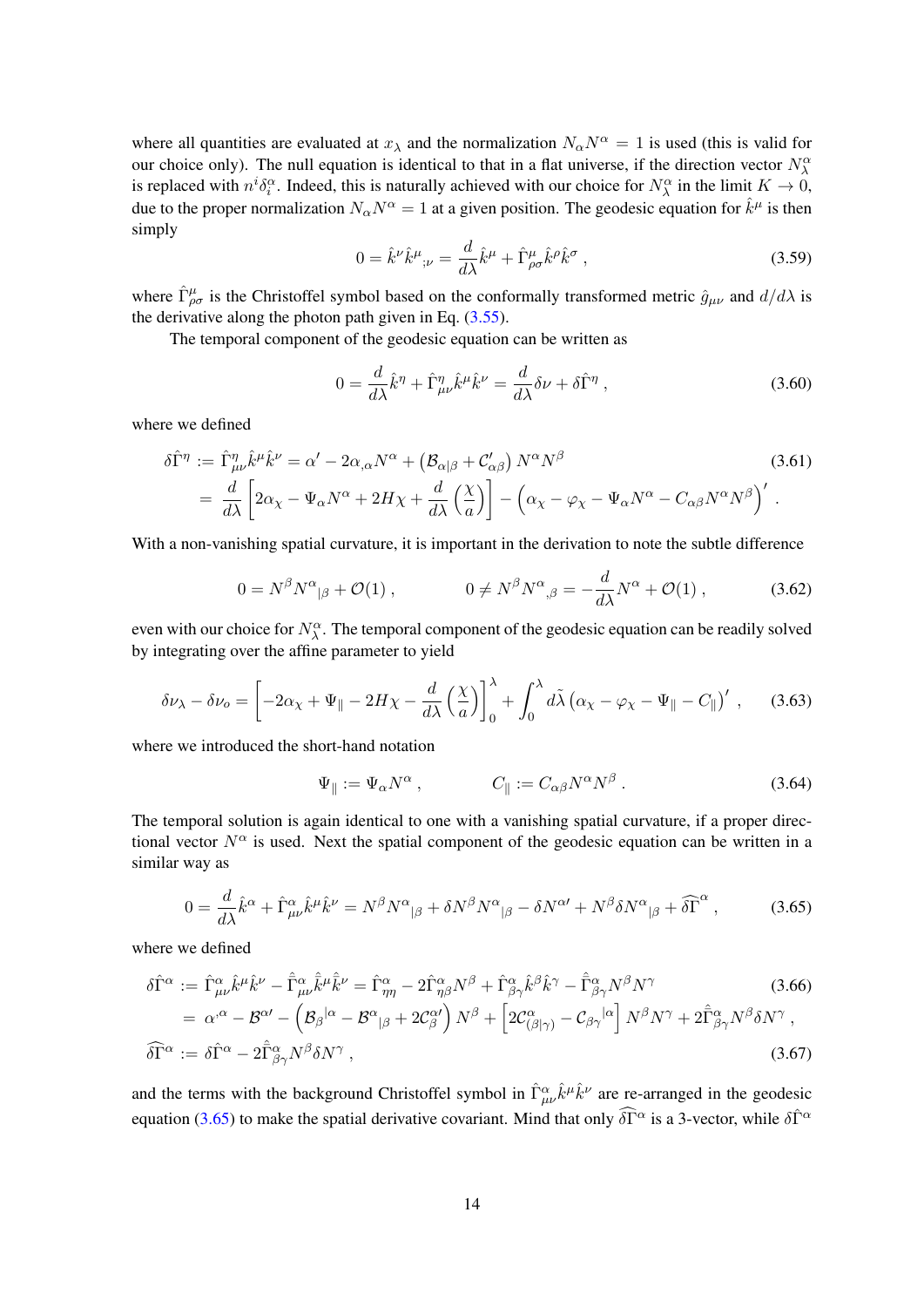is not. Once again, the first two terms in the geodesic equation [\(3.65\)](#page-14-0) do not vanish. It proves useful to re-arrange  $\delta\vec{\Gamma}^{\alpha}$  as

<span id="page-15-0"></span>
$$
\widehat{\delta\Gamma}_{\alpha} = \bar{g}_{\alpha\beta}\widehat{\delta\Gamma}^{\beta} = (\alpha_{\chi} - \varphi_{\chi})_{,\alpha} - N^{\beta}\Psi_{\beta,\alpha} - N^{\beta}N^{\gamma}C_{\beta\gamma,\alpha} - \frac{d}{d\lambda}\left(\Psi_{\alpha} + 2N^{\beta}C_{\alpha\beta}\right) \n-2N_{\alpha}\frac{d}{d\lambda}\varphi + \frac{d}{d\lambda}\left[\frac{1}{f_{\kappa}^{2}}\frac{d}{d\lambda}(f_{\kappa}^{2}\mathcal{G}_{\alpha})\right] + \frac{Kf_{\kappa}}{2}\mathcal{G}_{\alpha} - KN_{\alpha}\mathcal{G}_{\parallel} \n= (\alpha_{\chi} - \varphi_{\chi} - \Psi_{\parallel} - C_{\parallel})_{,\alpha} + \frac{K\bar{r}}{2}N_{\alpha}\left(\Psi_{\parallel} + 2C_{\parallel}\right) - \frac{d}{d\lambda}\left(\Psi_{\alpha} + 2N^{\beta}C_{\alpha\beta}\right) \n-2N_{\alpha}\frac{d}{d\lambda}\varphi + \frac{1}{f_{\kappa}}\frac{d^{2}}{d\lambda^{2}}(f_{\kappa}\mathcal{G}_{\alpha}) + K\left(\mathcal{G}_{\alpha} - N_{\alpha}\mathcal{G}_{\parallel}\right).
$$
\n(3.69)

To make further progress, we first define the radial and the tangential directions. The observer in the rest frame measures the observed photon direction  $n<sup>i</sup>$  in terms of two angles in the rest frame and uses it to define the radial direction. Two unit directions  $\theta^i$  and  $\phi^i$  perpendicular to  $n^i$ 

<span id="page-15-2"></span>
$$
\theta^{i} = \frac{\partial}{\partial \theta} n^{i} , \qquad \phi^{i} = \frac{1}{\sin \theta} \frac{\partial}{\partial \phi} n^{i} , \qquad (3.70)
$$

are then used to define the observed tangential directions. Apparent from their indices, these unit directional vectors are defined in the observer rest frame only. Using these directions, we split the deviation of the photon path from the background path into the radial and the angular parts:

$$
x^{\alpha}_{\lambda} =: n^{i} \delta_{i}^{\alpha} (\bar{r}_{\lambda} + \delta r_{\lambda}) + \delta x^{\alpha}_{\perp}, \qquad \delta x^{\alpha}_{\perp} := \theta^{i} \delta_{i}^{\alpha} \bar{r}_{\lambda} \delta \theta_{\lambda} + \phi^{i} \delta_{i}^{\alpha} \bar{r}_{\lambda} \sin \theta \delta \phi_{\lambda}. \qquad (3.71)
$$

The decomposition is nothing less than an expression in a spherical coordinate based on the observed angle  $(\theta, \phi)$  in the rest frame of the observer, though the photon path  $x_\lambda^\alpha$  is a (FRW) coordinate of the spacetime manifold. Note that  $n^i$  is in fact slightly different from the radial coordinate of  $x^{\alpha}_{\lambda}$  in an inhomogeneous universe. However, as shown in Eq.  $(3.46)$  the radial coordinate at the linear order is indeed

$$
r_{\lambda} = \bar{r}_{\lambda} + \delta r_{\lambda} + \mathcal{O}(2) , \qquad \qquad \delta r_{\lambda} := \delta_{i\alpha} n^{i} x^{\alpha} - \bar{r}_{\lambda} . \qquad (3.72)
$$

We then write three terms with covariant derivative in the geodesic equation  $(3.65)$  as

$$
N^{\beta}N^{\alpha}{}_{|\beta} = -\frac{Kf_{\kappa}}{2}\left[n^{i}\delta_{i}^{\alpha}\left(\delta_{j\beta}n^{j}x^{\beta}\right) - x^{\alpha}\right] = \frac{1}{2}Kf_{\kappa}\delta x^{\alpha}_{\perp},\tag{3.73}
$$

$$
\delta N^{\beta} N^{\alpha}{}_{|\beta} = -\frac{K}{2} \bigg[ \delta N^{\alpha} \left( \delta_{j\beta} n^{j} x^{\beta} \right) - x^{\alpha} \left( \delta_{j\beta} n^{j} \delta N^{\beta} \right) \bigg] = -\frac{1}{2} K \bar{r}_{\lambda} \delta N^{\alpha}_{\perp} , \tag{3.74}
$$

$$
-\delta N^{\alpha\prime} + N^{\beta} \delta N^{\alpha}{}_{|\beta} = -\frac{d}{d\lambda} \delta N^{\alpha} + \hat{\Gamma}^{\alpha}_{\beta\gamma} N^{\beta} \delta N^{\gamma} = -\frac{d}{d\lambda} \delta N^{\alpha} - \frac{1}{2} K \bar{r}_{\lambda} \delta N^{\alpha} ,\qquad (3.75)
$$

where we also decomposed

$$
\delta N^{\alpha} =: N^{\alpha} \delta N_{\parallel} + \delta N^{\alpha}_{\perp} , \qquad \qquad \delta N_{\parallel} = N_{\alpha} \delta N^{\alpha} , \qquad \qquad 0 = N_{\alpha} \delta N^{\alpha}_{\perp} . \qquad (3.76)
$$

While  $x_{\lambda}^{\alpha}$  is a coordinate,  $\delta N^{\alpha}$  is a 3-vector. All these terms reflect the peculiarities in a non-flat universe that vanish in a flat universe. So we decomposed the former with  $n^i$  and the latter with  $N^{\alpha}$ . At last, the spatial geodesic equation [\(3.65\)](#page-14-0) becomes

<span id="page-15-1"></span>
$$
\frac{d}{d\lambda}\delta N^{\alpha} = \widehat{\delta\Gamma}^{\alpha} + \frac{1}{2}K\left(f_{\kappa}\,\delta x^{\alpha}_{\perp} - 2\bar{r}_{\lambda}\delta N^{\alpha}_{\perp} - \bar{r}_{\lambda}\,N^{\alpha}\delta N_{\parallel}\right) \,. \tag{3.77}
$$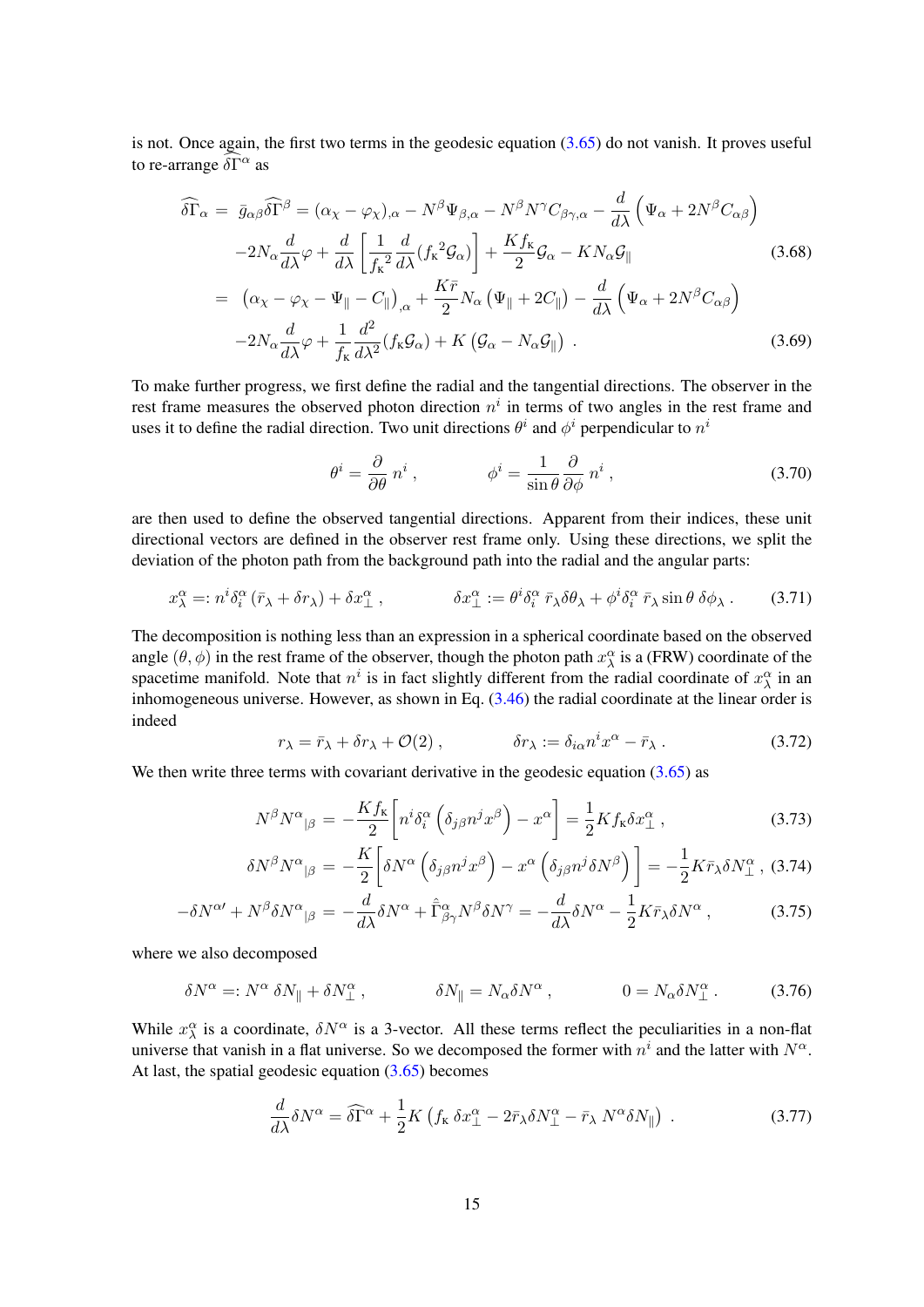Mind that the derivative of  $\delta N^{\alpha}$  with respect to the affine parameter  $\lambda$  is *not* covariant, which is however compensated for by the terms multiplied with  $K$ . The extra terms with  $K$  represent the non-flat nature of light propagation, which we discuss further below.

Now we are in a position to tackle the spatial geodesic equation. We will split the geodesic equation into the parallel and the perpendicular components in terms of the observed angle  $n^i$ . Given that the extra terms with  $K$  in the geodesic equation can be manipulated as

<span id="page-16-0"></span>
$$
\frac{1}{2}Kr = \frac{df_{\kappa}}{dr} = \frac{df_{\kappa}/d\lambda}{dr/d\lambda} + \mathcal{O}(1) = -\frac{1}{f_{\kappa}}\frac{df_{\kappa}}{d\lambda} + \mathcal{O}(1) ,\qquad (3.78)
$$

the parallel component of the geodesic equation can be simplified as

$$
\frac{d}{d\lambda} \left( N_{\alpha} \delta N^{\alpha} \right) = N_{\alpha} \widehat{\delta \Gamma}^{\alpha} , \qquad (3.79)
$$

where we used

<span id="page-16-1"></span>
$$
N_{\alpha} = \bar{g}_{\alpha\beta} N^{\beta} = \frac{\delta_{\alpha i} n^{i}}{f_{\kappa}}, \qquad \frac{d}{d\lambda} N_{\alpha} = -\frac{N_{\alpha}}{f_{\kappa}} \frac{df_{\kappa}}{d\lambda} + \mathcal{O}(1) . \qquad (3.80)
$$

Finally, multiplying Eq. [\(3.69\)](#page-15-0) with  $N^{\alpha}$  leads to

$$
N^{\alpha}\widehat{\delta\Gamma}_{\alpha} = N^{\alpha}\frac{\partial}{\partial x^{\alpha}}\left(\alpha_{\chi} - \varphi_{\chi} - \Psi_{\parallel} - C_{\parallel}\right) - \frac{d}{d\lambda}\left[2\varphi + \Psi_{\parallel} + 2C_{\parallel} - \frac{d}{d\lambda}\mathcal{G}_{\parallel}\right],\tag{3.81}
$$

where the computation of the term with  $\mathcal{G}_{\alpha}$  is straightforward:

$$
N^{\alpha} \frac{1}{f_{\kappa}} \frac{d^2}{d\lambda^2} (f_{\kappa} \mathcal{G}_{\alpha}) = n^i \delta_i^{\alpha} \frac{d^2}{d\lambda^2} (f_{\kappa} \mathcal{G}_{\alpha}) = \frac{d^2}{d\lambda^2} (N^{\alpha} \mathcal{G}_{\alpha}) .
$$
 (3.82)

The parallel component of the geodesic equation can then be readily solved by integrating over the affine parameter

$$
(\delta N_{\parallel})_{\lambda} - (\delta N_{\parallel})_{o} = -\left[2\varphi + \Psi_{\parallel} + 2C_{\parallel} - \frac{d}{d\lambda}\mathcal{G}_{\parallel}\right]_{0}^{\lambda} + \int_{0}^{\lambda} d\tilde{\lambda} f_{\kappa}(\bar{r}_{\tilde{\lambda}}) \frac{\partial}{\partial \bar{r}} \left(\alpha_{\chi} - \varphi_{\chi} - \Psi_{\parallel} - C_{\parallel}\right) , \tag{3.83}
$$

where the gradient in the integration became the derivative along the observed direction  $\bar{r}$  in the background universe. Note that the background photon path  $d\bar{r} = -f_{K}d\lambda$  involves not only the spatial derivative, but also the time derivative. The structure of the solution is similar to the case in a flat universe, if the directional vector  $N^{\alpha}$  is replaced with  $n^{i}\delta_{i}^{\alpha}$ , except that the line-of-sight integration includes an extra factor  $f_K(r)$ , reflecting that the geometry is non-flat.

Now we move to the perpendicular component of the geodesic equation. We find it convenient to define two unit directional 3-vectors perpendicular to  $N^{\alpha}$  in a FRW coordinate:

$$
\Theta^{\alpha} := f_{\mathbf{K}}(r)\theta^{i}\delta^{\alpha}_{i}, \qquad \qquad \Phi^{\alpha} := f_{\mathbf{K}}(r)\phi^{i}\delta^{\alpha}_{i}, \qquad (3.84)
$$

where they are normalized in terms of  $\bar{g}_{\alpha\beta}$ . With the same manipulation in Eqs. [\(3.78\)](#page-16-0) and [\(3.80\)](#page-16-1), the perpendicular component of the geodesic equation  $(3.77)$  can be obtained as

<span id="page-16-2"></span>
$$
\frac{d}{d\lambda} \left( \Theta_{\alpha} \delta N^{\alpha} \right) = \Theta_{\alpha} \widehat{\delta \Gamma}^{\alpha} + \frac{1}{2} K f_{\kappa}(r) \Theta_{\alpha} \delta x_{\lambda}^{\alpha} - \frac{1}{2} K \bar{r}_{\lambda} \Theta_{\alpha} \delta N^{\alpha} \,. \tag{3.85}
$$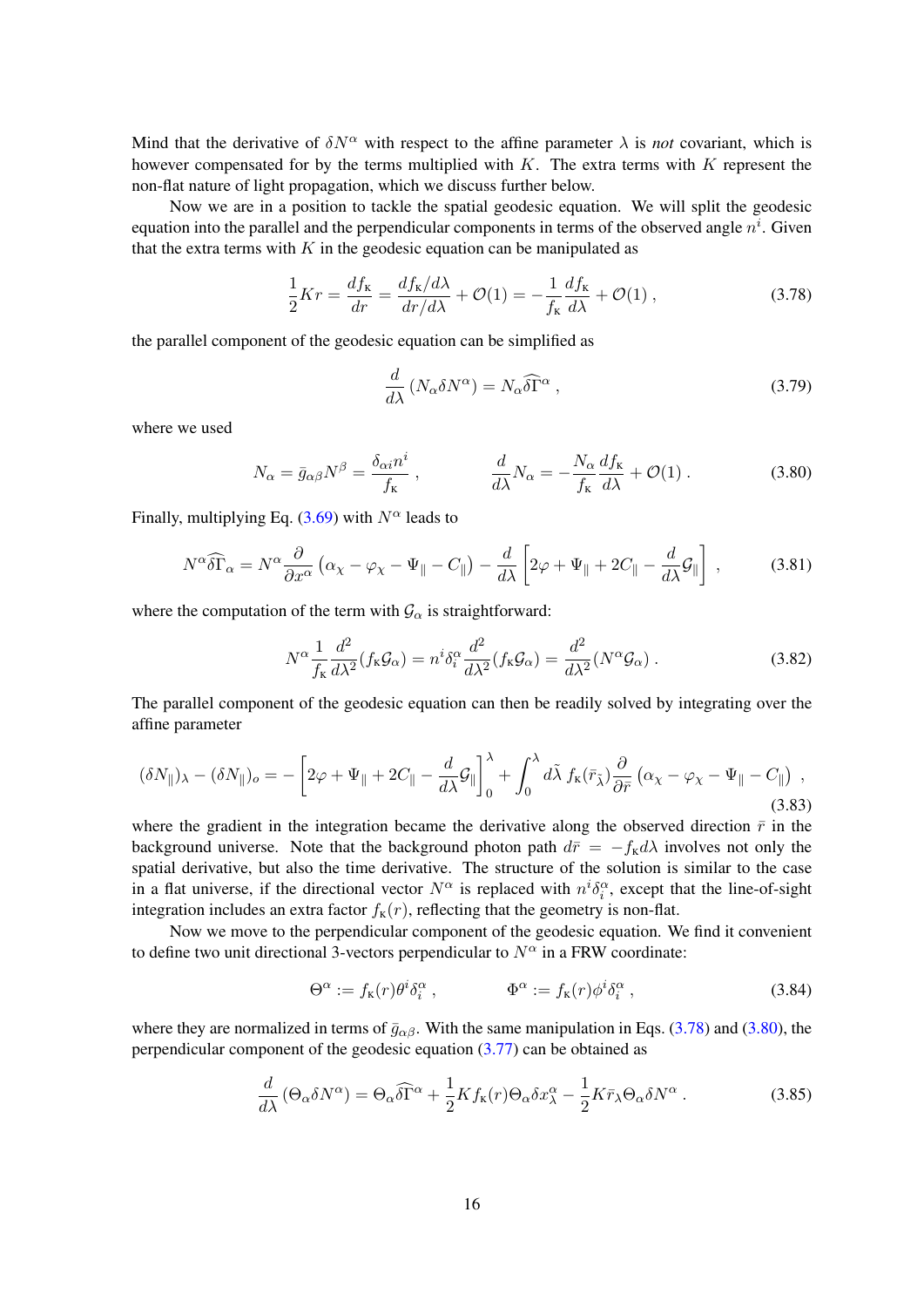In a flat universe, two extra terms with  $K$  are absent, but it is clear that in a non-flat universe the light propagation perpendicular to the observed direction is more involved, as the differential equation involves  $\Theta_{\alpha} \delta x^{\alpha}_{\lambda}$ , which we attempt to obtain as a solution. By taking another derivative of the equation with respect to the affine parameter and using the definition of  $\hat{k}^{\mu}$ , we arrive at the perpendicular component of the geodesic equation

$$
\frac{d}{d\lambda} \left[ \frac{1}{f_{\kappa}} \frac{d}{d\lambda} \left( \Theta_{\alpha} \delta N^{\alpha} \right) \right] = \frac{1}{f_{\kappa}} \frac{d}{d\lambda} \left[ \Theta_{\alpha} \widehat{\delta \Gamma}^{\alpha} \right] . \tag{3.86}
$$

A formal solution to the geodesic equation can be readily derived as

<span id="page-17-3"></span>
$$
(\Theta_{\alpha}\delta N^{\alpha})_{\lambda} - (\Theta_{\alpha}\delta N^{\alpha})_{o} = \left[\frac{d}{d\lambda} \left(\Theta_{\alpha}\delta N^{\alpha}\right)\right]_{\bar{o}} \int_{0}^{\lambda} d\lambda' f_{K\lambda'} + \int_{0}^{\lambda} d\lambda' f_{K\lambda'} \int_{0}^{\lambda'} d\lambda'' \frac{1}{f_{K\lambda''}} \frac{d}{d\lambda''} (\Theta_{\alpha}\widehat{\delta\Gamma}^{\alpha})_{\lambda''},
$$
\n(3.87)

and after some manipulation detailed in Appendix  $\bf{B}$  $\bf{B}$  $\bf{B}$  we obtain the solution

<span id="page-17-0"></span>
$$
(\Theta_{\alpha}\delta N^{\alpha})_{\lambda} - (\Theta_{\alpha}\delta N^{\alpha})_{o} = -\frac{1}{2}K\bar{r}_{\lambda}\left[ (\Theta_{\alpha}\delta x^{\alpha} + \Theta^{\alpha}\mathcal{G}_{\alpha})_{\bar{o}} + \Theta^{\alpha}\mathcal{G}_{\alpha}\right] - \int_{0}^{\bar{r}_{\lambda}}\frac{d\bar{r}'}{\bar{r}'}\Theta^{\alpha}\left(\Psi_{\alpha} + 2N^{\beta}C_{\alpha\beta}\right) \tag{3.88}
$$

$$
-\left[\Theta^{\alpha}\Psi_{\alpha} + 2\Theta^{\alpha}N^{\beta}C_{\alpha\beta} - \frac{d}{d\lambda'}(\Theta^{\alpha}\mathcal{G}_{\alpha})\right]_{0}^{\lambda} - \int_{0}^{\bar{r}_{\lambda}}\frac{d\bar{r}'}{\bar{r}'}\left[1 + \frac{1}{2}K\frac{(\bar{r}_{\lambda} - \bar{r}')\bar{r}'}{f_{\kappa}(\bar{r}')}\right]\frac{\partial}{\partial\theta}\left(\alpha_{\chi} - \varphi_{\chi} - \Psi_{\parallel} - C_{\parallel}\right) ,
$$

where  $(\Theta_{\alpha} \delta N^{\alpha})_o$  is given in Eq. [\(B.2\)](#page-46-1) and we replaced the line-of-sight integration over  $d\lambda$  with the background line-of-sight integration  $d\bar{r}$  as

$$
\int_0^\lambda d\lambda = -\int_0^{\bar{r}_\lambda} \frac{d\bar{r}}{f_{\mathbf{k}}(\bar{r})} + \mathcal{O}(1) \,. \tag{3.89}
$$

The most obvious differences to the expression in a flat Universe are two extra terms proportional to the spatial curvature K. However, keep in mind that the direction vectors  $N^{\alpha}$  and  $\Theta^{\alpha}$  contain the function  $f_K(r)$  and hence depend on the spatial curvature. The solution for the azimuthal direction can be readily obtained from the solution with extra factor  $\sin \theta$  due to  $\Phi^{\alpha}$ .

Finally, we verify the gauge transformation properties of  $\Theta_{\alpha} \delta N^{\alpha}$  in Eq. [\(3.88\)](#page-17-0) as a sanity check. The individual terms in Eq. [\(3.88\)](#page-17-0) are already expressed in terms of gauge-invariant variables, except two terms with  $\Theta^{\alpha} \mathcal{G}_{\alpha}$  (note that the combination involving  $\delta x^{\alpha}$  and  $\mathcal{G}^{\alpha}$  at  $\bar{\sigma}$  is also gauge-invariant). The transformation property of  $\mathcal{G}^{\alpha}$  is given in Eq. [\(3.15\)](#page-8-2), hence Eq. [\(3.88\)](#page-17-0) gauge-transforms as

<span id="page-17-1"></span>
$$
\left(\Theta_{\alpha}\widetilde{\delta N^{\alpha}}\right)\Big|_{0}^{\lambda} = \left(\Theta_{\alpha}\delta N^{\alpha}\right)\Big|_{0}^{\lambda} + \frac{1}{2}K\bar{r}_{\lambda}\Theta^{\alpha}\mathcal{L}_{\alpha} - \left[\frac{d}{d\lambda'}\left(\Theta^{\alpha}\mathcal{L}_{\alpha}\right)\right]_{0}^{\lambda}.
$$
 (3.90)

The boundary term at the observer position in the LHS is given in Eq.  $(B.2)$ , and it transforms as

<span id="page-17-2"></span>
$$
(\Theta_{\alpha}\widetilde{\delta N^{\alpha}})_{o} = (\Theta_{\alpha}\delta N^{\alpha})_{o} - \theta^{i}\delta_{i\alpha}\left(\mathcal{L}^{\alpha\prime} - N^{\beta}\mathcal{L}^{\alpha}{}_{,\beta}\right)_{\bar{o}} = (\Theta_{\alpha}\delta N^{\alpha})_{o} - \left[\Theta_{\alpha}\frac{d}{d\lambda}\mathcal{L}^{\alpha}\right]_{\bar{o}},\tag{3.91}
$$

according to the transformation properties derived in Sec. [3.1.](#page-7-1) By noting that

$$
\frac{d}{d\lambda} \left( \Theta_{\alpha} \mathcal{L}^{\alpha} \right) = \frac{1}{2} K \bar{r}_{\lambda} \Theta_{\alpha} \mathcal{L}^{\alpha} + \Theta_{\alpha} \frac{d}{d\lambda} \mathcal{L}^{\alpha} ,\qquad (3.92)
$$

and combining Eqs. [\(3.90\)](#page-17-1) and [\(3.91\)](#page-17-2), we find the gauge-transformation of the tangential part of  $\delta N^{\alpha}$ to be

$$
\Theta_{\alpha}\widetilde{\delta N^{\alpha}} = \Theta_{\alpha}\delta N^{\alpha} - \Theta_{\alpha}\frac{d}{d\lambda}\mathcal{L}^{\alpha} , \qquad (3.93)
$$

This is in agreement with the transformation property derived in Eq. [\(3.54\)](#page-13-3).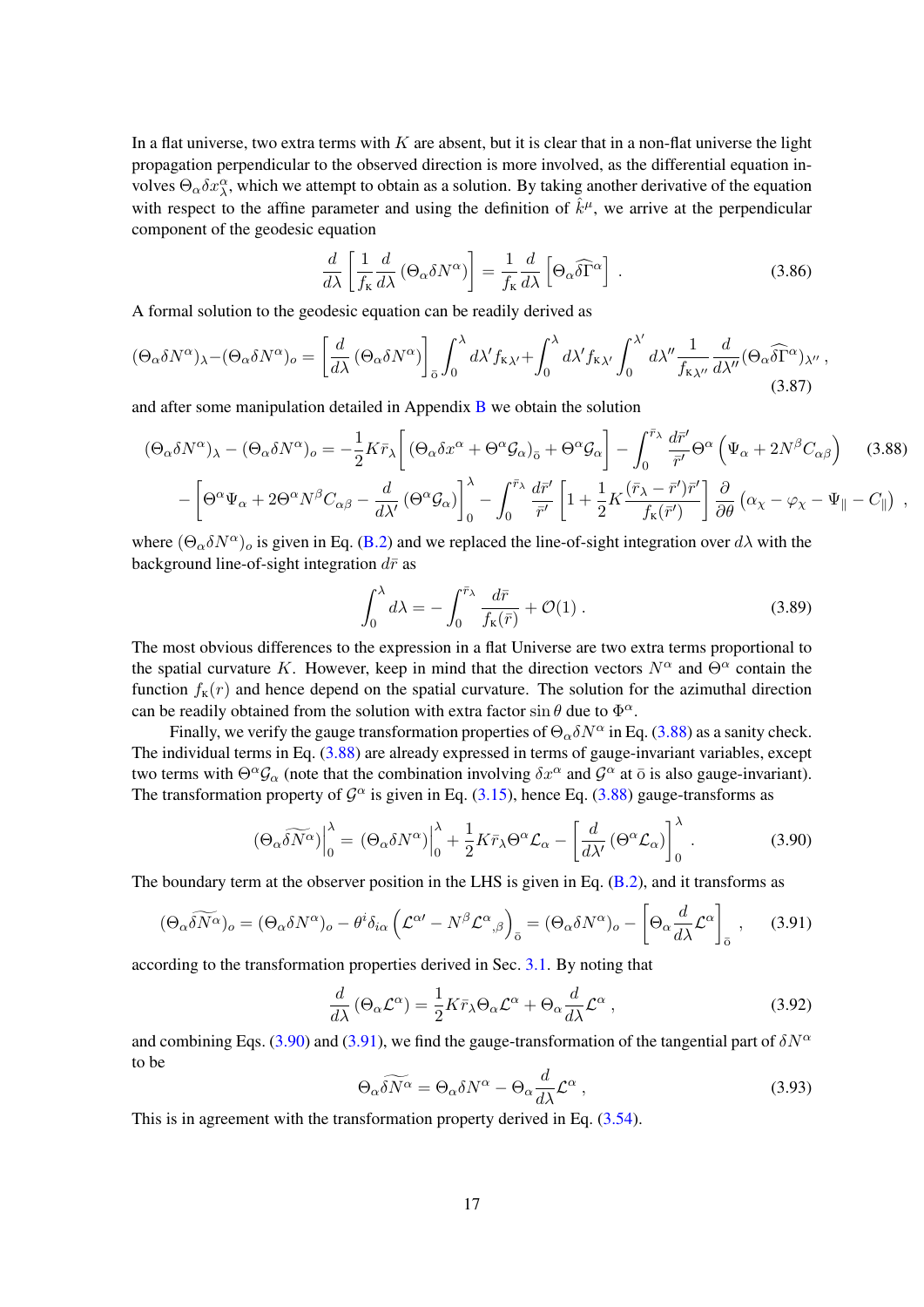#### <span id="page-18-0"></span>3.5 Source position at the observed redshift

So far, we have derived the solution to the geodesic equation in terms of affine parameter  $\lambda$ , and its defining relation in Eq. [\(2.18\)](#page-6-3) yields

$$
\bar{\eta}_{\lambda} - \bar{\eta}_{\bar{0}} = \lambda \,, \tag{3.94}
$$

which is nothing but the temporal solution in a homogeneous universe, while the spatial position  $\bar{r}_{\lambda}$  is also given in Eq. [\(2.19\)](#page-6-2). However, neither this affine parameter nor the time coordinate is measurable in practice. In cosmology, we express the radial position of any light sources in terms of the observed redshift z, which then acts as an observable affine parameter  $\lambda_z$ , defined as

<span id="page-18-1"></span>
$$
\lambda_z := \bar{\eta}_z - \bar{\eta}_{\bar{\sigma}} = -\int_0^z \frac{dz'}{H(z')} \,. \tag{3.95}
$$

Figure [1a](#page-19-0) shows the affine parameter  $\lambda_z$  for a slightly closed Universe (dotted line) in comparison to a flat Universe (solid grey line). The background radial coordinate  $\bar{r}_z \equiv \bar{r}_{\lambda_z}$  (solid line) and the comoving angular diameter distance  $\bar{r}_z \equiv \bar{r}_{\lambda_z}$  (dashed line) are both functions of the redshift due to their dependence on the affine parameter  $\lambda_z$  in Eqs. [\(2.19\)](#page-6-2) and [\(2.20\)](#page-6-4). In a flat Universe, all three quantities coincide:  $\bar{r}_z = \bar{r}_z = -\lambda_z$ . Evident in the Figure, the comoving angular diameter distance  $\bar{r}_z$  is smaller than  $\bar{r}_z$ . As the denominator in the relation between the two radial coordinates in Eq. [\(2.6\)](#page-4-2) is larger than unity for a closed Universe with  $K > 0$ , it follows that  $\bar{r}_z \leq \bar{r}_z$ . The radiation density parameter today is chosen to be  $\Omega_r = 9 \times 10^{-5}$ , while the values of the remaining density parameters,  $\Omega_m$ ,  $\Omega_r$  and  $\Omega_\Lambda$ , are indicated in the title of the Figure. The same value for the radiation density parameter was chosen for the flat model, with a matter density parameter of  $\Omega_m = 0.316$ . Fig. [1b](#page-19-0) shows the deviation  $\delta f$  of the function  $f_K(\bar{r}_z)$  in Eq. [\(2.11\)](#page-4-3) from unity for different values of the curvature density  $\Omega_k$ . The matter density parameter today is chosen to be  $\Omega_m = \Omega_{m,\text{ref}} - \frac{1}{2}\Omega_k$ , with  $\Omega_{m,\text{ref}} = 0.316$ , while the radiation density is  $\Omega_r = 9 \times 10^{-5}$  for all models. The deviations from unity (i.e. from a flat Universe) are between 12% and 13% for  $\Omega_k = \pm 0.05$  at high redshift  $z > 100$  and reduce to ~1% for  $\Omega_k = \pm 0.005$ . The negative values of  $\Omega_k$  are allowed at 1- $\sigma$ confidence level by the Planck measurements [\[5\]](#page-50-2) in the 1-parameter extensions to the ΛCDM model for combinations of the Planck power spectra, and the combinations of the Planck power spectra and Planck lensing. Note that the curve corresponding to a specific value of the curvature density parameter,  $\Omega_k = \Omega_k^*$ , is not equal to the curve corresponding to  $\Omega_k = -\Omega_k^*$  with opposite sign, as the difference in cosmological parameters leads to a difference in  $\lambda_z$  in Eq. [\(3.95\)](#page-18-1) and the form of the radius  $\bar{r}_z$  differs for a closed and an open Universe (see Eq. [\(2.19\)](#page-6-2)). Had we plotted the deviation  $\delta f$ as a function of the radius  $\bar{r}_z$ , then the curve corresponding to  $K = K^*$  would be equal to the curve corresponding to  $K = -K^*$  with opposite sign. Naturally, the differences in any quantities in the Figure become visible at  $z \approx 10$ , where the characteristic scale is comparable to the curvature radius  $\lambda_z \approx \bar{r}_z \sim R_K/2$ . Moreover, due to the scaling of the curvature density, those differences saturate at high redshift.

The observed redshift is simply the ratio of the photon frequency  $\omega_s$  at emission to one  $\omega_o$  at observation

<span id="page-18-2"></span>
$$
1 + z := \frac{\omega_s}{\omega_o} = \frac{(u_\mu k^\mu)_s}{(u_\mu k^\mu)_o} =: \frac{1 + \delta z}{a(\eta_s)} ,
$$
\n(3.96)

where  $\eta_s := \eta_{\lambda_s}$  and we defined the perturbation  $\delta z$  in the observed redshift. The perturbation  $\delta z$ accounts for all the effects that affect the photon frequency apart from cosmic expansion, such as the peculiar velocity for example. Multiplying the four-velocity in Eq. [\(3.18\)](#page-9-1) with the photon wave vector  $k^{\mu}$  in Eq. [\(3.38\)](#page-11-2) leads to

$$
u_{\mu}k^{\mu} = -\frac{1}{\mathbb{C}a} \left[ 1 + \delta \nu + \alpha + \mathcal{U}_{\parallel} - \mathcal{B}_{\parallel} \right] , \qquad (3.97)
$$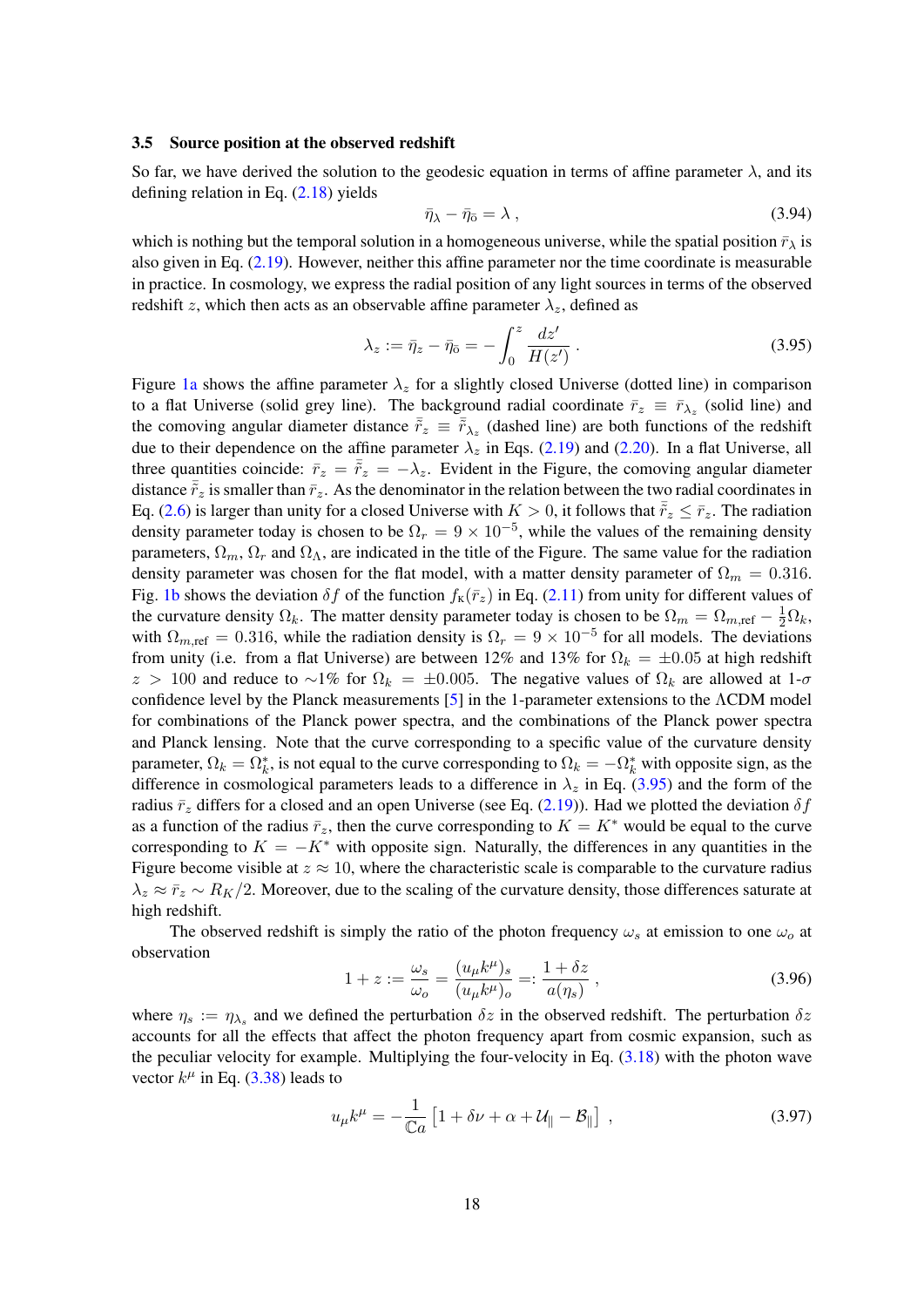<span id="page-19-0"></span>

**Figure 1**: (a) The absolute value of the affine parameter  $\lambda_z$  (dotted), the background radial coordinate  $\bar{r}_z \equiv \bar{r}_{\lambda_z}$  (solid) and the comoving angular diameter distance  $\bar{r}_z \equiv \bar{r}_{\lambda_z}$  (dashed) as a function of the redshift z for a closed Universe. The cosmological parameters and the curvature radius  $R_K$  are indicated in the Figure. The grey solid line shows a flat Universe ( $\Omega_m = 0.316$  and  $\Omega_r = 9 \times 10^{-5}$ ) for comparison, as in that case  $\bar{r}_z = \bar{r}_z = -\lambda_z$ . (b) The deviation  $\delta f \equiv f_{\kappa}(\bar{r}_z) - 1 = \frac{1}{4}K\bar{r}_z^2$  as a function of the redshift z for different cosmological models. The values chosen for the curvature density today,  $\Omega_k$ , are indicated in the Figure. The radiation density today is chosen to be  $\Omega_r = 9 \times 10^{-5}$ for all models, while the matter density parameter today is  $\Omega_m = \Omega_{m,\text{ref}} - \frac{1}{2}\Omega_k$ , and the dark energy density parameter  $\Omega_{\Lambda}$  today is chosen such that the density parameters add up to unity.

with  $\delta \nu$  given in Eq. [\(3.63\)](#page-14-1), so Eq. [\(3.96\)](#page-18-2) yields

<span id="page-19-2"></span>
$$
\delta z = -H\chi + (\mathcal{H}_0 \delta \eta_o + H_0 \chi_0) + \left[V_{\parallel} - \alpha_\chi + \Psi_{\parallel}\right]_0^{\lambda_s} - \int_0^{\bar{r}_s} \frac{d\bar{r}}{f_{\kappa}(\bar{r})} \left(\alpha_\chi - \varphi_\chi - \Psi_{\parallel} - C_{\parallel}\right)', \tag{3.98}
$$

where we used  $a(\eta_o) = 1 + \mathcal{H}_{\bar{o}} \delta \eta_o$  and  $V_{\alpha}$  is the gauge-invariant variable introduced in Eq. [\(3.22\)](#page-9-2). The expression for a non-flat Universe is similar, the only difference being the factor  $\frac{1}{f_K}$  in the integrand and  $N^{\alpha} = f_{\kappa}(r) n^{i} \delta_{i}^{\alpha}$  for the parallel components. Since the combination  $(H \delta \eta + H \chi)$  is gauge invariant, the only gauge-dependent term in the expression of  $\delta z$  is  $-H\chi$ , and we can define the variable

<span id="page-19-3"></span>
$$
\delta z_{\chi} := \delta z + (H\chi)_{s} , \qquad (3.99)
$$

which is gauge-invariant at linear order. Furthermore, it is noted that the affine parameter  $\lambda_z$  does not coincide with the affine parameter  $\lambda_s$  at the source position, except in the background universe. Hence, we define this deviation  $\Delta\lambda_s$  in the affine parameter as

$$
\lambda_s = \lambda_z + \Delta \lambda_s \,, \tag{3.100}
$$

and  $\Delta \eta_s$  in the corresponding time coordinate as

<span id="page-19-1"></span>
$$
\eta_s =: \bar{\eta}_z + \Delta \eta_s , \qquad \Delta \eta_s = \frac{\delta z}{\mathcal{H}(\bar{\eta}_z)} , \qquad (3.101)
$$

where we used Eq. [\(3.96\)](#page-18-2) to express  $\Delta \eta_s$  in terms of the perturbation  $\delta z$  in the redshift.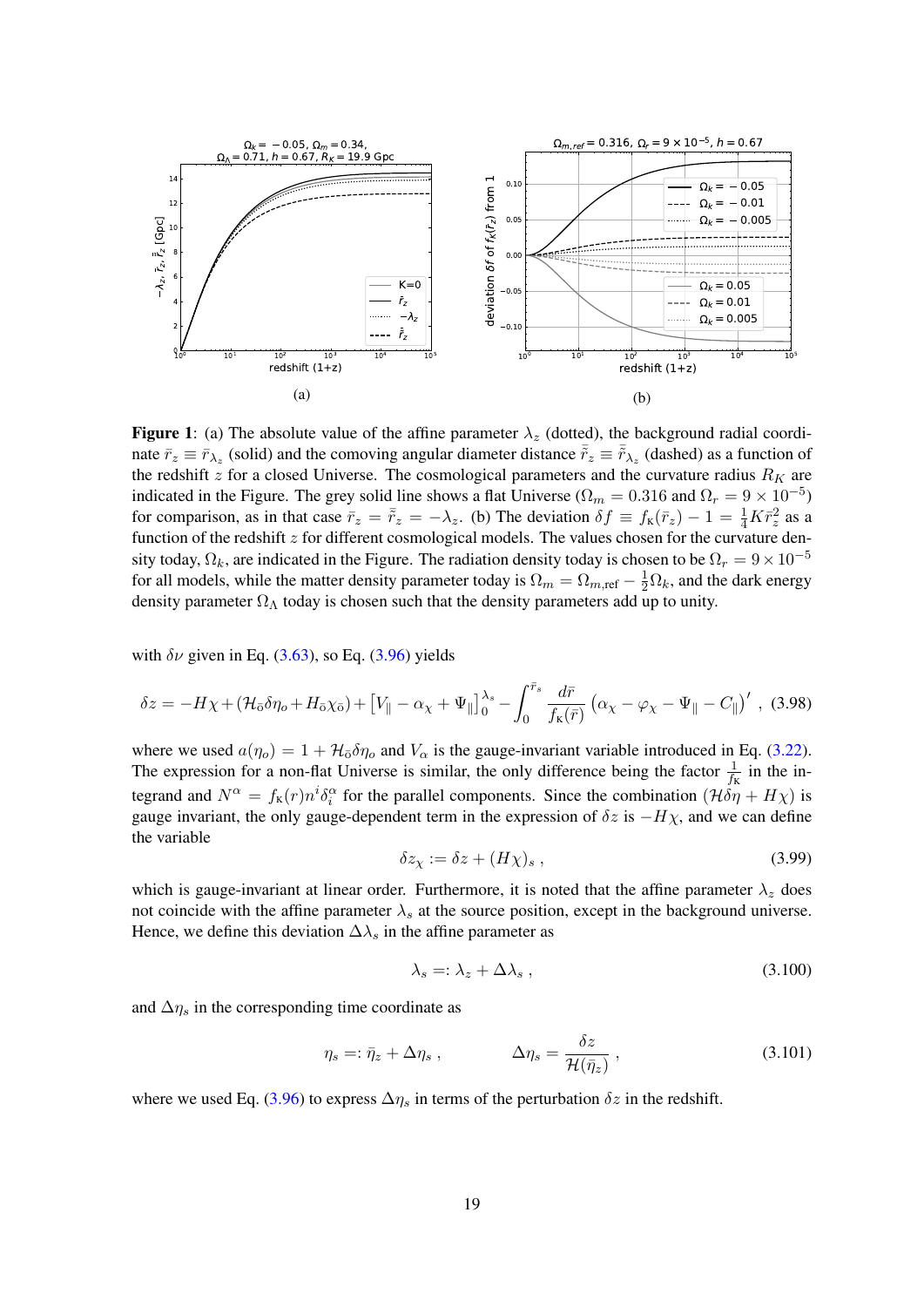Having ensured that all the ingredients are in place, we now derive the coordinate of a light source by integrating the photon wave vector  $\hat{k}^{\mu}$  over the affine parameter and express it in terms of the observed position  $\bar{x}^\mu_z$  and the deviation  $\Delta x^\mu_s$ :

$$
x_s^{\mu} = x_o^{\mu} + \int_0^{\lambda_s} d\lambda \,\hat{k}_{\lambda}^{\mu} =: \bar{x}_z^{\mu} + \Delta x_s^{\mu} , \qquad \qquad \bar{x}_z^{\mu} := (\bar{\eta}_z, \,\bar{r}_z n^i \delta_i^{\alpha}) . \qquad (3.102)
$$

The time coordinate of the source is then

$$
\eta_s = \eta_o + \int_0^{\lambda_s} d\lambda \,\hat{k}_{\lambda}^{\eta} = \bar{\eta}_z + \delta \eta_o + \Delta \lambda_s + \int_0^{\lambda_z} d\lambda \,\delta \nu_{\lambda} \equiv \bar{\eta}_z + \Delta \eta_s \,, \tag{3.103}
$$

indeed consistent with expression  $\Delta \eta_s$  in Eq. [\(3.101\)](#page-19-1). A special care is needed for the spatial coordinate of the source, as a simple integration over the affine parameter yields

<span id="page-20-0"></span>
$$
x_s^{\alpha} = x_o^{\alpha} + \int_0^{\lambda_s} d\lambda \,\hat{k}_{\lambda}^{\alpha} = \delta x_o^{\alpha} - \int_0^{\lambda_s} d\lambda \,(N^{\alpha} + \delta N^{\alpha}) \equiv \bar{r}_z n^i \delta_i^{\alpha} + \Delta x_s^{\alpha} \,,\tag{3.104}
$$

in which the integration of  $N^{\alpha}(x_{\lambda})$  requires the correct photon path  $x_{\lambda}^{\mu}$  $\frac{\mu}{\lambda}$  in an inhomogeneous universe we try to derive. As noted in Eq. [\(3.44\)](#page-12-3), since the integration of  $N^{\alpha}(x_{\lambda})$  in Eq. [\(3.104\)](#page-20-0) is

$$
-\int_0^{\lambda_s} d\lambda \, N^{\alpha}(x_{\lambda}) = \left[ \bar{r}_{\lambda_s} + \int_0^{\lambda_s} d\lambda \, \frac{1}{f_{\kappa}} \frac{df_{\kappa}}{d\lambda} \, \delta r_{\lambda} \right] n^i \delta_i^{\alpha} \,, \tag{3.105}
$$

we multiply  $n^i \delta_{i\alpha}$  by Eq. [\(3.104\)](#page-20-0) to obtain equation for  $\delta r_\lambda$  and take the derivative with respect to affine parameter to arrive at the geodesic equation for the radial distortion

$$
\frac{d}{d\lambda} \left( \frac{\delta r_{\lambda}}{f_{\kappa}} \right) = -N_{\alpha} \delta N^{\alpha} . \tag{3.106}
$$

By integrating it again, we obtain the radial distortion at  $\lambda_s$ 

$$
\delta r_s = f_{\mathbf{K}}(r_s)\delta r_o - f_{\mathbf{K}}(r_s) \int_0^{\lambda_s} d\lambda \, N_\alpha \delta N^\alpha \,, \tag{3.107}
$$

where  $r_s = r_{\lambda_s}$  can be replaced with  $\bar{r}_z$  as they are multiplied by perturbation quantities and the radial distortion at origin is

$$
\delta r_o = n^i \delta_{i\alpha} \delta x_o^\alpha \,. \tag{3.108}
$$

The radial distortion of the source position compared to the observed position is then

<span id="page-20-1"></span>
$$
\delta r := n^i \delta_{i\alpha} x_s^\alpha - \bar{r}_z = \bar{r}_{\lambda_s} - \bar{r}_z + \delta r_s = -\Delta \lambda_s f_{\kappa}(\bar{r}_z) + \delta r_s , \qquad (3.109)
$$

and we obtain the final expression

<span id="page-20-2"></span>
$$
\delta r = f_{\kappa}(\bar{r}_z) \left[ \delta \eta_o + \delta r_o - \frac{\delta z}{\mathcal{H}_z} + \int_0^{\lambda_z} d\lambda \left( \delta \nu - N_\alpha \delta N^\alpha \right) \right]
$$
\n
$$
= f_{\kappa}(\bar{r}_z) \left[ \left( \delta \eta_o + \chi_{\bar{o}} \right) + \left( \delta r + N^\alpha \mathcal{G}_\alpha \right)_o - \frac{\delta z_\chi}{\mathcal{H}_z} + \int_0^{\bar{r}_z} \frac{d\bar{r}}{f_{\kappa}(\bar{r})} \left( \alpha_\chi - \varphi_\chi - \Psi_{\parallel} - C_{\parallel} \right) - N^\alpha \mathcal{G}_\alpha \right],
$$
\n(3.110)

where we used the null equation [\(3.58\)](#page-13-4) and manipulated

$$
\alpha - \mathcal{B}_{\alpha} N^{\alpha} - \mathcal{C}_{\alpha\beta} N^{\alpha} N^{\beta} = \alpha_{\chi} - \varphi_{\chi} - \Psi_{\parallel} - C_{\parallel} + \frac{d}{d\lambda} \left( \frac{\chi}{a} + N^{\alpha} \mathcal{G}_{\alpha} \right) . \tag{3.111}
$$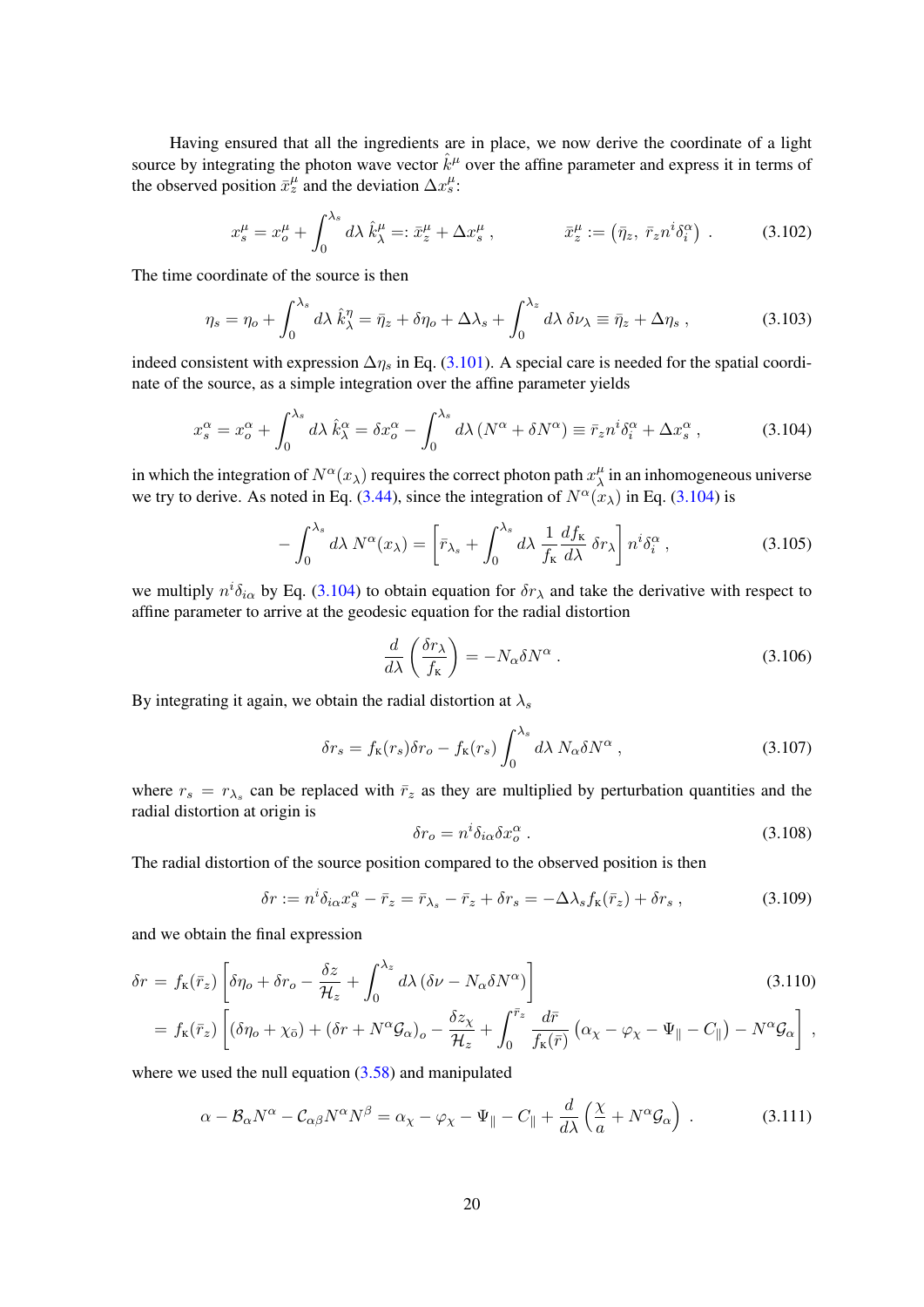Note the subtle difference between  $\delta r$  defined in Eq. [\(3.109\)](#page-20-1) and  $\delta r_s \equiv \delta r_{\lambda_s}$  defined in Eq. [\(3.45\)](#page-12-4): While the former represents the radial deviation of the source position  $x_s^{\alpha}$  from the observed background position  $\bar{r}_z n^i \delta_i^{\alpha}$ , the latter represents the deviation of the source position from the (unobservable) background position  $\bar{r}_{\lambda_s}n^i\delta_i^{\alpha}$  corresponding to the affine parameter  $\lambda_s$  at the source. Compared to the expression in a flat universe, the non-flat nature is visible with extra factors with  $f_K(\bar{r})$ . Moreover, we want to emphasize again that both the radius  $\bar{r}_z$  and the direction vector  $N^{\alpha}$  depend on the spatial curvature. The radial distortion in Eq.  $(3.110)$  is already expressed in terms of gauge-invariant variables, except one gauge-dependent part  $N^{\alpha} \mathcal{G}_{\alpha}$ , and hence it is gauge-dependent, as  $\delta r$  represents a coordinate position of the source. The gauge-dependent part makes  $\delta r$  gauge-transform as

<span id="page-21-3"></span>
$$
\tilde{\delta r} = \delta r + f_{\kappa} N_{\alpha} \mathcal{L}^{\alpha} = \delta r + n^{i} \delta_{i\alpha} \mathcal{L}^{\alpha} , \qquad (3.112)
$$

under a general coordinate transformation in Eq. [\(3.10\)](#page-8-1). This is exactly as expected for  $\tilde{x}_s^{\alpha} = x_s^{\alpha} + \mathcal{L}_s^{\alpha}$ .

The tangential distortion of the source position is then obtained by multiplying  $\theta^i \delta_{i\alpha}$  or  $\phi^i \delta_{i\alpha}$ with Eq.  $(3.104)$  as

<span id="page-21-0"></span>
$$
\theta^i \delta_{i\alpha} x^\alpha_s = \theta^i \delta_{i\alpha} \delta x^\alpha_o - \int_0^{\lambda_s} d\lambda \ f_\kappa \Theta_\alpha \delta N^\alpha \equiv \bar{r}_z \delta \theta \ , \tag{3.113}
$$

and noting that the integration is only along the background path  $-f<sub>K</sub>d\lambda = d\bar{r}$ , we can perform the integration by plugging the solution in Eq.  $(3.88)$  to obtain

<span id="page-21-1"></span>
$$
\bar{r}_{z}\delta\theta = \left(1 - \frac{1}{4}K\bar{r}_{z}^{2}\right)\left(\Theta_{\alpha}\delta x^{\alpha} + \Theta^{\alpha}\mathcal{G}_{\alpha}\right)_{\bar{0}} + \bar{r}_{z}\left[-\Theta_{\alpha}V^{\alpha} + \Theta_{\alpha}N^{\beta}C_{\beta}^{\alpha} + \phi^{i}\Omega^{i}\right]_{\bar{0}} - f_{\kappa}(\bar{r}_{z})\Theta^{\alpha}\mathcal{G}_{\alpha} \qquad (3.114)
$$

$$
-\int_{0}^{\bar{r}_{z}} d\bar{r}\,\frac{\bar{r}_{z}}{\bar{r}}\,\Theta^{\alpha}\left(\Psi_{\alpha} + 2N^{\beta}C_{\alpha\beta}\right) - \int_{0}^{\bar{r}_{z}} d\bar{r}\left(\frac{\bar{r}_{z} - \bar{r}}{\bar{r}f_{\kappa}(\bar{r})}\right)\left(1 + \frac{1}{4}K\bar{r}_{z}\bar{r}\right)\frac{\partial}{\partial\theta}\left[\alpha_{\chi} - \varphi_{\chi} - \Psi_{\parallel} - C_{\parallel}\right] \,,
$$

where the detailed derivation is again given in Appendix [B.](#page-46-0) The lensing kernel in the integrand can be further manipulated as

$$
-\frac{1}{\bar{r}_z} \int_0^{\bar{r}_z} d\bar{r} \left(\frac{\bar{r}_z - \bar{r}}{\bar{r}f_{\kappa}(\bar{r})}\right) \left(1 + \frac{1}{4} K \bar{r}_z \bar{r}\right) = -\int_0^{\bar{\chi}_z} d\bar{\chi} \left[\mathcal{S}(\bar{\chi}_z) - \mathcal{S}(\bar{\chi})\right] ,\qquad (3.115)
$$

where the integrand is

$$
\mathcal{S}(\bar{\chi}_z) - \mathcal{S}(\bar{\chi}) = \begin{cases} \sqrt{K} \frac{\sin(\sqrt{K} (\bar{\chi}_z - \bar{\chi}))}{\sin(\sqrt{K} \bar{\chi}_z) \sin(\sqrt{K} \bar{\chi})} & K > 0 \\ \frac{1}{\bar{\chi}} - \frac{1}{\bar{\chi}_z} & K = 0 \\ \sqrt{|K|} \frac{\sinh(\sqrt{|K|} (\bar{\chi}_z - \bar{\chi}))}{\sinh(\sqrt{|K|} \bar{\chi}_z) \sinh(\sqrt{|K|} \bar{\chi})} & K < 0 \end{cases}
$$
(3.116)

Compared to the tangential distortion in a flat universe, the critical difference lies with extra terms multiplied by the spatial curvature  $K$ , in addition to the usual replacement of the angular vectors. Moreover, the dependence on  $f<sub>K</sub>$  encloses the non-flat nature of the expression. A similar solution can be obtained for the azimuthal distortion  $\bar{r}_z \sin \theta \ \delta \phi$  by replacing  $\Theta_\alpha$  in Eq. [\(3.113\)](#page-21-0) with  $\Phi_\alpha$ . The tangential distortion is also gauge-dependent due to the term  $f_{K} \Theta^{\alpha} \mathcal{G}^{\alpha}$ , as it represents a coordinate of the source position. A direct substitution in Eq.  $(3.110)$  yields that the tangential distortion also gauge-transforms as

<span id="page-21-2"></span>
$$
\bar{r}_z \widetilde{\delta\theta} = \bar{r}_z \delta\theta + \theta^i \delta_{i\alpha} \mathcal{L}^\alpha , \qquad \qquad \bar{r}_z \sin\theta \ \widetilde{\delta\phi} = \bar{r}_z \sin\theta \ \delta\phi + \phi^i \delta_{i\alpha} \mathcal{L}^\alpha , \qquad (3.117)
$$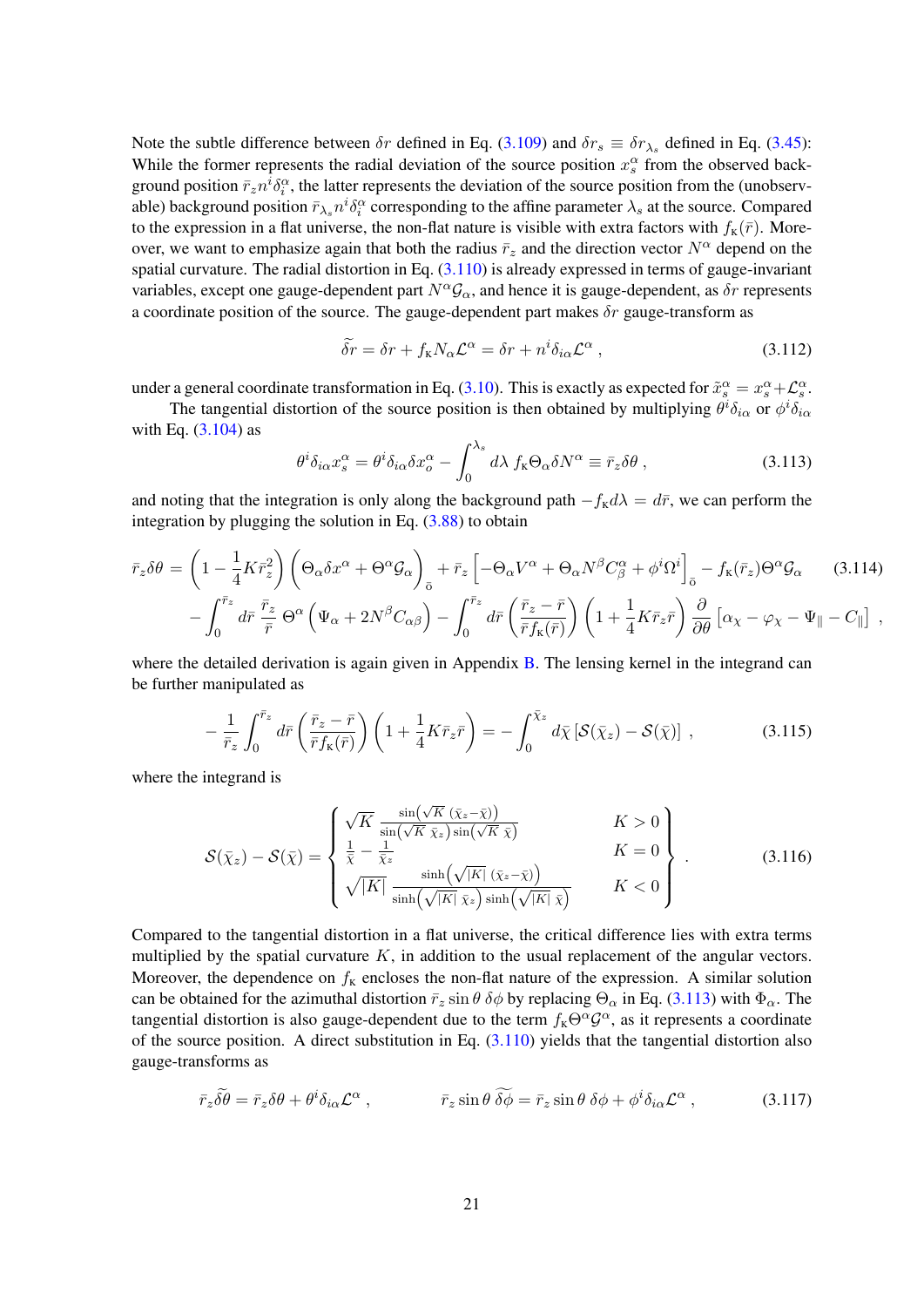under a general coordinate transformation, as expected. To summarize, the position of a source observed at redshift z and angles  $\theta$  and  $\phi$  is

<span id="page-22-2"></span>
$$
x_s^\alpha = \bar{r}_z n^i \delta_i^\alpha + \Delta x_s^\alpha \,, \qquad \qquad \Delta x_s^\alpha = \delta r \, n^i \delta_i^\alpha + \bar{r}_z (\delta \theta \, \theta^i \delta_i^\alpha + \sin \theta \, \delta \phi \, \phi^i \delta_i^\alpha) \,, \qquad (3.118)
$$

with  $\bar{r}_z$ ,  $\delta r$  and  $\delta \theta$  given in Eqs. [\(2.19\)](#page-6-2), [\(3.110\)](#page-20-2) and [\(3.114\)](#page-21-1) respectively.

It proves useful to derive the relation of the source position in our coordinates to that in the standard coordinates. For the angular position, since two coordinates are conformally related, the angular position must be identical:

$$
\delta\theta(\tilde{x}) = \delta\theta(x) , \qquad \delta\phi(\tilde{x}) = \delta\phi(x) , \qquad (3.119)
$$

which is indeed the case by using Eq.  $(2.8)$ 

$$
\frac{x^{\alpha}}{r} = \frac{\tilde{x}^{\alpha}}{\tilde{r}} = n^{i} \delta_{i}^{\alpha} + \tilde{\delta \theta}(\tilde{x}) \theta^{i} \delta_{i}^{\alpha} + \sin \theta \, \widetilde{\delta \phi}(\tilde{x}) \phi^{i} \delta_{i}^{\alpha} + \mathcal{O}(2) \,. \tag{3.120}
$$

The radial position is, however, slightly different in two coordinate systems, which is already evident in the background relations in Eqs.  $(2.19)$  and  $(2.20)$ . Using the relation in Eq.  $(2.6)$ 

$$
\tilde{r}_s =: \bar{\tilde{r}}_z + \tilde{\delta r} \equiv \frac{r_s}{f_{\kappa}(r_s)} = \frac{\bar{r}_z}{f_{\kappa z}} + \left(1 - \frac{f_{\kappa}'}{f_{\kappa z}} \bar{r}_z\right) \frac{\delta r}{f_{\kappa z}} + \mathcal{O}(2) = \frac{\bar{r}_z}{f_{\kappa z}} + \left(1 - \frac{1}{4} K \bar{r}_z^2\right) \frac{\delta r}{f_{\kappa z}} + \mathcal{O}(2) ,\tag{3.121}
$$

we obtain

<span id="page-22-3"></span>
$$
\tilde{\delta r}(\tilde{x}) = \left(1 - \frac{f_{\kappa}'}{f_{\kappa z}} \bar{r}_z\right) \frac{\delta r(x)}{f_{\kappa z}}.
$$

In a tilde coordinate  $\tilde{r}$  represents the angular diameter distance in a non-flat universe, rather than the radial distance. The "radial" distortion in a tilde coordinate is

$$
\delta \chi = \frac{\delta r}{f_{\kappa}} = (\delta \eta_o + \chi_{\bar{o}}) + (\delta r + N^{\alpha} \mathcal{G}_{\alpha})_o - \frac{\delta z_{\chi}}{\mathcal{H}_z} + \int_0^{\bar{r}_z} \frac{d\bar{r}}{f_{\kappa}(\bar{r})} \left( \alpha_{\chi} - \varphi_{\chi} - \Psi_{\parallel} - C_{\parallel} \right) - N^{\alpha} \mathcal{G}_{\alpha} \,. \tag{3.122}
$$

The time coordinate remains unaffected by two coordinate systems.

## <span id="page-22-0"></span>4 Cosmological Observables in a Non-Flat Universe

Having computed the source position in a non-flat universe, we are now ready to derive gaugeinvariant expressions for the cosmological observables at a position specified by the observed redshift z with two observed angles  $\theta$  and  $\phi$ . We start by deriving a unit physical area  $dA_{\text{phy}}$  in Section [4.1](#page-22-1) for the luminosity distance and a unit physical volume  $dV_{\text{phy}}$  in Section [4.2](#page-26-0) for galaxy clustering. We then derive the distortion matrix in Section [4.3](#page-29-0) for weak gravitational lensing in a non-flat universe, and we finish in Section [4.4](#page-35-0) by discussing the impact on cosmic microwave background anisotropies.

#### <span id="page-22-1"></span>4.1 Luminosity distance: Physical area

The relativistic effects in the luminosity distance have been extensively discussed in literature [\[41–](#page-52-4) [50\]](#page-52-5). The fluctuation in the luminosity distance in a non-flat universe was first derived in [\[21\]](#page-51-6) by using the optical scalar equation (see also, [\[22,](#page-51-7) [23\]](#page-51-8)). Drawing on our calculations of the source position in Section [3,](#page-7-0) we derive the luminosity distance by computing a unit physical area. In particular, we are interested in the physical area and shape perpendicular to the light propagation in the rest frame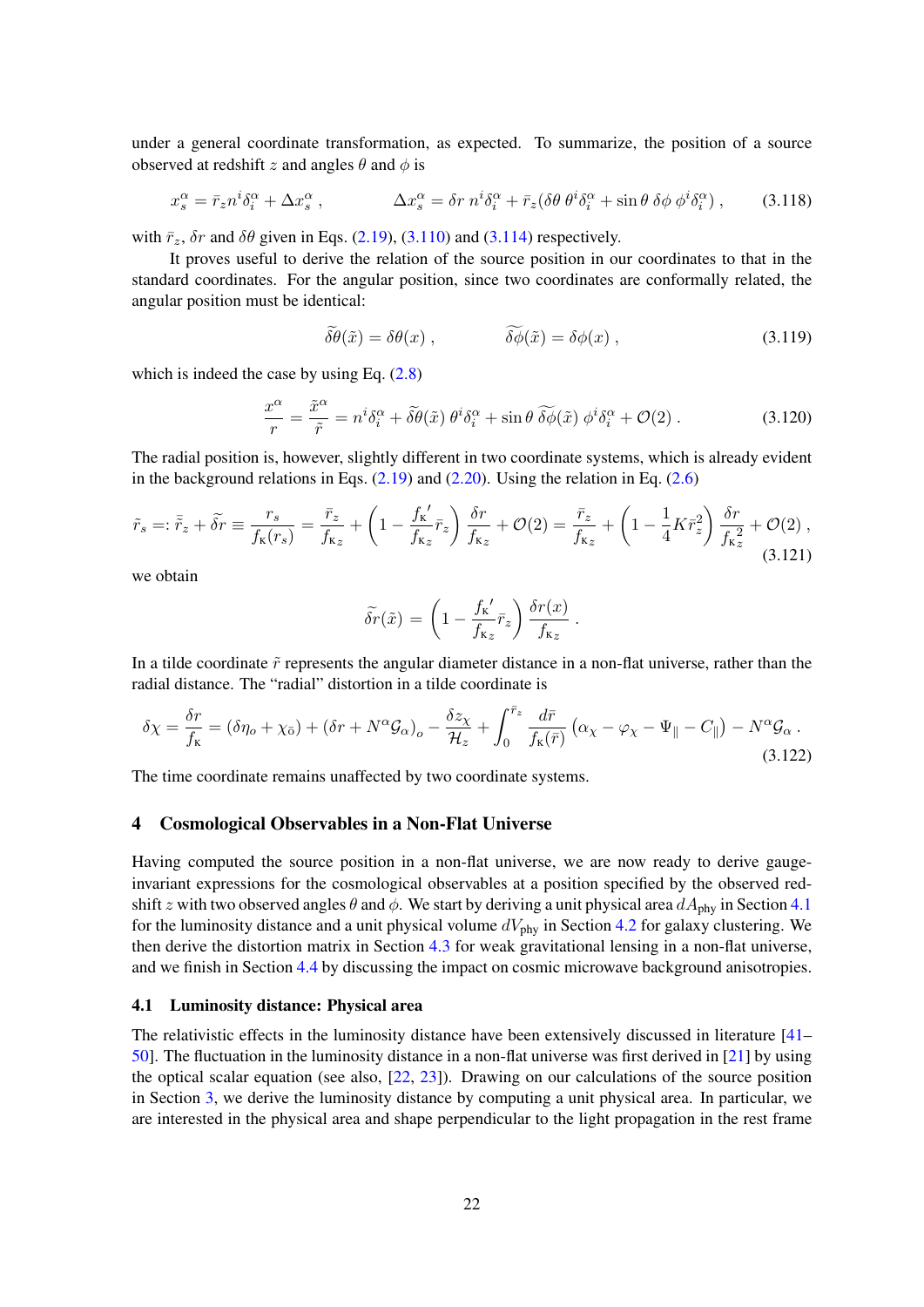of the source. This area is observed in the sky of the observer subtended by the observed solid angle  $(d\theta, d\phi)$ , and the shape of this area is related to the weak lensing observables in Sec. [4.3.](#page-29-0) Since the luminosity distance  $\mathcal{D}_L$  is related to the angular diameter distance  $\mathcal{D}_A$  at the observed redshift z as

$$
\mathcal{D}_L = (1+z)^2 \mathcal{D}_A \,,\tag{4.1}
$$

the fluctuations of the luminosity distance and the angular diameter distance are identical

$$
\delta \mathcal{D} := \delta \mathcal{D}_L = \delta \mathcal{D}_A \,, \tag{4.2}
$$

where we defined the fluctuations via

$$
\mathcal{D}_L =: \bar{\mathcal{D}}_L(z)(1 + \delta \mathcal{D}_L), \qquad \mathcal{D}_A =: \bar{\mathcal{D}}_A(z)(1 + \delta \mathcal{D}_A), \qquad (4.3)
$$

and the background distances are

<span id="page-23-3"></span>
$$
\bar{\mathcal{D}}_L(z) = (1+z)^2 \bar{\mathcal{D}}_A(z) , \qquad \qquad \bar{\mathcal{D}}_A(z) = \frac{\bar{\tilde{r}}(z)}{1+z} = \frac{\bar{r}_z}{f_{\kappa}(\bar{r}_z)(1+z)} . \tag{4.4}
$$

We derive the fluctuation in the angular diameter distance by considering a unit physical area covered by the solid angle  $[51-53]$  $[51-53]$ 

<span id="page-23-0"></span>
$$
dA_{\rm phy} = \sqrt{-g} \,\epsilon_{\mu\nu\sigma\rho} \, u_s^{\mu} n_s^{\nu} \frac{\partial x_s^{\sigma}}{\partial \theta} \frac{\partial x_s^{\rho}}{\partial \phi} \, d\theta \, d\phi = \mathcal{D}_A^2(z) d\Omega \,, \tag{4.5}
$$

where the Levi-Civita symbol is normalized as  $\epsilon_{nxyz} = 1$  and the metric determinant is

$$
g := \det g_{\mu\nu} = -\frac{a^8}{f_8^6(r)} (1 + 2 \delta g) , \qquad \delta g := \alpha + C_{\alpha}^{\alpha} = \alpha + \varphi + \Delta \gamma . \tag{4.6}
$$

The covariant expression represents the physical area covered by the photon path at the source position over the observed solid angle  $d\Omega = \sin \theta d\theta d\phi$ , and the Levi-Civita symbol imposes that the area is perpendicular to the time-direction  $u_s^{\mu}$  of the source and the photon propagation direction  $n_s^{\mu}$  at the source position. The photon propagation direction is naturally related to the photon wave vector as:

<span id="page-23-2"></span>
$$
n_s^{\mu} = -\frac{1}{\omega}k^{\mu} + u^{\mu} = \frac{1}{a}\Big[\mathcal{U}_{\parallel} - \mathcal{B}_{\parallel}, \ N^{\alpha} + \delta N^{\alpha} + \mathcal{U}^{\alpha} - N^{\alpha}(\delta \nu + \alpha + \mathcal{U}_{\parallel} - \mathcal{B}_{\parallel})\Big], \tag{4.7}
$$

where the photon wave vector  $k^{\mu}$  and the four-velocity  $u^{\mu}$  are given in Eqs. [\(3.38\)](#page-11-2) and [\(3.18\)](#page-9-1) respectively, and the photon frequency is related to the latter through

$$
\omega = -u_{\mu}k^{\mu} = -\frac{1}{\mathbb{C}a^2}u_{\mu}\hat{k}^{\mu}.
$$
\n(4.8)

A few subtle points are in order: two angular derivatives in Eq. [\(4.5\)](#page-23-0) are with respect to the observed angles in the observer rest frame, not with respect to FRW coordinates, such that only  $n^i\delta_i^\alpha$ ,  $\theta^i\delta_i^\alpha$ , and  $\phi^i \delta_i^\alpha$  are affected, while other quantities are affected via its positional dependence on  $\bar{x}_z^\alpha$ . Moreover, those derivatives are partial derivatives with respect to observed angle, while the other observables such as the observed redshift are fixed.

To the linear order in perturbations, the covariant expression in Eq. [\(4.5\)](#page-23-0) can be greatly simplified, first by considering the metric determinant

<span id="page-23-1"></span>
$$
\sqrt{-g} = \frac{a_s^4}{f_{\kappa}^3(r_s)} (1 + \delta g) = \frac{1}{(1+z)^4 f_{\kappa}^3} \left( 1 + 4 \delta z - 3 \frac{f_{\kappa}'}{f_{\kappa}} \delta r + \delta g \right) ,\tag{4.9}
$$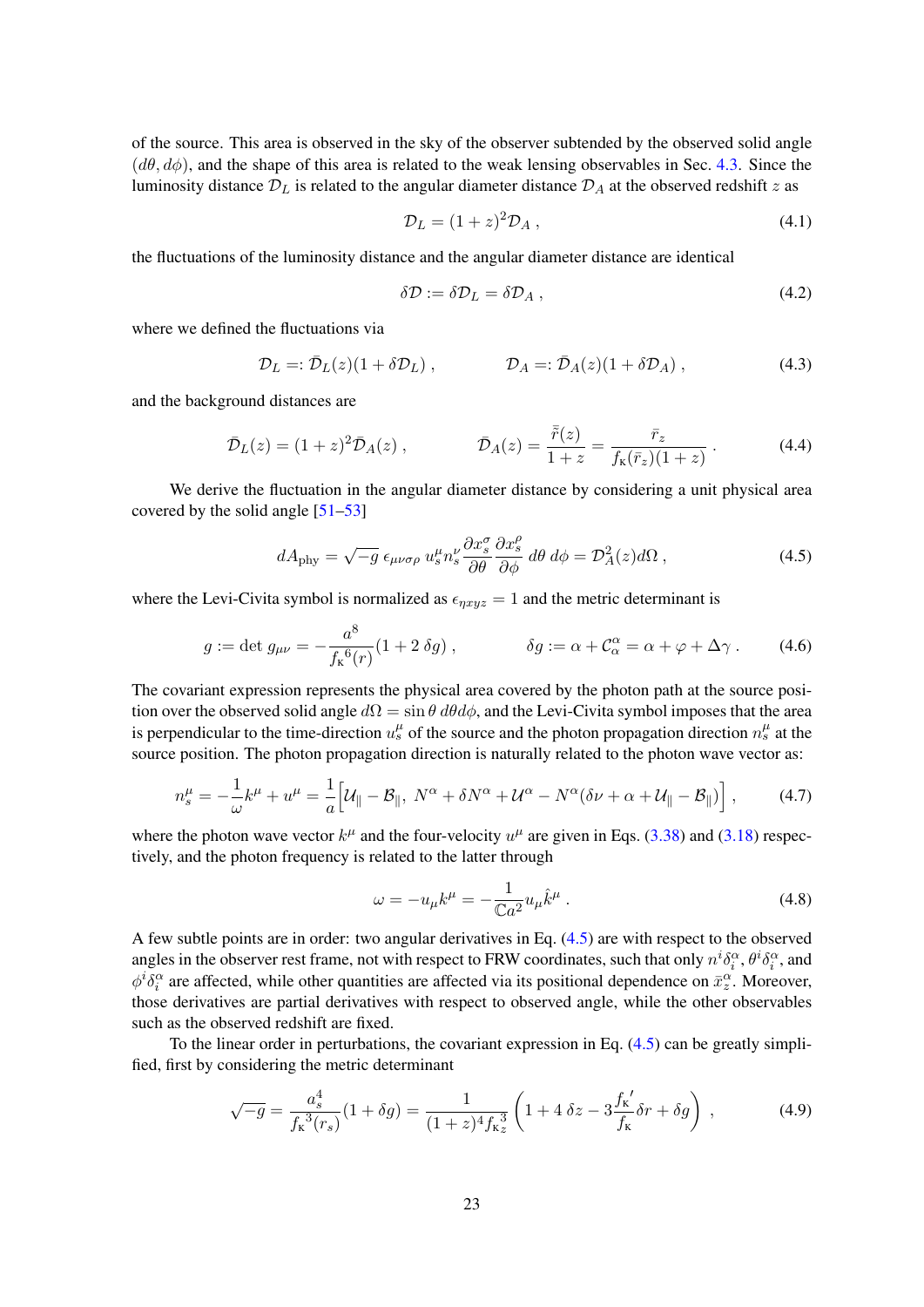where  $f_{K_z} := f_K(\bar{r}_z)$  and we expanded  $a(\eta_s)$  in terms of the redshift by using Eq. [\(3.96\)](#page-18-2) and  $f_K(r_s)$ by  $\mathbf{r}$ 

<span id="page-24-1"></span>
$$
f_{\kappa}(r_s) = f_{\kappa}(\bar{r}_z + \delta r) = f_{\kappa_z} + f_{\kappa}'(r)|_{r = \bar{r}_z} \delta r = f_{\kappa_z} + \frac{K}{2} \bar{r}_z \delta r \,. \tag{4.10}
$$

Second, we explicitly write the Levi-Civita terms

<span id="page-24-0"></span>
$$
\epsilon_{\mu\nu\sigma\rho}u_s^{\mu}n^{\nu}\frac{\partial x^{\sigma}}{\partial \theta}\frac{\partial x^{\rho}}{\partial \phi} = \epsilon_{\eta\alpha\beta\gamma}\frac{n^{\alpha}}{a}\frac{\partial x^{\beta}}{\partial \theta}\frac{\partial x^{\gamma}}{\partial \phi} - \epsilon_{\eta\alpha\beta\gamma}\frac{1}{a}\alpha\bar{n}^{\alpha}\frac{\partial \bar{x}^{\beta}}{\partial \theta}\frac{\partial \bar{x}^{\gamma}}{\partial \phi} + \epsilon_{\alpha\nu\sigma\rho}\frac{1}{a}U^{\alpha}\bar{n}^{\nu}\frac{\partial \bar{x}^{\sigma}}{\partial \theta}\frac{\partial \bar{x}^{\rho}}{\partial \phi},
$$
\n(4.11)

where we omitted the subscript s and the third term is already at the second order in perturbation because  $\bar{n}^{\eta} = 0$  and  $\bar{\eta}_s$  is independent of angle. Multiplied by the metric determinant, the second term becomes

$$
\sqrt{-\bar{g}} \times (-1)\epsilon_{\eta\alpha\beta\gamma} \frac{1}{a} \alpha \bar{n}^{\alpha} \frac{\partial \bar{x}^{\beta}}{\partial \theta} \frac{\partial \bar{x}^{\gamma}}{\partial \phi} d\theta d\phi = -\alpha \bar{\mathcal{D}}_{A}^{2}(z) d\Omega , \qquad (4.12)
$$

which is then canceled by the same contribution with  $\alpha$  in  $\delta g$ . The first term in Eq. [\(4.11\)](#page-24-0) contains the background and the perturbations as

$$
\epsilon_{\eta\alpha\beta\gamma} \frac{f_{\kappa}n^{i}\delta_{i}^{\alpha}}{a^{2}} \frac{\partial\bar{x}^{\beta}}{\partial\theta} \frac{\partial\bar{x}^{\gamma}}{\partial\phi} + \epsilon_{\eta\alpha\beta\gamma} \frac{\delta n^{\alpha}}{a} \frac{\partial\bar{x}^{\beta}}{\partial\theta} \frac{\partial\bar{x}^{\gamma}}{\partial\phi} + \epsilon_{\eta\alpha\beta\gamma} \frac{\bar{n}^{\alpha}}{a} \frac{\partial\Delta x^{\beta}}{\partial\theta} \frac{\partial\bar{x}^{\gamma}}{\partial\phi} + \epsilon_{\eta\alpha\beta\gamma} \frac{\bar{n}^{\alpha}}{a} \frac{\partial\bar{x}^{\beta}}{\partial\theta} \frac{\partial\Delta x^{\gamma}}{\partial\phi}, \quad (4.13)
$$

where  $f<sub>K</sub>$  and a in the first background terms need to be further expanded again by using Eqs. [\(4.10\)](#page-24-1) and Eq. [\(3.96\)](#page-18-2), which reduces the numerical factor 4 for  $\delta z$  in Eq. [\(4.9\)](#page-23-1) to 2 and the factor  $-3$  for  $\delta r$ to  $-2$ . The next term is

$$
\epsilon_{\eta\alpha\beta\gamma} \frac{\delta n^{\alpha}}{a} \frac{\partial \bar{x}^{\beta}}{\partial \theta} \frac{\partial \bar{x}^{\gamma}}{\partial \phi} = n^{i} \delta_{i\alpha} \delta n^{\alpha} \frac{\bar{r}_{z}^{2} \sin \theta}{a} \to -\mathcal{C}_{\parallel} \frac{f_{K} \bar{r}_{z}^{2} \sin \theta}{a^{2}}.
$$
 (4.14)

Regarding two terms involving  $\Delta x^{\alpha}$ , we first compute by using the expression for  $\Delta x^{\alpha}$  in Eq. [\(3.118\)](#page-22-2),

<span id="page-24-3"></span>
$$
\frac{\partial}{\partial \theta} \Delta x^{\alpha} = n^{i} \delta_{i}^{\alpha} \left( \frac{\partial}{\partial \theta} \delta r - \bar{r}_{z} \delta \theta \right) + \bar{r}_{z} \theta^{i} \delta_{i}^{\alpha} \left( \frac{\delta r}{\bar{r}_{z}} + \frac{\partial}{\partial \theta} \delta \theta \right) + \bar{r}_{z} \sin \theta \phi^{i} \delta_{i}^{\alpha} \left( \cot \theta \delta \phi + \frac{\partial}{\partial \theta} \delta \phi \right) , (4.15)
$$
\n
$$
\frac{\partial}{\partial \phi} \Delta x^{\alpha} = n^{i} \delta_{i}^{\alpha} \left( \frac{\partial}{\partial \phi} \delta r - \bar{r}_{z} \sin^{2} \theta \delta \phi \right) + \bar{r}_{z} \theta^{i} \delta_{i}^{\alpha} \left( \frac{\partial}{\partial \phi} \delta \theta - \sin \theta \cos \theta \delta \phi \right)
$$
\n
$$
+ \bar{r}_{z} \sin \theta \phi^{i} \delta_{i}^{\alpha} \left( \frac{\delta r}{\bar{r}_{z}} + \cot \theta \delta \theta + \frac{\partial}{\partial \phi} \delta \phi \right) ,
$$
\n(4.16)

and readily derive

$$
\epsilon_{\eta\alpha\beta\gamma}\frac{\bar{n}^{\alpha}}{a}\frac{\partial \Delta x^{\beta}}{\partial \theta}\frac{\partial \bar{x}^{\gamma}}{\partial \phi} = \frac{f_{\kappa}}{a^{2}}\bar{r}_{z}^{2}\sin\theta\left(\frac{\delta r}{\bar{r}_{z}} + \frac{\partial}{\partial \theta}\delta\theta\right) , \qquad (4.17)
$$

$$
\epsilon_{\eta\alpha\beta\gamma}\frac{\bar{n}^{\alpha}}{a}\frac{\partial\bar{x}^{\beta}}{\partial\theta}\frac{\partial\Delta x^{\gamma}}{\partial\phi} = \frac{f_{\kappa}}{a^{2}}\bar{r}_{z}^{2}\sin\theta\left(\frac{\delta r}{\bar{r}_{z}} + \cot\theta\,\delta\theta + \frac{\partial}{\partial\phi}\delta\phi\right) . \tag{4.18}
$$

The sum of these two terms is proportional to the standard expression of the gravitational lensing convergence  $\kappa$  defined as:

<span id="page-24-2"></span>
$$
\kappa := -\frac{1}{2} \left( \cot \theta \, \delta \theta + \frac{\partial}{\partial \theta} \delta \theta + \frac{\partial}{\partial \phi} \delta \phi \right) . \tag{4.19}
$$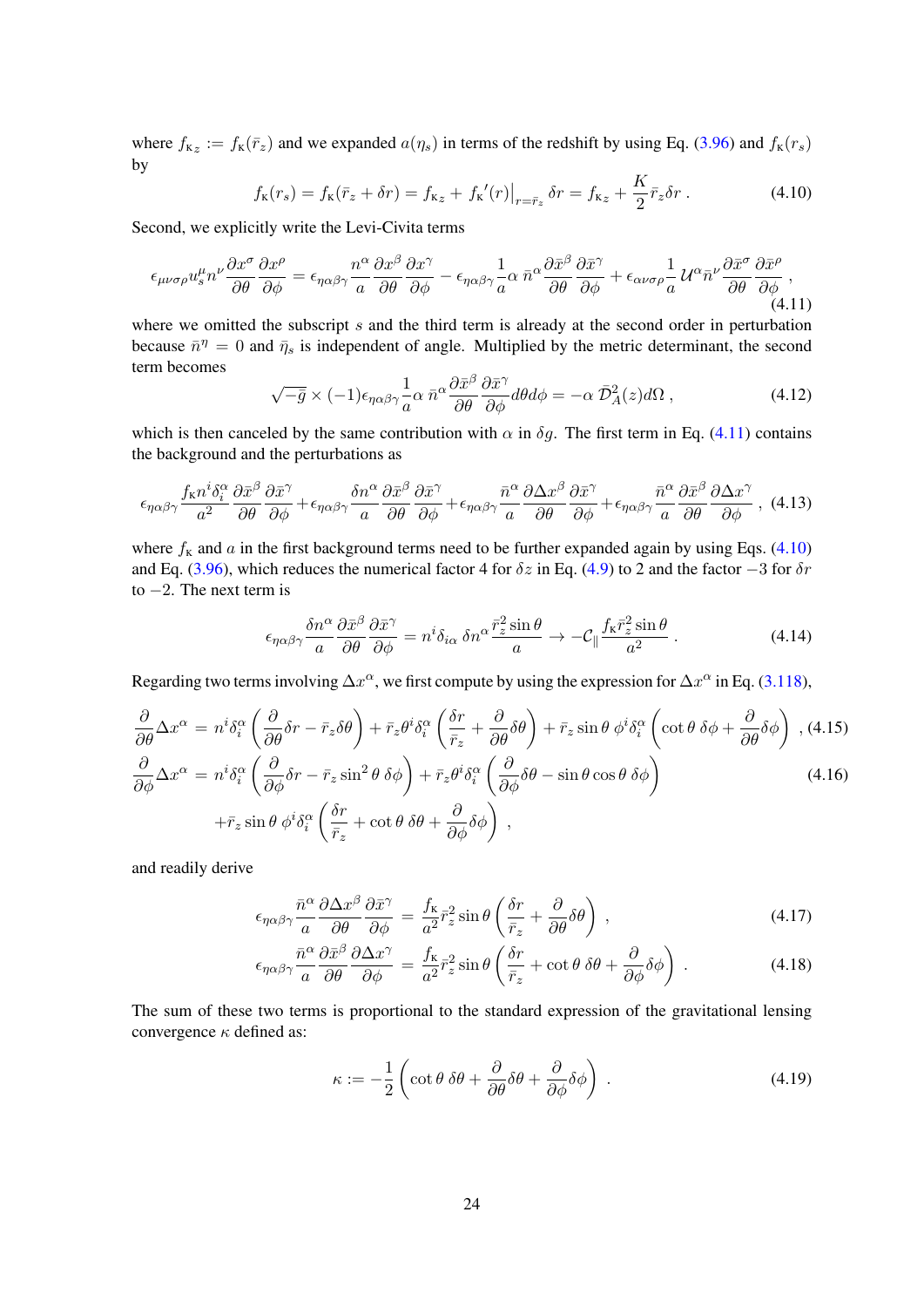Evident from Eq.[\(3.117\)](#page-21-2) and stated in [\[33\]](#page-51-14), this expression is gauge-dependent, hence  $\kappa$  cannot be an observable. In Section [4.3](#page-29-0) we show that the gauge-invariant expression for the observed convergence  $\hat{\kappa}$  is identical to the fluctuation  $\delta \mathcal{D}$  up to a minus sign:  $\hat{\kappa} = -\delta \mathcal{D}$ . Finally, adding all terms together and taking the square-root, we arrive at the luminosity distance fluctuation

<span id="page-25-0"></span>
$$
\delta \mathcal{D} = \delta z - \kappa + \left(\frac{1}{\bar{r}_z} - \frac{f_{\kappa}'}{f_{\kappa}}\right) \delta r + \frac{1}{2} \left(\mathcal{C}_{\alpha}^{\alpha} - \mathcal{C}_{\parallel}\right) ,\qquad (4.20)
$$

where the radial distortion term is indeed

$$
\frac{\delta r}{\bar{r}_z} - \frac{f_{\kappa}'}{f_{\kappa}} \delta r = \left(1 - \frac{K\bar{r}_z^2}{2f_{\kappa}}\right) \frac{\delta r}{\bar{r}_z} = \left(1 - \frac{1}{4}K\bar{r}_z^2\right) \frac{\delta r}{f_{\kappa z}\bar{r}_z} \,. \tag{4.21}
$$

In a closed universe with  $K > 0$ , the term in the brackets vanishes for  $\bar{r}_z = 2/3$ √  $K$ . However, notice that this corresponds to a (background) comoving angular diameter distance of  $\bar{\tilde{r}}_z = 1/\sqrt{K} = R_K$ , i.e. when we are back at the origin. One might be puzzled by the difference in the expression for the luminosity distance fluctuation in Eq. [\(4.20\)](#page-25-0), compared to the expression in the flat universe, because the difference is hidden in the expression for  $\delta z$ ,  $\delta r$ , and  $\kappa$ , while the source position is parametrized in an identical way. Noting that the angular diameter distance in the background is  $a\bar{r}$ , not  $a\bar{r}$ , we can readily verify that this is indeed the case thanks to Eq. [\(3.122\)](#page-22-3):

<span id="page-25-1"></span>
$$
\left(1 - \frac{1}{4}K\bar{r}_z^2\right)\frac{\delta r}{f_{\kappa z}\bar{r}_z} = \frac{\delta r(\tilde{x})}{\bar{\tilde{r}}_z} \,. \tag{4.22}
$$

In other words, the expression for  $\delta \mathcal{D}$  is identical in a parametrized form as in Eq. [\(4.20\)](#page-25-0) with Eq. [\(4.22\)](#page-25-1), but individual components such as  $\delta z$ ,  $\kappa$ , and  $\delta r$  are different in a non-flat universe, compared to those in a flat universe. Note that  $\delta \tilde{r}/\tilde{r}$  in a tilde coordinate represents the fluctuation in the angular diameter distance, rather than the fluctuation in the radial position.

To verify the sanity of Eq. [\(4.20\)](#page-25-0), we check if the expression for the luminosity distance fluctuation in Eq. [\(4.20\)](#page-25-0) is gauge-invariant. Although the individual components are gauge-dependent, the whole combination should be gauge-invariant. As mentioned previously, the standard expression of the lensing convergence  $\kappa$  in Eq. [\(4.19\)](#page-24-2) is gauge dependent, and it transforms as

<span id="page-25-3"></span>
$$
\tilde{\kappa} = \kappa + \frac{f_{\kappa_z}}{\bar{r}_z} \left( N_\alpha - \frac{1}{2} \Theta_\alpha \frac{\partial}{\partial \theta} - \frac{1}{2} \Phi_\alpha \frac{1}{\sin \theta} \frac{\partial}{\partial \phi} \right) \mathcal{L}^\alpha , \qquad (4.23)
$$

where we used Eq. [\(3.117\)](#page-21-2) and  $N_{\alpha} = \frac{1}{f_{\alpha}}$  $\frac{1}{f_K} \delta_{i\alpha} n^i$ . The gauge transformation of the perturbation in the redshift is derived from Eq.  $(3.98)$  as

<span id="page-25-2"></span>
$$
\delta z = \delta z + \mathcal{H}T , \qquad (4.24)
$$

while the transformation of  $\delta r$  is given in Eq. [\(3.112\)](#page-21-3). The term  $\mathcal{C}_{\alpha}^{\alpha} - \mathcal{C}_{\parallel}$  is

$$
\mathcal{C}_{\alpha}^{\alpha} - \mathcal{C}_{\parallel} = 2\varphi - C_{\parallel} + \mathcal{G}_{\parallel \alpha}^{\alpha} - N^{\alpha} N^{\beta} \mathcal{G}_{\alpha|\beta}
$$
  
=  $2\varphi - C_{\parallel} + \frac{f_{\kappa z}}{\bar{r}_z} \left( \Theta_{\alpha} \frac{\partial}{\partial \theta} + \Phi_{\alpha} \frac{1}{\sin \theta} \frac{\partial}{\partial \phi} \right) \mathcal{G}^{\alpha} - K \bar{r}_z \mathcal{G}_{\parallel} ,$  (4.25)

and it gauge-transforms as

$$
\widetilde{\mathcal{C}}_{\alpha}^{\alpha} - \widetilde{\mathcal{C}}_{\parallel} = \mathcal{C}_{\alpha}^{\alpha} - \mathcal{C}_{\parallel} - 2\mathcal{H}T - \frac{f_{\kappa_z}}{\bar{r}_z} \left( \Theta_{\alpha} \frac{\partial}{\partial \theta} + \Phi_{\alpha} \frac{1}{\sin \theta} \frac{\partial}{\partial \phi} \right) \mathcal{L}^{\alpha} + K \bar{r}_z \mathcal{L}_{\parallel} ,\qquad(4.26)
$$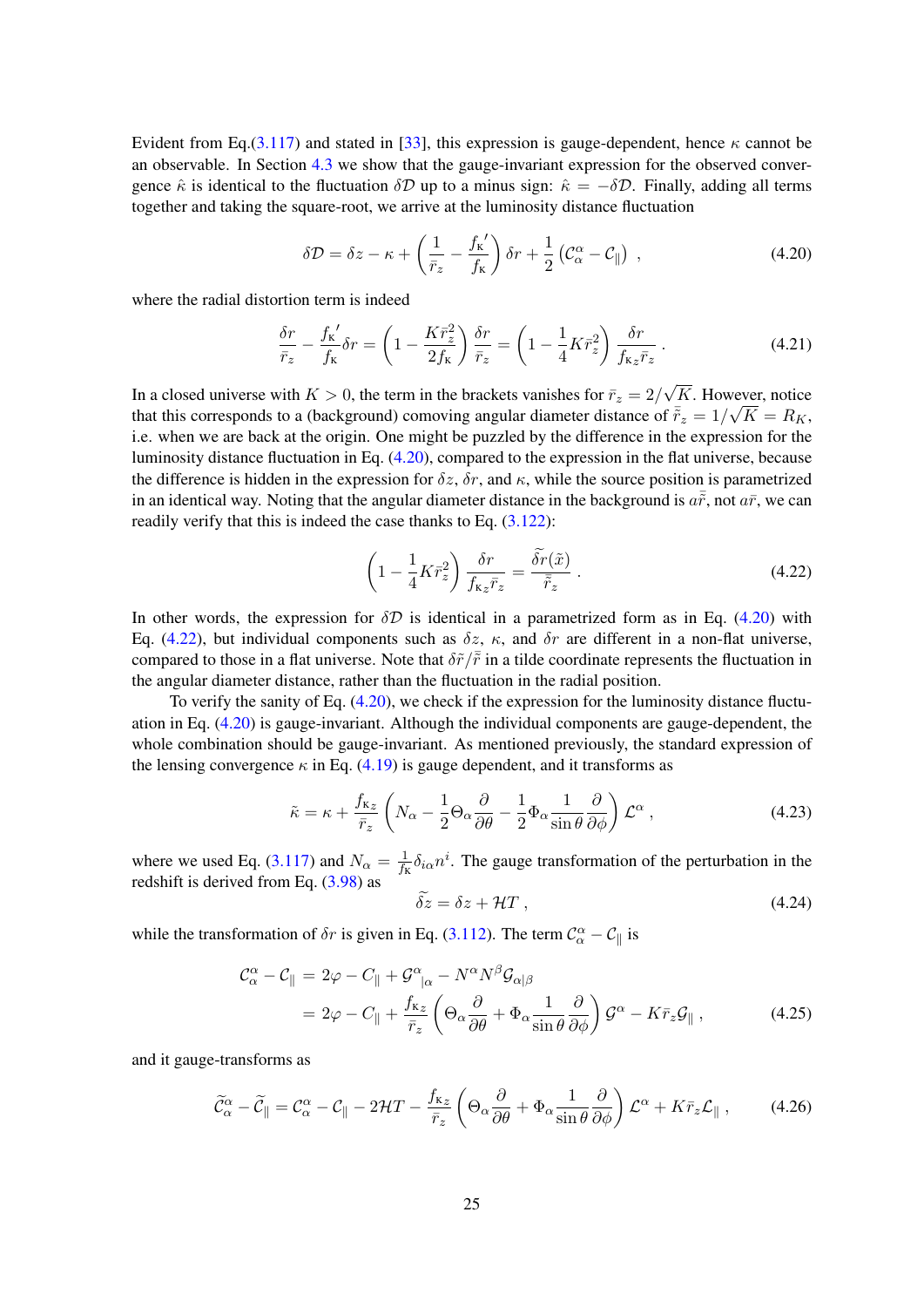where we used the decomposition of the metric tensor introduced in Sec. [3.1.](#page-7-1) The angular derivatives cancel with the ones in the gauge transformation of  $\kappa$ , and the term proportional to  $\mathcal{H}T$  cancels with the gauge transformation of  $\delta z$ . The remaining term is proportional to  $\mathcal{L}_{\parallel}$ , and it cancels with the corresponding terms in the transformation of  $\kappa$  and  $\delta r$ . Therefore, the expression for  $\delta \mathcal{D}$  is gaugeinvariant and we can express it in terms of gauge-invariant variables

$$
\delta \mathcal{D} = \delta z_{\chi} + \varphi_{\chi} - \frac{1}{2} C_{\parallel} + \left( \frac{1}{\bar{r}_z} - \frac{f_{\kappa}'}{f_{\kappa}} \right) \delta \mathcal{R} - \mathcal{K} \,. \tag{4.27}
$$

where we defined the two gauge-invariant variables

<span id="page-26-3"></span>
$$
\delta \mathcal{R} := \delta r + (f_{\kappa} N_{\alpha} \mathcal{G}^{\alpha})_s = \delta r + N_{\alpha \alpha} \mathcal{G}_s^{\alpha} ,
$$
  

$$
\mathcal{K} := \kappa + \frac{f_{\kappa z}}{\bar{r}_z} \left( N_{\alpha} - \frac{1}{2} \Theta_{\alpha} \frac{\partial}{\partial \theta} - \frac{1}{2} \Phi_{\alpha} \frac{1}{\sin \theta} \frac{\partial}{\partial \phi} \right) \mathcal{G}_s^{\alpha} .
$$
 (4.28)

#### <span id="page-26-0"></span>4.2 Galaxy clustering: Physical volume

Now we are interested in a unit physical volume at the observed redshift that subtends by the observed angle. The fluctuation in the physical volume is the dominant contribution to galaxy clustering. The relativistic effects in galaxy clustering have been extensively studied [\[26](#page-51-11)[–31,](#page-51-12) [54](#page-52-8)[–59\]](#page-53-0). While relatively less attention was paid in literature to galaxy clustering in a non-flat universe, [\[24\]](#page-51-9) derived the physical volume in a non-flat universe, accounting for the relativistic effects. Their results are different from ours presented in this subsection, and we discuss the difference in Section [6.](#page-40-0)

In a redshift survey, galaxies are measured in terms of observed redshift and angle, and their number density  $n_g^{\text{obs}}$  is estimated by counting the number  $dN_g$  of galaxies in a small volume characterized by redshift interval dz and solid angle d $\Omega$ . Of course, the observed number  $dN_q$  is the product of the physical number density  $n_g^{\text{phy}}$  of the source galaxies and the physical volume  $dV_{\text{phy}}$  occupied by the source galaxies that is observed at the observed redshift and angle. The discrepancy between the physical and the observed quantities gives rise to all the fluctuations in galaxy clustering (see, e.g., [\[26\]](#page-51-11)). The physical volume  $dV_{\text{phy}}$  in the rest-frame of the source enclosed within the observed solid angle  $d\Omega$  over the observed redshift interval dz can be obtained [\[27,](#page-51-17) [28\]](#page-51-18) in a similar way to Eq.  $(4.5)$  as

<span id="page-26-1"></span>
$$
dV_{\text{phy}} = \sqrt{-g} \epsilon_{\mu\nu\sigma\rho} u_s^{\mu} \frac{\partial x_s^{\nu}}{\partial z} \frac{\partial x_s^{\sigma}}{\partial \theta} \frac{\partial x_s^{\rho}}{\partial \phi} dz d\theta d\phi =: dV_{\text{obs}}(1 + \delta V) , \qquad (4.29)
$$

where we defined the dimensionless fluctuation  $\delta V$  in volume, compared to the volume  $dV_{\text{obs}}$  in a homogeneous universe

<span id="page-26-4"></span>
$$
dV_{\text{obs}} := \frac{\bar{r}_z^2}{H_z(1+z)^3} = \frac{\bar{r}_z^2}{H_z f_{\kappa z}^2 (1+z)^3}
$$
(4.30)

(mind the difference between  $\bar{\tilde{r}}_z$  and  $\bar{r}_z$ ). The physical volume  $dV_{\text{phy}}$  deviates from the volume  $dV_{\text{obs}}$ inferred by the observer due to the inhomogeneity of the universe. Compared to the physical area in Eq. [\(4.5\)](#page-23-0), the redshift interval is an additional dimension, covering the line-of-sight direction in the source frame, in addition to the physical area. Again, the partial derivatives in the covariant expression fix the other observables among  $(z, \theta, \phi)$  in the derivative. Moreover, the redshift derivative in Eq. [\(4.29\)](#page-26-1) is the line-of-sight derivative, which affects the quantities via its radial positional dependence on  $\bar{x}_z^{\alpha}$ , but is independent of observed angles. Specifically, the derivative with respect to the observed redshift can be expressed by using Eqs.  $(2.18)$  and  $(2.19)$  as

<span id="page-26-2"></span>
$$
\frac{\partial}{\partial z} = \frac{d\lambda_z}{dz} \frac{d}{d\lambda_z} = -\frac{1}{H_z} \left( \frac{\partial}{\partial \bar{\eta}_z} - f_{\kappa z} \frac{\partial}{\partial \bar{r}_z} \right) . \tag{4.31}
$$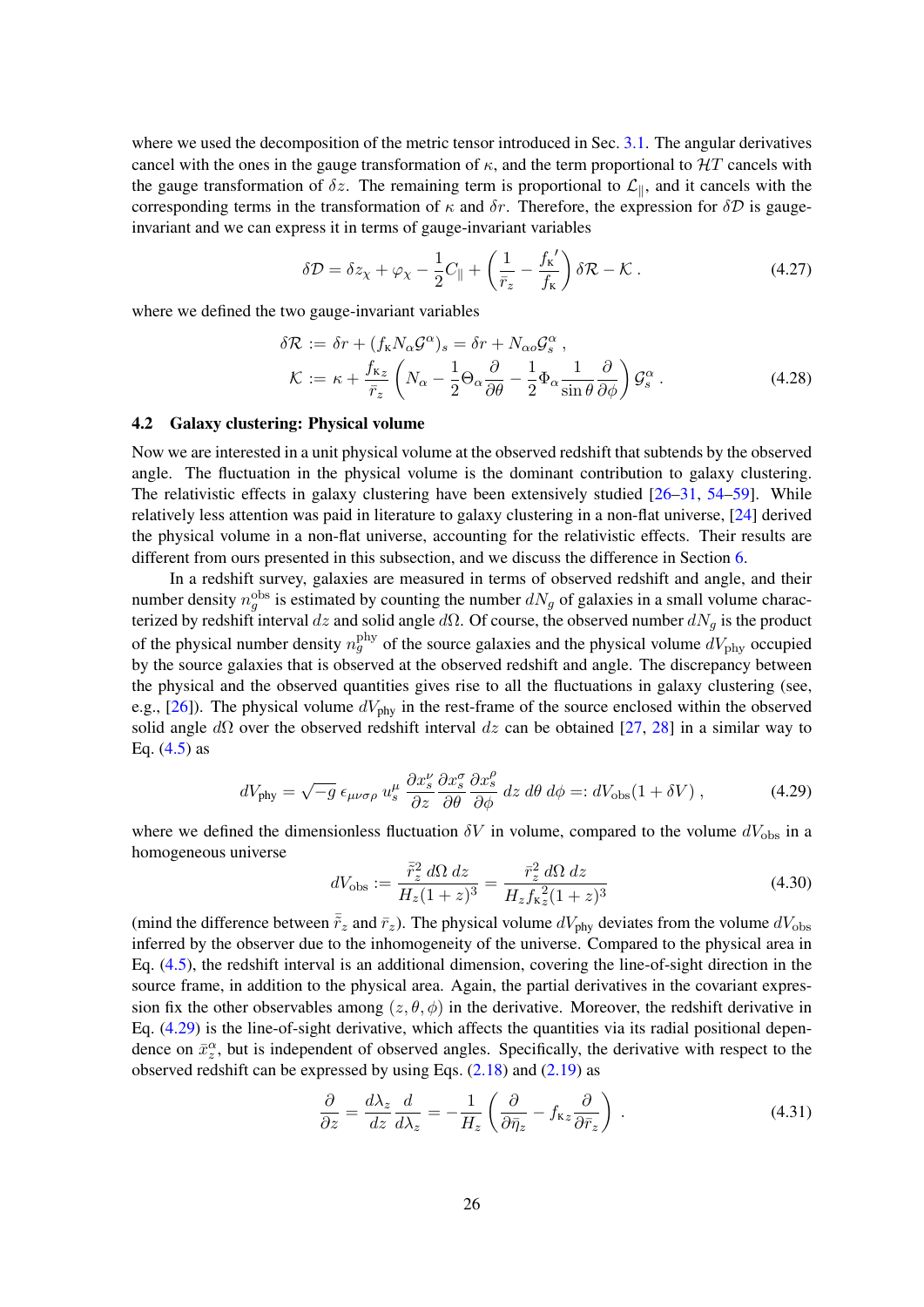To the linear order in perturbations, the covariant expression in Eq. [\(4.29\)](#page-26-1) can be simplified in a similar way, first by explicitly writing the Levi-Civita terms

<span id="page-27-0"></span>
$$
\epsilon_{\mu\nu\sigma\rho}u^{\mu}\frac{\partial x^{\nu}}{\partial z}\frac{\partial x^{\sigma}}{\partial \theta}\frac{\partial x^{\rho}}{\partial \phi} = \epsilon_{\eta\alpha\beta\gamma}\frac{1}{a}\frac{\partial x^{\alpha}}{\partial z}\frac{\partial x^{\beta}}{\partial \theta}\frac{\partial x^{\gamma}}{\partial \phi} - \epsilon_{\eta\alpha\beta\gamma}\frac{\alpha}{a}\frac{\partial \bar{x}^{\alpha}}{\partial z}\frac{\partial \bar{x}^{\beta}}{\partial \theta}\frac{\partial \bar{x}^{\gamma}}{\partial \phi} + \epsilon_{\alpha\nu\sigma\rho}\frac{\mathcal{U}^{\alpha}}{a}\frac{\partial \bar{x}^{\nu}}{\partial z}\frac{\partial \bar{x}^{\sigma}}{\partial \theta}\frac{\partial \bar{x}^{\rho}}{\partial \phi},
$$
\n(4.32)

where we omitted the subscript s. Since the time coordinate  $\bar{\eta}_z$  of the source in the background depends only on the redshift, the last term is non-vanishing only for the combination

$$
\sqrt{-\bar{g}} \times \epsilon_{\alpha\eta\beta\gamma} \frac{\mathcal{U}^{\alpha}}{a} \frac{\partial \bar{x}^{\eta}}{\partial z} \frac{\partial \bar{x}^{\beta}}{\partial \theta} \frac{\partial \bar{x}^{\gamma}}{\partial \phi} = \frac{a^4}{f_{\kappa z}^3} \times \mathcal{U}^{\alpha} n^i \delta_{i\alpha} \frac{\bar{r}_z^2 \sin \theta}{aH_z} = \frac{\mathcal{U}_{\parallel} \,\bar{r}_z^2 \sin \theta}{H_z f_{\kappa z}^2 (1+z)^3} \,, \tag{4.33}
$$

where we defined the line-of-sight velocity component

$$
\mathcal{U}_{\parallel} := N_{\alpha} \mathcal{U}^{\alpha} \,. \tag{4.34}
$$

The second term with the metric determinant  $\sqrt{-g}$  yields

$$
\sqrt{-\bar{g}} \times (-1)\epsilon_{\eta\alpha\beta\gamma} \frac{\alpha}{a} \frac{\partial \bar{x}^{\alpha}}{\partial z} \frac{\partial \bar{x}^{\beta}}{\partial \theta} \frac{\partial \bar{x}^{\gamma}}{\partial \phi} = -\frac{\alpha \bar{r}_{z}^{2} \sin \theta}{H_{z} f_{k}^{2} (1+z)^{3}},
$$
\n(4.35)

which is again canceled by the same contribution with  $\alpha$  in  $\delta g$ . The first term in Eq. [\(4.32\)](#page-27-0) contains the background and the perturbation terms as

$$
\epsilon_{\eta\alpha\beta\gamma}\frac{1}{a}\frac{\partial\bar{x}^{\alpha}}{\partial z}\frac{\partial\bar{x}^{\beta}}{\partial\theta}\frac{\partial\bar{x}^{\gamma}}{\partial\phi} + \epsilon_{\eta\alpha\beta\gamma}\frac{1}{a}\frac{\partial\Delta x^{\alpha}}{\partial z}\frac{\partial\bar{x}^{\beta}}{\partial\theta}\frac{\partial\bar{x}^{\gamma}}{\partial\phi} + \epsilon_{\eta\alpha\beta\gamma}\frac{1}{a}\frac{\partial\bar{x}^{\alpha}}{\partial z}\frac{\partial\Delta x^{\beta}}{\partial\theta}\frac{\partial\bar{x}^{\gamma}}{\partial\phi} + \epsilon_{\eta\alpha\beta\gamma}\frac{1}{a}\frac{\partial\bar{x}^{\alpha}}{\partial z}\frac{\partial\bar{x}^{\beta}}{\partial\theta}\frac{\partial\Delta x^{\gamma}}{\partial\phi},
$$
\n(4.36)

where the scale factor  $a$  in the first term needs to be further expanded by using Eq.  $(3.96)$ , which where the seate ractor a in the first term necess to be rurtled expanded by using yields the numerical factor 3 for  $\delta z$  in combination with  $\sqrt{-g}$  in Eq. [\(4.9\)](#page-23-1), i.e.,

$$
\sqrt{-g} \times \epsilon_{\eta\alpha\beta\gamma} \frac{1}{a} \frac{\partial \bar{x}^{\alpha}}{\partial z} \frac{\partial \bar{x}^{\beta}}{\partial \theta} \frac{\partial \bar{x}^{\gamma}}{\partial \phi} = \left(1 + 3\,\delta z - 3\,\frac{f_{\kappa}'}{f_{\kappa}} \delta r + \delta g\right) \frac{\bar{r}_z^2 \sin\theta}{H_z f_{\kappa}^2 (1+z)^3} \,. \tag{4.37}
$$

The remaining three terms can be computed by using Eqs. [\(4.15\)](#page-24-3) and [\(4.16\)](#page-24-3), in addition to

$$
\frac{\partial}{\partial z}\Delta x^{\alpha} = n^{i}\delta_{i}^{\alpha}\frac{\partial}{\partial z}\delta r + \bar{r}_{z}\theta^{i}\delta_{i}^{\alpha}\left(\frac{\partial \ln \bar{r}_{z}}{\partial z} + \frac{\partial}{\partial z}\right)\delta\theta + \bar{r}_{z}\sin\theta\,\phi^{i}\delta_{i}^{\alpha}\left(\frac{\partial \ln \bar{r}_{z}}{\partial z} + \frac{\partial}{\partial z}\right)\delta\phi\,,\tag{4.38}
$$

as

$$
\sqrt{-\bar{g}} \times \epsilon_{\eta\alpha\beta\gamma} \frac{1}{a} \frac{\partial \Delta x^{\alpha}}{\partial z} \frac{\partial \bar{x}^{\beta}}{\partial \theta} \frac{\partial \bar{x}^{\gamma}}{\partial \phi} = \frac{\bar{r}_z^2 \sin \theta}{H_z f_{\kappa z}^2 (1+z)^3} \left( \frac{H_z}{f_{\kappa z}} \frac{\partial}{\partial z} \delta r \right) , \qquad (4.39)
$$

$$
\sqrt{-\bar{g}} \times \epsilon_{\eta\alpha\beta\gamma} \frac{1}{a} \frac{\partial \bar{x}^{\alpha}}{\partial z} \frac{\partial \Delta x^{\beta}}{\partial \theta} \frac{\partial \bar{x}^{\gamma}}{\partial \phi} = \frac{\bar{r}_z^2 \sin \theta}{H_z f_{\kappa}^2 (1+z)^3} \left( \frac{\delta r}{\bar{r}_z} + \frac{\partial}{\partial \theta} \delta \theta \right) , \qquad (4.40)
$$

$$
\sqrt{-\bar{g}} \times \epsilon_{\eta\alpha\beta\gamma} \frac{1}{a} \frac{\partial \bar{x}^{\alpha}}{\partial z} \frac{\partial \bar{x}^{\beta}}{\partial \theta} \frac{\partial \Delta x^{\gamma}}{\partial \phi} = \frac{\bar{r}_z^2 \sin \theta}{H_z f_{\kappa}^2 (1+z)^3} \left( \frac{\delta r}{\bar{r}_z} + \cot \theta \ \delta \theta + \frac{\partial}{\partial \phi} \delta \phi \right) . \tag{4.41}
$$

Combining all the terms, we arrive at the dimensionless volume fluctuation

<span id="page-27-1"></span>
$$
\delta V = 3 \delta z + C_{\alpha}^{\alpha} + \mathcal{U}_{\parallel} + 2 \frac{\delta r}{\bar{r}_z} - 3 \frac{f_{\kappa}'}{f_{\kappa}} \delta r + \frac{H_z}{f_{\kappa} z} \frac{\partial}{\partial z} \delta r - 2 \kappa \,. \tag{4.42}
$$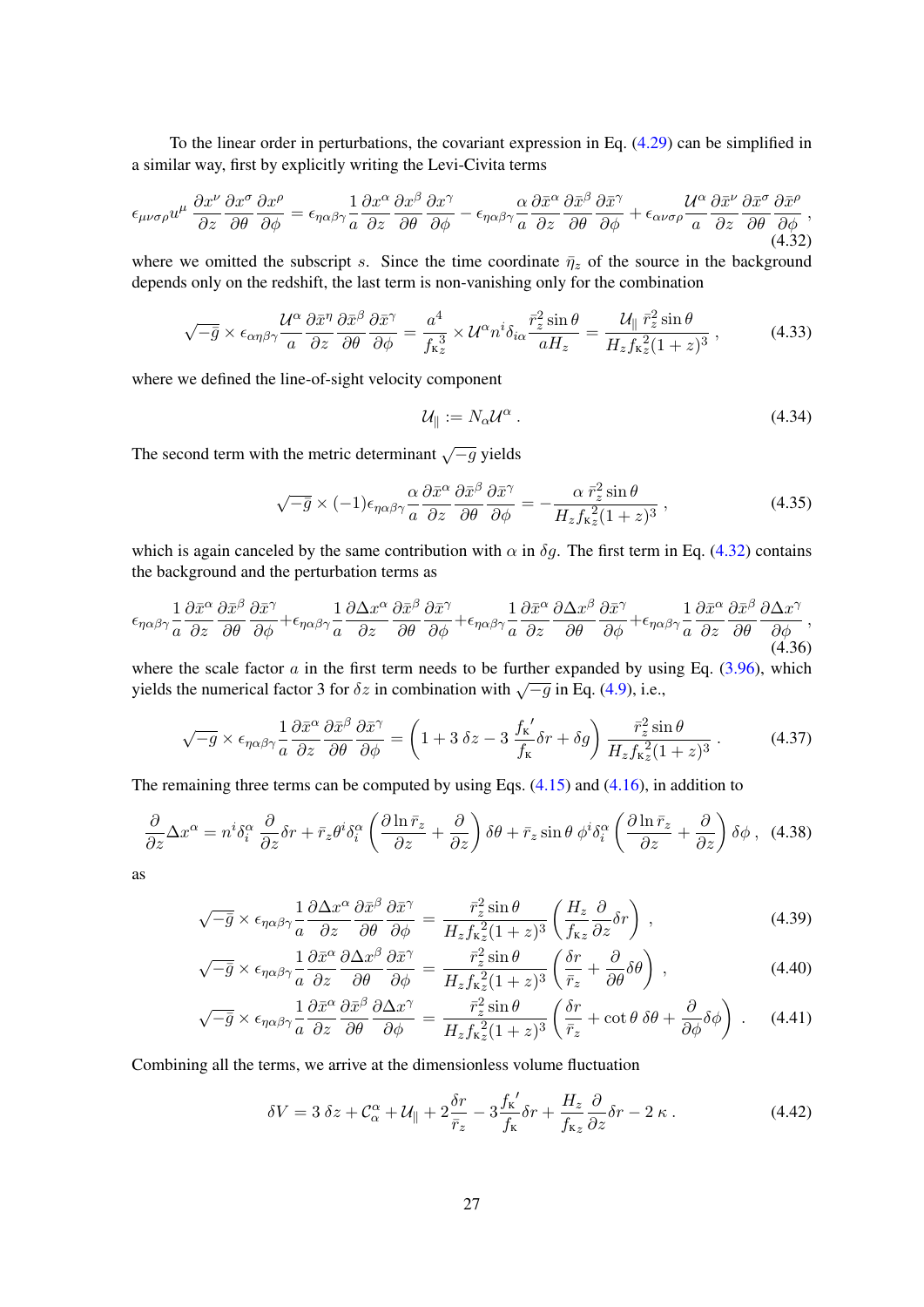The three terms proportional to the radial distortion  $\delta r$  can be rewritten in terms of  $\tilde{\delta r}(\tilde{x})$  and  $\delta \chi$  as

$$
H_z \frac{\partial}{\partial z} \delta \chi + 2 \frac{\tilde{\delta r}}{\overline{\tilde{r}}_z} \,. \tag{4.43}
$$

The expression in a non-flat universe is similar to that in a flat universe, but the difference between the angular diameter distance and the radial distortions is manifest.

Despite the gauge dependence of the individual terms in Eq. [\(4.42\)](#page-27-1), their combination, i.e. the volume fluctuation  $\delta V$ , is gauge-invariant, which we verify as follows. The term  $\mathcal{C}^{\alpha}_{\alpha}$  can be rewritten as

$$
\mathcal{C}_{\alpha}^{\alpha} = 3\varphi + \mathcal{G}_{|\alpha}^{\alpha} = 3\varphi + f_{\kappa z} \left[ N_{\alpha} \frac{\partial}{\partial \bar{r}} + \frac{1}{\bar{r}_z} \left( \Theta_{\alpha} \frac{\partial}{\partial \theta} + \Phi_{\alpha} \frac{1}{\sin \theta} \frac{\partial}{\partial \phi} \right) \right] \mathcal{G}^{\alpha} - \frac{3}{2} K \bar{r}_z \mathcal{G}_{\parallel} , \quad (4.44)
$$

and it gauge-transforms as

$$
\widetilde{\mathcal{C}}_{\alpha}^{\alpha} = \mathcal{C}_{\alpha}^{\alpha} - 3\mathcal{H}T - f_{\kappa z} \left[ N_{\alpha} \frac{\partial}{\partial \bar{r}} + \frac{1}{\bar{r}_z} \left( \Theta_{\alpha} \frac{\partial}{\partial \theta} + \Phi_{\alpha} \frac{1}{\sin \theta} \frac{\partial}{\partial \phi} \right) \right] \mathcal{L}^{\alpha} + \frac{3}{2} K \bar{r}_z \mathcal{L}_{\parallel} . \tag{4.45}
$$

The first term cancels the gauge-dependent part of the redshift distortion  $\delta z$  in Eq. [\(4.24\)](#page-25-2), and the angular derivatives cancel the angular derivatives of the gauge-dependent part in the lensing convergence  $\kappa$  in Eq. [\(4.23\)](#page-25-3). The remaining terms in the transformation of  $\mathcal{C}_{\alpha}^{\alpha}$  and  $\kappa$  cancel with the transformation of the source velocity

$$
\tilde{\mathcal{U}}^{\alpha} = \mathcal{U}^{\alpha} + \mathcal{L}^{\alpha\prime} \,, \tag{4.46}
$$

and the transformation of the radial distortion  $\delta r$  in Eq. [\(3.112\)](#page-21-3), for which we use Eq. [\(4.31\)](#page-26-2) to find

$$
\frac{\partial}{\partial z}(f_{\kappa z}\mathcal{L}_{\parallel}) = -\frac{1}{H_z} \left[ f_{\kappa z}\mathcal{L}_{\parallel}' - f_{\kappa z}^2 N_{\alpha} \frac{\partial}{\partial \bar{r}_z} \mathcal{L}^{\alpha} \right] . \tag{4.47}
$$

Therefore, we can express the volume fluctuation entirely in terms of gauge-invariant variables:

$$
\delta V = 3\delta z_{\chi} + 3\varphi_{\chi} + V_{\parallel} + \Psi_{\parallel} + \left(\frac{2}{\bar{r}_z} - K\bar{r}_z\right) \frac{\delta \mathcal{R}}{f_{\kappa}(\bar{r}_z)} + \frac{H(z)}{f_{\kappa}(\bar{r}_z)} \frac{\partial}{\partial z} \delta \mathcal{R} - 2\mathcal{K} \,, \tag{4.48}
$$

where  $\delta z_{\chi}$ ,  $\delta \mathcal{R}$  and  $\mathcal{K}$  were introduced in Eqs. [\(3.99\)](#page-19-3) and [\(4.28\)](#page-26-3) respectively.

Having computed the dimensionless volume fluctuation  $\delta V$ , we are now in position to relate the observed number density  $n_g^{\text{obs}}$  of galaxies with the physical number density  $n_g$  of galaxies at the source position:

$$
dN_g^{\text{obs}} = n_g^{\text{obs}} dV_{\text{obs}} = n_g dV_{\text{phy}} , \qquad n_g^{\text{obs}} = n_g (1 + \delta V) , \qquad (4.49)
$$

where  $dN_g^{\text{obs}}$  is the observed number of galaxies counted by the observer within the observed redshift and solid angle. In addition to the volume fluctuation  $\delta V$ , the observed galaxy number density is also affected by the physical number density  $n_g$  expressed in terms of the observed position  $\bar{x}_z^{\mu}$ . The volume fluctuation includes the redshift-space distortion and the lensing effects, and the fluctuation in  $n_q$  includes the matter density fluctuation and the magnification bias, in addition to numerous relativistic effects (see, e.g., [\[60,](#page-53-1) [61\]](#page-53-2)).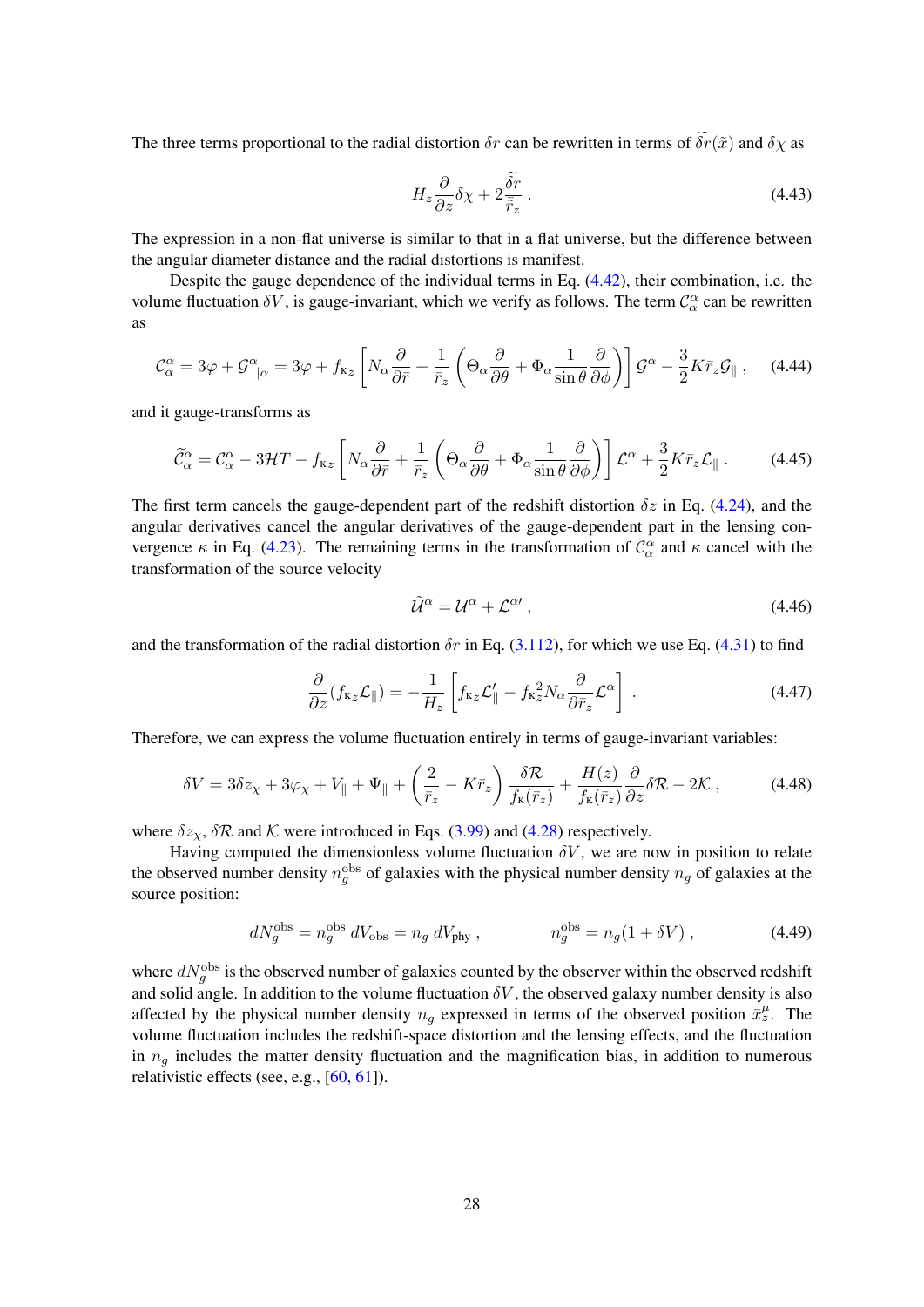#### <span id="page-29-0"></span>4.3 Weak gravitational lensing: Observed shear and convergence

Since gravitational lensing is a relativistic phenomenon, the relativistic effects are naturally part of the dominant contributions, and many groups have studied the additional relativistic contributions to the weak lensing observables  $[62–75]$  $[62–75]$ . Similar to the case in galaxy clustering, relatively less attention has been paid to weak gravitational lensing in a non-flat universe (see, however, [\[25\]](#page-51-10)). Naturally, the primary difference in a non-flat universe lies in the angular diameter distance, and the lensing kernel depends on the background angular diameter distances. This simple prescription of using the angular diameter distance in a non-flat universe but the same theoretical description in a flat universe has been mostly used to compute the gravitational lensing observables in a non-flat universe. It is already evident that the light propagation in a non-flat universe is substantially more complicated. Here we derive the gravitational lensing observables in a non-flat universe. This subsection is a generalization of the fully gauge-invariant formalism [\[33\]](#page-51-14) of cosmological weak lensing to a non-flat Universe. In particular, we closely follow the derivations described in Section 5.1 of [\[33\]](#page-51-14), accounting for the difference in a non-flat universe.

The FRW coordinates  $x_s^{\mu}$  of a point-like source observed at redshift z and angular direction  $n^i$ in the observer rest-frame were derived in Sec. [3.5.](#page-18-0) Here we consider an extended source at observed redshift z that appears subtended by the infinitesimal angular size  $(d\theta, d\phi)$  in the sky. The source size in FRW coordinates is then

<span id="page-29-1"></span>
$$
dx_s^{\alpha} = \frac{\partial x_s^{\alpha}}{\partial \theta} d\theta + \frac{\partial x_s^{\alpha}}{\partial \phi} d\phi = -\bar{r}_z n^i \delta_i^{\alpha} \left[ d\theta \left( \delta\theta - \frac{1}{\bar{r}_z} \frac{\partial}{\partial \theta} \delta r \right) + d\phi \left( \sin^2 \theta \delta\phi - \frac{1}{\bar{r}_z} \frac{\partial}{\partial \phi} \delta r \right) \right]
$$

$$
+ \bar{r}_z \theta^i \delta_i^{\alpha} \left[ d\theta \left( 1 + \frac{\delta r}{\bar{r}_z} + \frac{\partial}{\partial \theta} \delta\theta \right) + d\phi \left( \frac{\partial}{\partial \phi} \delta\theta - \sin \theta \cos \theta \delta\phi \right) \right]
$$

$$
+ \bar{r}_z \sin \theta \phi^i \delta_i^{\alpha} \left[ d\theta \left( \cot \theta + \frac{\partial}{\partial \theta} \right) \delta\phi + d\phi \left( 1 + \frac{\delta r}{\bar{r}_z} + \frac{\partial}{\partial \phi} \delta\phi + \cot \theta \delta\theta \right) \right], \qquad (4.50)
$$

and we define the perturbation  $\Delta s^{\alpha}$  as

$$
dx_s^{\alpha} := \bar{r}_z (dn^{\alpha} + \Delta s^{\alpha}), \qquad dn^{\alpha} = \theta^i \delta_i^{\alpha} d\theta + \sin \theta \, \phi^i \delta_i^{\alpha} d\phi. \tag{4.51}
$$

The expression for the perturbation  $\Delta s^{\alpha}$  is identical in parametrized form to the expression in a flat Universe, derived in Eq. (5.6) in [\[33\]](#page-51-14). However, the individual components such as the background radial coordinate  $\bar{r}_z$  at observed redshift z and the perturbations  $\delta r$ ,  $\delta \theta$  and  $\delta \phi$  in the source position do of course differ from the expressions in a flat Universe, as discussed in Sec. [3.5.](#page-18-0) In computing the extended source size, we need to consider that the source size is indeed described by 4D  $dx_s^{\mu}$ , instead of 3D  $dx_s^{\alpha}$  in Eq. [\(4.50\)](#page-29-1). However, we will only need the spatial component for our purposes at the linear order.

Next, we compute the photon propagation direction  $n_s^i$  in the source rest frame, in which the physical shape of the observed source galaxies is defined. The temporal and the spatial components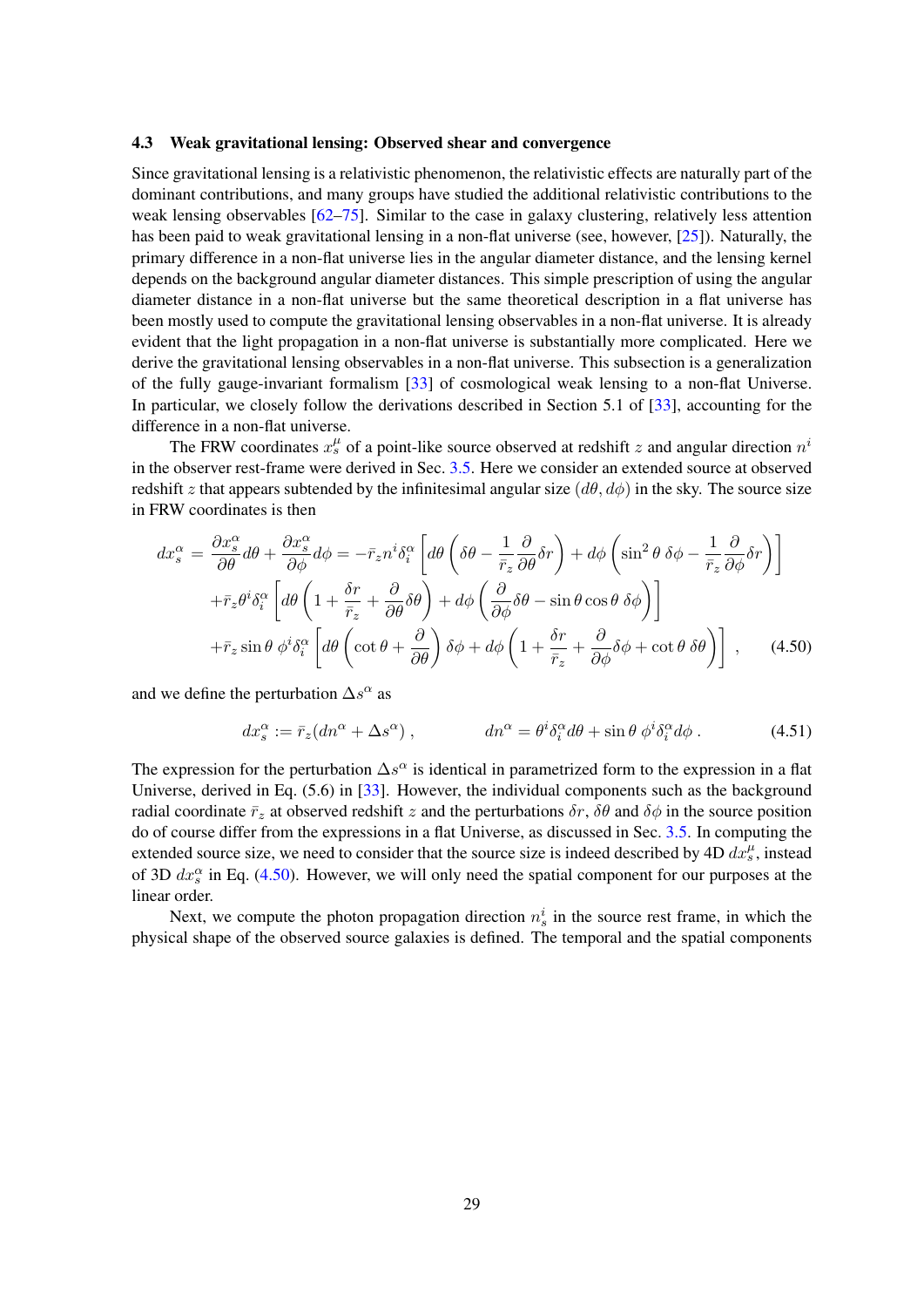of the photon propagation direction  $n_s^{\mu}$  in FRW coordinates are already introduced in Eq. [\(4.7\)](#page-23-2) as

$$
n_s^{\eta} = \frac{1}{a} \left\{ \mathcal{U}_{\parallel} - \mathcal{B}_{\parallel} \right\},
$$
  
\n
$$
n_s^{\alpha} = \frac{1}{a} \left\{ \mathcal{N}^{\alpha} + \mathcal{N}^{\alpha} (C_{\parallel} - \varphi_{\chi} - H \chi) - 2 \mathcal{N}^{\gamma} C_{\gamma}^{\alpha} + (\Theta^{\alpha} \Theta_{\gamma} + \Phi^{\alpha} \Phi_{\gamma}) V^{\gamma} - \mathcal{N}^{\gamma} \mathcal{G}_{\gamma}^{\alpha} + \frac{K \bar{r}_z}{2} \mathcal{N}^{\alpha} \mathcal{G}_{\parallel} + f_{\kappa} (\bar{r}_z) \left[ -(\Theta^{\alpha} \Theta_{\gamma} + \Phi^{\alpha} \Phi_{\gamma}) V^{\gamma} + \mathcal{N}^{\gamma} C_{\gamma}^{\alpha} - \mathcal{N}^{\alpha} C_{\parallel} - \epsilon_{ij}^{\alpha} n^{i} \Omega^{j} \right]_{\bar{o}} - \frac{K \bar{r}_z}{2} f_{\kappa} (\bar{r}_z) \left[ \delta x^{\alpha} + \mathcal{G}^{\alpha} - \mathcal{N}^{\alpha} (\delta x_{\parallel} + \mathcal{G}_{\parallel}) \right]_{\bar{o}} - f_{\kappa} (\bar{r}_z) \int_{0}^{\bar{r}_z} \frac{d \bar{r}}{\bar{r} f_{\kappa} (\bar{r})} \left( 1 + \frac{K}{2} \frac{\bar{r} (\bar{r}_z - \bar{r})}{f_{\kappa} (\bar{r})} \right) \left[ \Theta^{\alpha} \frac{\partial}{\partial \theta} + \frac{1}{\sin \theta} \Phi^{\alpha} \frac{\partial}{\partial \phi} \right] \left[ \alpha_x - \varphi_x - \Psi_{\parallel} - C_{\parallel} \right] - f_{\kappa} (\bar{r}_z) \int_{0}^{\bar{r}_z} \frac{d \bar{r}}{f_{\kappa} (\bar{r})} \frac{1}{\bar{r}} \left[ \Theta^{\alpha} \Theta_{\gamma} + \Phi^{\alpha} \Phi_{\gamma} \right] (\Psi^{\gamma} + 2 \mathcal{N}^{\epsilon} C_{\epsilon}^{\gamma}) \right\} , \tag{4.52}
$$

where we used the expressions for  $\delta \nu$  and  $\delta N^{\alpha}$  derived in Sec. [3.4.](#page-13-0) With a tetrad vector  $[e^{\mu}_{a}]_{s}$  at the source position, we can project the photon propagation direction  $n_s^{\mu}$  to obtain the one  $n_s^i$  in the rest frame of the source:

$$
n_{i\,s} = g_{\mu\nu} \, e_i^{\mu} n_s^{\nu} = g_{\alpha\beta} \, e_i^{\alpha} n_s^{\beta} + \mathcal{O}(2) \,, \tag{4.53}
$$

and the direction  $n_s^i$  measured by an observer at the source position is

$$
n_s^i = \delta^{ij} n_{js} = n^i + \left[ (\theta^i \Theta_\gamma + \phi^i \Phi_\gamma) V^\gamma - f_{\kappa}^2 n^j \delta_j^\alpha \delta^{i\gamma} C_{\alpha\gamma} + n^i C_{\parallel} + \epsilon^i{}_{jk} n^j \Omega^k \right]_{\bar{\mathfrak{o}}}^s
$$

$$
- \frac{K\bar{r}_z}{2} \left[ \delta_\alpha^i (\delta x^\alpha + \mathcal{G}^\alpha) - n^i (\delta x_{\parallel} + \mathcal{G}_{\parallel}) \right]_{\bar{\mathfrak{o}}} - \int_0^{\bar{r}_z} \frac{d\bar{r}}{\bar{r}} \left[ \theta^i \Theta_\gamma + \phi^i \Phi_\gamma \right] \left( \Psi^\gamma + 2\mathcal{N}^\beta C_\beta^\gamma \right)
$$

$$
- \int_0^{\bar{r}_z} \frac{d\bar{r}}{\bar{r}} \left[ 1 + \frac{K}{2} \frac{\bar{r}(\bar{r}_z - \bar{r})}{f_{\kappa}(\bar{r})} \right] \left[ \theta^i \frac{\partial}{\partial \theta} + \frac{1}{\sin \theta} \phi^i \frac{\partial}{\partial \phi} \right] \left[ \alpha_\chi - \varphi_\chi - \Psi_{\parallel} - C_{\parallel} \right] . \tag{4.54}
$$

This corresponds to Eq. (5.10) in [\[33\]](#page-51-14), where

$$
- \left[ \theta^i \Theta_\gamma + \phi^i \Phi_\gamma \right] \left( \Psi^\gamma + 2 \mathcal{N}^\beta C_\beta^\gamma \right) - \left[ \theta^i \frac{\partial}{\partial \theta} + \frac{1}{\sin \theta} \phi^i \frac{\partial}{\partial \phi} \right] \left[ \alpha_\chi - \varphi_\chi - \Psi_\parallel - C_\parallel \right]
$$
  

$$
= -\hat{\nabla}^i (\alpha_\chi - \varphi_\chi) + N^\alpha \hat{\nabla}^i \Psi_\alpha + N^\alpha N^\beta \hat{\nabla}^i C_{\alpha \beta} . \tag{4.55}
$$

Compared to the case in a flat universe, two extra contributions are present in proportion to  $K$ . By introducing the perturbations  $\Delta \theta := \theta_s - \theta$  and  $\Delta \phi := \phi_s - \phi$  to account for the deviation of the two angles  $\theta_s$  and  $\phi_s$  observed in the source rest-frame from the two angles  $\theta$  and  $\phi$  observed in the observer rest-frame, the light propagation direction in the source rest-frame can be written as

$$
n_s^i = \begin{pmatrix} \sin \theta_s \cos \phi_s \\ \sin \theta_s \sin \phi_s \\ \cos \theta_s \end{pmatrix} = n^i + \theta^i \Delta \theta + \sin \theta \, \phi^i \Delta \phi + \mathcal{O}(2) \,. \tag{4.56}
$$

The perturbations in angles are therefore given by

$$
\Delta \theta = \theta_i n_s^i = \left[ \Theta_\gamma V^\gamma - N^\alpha \Theta^\gamma C_{\alpha\gamma} - \phi_k \Omega^k \right]_\delta^s - \frac{K \bar{r}_z}{2} \theta_i \delta_\alpha^i (\delta x^\alpha + \mathcal{G}^\alpha)_\delta
$$
\n
$$
- \int_0^{\bar{r}_z} \frac{d\bar{r}}{\bar{r}} \Theta_\gamma \left( \Psi^\gamma + 2N^\beta C_\beta^\gamma \right) - \int_0^{\bar{r}_z} \frac{d\bar{r}}{\bar{r}} \left[ 1 + \frac{K}{2} \frac{\bar{r}(\bar{r}_z - \bar{r})}{f_\kappa(\bar{r})} \right] \frac{\partial}{\partial \theta} \left[ \alpha_\chi - \varphi_\chi - \Psi_\parallel - C_\parallel \right] \,,
$$
\n(4.57)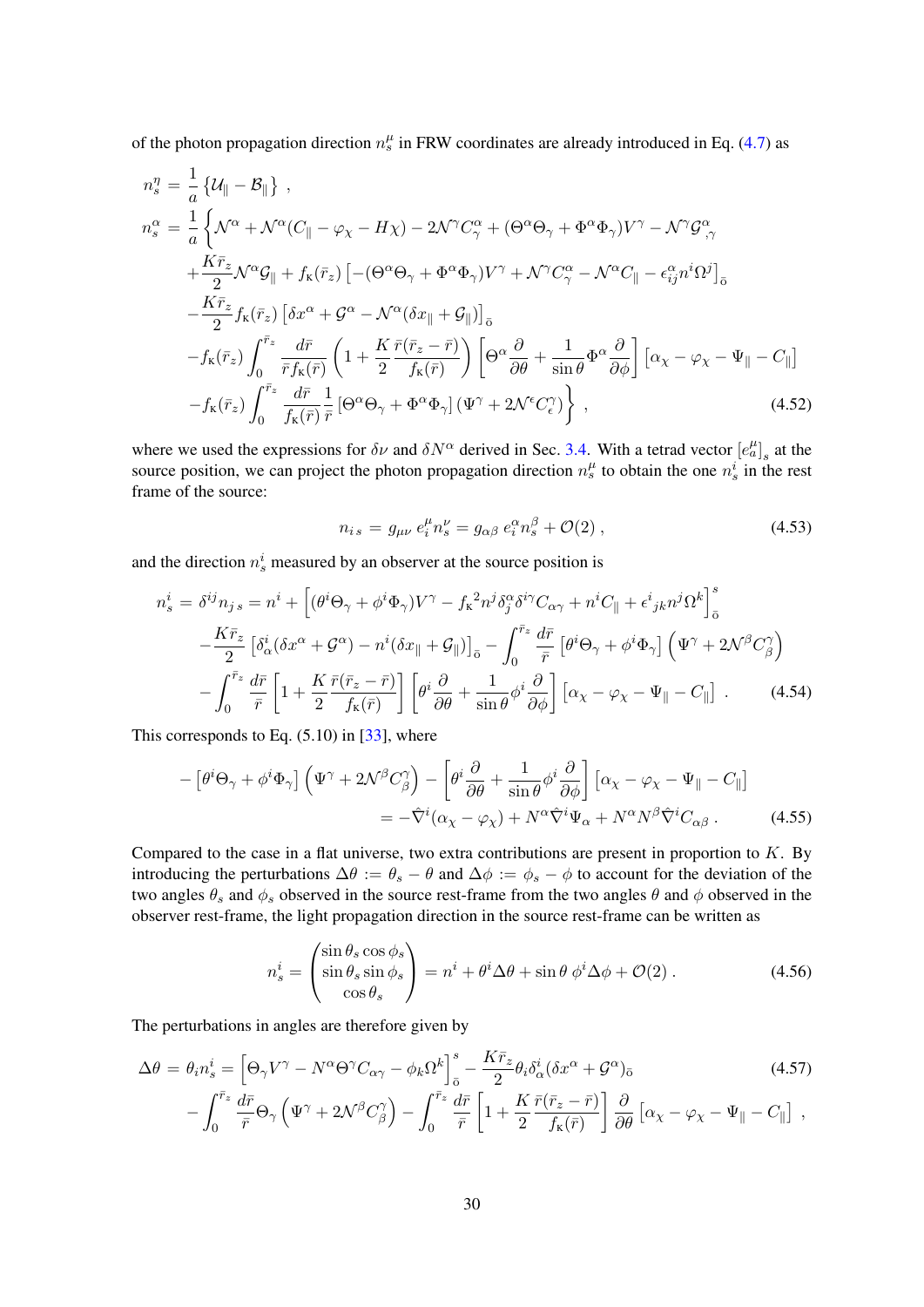and equivalently for  $\Delta \phi = \frac{1}{\sin \theta}$  $\frac{1}{\sin \theta} \phi_i n_s^i$ . The corresponding expression in a flat Universe was derived in Eq.  $(5.16)$  in [\[33\]](#page-51-14). As in Eq.  $(3.70)$ , we form an orthonormal basis by introducing the two direction vectors  $\theta_s^i$  and  $\phi_s^i$  perpendicular to  $n_s^i$ :

$$
\theta_s^i = \frac{\partial}{\partial \theta_s} n_s^i = \theta^i - n^i \Delta \theta + \cos \theta \, \phi^i \Delta \phi + \mathcal{O}(2) =: \theta^i + \Delta \theta_s^i ,
$$
  

$$
\phi_s^i = \frac{1}{\sin \theta_s} \frac{\partial}{\partial \phi_s} n_s^i = \phi^i - (\sin \theta \, n^i + \cos \theta \, \theta^i) \Delta \phi + \mathcal{O}(2) =: \phi^i + \Delta \phi_s^i .
$$
 (4.58)

The physical shape in the source rest-frame that appears in the observer sky extended by  $(d\theta, d\phi)$  can be determined by projecting  $dx_s^{\alpha}$  in Eq. [\(4.50\)](#page-29-1) along the two orthogonal directions  $\theta_s^i$  and  $\phi_s^i$  in the plane perpendicular to the light propagation direction  $n_s^i$ :

<span id="page-31-0"></span>
$$
dL_{\theta_{s}} = g_{\mu\nu} e_{i}^{\mu} dx_{s}^{\nu} \theta_{s}^{i} = g_{\alpha\beta} e_{i}^{\alpha} dx_{s}^{\beta} \theta_{s}^{i} + \mathcal{O}(2)
$$
  
\n
$$
= a(\eta_{s}) f_{\kappa}(r_{s}) \bar{r}_{z} \left[ \frac{1}{f_{\kappa}^{2}} d\theta + \bar{g}_{\alpha\beta} \theta^{i} \delta_{i}^{\alpha} \Delta s^{\beta} + 2\theta^{i} \delta_{i}^{\alpha} C_{\alpha\beta} dn^{\beta} + \bar{g}_{\alpha\beta} dn^{\beta} \left( \delta_{i}^{\alpha} \Delta \theta_{s}^{i} - \theta^{i} \delta_{i}^{\gamma} \left( \delta_{\gamma}^{\alpha} \varphi + \mathcal{G}_{\gamma}^{\alpha} + C_{\gamma}^{\alpha} - \frac{K f_{\kappa}}{2} \delta_{\gamma}^{\alpha} x^{\delta} \mathcal{G}_{\delta} \right) - \delta^{\alpha j} \epsilon_{jik} \theta^{i} \Omega^{k} \right) \right], \quad (4.59)
$$
  
\n
$$
dL_{\phi_{s}} = g_{\mu\nu} e_{i}^{\mu} dx_{s}^{\nu} \phi_{s}^{i} = g_{\alpha\beta} e_{i}^{\alpha} dx_{s}^{\beta} \phi_{s}^{i} + \mathcal{O}(2)
$$

$$
\begin{split} \n\Delta \phi_{s} &= g_{\mu\nu} \, e_{i} \, dx_{s} \, \phi_{s} = g_{\alpha\beta} \, e_{i} \, dx_{s} \, \phi_{s} + \mathcal{O}(2) \\ \n&= a(\eta_{s}) f_{\kappa}(r_{s}) \bar{r}_{z} \left[ \frac{1}{f_{\kappa}^{2}} \sin \theta \, d\phi + \bar{g}_{\alpha\beta} \phi^{i} \delta_{i}^{\alpha} \Delta s^{\beta} + 2 \phi^{i} \delta_{i}^{\alpha} \mathcal{C}_{\alpha\beta} dn^{\beta} + \bar{g}_{\alpha\beta} dn^{\beta} \left( \delta_{i}^{\alpha} \Delta \phi_{s}^{i} - \phi^{i} \delta_{i}^{\gamma} \left( \delta_{\gamma}^{\alpha} \varphi + \mathcal{G}_{\gamma}^{\alpha} + C_{\gamma}^{\alpha} - \frac{K f_{\kappa}}{2} \delta_{\gamma}^{\alpha} x^{\delta} \mathcal{G}_{\delta} \right) - \delta^{\alpha j} \epsilon_{jik} \phi^{i} \Omega^{k} \right) \right] \,. \tag{4.60} \end{split}
$$

This equation corresponds to Eq. (5.18) in [\[33\]](#page-51-14). Apart from the appearance of some factors of the function  $f_K$  in our expression, they have the same parametrized form, as the terms in the second line of Eqs. [\(4.59\)](#page-31-0) and [\(4.60\)](#page-31-0) are simply  $\frac{1}{f_K} \delta e_i^{\alpha} \theta^i$  or  $\frac{1}{f_K} \delta e_i^{\alpha} \phi^i$  respectively. For the terms proportional to  $\Delta s^{\beta}$ , we notice that  $\bar{g}_{\alpha\beta}\theta^{i}\delta_{i}^{\alpha}=\frac{1}{f_{\kappa}}$  $\frac{1}{f_{\rm K}{}^2}\delta_{\alpha\beta}\theta^i\delta_i^\alpha=\frac{\rm i}{f_{\rm K}}$  $\frac{1}{f_{\rm K}^2} \delta_{i\beta} \theta^i$ , hence

$$
\bar{g}_{\alpha\beta}\theta^{i}\delta_{i}^{\alpha}\Delta s^{\beta} = \frac{1}{f_{\kappa}^{2}} \left[ d\theta \left( \frac{\delta r}{\bar{r}_{z}} + \frac{\partial}{\partial \theta} \delta \theta \right) + d\phi \left( \frac{\partial}{\partial \phi} \delta \theta - \sin \theta \cos \theta \delta \phi \right) \right],
$$
\n
$$
\bar{g}_{\alpha\beta}\phi^{i}\delta_{i}^{\alpha}\Delta s^{\beta} = \frac{1}{f_{\kappa}^{2}} \left[ d\theta \left( \cos \theta + \sin \theta \frac{\partial}{\partial \theta} \right) \delta \phi + \sin \theta \, d\phi \left( \frac{\delta r}{\bar{r}_{z}} + \frac{\partial}{\partial \phi} \delta \phi + \cot \theta \, \delta \theta \right) \right] (4.61)
$$

Apart from the overall factor of  $f_K^{-2}$ , our expressions coincide with the parametrization in Eqs. (5.19) and (5.20) in [\[33\]](#page-51-14) derived for a flat universe. The next terms in Eqs. [\(4.59\)](#page-31-0) and [\(4.60\)](#page-31-0) are proportional to the perturbation  $C_{\alpha\beta}$  in the spatial part of the metric, which are decomposed according to Eq. [\(3.2\)](#page-7-2):

$$
2\theta^{i}\delta_{i}^{\alpha}C_{\alpha\beta}dn^{\beta} = \frac{2}{f_{\kappa}^{2}}\varphi d\theta + 2\theta^{i}\delta_{i}^{\alpha}\mathcal{G}_{(\alpha|\beta)}dn^{\beta} + 2C_{\alpha\beta}\theta^{i}\delta_{i}^{\alpha}dn^{\beta} ,
$$
  
\n
$$
2\phi^{i}\delta_{i}^{\alpha}C_{\alpha\beta}dn^{\beta} = \frac{2}{f_{\kappa}^{2}}\varphi\sin\theta d\phi + 2\phi^{i}\delta_{i}^{\alpha}\mathcal{G}_{(\alpha|\beta)}dn^{\beta} + 2C_{\alpha\beta}\phi^{i}\delta_{i}^{\alpha}dn^{\beta} ,
$$
\n(4.62)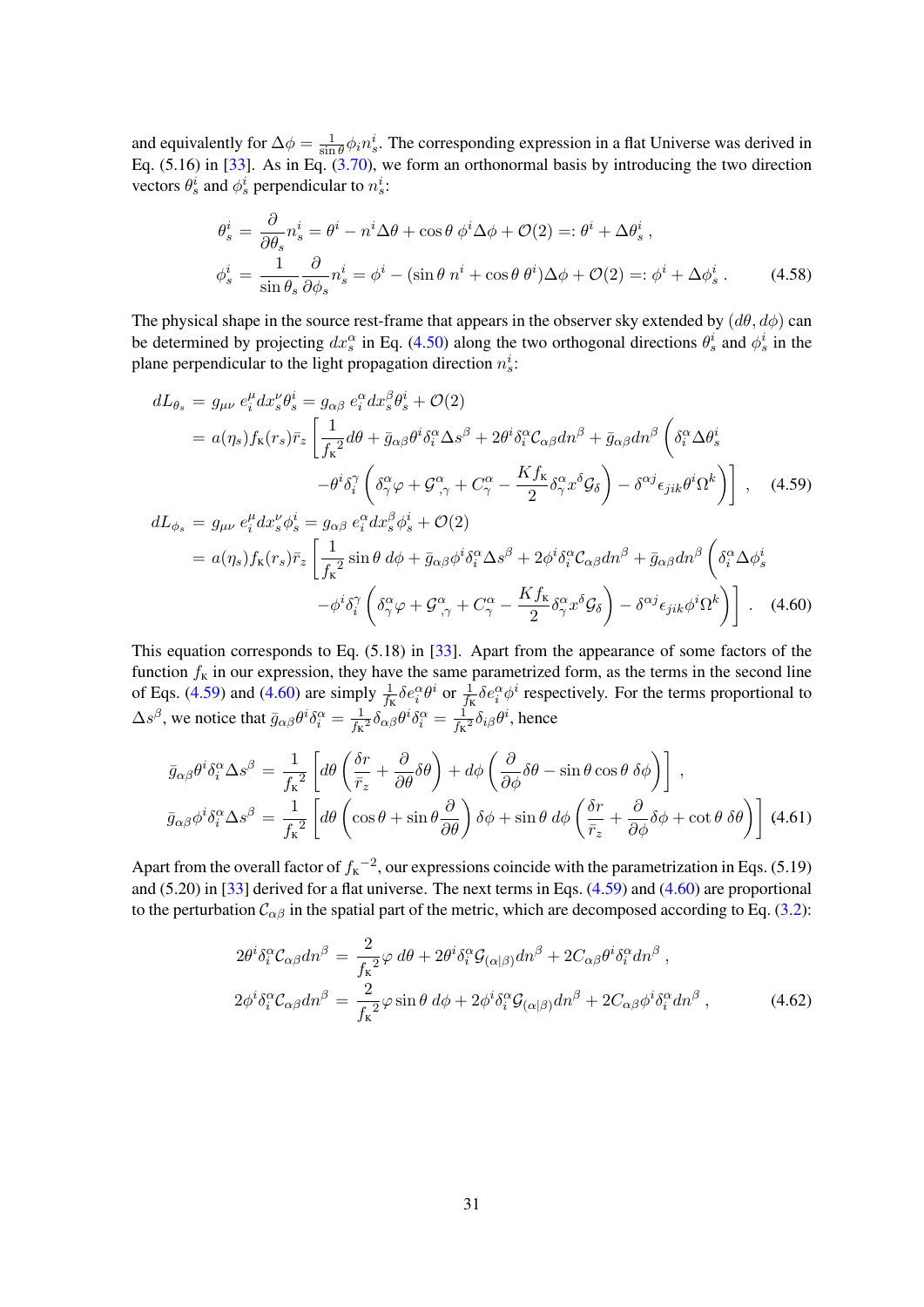where we used that  $\gamma_{,\alpha|\beta} = \gamma_{,\beta|\alpha}$ . Finally, the last terms in Eqs. [\(4.59\)](#page-31-0) and [\(4.60\)](#page-31-0) are

$$
\bar{g}_{\alpha\beta}dn^{\beta}\left(\delta_{i}^{\alpha}\Delta\theta_{s}^{i}-\theta^{i}\delta_{i}^{\gamma}\left(\delta_{\gamma}^{\alpha}\varphi+\mathcal{G}_{,\gamma}^{\alpha}+\mathcal{C}_{\gamma}^{\alpha}-\frac{Kf_{\kappa}}{2}\delta_{\gamma}^{\alpha}x^{\delta}\mathcal{G}_{\delta}\right)-\delta^{\alpha j}\epsilon_{jik}\theta^{i}\Omega^{k}\right) \n= \frac{1}{f_{\kappa}^{2}}\left[d\theta\left(\frac{Kf_{\kappa}}{2}x^{\delta}\mathcal{G}_{\delta}-\varphi\right)+\sin\theta\,d\phi\left(\cos\theta\,\Delta\phi-\epsilon_{jik}\phi^{j}\theta^{i}\Omega^{k}\right)\right]-\bar{g}_{\alpha\beta}dn^{\beta}\theta^{i}\delta_{i}^{\gamma}(\mathcal{G}_{,\gamma}^{\alpha}+\mathcal{C}_{\gamma}^{\alpha}), \bar{g}_{\alpha\beta}dn^{\beta}\left(\delta_{i}^{\alpha}\Delta\phi_{s}^{i}-\phi^{i}\delta_{i}^{\gamma}\left(\delta_{\gamma}^{\alpha}\varphi+\mathcal{G}_{,\gamma}^{\alpha}+\mathcal{C}_{\gamma}^{\alpha}-\frac{Kf_{\kappa}}{2}\delta_{\gamma}^{\alpha}x^{\delta}\mathcal{G}_{\delta}\right)-\delta^{\alpha j}\epsilon_{jik}\phi^{i}\Omega^{k}\right) \tag{4.63}
$$
\n
$$
=\frac{1}{f_{\kappa}^{2}}\left[-d\theta\left(\cos\theta\Delta\phi+\epsilon_{jik}\theta^{j}\phi^{i}\Omega^{k}\right)+\sin\theta\,d\phi\left(\frac{Kf_{\kappa}}{2}x^{\delta}\mathcal{G}_{\delta}-\varphi\right)\right]-\bar{g}_{\alpha\beta}dn^{\beta}\phi^{i}\delta_{i}^{\gamma}(\mathcal{G}_{,\gamma}^{\alpha}+\mathcal{C}_{\gamma}^{\alpha}).
$$

Combining all these terms leads to

<span id="page-32-0"></span>
$$
\frac{dL_{\theta_{s}}}{a(\eta_{s})f_{\kappa}(r_{s})\bar{r}_{z}} = \frac{1}{f_{\kappa}^{2}}d\theta \left[1 + \frac{\delta r}{\bar{r}_{z}} + \frac{\partial}{\partial \theta}\delta\theta + \varphi + \frac{Kf_{\kappa}}{2}x^{\delta}\mathcal{G}_{\delta}\right] \n+ \frac{1}{f_{\kappa}^{2}}\sin\theta \,d\phi \left[\frac{1}{\sin\theta}\frac{\partial}{\partial \phi}\delta\theta + \cos\theta(\Delta\phi - \delta\phi) + \Omega^{n}\right] \n+ (2\theta^{i}\delta_{i}^{\alpha}\mathcal{G}_{(\alpha|\beta)} - \bar{g}_{\alpha\beta}\theta^{i}\delta_{i}^{\gamma}\mathcal{G}_{,\gamma}^{\alpha}) \,dn^{\beta} + C_{\alpha\beta}\theta^{i}\delta_{i}^{\alpha}dn^{\beta} ,\n\frac{dL_{\phi_{s}}}{a(\eta_{s})f_{\kappa}(r_{s})\bar{r}_{z}} = \frac{1}{f_{\kappa}^{2}}d\theta \left[\cos\theta \,\delta\phi + \sin\theta\frac{\partial}{\partial \theta}\delta\phi - \cos\theta\Delta\phi - \Omega^{n}\right] \n+ \frac{1}{f_{\kappa}^{2}}\sin\theta \,d\phi \left[1 + \frac{\delta r}{\bar{r}_{z}} + \frac{\partial}{\partial \phi}\delta\phi + \cot\theta \,\delta\theta + \varphi + \frac{Kf_{\kappa}}{2}x^{\delta}\mathcal{G}_{\delta}\right] \n+ (2\phi^{i}\delta_{i}^{\alpha}\mathcal{G}_{(\alpha|\beta)} - \bar{g}_{\alpha\beta}\phi^{i}\delta_{i}^{\gamma}\mathcal{G}_{,\gamma}^{\alpha}) \,dn^{\beta} + C_{\alpha\beta}\phi^{i}\delta_{i}^{\alpha}dn^{\beta} , \tag{4.64}
$$

where we decomposed the rotation  $\Omega^i$  of the local tetrad basis as

$$
\Omega^i =: n^i \Omega^n + \theta^i \Omega^\theta + \phi^i \Omega^\phi \,, \tag{4.65}
$$

hence  $\epsilon_{jik}\theta^j\phi^i\Omega^k=-\epsilon_{jik}\phi^j\theta^i\Omega^k=\Omega^n$ . We first have a closer look on the two terms proportional to the perturbation  $\mathcal{G}_\alpha$ . The covariant derivative with respect to the background three-metric  $\bar{g}_{\alpha\beta}$  is related to the coordinate derivative through

$$
\mathcal{G}_{\alpha|\beta} = \mathcal{G}_{\alpha,\beta} - \bar{\Gamma}^{\gamma}_{\beta\alpha}\mathcal{G}_{\gamma} = \mathcal{G}_{\alpha,\beta} + \frac{K}{2f_{\kappa}} \left( \delta_{\alpha\delta} x^{\delta} \mathcal{G}_{\beta} + \delta_{\beta\delta} x^{\delta} \mathcal{G}_{\alpha} - \delta_{\beta\alpha} x^{\gamma} \mathcal{G}_{\gamma} \right) , \tag{4.66}
$$

and since

$$
\bar{g}_{\alpha\beta}\mathcal{G}^{\alpha}_{,\gamma} = \mathcal{G}_{\beta,\gamma} + \frac{K}{f_{\kappa}} \delta_{\gamma\delta} x^{\delta} \mathcal{G}_{\beta} , \qquad (4.67)
$$

the part proportional to  $\mathcal{G}_{\alpha}$  becomes

$$
2\theta^{i}\delta_{i}^{\alpha}\mathcal{G}_{(\alpha|\beta)} - \bar{g}_{\alpha\beta}\theta^{i}\delta_{i}^{\gamma}\mathcal{G}_{,\gamma}^{\alpha} = \theta^{i}\delta_{i}^{\alpha}\mathcal{G}_{\alpha,\beta} + \frac{K}{f_{\kappa}}\left(\delta_{\beta\delta}x^{\delta}\theta^{i}\delta_{i}^{\alpha}\mathcal{G}_{\alpha} - \theta^{i}\delta_{i\beta}x^{\gamma}\mathcal{G}_{\gamma}\right)
$$

$$
= \theta^{i}\delta_{i}^{\alpha}\mathcal{G}_{\alpha,\beta} + \frac{K\bar{r}}{f_{\kappa}^{2}}\left(n^{i}\delta_{i\beta}\Theta^{\alpha}\mathcal{G}_{\alpha} - \theta^{i}\delta_{i\beta}\mathcal{G}_{\parallel}\right) , \qquad (4.68)
$$

where we used that  $x^{\alpha} = \bar{r} n^{i} \delta_{i}^{\alpha} + \mathcal{O}(1)$  along the photon propagation path. Multiplying this with  $dn^{\beta}$  leads to

$$
(2\theta^{i}\delta_{i}^{\alpha}\mathcal{G}_{(\alpha|\beta)} - \bar{g}_{\alpha\beta}\theta^{i}\delta_{i}^{\gamma}\mathcal{G}_{,\gamma}^{\alpha})dn^{\beta} = \frac{1}{f_{\kappa}^{2}} \left[ (d\theta \Theta^{\beta} + d\phi \sin \theta \Phi^{\beta})\Theta^{\alpha}\mathcal{G}_{\alpha,\beta} - K\bar{r}\mathcal{G}_{\parallel}d\theta \right],
$$
  

$$
(2\phi^{i}\delta_{i}^{\alpha}\mathcal{G}_{(\alpha|\beta)} - \bar{g}_{\alpha\beta}\phi^{i}\delta_{i}^{\gamma}\mathcal{G}_{,\gamma}^{\alpha})dn^{\beta} = \frac{1}{f_{\kappa}^{2}} \left[ (d\theta \Theta^{\beta} + d\phi \sin \theta \Phi^{\beta})\Phi^{\alpha}\mathcal{G}_{\alpha,\beta} - K\bar{r}\sin \theta \mathcal{G}_{\parallel}d\phi \right].
$$
 (4.69)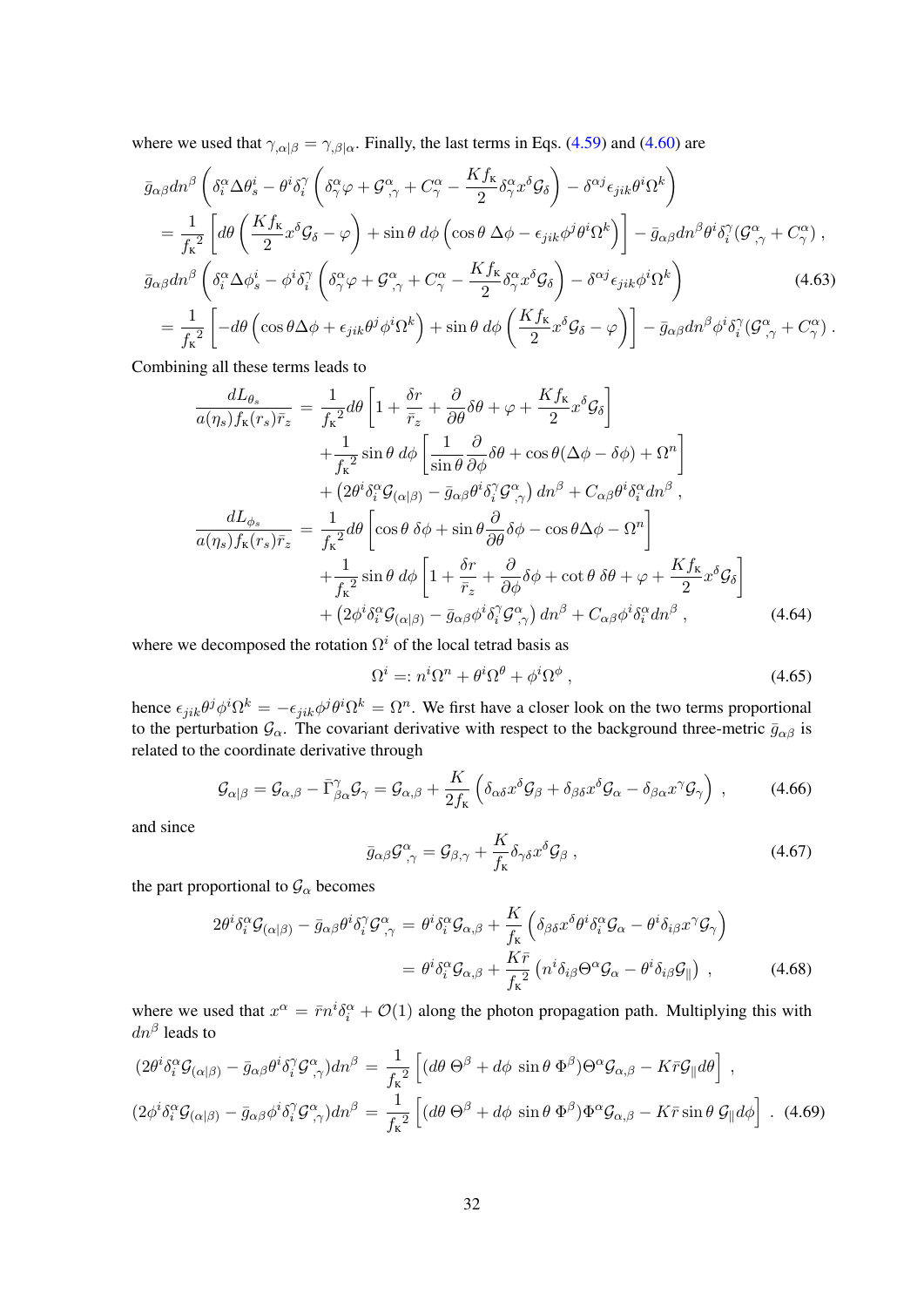The tensor terms in Eq. [\(4.64\)](#page-32-0) are

$$
C_{\alpha\beta}\theta^i \delta_i^{\alpha} dn^{\beta} = \frac{1}{f_{\kappa}^2} (C_{\Theta\Theta} d\theta + C_{\Theta\Phi} \sin \theta d\phi),
$$
  

$$
C_{\alpha\beta}\phi^i \delta_i^{\alpha} dn^{\beta} = \frac{1}{f_{\kappa}^2} (C_{\Phi\Theta} d\theta + C_{\Phi\Phi} \sin \theta d\phi),
$$
 (4.70)

where we introduced the notation

$$
C_{\Theta\Theta} = C_{\alpha\beta} \Theta^{\alpha} \Theta^{\beta} , \qquad C_{\Phi\Phi} = C_{\alpha\beta} \Phi^{\alpha} \Phi^{\beta} , \qquad C_{\Phi\Theta} = C_{\alpha\beta} \Phi^{\alpha} \Theta^{\beta} = C_{\Theta\Phi} . \qquad (4.71)
$$

The physical shape of the source in Eq. [\(4.64\)](#page-32-0) can be rewritten as

<span id="page-33-0"></span>
$$
dL_{\theta_{s}} = \frac{a(\eta_{s})\bar{r}_{z}}{f_{\kappa}(r_{s})} \left\{ d\theta \left[ 1 + \frac{\delta r}{\bar{r}_{z}} + \frac{\partial}{\partial \theta} \delta \theta + \varphi - \frac{K\bar{r}_{z}}{2} \mathcal{G}_{\parallel} + \Theta^{\alpha} \Theta^{\beta} \mathcal{G}_{\alpha,\beta} + C_{\Theta \Theta} \right] \right. \n+ \sin \theta \, d\phi \left[ \frac{1}{\sin \theta} \frac{\partial}{\partial \phi} \delta \theta + \cos \theta (\Delta \phi - \delta \phi) - \epsilon_{jik} \phi^{j} \theta^{i} \Omega^{k} + \Theta^{\alpha} \Phi^{\beta} \mathcal{G}_{\alpha,\beta} + C_{\Theta \Phi} \right] \right\} ,
$$
\n
$$
dL_{\phi_{s}} = \frac{a(\eta_{s})\bar{r}_{z}}{f_{\kappa}(r_{s})} \left\{ d\theta \left[ \cos \theta \delta \phi + \sin \theta \frac{\partial}{\partial \theta} \delta \phi - \cos \theta \Delta \phi - \epsilon_{jik} \theta^{j} \phi^{i} \Omega^{k} + \Phi^{\alpha} \Theta^{\beta} \mathcal{G}_{\alpha,\beta} + C_{\Phi \Theta} \right] \right. \n+ \sin \theta \, d\phi \left[ 1 + \frac{\delta r}{\bar{r}_{z}} + \frac{\partial}{\partial \phi} \delta \phi + \cot \theta \delta \theta + \varphi - \frac{K\bar{r}}{2} \mathcal{G}_{\parallel} + \Phi^{\alpha} \Phi^{\beta} \mathcal{G}_{\alpha,\beta} + C_{\Phi \Phi} \right] \right\} .
$$
\n(4.72)

This corresponds to Eq. (5.23) in [\[33\]](#page-51-14) in a flat Universe. Using Eq. [\(3.96\)](#page-18-2) and expanding the function  $f_K(r_s) = \overline{f_K}(\overline{r}_z + \delta r)$  around the background radial coordinate  $\overline{r}_z$  leads to

$$
\frac{a(\eta_s)\bar{r}_z}{f_{\kappa}(r_s)} = \frac{\bar{r}_z}{(1+z)f_{\kappa}(\bar{r}_z)} \left[1 + \delta z - \frac{K}{2f_{\kappa}(\bar{r}_z)}\bar{r}_z \delta r\right] = \bar{\mathcal{D}}_A(z) \left[1 + \delta z - \frac{K}{2f_{\kappa}(\bar{r}_z)}\bar{r}_z \delta r\right], \quad (4.73)
$$

at linear order in perturbation theory, where  $\bar{\mathcal{D}}_A(z)$  is the angular diameter distance in the background, given in Eq. [\(4.4\)](#page-23-3). So the physical shape in the source rest-frame  $(dL_{\theta_s}, dL_{\phi_s})$  in Eq. [\(4.72\)](#page-33-0) can be expressed at the observed redshift as

$$
\begin{pmatrix} dL_{\theta_s} \\ dL_{\phi_s} \end{pmatrix} =: \bar{\mathcal{D}}_A(z) \begin{pmatrix} \hat{\mathbb{D}}_{11} & \hat{\mathbb{D}}_{12} \\ \hat{\mathbb{D}}_{21} & \hat{\mathbb{D}}_{22} \end{pmatrix} \begin{pmatrix} d\theta \\ \sin \theta & d\phi \end{pmatrix} , \qquad (4.74)
$$

in terms of the observed source size  $(d\theta, d\phi)$  in the sky and the distortion matrix elements

$$
\hat{\mathbb{D}}_{11} = \left(1 + \frac{\partial}{\partial \theta}\delta\theta\right) + \delta z + \left(1 - \frac{1}{4}K\bar{r}_z^2\right)\frac{\delta r}{\bar{r}_z f_{\mathbf{k}}(\bar{r}_z)} + \varphi + \Theta^{\alpha}\Theta^{\beta}\mathcal{G}_{\alpha,\beta} - \frac{K\bar{r}_z}{2}\mathcal{G}_{\parallel} + C_{\Theta\Theta},
$$
\n
$$
\hat{\mathbb{D}}_{22} = \left(1 + \cot\theta\,\delta\theta + \frac{\partial}{\partial \phi}\delta\phi\right) + \delta z + \left(1 - \frac{1}{4}K\bar{r}_z^2\right)\frac{\delta r}{\bar{r}_z f_{\mathbf{k}}(\bar{r}_z)} + \varphi + \Phi^{\alpha}\Phi^{\beta}\mathcal{G}_{\alpha,\beta} - \frac{K\bar{r}_z}{2}\mathcal{G}_{\parallel} + C_{\Phi\Phi},
$$
\n
$$
\hat{\mathbb{D}}_{12} = \left(\frac{1}{\sin\theta}\frac{\partial}{\partial \phi}\delta\theta - \cos\theta\,\delta\phi\right) + \Theta^{\alpha}\Phi^{\beta}\mathcal{G}_{\alpha,\beta} + C_{\Theta\Phi} + \Omega^{n} + \cos\theta\,\Delta\phi,
$$
\n
$$
\hat{\mathbb{D}}_{21} = \left(\cos\theta + \sin\theta\frac{\partial}{\partial \theta}\right)\delta\phi + \Phi^{\alpha}\Theta^{\beta}\mathcal{G}_{\alpha,\beta} + C_{\Phi\Theta} - \Omega^{n} - \cos\theta\,\Delta\phi.
$$
\n(4.75)

These matrix elements correspond to Eqs. (5.26)−(5.29) in [\[33\]](#page-51-14). Mind that the term proportional to the radial distortion  $\delta r$  expressed in terms of the coordinates where the radius in the background corresponds to the comoving angular diameter distance  $\tilde{r}$  is just  $\tilde{\delta r}(\tilde{x})/\tilde{r}_z$ , as evident from Eq. [\(4.22\)](#page-25-1).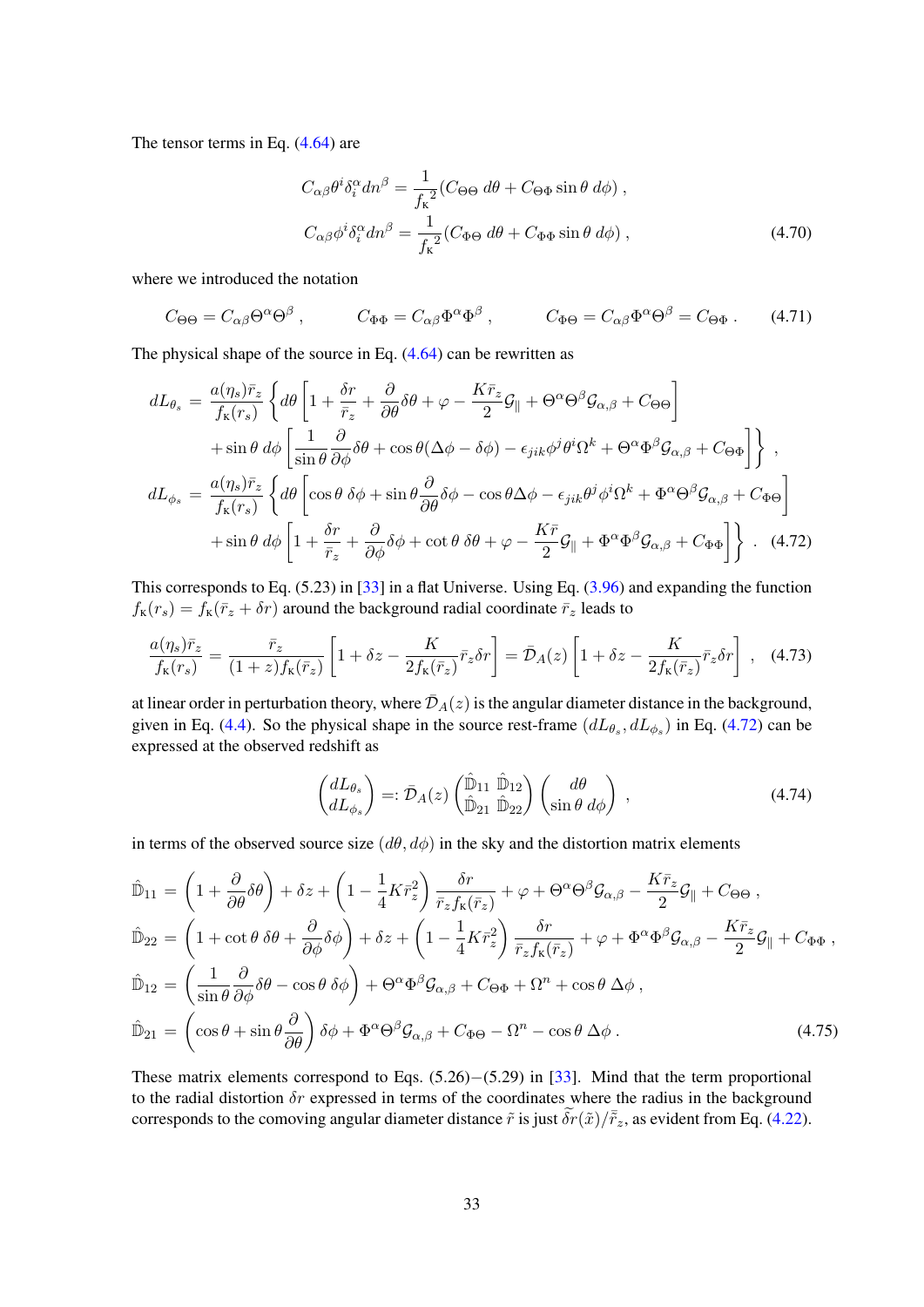The appearance of the term proportional to  $K\delta r$  emerges from the expansion of the function  $f_K(r_s)$ around  $\bar{r}_z$ . These terms do not appear in  $\hat{D}_{12}$  and  $\hat{D}_{21}$  as we work at linear order in perturbation theory. Note that

$$
\Theta^{\alpha}\Theta^{\beta}\mathcal{G}_{\alpha,\beta} - \frac{K\bar{r}_{z}}{2}\mathcal{G}_{\parallel} = \Theta^{\alpha}\Theta^{\beta}\mathcal{G}_{\alpha|\beta} ,\n\Theta^{\alpha}\Phi^{\beta}\mathcal{G}_{\alpha,\beta} = \Theta^{\alpha}\Phi^{\beta}\mathcal{G}_{\alpha|\beta} ,
$$
\n
$$
\Phi^{\alpha}\Phi^{\beta}\mathcal{G}_{\alpha,\beta} - \frac{K\bar{r}_{z}}{2}\mathcal{G}_{\parallel} = \Phi^{\alpha}\Phi^{\beta}\mathcal{G}_{\alpha|\beta} ,\n\Phi^{\alpha}\Theta^{\beta}\mathcal{G}_{\alpha,\beta} = \Phi^{\alpha}\Theta^{\beta}\mathcal{G}_{\alpha|\beta} ,\n\tag{4.76}
$$

and

$$
\frac{\partial}{\partial x^{\alpha}} = \frac{\partial}{\partial \bar{x}^{\alpha}} + \mathcal{O}(1) = n^{i} \delta_{i\alpha} \frac{\partial}{\partial \bar{r}} + \frac{1}{\bar{r}} \theta^{i} \delta_{i\alpha} \frac{\partial}{\partial \theta} + \frac{1}{\bar{r} \sin \theta} \phi^{i} \delta_{i\alpha} \frac{\partial}{\partial \phi} + \mathcal{O}(1) ,\qquad(4.77)
$$

hence

<span id="page-34-1"></span>
$$
\Theta^{\alpha}\Theta^{\beta}\mathcal{G}_{\alpha,\beta} = f_{\kappa}^{2}(\bar{r})\theta^{i}\delta_{i}^{\alpha}\theta^{j}\delta_{j}^{\beta}\mathcal{G}_{\alpha,\beta} = \frac{f_{\kappa}^{2}(\bar{r})}{\bar{r}}\theta^{i}\delta_{i}^{\alpha}\frac{\partial}{\partial\theta}\mathcal{G}_{\alpha},
$$
  
\n
$$
\Phi^{\alpha}\Phi^{\beta}\mathcal{G}_{\alpha,\beta} = f_{\kappa}^{2}(\bar{r})\phi^{i}\delta_{i}^{\alpha}\phi^{j}\delta_{j}^{\beta}\mathcal{G}_{\alpha,\beta} = \frac{f_{\kappa}^{2}(\bar{r})}{\bar{r}\sin\theta}\phi^{i}\delta_{i}^{\alpha}\frac{\partial}{\partial\phi}\mathcal{G}_{\alpha},
$$
  
\n
$$
\Theta^{\alpha}\Phi^{\beta}\mathcal{G}_{\alpha,\beta} = f_{\kappa}^{2}(\bar{r})\theta^{i}\delta_{i}^{\alpha}\phi^{j}\delta_{j}^{\beta}\mathcal{G}_{\alpha,\beta} = \frac{f_{\kappa}^{2}(\bar{r})}{\bar{r}\sin\theta}\theta^{i}\delta_{i}^{\alpha}\frac{\partial}{\partial\phi}\mathcal{G}_{\alpha},
$$
  
\n
$$
\Phi^{\alpha}\Theta^{\beta}\mathcal{G}_{\alpha,\beta} = f_{\kappa}^{2}(\bar{r})\phi^{i}\delta_{i}^{\alpha}\theta^{j}\delta_{j}^{\beta}\mathcal{G}_{\alpha,\beta} = \frac{f_{\kappa}^{2}(\bar{r})}{\bar{r}}\phi^{i}\delta_{i}^{\alpha}\frac{\partial}{\partial\theta}\mathcal{G}_{\alpha}. \tag{4.78}
$$

Having derived the relation of the physical shape of the source and the observed angular shape, now we are in a position to derive the weak lensing observables. First, the convergence  $\hat{\kappa}$  of the distortion matrix  $\hat{\mathbb{D}}$  is

<span id="page-34-0"></span>
$$
\hat{\kappa} \equiv 1 - \frac{1}{2} \text{Tr}(\hat{\mathbb{D}})
$$
  
=  $\kappa - \delta z - \left(1 - \frac{1}{4} K \bar{r}_z^2\right) \frac{\delta r}{\bar{r}_z f_{\kappa z}} - \varphi - \frac{1}{2} \left[ C_{\Theta \Theta} + C_{\Phi \Phi} + \left(\Theta^{\alpha} \Theta^{\beta} + \Phi^{\alpha} \Phi^{\beta}\right) \mathcal{G}_{\alpha|\beta} \right]$ (4.79)

where

$$
\left(\Theta^{\alpha}\Theta^{\beta} + \Phi^{\alpha}\Phi^{\beta}\right)\mathcal{G}_{\alpha|\beta} = \left(\Theta^{\alpha}\Theta^{\beta} + \Phi^{\alpha}\Phi^{\beta}\right)\mathcal{G}_{\alpha,\beta} - K\bar{r}_z\mathcal{G}_{\parallel}.
$$
 (4.80)

Contrary to the standard expression  $\kappa$  in Eq. [\(4.19\)](#page-24-2), the expression for the lensing convergence  $\hat{\kappa}$  is gauge invariant, as the additional terms in Eq. [\(4.79\)](#page-34-0) exactly cancel the gauge-dependent terms of  $\kappa$ . Comparing the distance fluctuation  $\delta \mathcal{D}$  in Eq. [\(4.20\)](#page-25-0) with the convergence  $\hat{\kappa}$  in Eq. [\(4.79\)](#page-34-0) and noting that

$$
\mathcal{C}_{\alpha}^{\alpha} - \mathcal{C}_{\parallel} = 2\varphi + (\Theta^{\alpha}\Theta^{\beta} + \Phi^{\alpha}\Phi^{\beta})\mathcal{G}_{\alpha,\beta} - K\bar{r}\mathcal{G}_{\parallel} - C_{\parallel} , \qquad (4.81)
$$

and

$$
C_{\parallel} = -C_{\Theta\Theta} - C_{\Phi\Phi} , \qquad (4.82)
$$

as the tensor  $C_{\alpha\beta}$  is traceless, we find that the two quantities are equivalent up to sign,

$$
\hat{\kappa} = -\delta \mathcal{D} \,,\tag{4.83}
$$

at linear order in perturbation theory. This relation has already been pointed out in [\[33\]](#page-51-14) in their Eq. (5.41), and since we proved in Sec. [4.1](#page-22-1) the gauge invariance of the distance fluctuation, it follows that the convergence  $\hat{\kappa}$  is indeed gauge invariant.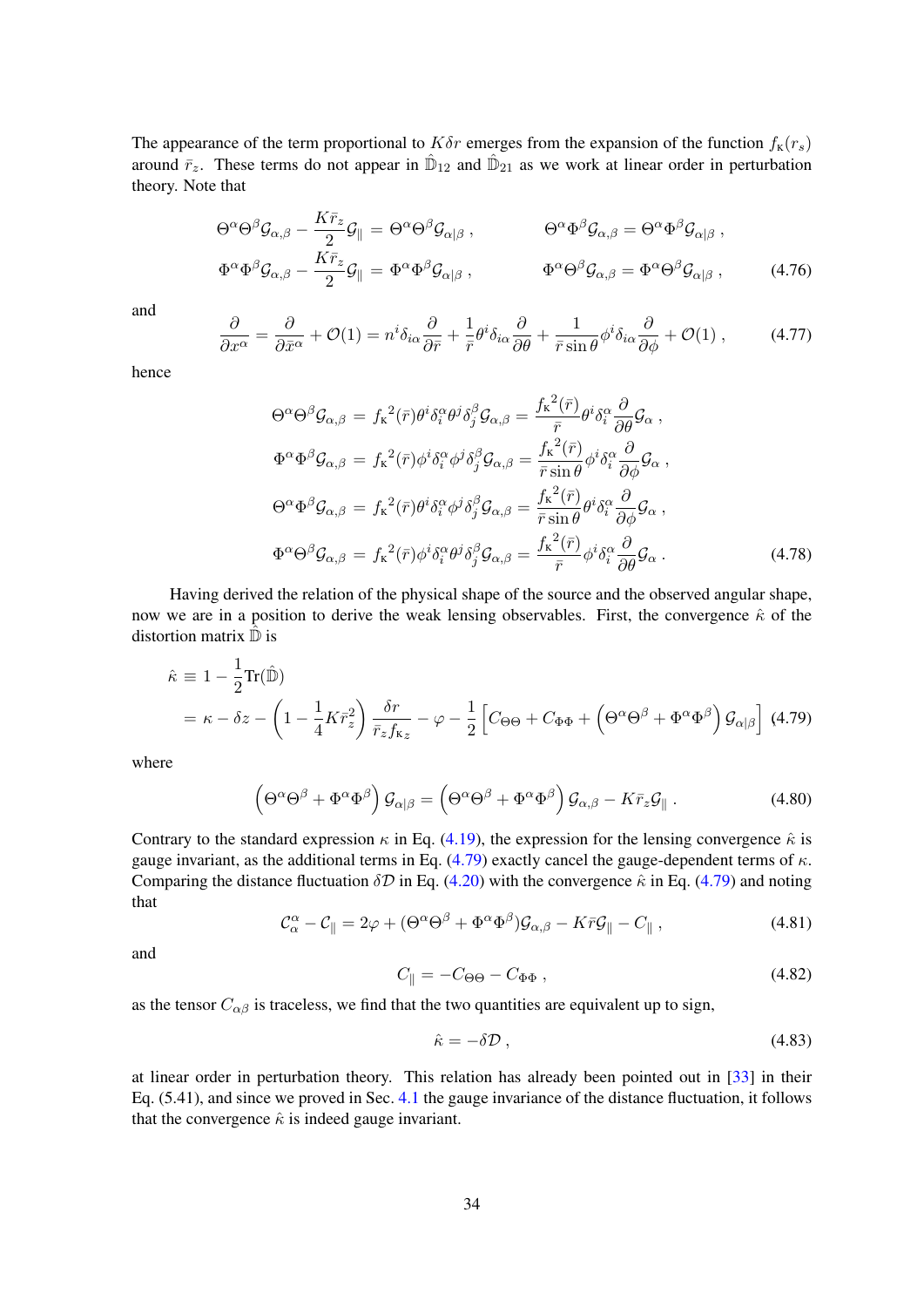Next, the two gravitational lensing shear components of the distortion matrix  $\hat{\mathbb{D}}$  are

$$
2\hat{\gamma}_1 \equiv \hat{\mathbb{D}}_{22} - \hat{\mathbb{D}}_{11} = \cot \theta \ \delta \theta + \frac{\partial}{\partial \phi} \delta \phi - \frac{\partial}{\partial \theta} \delta \theta + (\Phi^{\alpha} \Phi^{\beta} - \Theta^{\alpha} \Theta^{\beta}) \mathcal{G}_{\alpha|\beta} + C_{\Phi \Phi} - C_{\Theta \Theta} ,
$$
  

$$
-2\hat{\gamma}_2 \equiv \hat{\mathbb{D}}_{12} + \hat{\mathbb{D}}_{21} = \frac{1}{\sin \theta} \frac{\partial}{\partial \phi} \delta \theta + \sin \theta \frac{\partial}{\partial \theta} \delta \phi + (\Theta^{\alpha} \Phi^{\beta} + \Phi^{\alpha} \Theta^{\beta}) \mathcal{G}_{\alpha|\beta} + C_{\Theta \Phi} + C_{\Phi \Theta} .
$$
(4.84)

We can verify their gauge-invariance by using the gauge transformation properties of the two angular distortions  $\delta\theta$  and  $\delta\phi$  in Eq. [\(3.117\)](#page-21-2) and the identities in Eq. [\(4.78\)](#page-34-1). The shear components derived in a flat Universe in [\[33\]](#page-51-14) in their Eqs. (5.42)-(5.45) have the same parametrized form as our result, but the individual components such as  $\delta\theta$  and  $\delta\phi$  are different and depend on the value of the curvature K. Mind that there is also a factor of the function  $f_{Kz}$  in the definition of  $\Theta^{\alpha}$  and  $\Phi^{\alpha}$ . The terms proportional to the metric perturbation variables  $\mathcal{G}_\alpha$  and  $C_{\alpha\beta}$  are coming from the change of the FRW frame to the rest-frame of the source [\[33\]](#page-51-14).

Finally, the rotation  $\hat{\omega}$  of the distortion matrix  $\hat{\mathbb{D}}$  is

<span id="page-35-1"></span>
$$
2\hat{\omega} \equiv \hat{\mathbb{D}}_{21} - \hat{\mathbb{D}}_{12}
$$
\n
$$
= \left(\sin\theta \frac{\partial}{\partial \theta} \delta\phi - \frac{1}{\sin\theta} \frac{\partial}{\partial \phi} \delta\theta + 2\cos\theta \delta\phi\right) + \left(\Phi^{\alpha}\Theta^{\beta} - \Theta^{\alpha}\Phi^{\beta}\right) \mathcal{G}_{\alpha,\beta} - 2\Omega^{n} - 2\cos\theta \Delta\phi.
$$
\n(4.85)

Since

$$
\delta\theta \ni \phi_i \Omega_o^i \,, \qquad \qquad \delta\phi \ni -\frac{1}{\sin \theta} \theta_i \Omega_o^i \,, \qquad \qquad \Delta\phi \ni \frac{1}{\sin \theta} \theta_i (\Omega_s^i - \Omega_o^i) \,, \qquad (4.86)
$$

the rotation  $\hat{\omega}$  is related to the rotation  $\Omega^i$  of the spatial tetrad vectors against the FRW coordinate as

$$
2\hat{\omega} \ni 2(\Omega_o^n - \Omega_s^n) + 2 \cot \theta \left( \Omega_o^\theta - \Omega_s^\theta \right). \tag{4.87}
$$

The rotation can be measured once the local coordinates of the source and the observer are synchronized. The only physical way for the synchronization is to parallel transport the observer basis  $e_i^{\mu}$  $\frac{\mu}{i}$  to the source position, which completely determines  $\Omega_s^i$  in terms of  $\Omega_o^i$ . It was shown [\[33\]](#page-51-14) that the extra contributions in Eq. [\(4.86\)](#page-35-1) are exactly what cancel the contributions from the parallel transport of  $e_i^{\mu}$ i in  $\Omega_s^i$ , in a flat universe. In other words, while it appears that the local basis vectors rotate as they are parallel transported in a FRW coordinate, there exists no rotation in the rest frame at the linear order against its local coordinates. The rotation in a FRW coordinate without accounting for  $\Omega_o^i$  and  $\Omega_s^i$  is a coordinate artifact. We believe that the rotation  $\hat{\omega}$  would be zero at the linear order in a non-flat universe, which will be proved in a later work.

#### <span id="page-35-0"></span>4.4 Cosmic microwave background anisotropies

With the large angular diameter distance to the last scattering surface, the impact of a non-zero spatial curvature on cosmic microwave background anisotropies has been extensively studied [\[13](#page-50-9)[–20,](#page-51-0) [35–](#page-51-16) [37\]](#page-52-0) in literature. Given our computation of the light propagation in a non-flat universe, here we revisit the issue and discuss the impact on CMB.

With conservation of the phase space density  $\mathcal F$  for photon distributions, the propagation of CMB photons is described by the Boltzmann equation (see, e.g., [\[76\]](#page-53-5)). Free electrons scatter off CMB photons, giving rise to the correction to the phase-space conservation, but the collisions are local events and well described by QFT in Minkowski metric, which is independent of whether the universe is flat or non-flat. However, the collisionless Boltzmann equation involves the light propagation over cosmological scales, which is naturally affected by the curvature of space. At the linear order in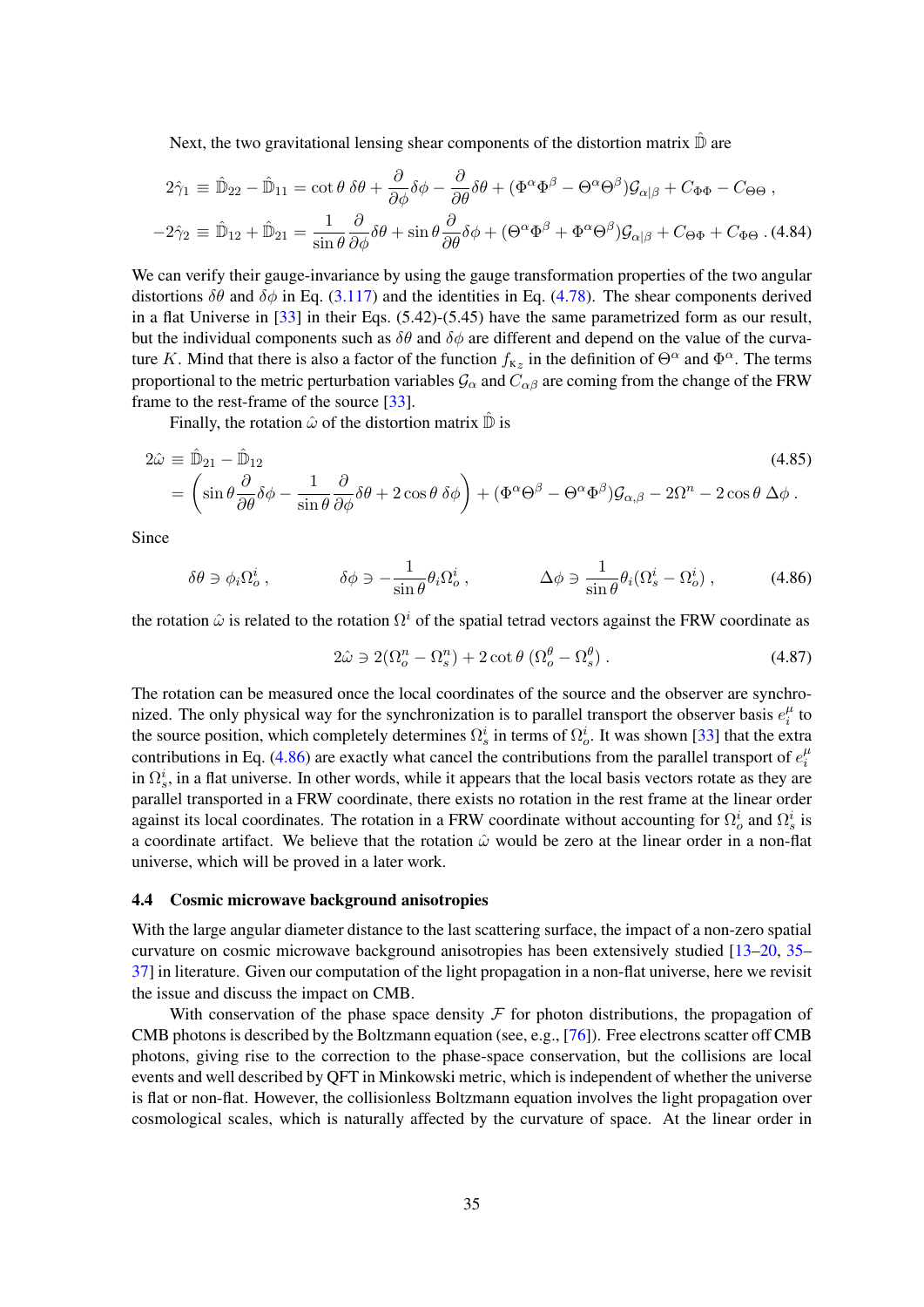perturbations, the propagation of CMB photons is on a straight background path, as we are interested in the linear-order perturbation f of the phase-space distribution function. Hence the only part that is affected by the spatial curvature in the collisionless Boltzmann equation

<span id="page-36-1"></span>
$$
0 = f' + \hat{q}^{\alpha} \frac{\partial f}{\partial x^{\alpha}} + \frac{d\bar{f}}{d\ln q} \frac{d\ln q}{d\eta} , \qquad q := a\omega , \qquad (4.88)
$$

is the change of the comoving momentum q in a non-flat universe  $\frac{d \ln q}{d\eta}$ , where  $\mathcal{F} := \bar{f} + f$  and  $\hat{q}^{\alpha}$  is a unit directional vector of the photon propagation.

Here we investigate if the change of the comoving momentum in a non-flat universe is different from that in a flat universe. First, the photon wave vector  $k^{\mu}$  along a photon path can be expressed by using the tetrad expressions in Eqs.  $(3.23)$  and  $(3.31)$  as

<span id="page-36-0"></span>
$$
k^{\eta} = \frac{q}{a^2} \left[ 1 - \alpha - N^{\beta} (\mathcal{U}_{\beta} - \mathcal{B}_{\beta}) \right], \tag{4.89}
$$

$$
k^{\alpha} = \frac{q}{a^2} \left[ -N^{\alpha} + \mathcal{U}^{\alpha} + N^{\beta} \left( \delta^{\alpha}_{\beta} \varphi + \mathcal{G}^{\alpha}_{,\beta} + C^{\alpha}_{\beta} \right) + \epsilon^{\alpha}{}_{\beta k} N^{\beta} \Omega^{k} - \frac{K}{2 f_{k}} N^{\alpha} \delta_{\beta \gamma} x^{\delta} \mathcal{G}^{\gamma} \right],
$$
(4.90)

where the photon wave vector is evaluated at the propagation position. Note that the photon propagation vector  $N^{\alpha}$  here in this subsection represents

$$
N^{\alpha} = f_{\mathbf{K}} n^i \delta_i^{\alpha} , \qquad (4.91)
$$

with the observed photon propagation direction  $n<sup>i</sup>$  in the rest frame of "fictitious observers" along the photon propagation direction, not the observer at the origin (or us at the Earth). Since we will deal with only the background photon path, this subtle distinction vanishes, and  $N^{\alpha}$  here in this subsection is equivalent to one used throughout the paper. Similarly, the photon angular frequency  $\omega$ in the comoving momentum  $q = a\omega$  is also one observed in the rest frame of fictitious observers, not one we measure in our rest frame. But at the background  $\omega \propto 1/a$  and the comoving momentum is constant. Second, consider the time derivative of the expression for  $k^{\eta}$  in Eq. [\(4.89\)](#page-36-0)

$$
\frac{d}{d\eta}k^{\eta} = \left(\frac{d\ln q}{d\eta} - 2\mathcal{H}\right)k^{\eta} - \frac{q}{a^2}\frac{d}{d\eta}\left[\alpha + N^{\beta}(\mathcal{U}_{\beta} - \mathcal{B}_{\beta})\right],\tag{4.92}
$$

and the change of the comoving momentum is then

$$
\frac{d\ln q}{d\eta} = 2\mathcal{H} + \frac{d}{d\eta}\ln k^{\eta} + \frac{d}{d\eta}\left[\alpha + N^{\beta}(\mathcal{U}_{\beta} - \mathcal{B}_{\beta})\right],\tag{4.93}
$$

where we used  $\bar{k}^{\eta} = q/a^2$  to simplify the equation. Given that

$$
\frac{d}{d\eta} = \frac{d\lambda}{d\eta}\frac{d}{d\lambda} = \frac{\partial}{\partial\eta} - N^{\alpha}\frac{\partial}{\partial x^{\alpha}} + \mathcal{O}(1) ,
$$
\n(4.94)

the last term can be readily computed as

$$
\frac{d}{d\eta}\left[\alpha + N^{\beta}(\mathcal{U}_{\beta} - \mathcal{B}_{\beta})\right] = \alpha' - \alpha_{,\parallel} + (\mathcal{U}_{\parallel} - \mathcal{B}_{\parallel})' - (\mathcal{U}_{\alpha} - \mathcal{B}_{\alpha})_{|\beta}N^{\alpha}N^{\beta},\tag{4.95}
$$

and our task is to compute the middle term  $d\ln k^{\eta}/d\eta$  using the geodesic equation.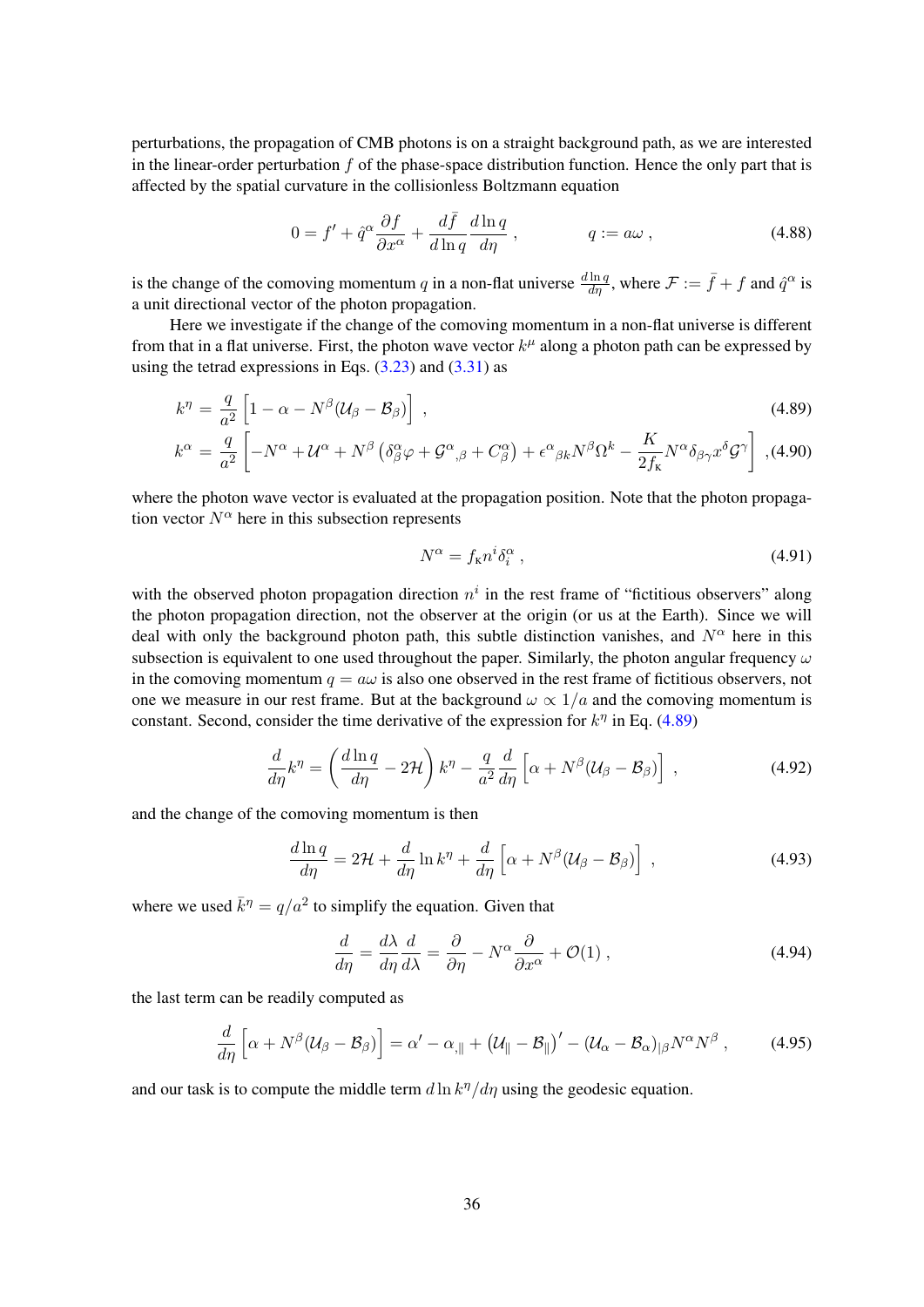Since we want the time derivative of the physical photon wave vector  $k^{\eta}$  rather than  $\hat{k}^{\eta}$ , we use the physical affine parameter  $\Lambda$  in Eq. [\(3.38\)](#page-11-2) to derive

$$
\frac{d}{d\eta}\ln k^{\eta} = \frac{d\Lambda}{d\eta}\frac{d}{d\Lambda}\ln k^{\eta} = \frac{1}{k^{\eta}}\frac{d}{d\Lambda}\ln k^{\eta} ,\qquad (4.96)
$$

and the temporal component of the geodesic equation yields

$$
\frac{d}{d\Lambda}k^{\eta} = -\Gamma^{\eta}_{\mu\nu}k^{\mu}k^{\nu} = -\Gamma^{\eta}_{\eta\eta}(k^{\eta})^2 - 2\Gamma^{\eta}_{\eta\alpha}\bar{k}^{\eta}\bar{k}^{\alpha} - \Gamma^{\eta}_{\alpha\beta}k^{\alpha}k^{\beta}
$$
\n
$$
= \frac{q^2}{a^4} \left[ -2\mathcal{H} + 4\mathcal{H}(\alpha + \mathcal{U}_{\parallel} - \mathcal{B}_{\parallel}) - \alpha' + 2\alpha_{,\parallel} - \varphi' - (\mathcal{B}_{\alpha|\beta} + \mathcal{G}'_{\alpha|\beta})N^{\alpha}N^{\beta} - C'_{\parallel} \right].
$$
\n(4.97)

Hence, we derive

$$
\frac{d}{d\eta}\ln k^{\eta} = -2\mathcal{H} - \alpha' + 2\alpha_{,\parallel} - \varphi' - (\mathcal{B}_{\alpha|\beta} + \mathcal{G}'_{\alpha|\beta})N^{\alpha}N^{\beta} - C_{\parallel}',\tag{4.98}
$$

and the change of the comoving momentum in a non-flat universe is finally obtained as

<span id="page-37-1"></span>
$$
\frac{d\ln q}{d\eta} = \alpha_{,\parallel} - \varphi' + \left(\mathcal{U}_{\parallel} - \mathcal{B}_{\parallel}\right)' - \left(\mathcal{U}_{\alpha} + \mathcal{G}_{\alpha}'\right)_{|\beta} N^{\alpha} N^{\beta} - C_{\parallel}'\,. \tag{4.99}
$$

The change of the comoving momentum is zero in the background, and in an inhomogeneous universe, it varies exactly the same way in a flat universe, once the photon propagation direction is properly replaced by  $N^{\alpha}$ . Therefore, there are no further corrections in the Boltzmann equation in a non-flat universe. The angular multipole decomposition of the phase-space distribution for the observed CMB anisotropies is of course unaffected by the spatial curvature. Eq. [\(4.99\)](#page-37-1) can be rewritten in terms of gauge-invariant variables as

$$
\frac{d\ln q}{d\eta} = \alpha_{\chi,\parallel} - \varphi_{\chi}' + V_{\parallel}' - (V_{\alpha} + \Psi_{\alpha})_{\parallel\beta} N^{\alpha} N^{\beta} - C_{\parallel}' - \frac{d}{d\lambda} (H\chi) ,\qquad (4.100)
$$

and the last term with  $H<sub>X</sub>$  is gauge-dependent, which is exactly what is needed to cancel the gaugedependent part of the distribution function in the Boltzmann equation [\(4.88\)](#page-36-1) [\[34,](#page-51-15) [77\]](#page-53-6):

$$
\delta_{\xi} f = -\mathcal{H} T \frac{d\bar{f}}{d\ln q} \,. \tag{4.101}
$$

#### <span id="page-37-0"></span>5 Expressions in a nearly flat universe

In this Section we expand the expressions for the cosmological observables in a real universe with non-zero spatial curvature around a fiducial cosmology without spatial curvature ( $\Omega_k = 0$ ) and treat the curvature density  $\Omega_k$  in a real universe as a perturbation. In these two models, the cosmological parameters are different, and the perturbation evolutions are different, while the observed quantities such as the observed redshift are identical. Given the tight constraints on the spatial curvature  $|\Omega_k| \lesssim$ 0.02 (1- $\sigma$  constraint from CMB alone [\[5\]](#page-50-2)), we can use the perturbation variables in a flat fiducial cosmology, where the evolution is simpler to compute. The formulas in this Section are, however, only an approximation to the exact expressions in a non-flat universe, which are valid only when  $|\Omega_k| \ll 1$  is as small as other perturbations. In both models, we keep the same energy densities  $\rho_r$ ,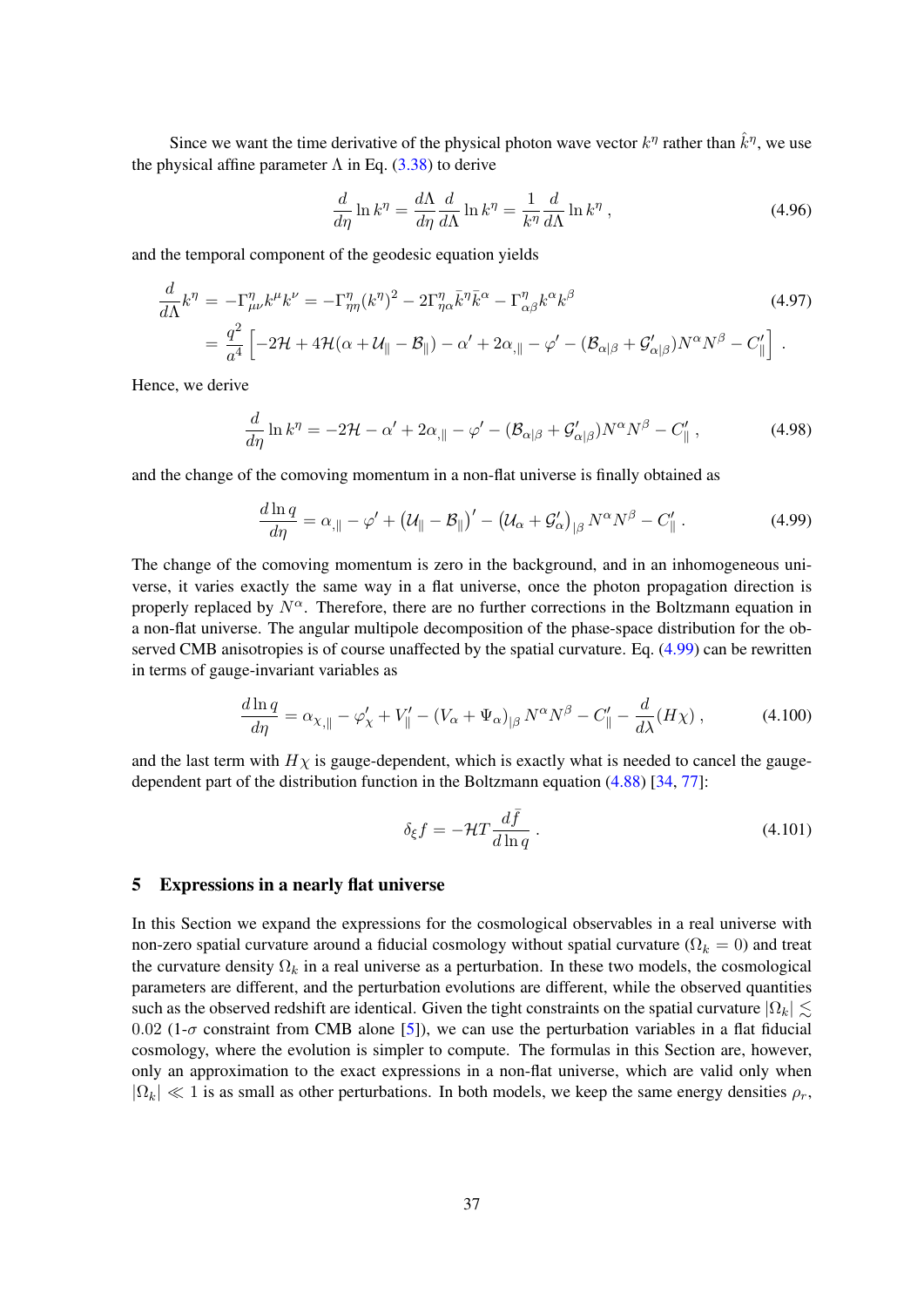$\rho_m$ ,  $\rho_{\Lambda}$  of radiation, matter, and a cosmological constant. The Hubble parameter in a real universe with non-zero spatial curvature is

$$
H^{2} = \frac{8\pi G}{3}(\rho_{r} + \rho_{m} + \rho_{\Lambda}) - \frac{K}{a^{2}} = H_{0}^{2} \left[ \frac{\Omega_{r}}{a^{4}} + \frac{\Omega_{m}}{a^{3}} + \Omega_{\Lambda} + \frac{\Omega_{k}}{a^{2}} \right],
$$
 (5.1)

where the density parameters are

$$
\Omega_{r,m,\Lambda} = \frac{8\pi G}{3H_0^2} \bar{\rho}_{r,m,\Lambda} , \qquad \Omega_k = -\frac{K}{H_0^2} .
$$
 (5.2)

In the fiducial model the Hubble parameter is then

$$
(H^{\text{fid}})^2 = \frac{8\pi G}{3}(\rho_r + \rho_m + \rho_\Lambda) = (H_0^{\text{fid}})^2 \left[ \frac{\Omega_r^{\text{fid}}}{a_{\text{fid}}^4} + \frac{\Omega_m^{\text{fid}}}{a_{\text{fid}}^3} + \Omega_\Lambda^{\text{fid}} \right] ,\tag{5.3}
$$

where the energy densities  $\rho_r(a)$ ,  $\rho_m(a)$ ,  $\rho_{\Lambda}$  are identical to those in a non-flat universe and we labeled quantities in the fiducial flat model with the superscript "fid". Note that the presence of spatial curvature changes  $H_0$  in a real universe and hence the density parameters:

$$
H_0 = H_0^{\text{fid}}\left(1 + \frac{1}{2}\Omega_k\right) + \mathcal{O}(\Omega_k^2) , \qquad \Omega_i = \frac{8\pi G}{3H_0^2}\bar{\rho}_{i,0} = \Omega_i^{\text{fid}}\left(\frac{H_0^{\text{fid}}}{H_0}\right)^2 = \Omega_i^{\text{fid}}\left(1 - \Omega_k\right) + \mathcal{O}(\Omega_k^2) .
$$
\n
$$
(5.4)
$$

In consequence, the Hubble parameters are related to each other as

$$
H(a) = H^{\text{fid}}(a) \left[ 1 + \frac{1}{2} \frac{\Omega_k}{a^2} \left( \frac{H_0^{\text{fid}}}{H^{\text{fid}}} \right)^2 \right] + \mathcal{O}(\Omega_k^2) , \qquad (5.5)
$$

and note that the functions describing the evolution of the scale factor and the conformal time coordinate for the observer and the observed redshift are different in the two models, i.e.

$$
a(\eta) \neq a^{\text{fid}}(\eta) , \qquad \qquad \bar{\eta}_o \neq \bar{\eta}_o^{\text{fid}} , \qquad (5.6)
$$

while the value of the observed redshift itself is the same. The observed redshift  $z$  relates the scale factor a in the non-flat model to the one in the fiducial flat model:

$$
1 + z = \frac{a(\bar{\eta}_o)}{a(\bar{\eta}_z)} = \frac{a^{\text{fid}}(\bar{\eta}_o^{\text{fid}})}{a^{\text{fid}}(\bar{\eta}_z^{\text{fid}})}, \qquad \bar{\eta}_z \neq \bar{\eta}_z^{\text{fid}}.
$$
 (5.7)

but we are free to choose the scale factor today to be unity in both models:

$$
a(\bar{\eta}_o) = 1 = a^{\text{fid}}(\bar{\eta}_o^{\text{fid}}) \,. \tag{5.8}
$$

First, we work out the relation for the background quantities in the two models. We derive the affine parameter at the observed redshift

$$
\lambda_z = \lambda_z^{\text{fid}} + \frac{1}{2} \Omega_k (H_0^{\text{fid}})^2 \int_0^z \frac{(1+z')^2 dz'}{\left[H^{\text{fid}}(z')\right]^3} + \mathcal{O}(\Omega_k^2) ,\qquad (5.9)
$$

and by using Eq. [\(2.19\)](#page-6-2), the radial coordinate  $\bar{r}_z$  in the background is related to  $\bar{r}_z^{\text{fid}}$  as

$$
\bar{r}_z = \bar{r}_z^{\text{fid}} \left[ 1 - \Omega_k (H_0^{\text{fid}})^2 \left\{ \frac{1}{12} (\bar{r}_z^{\text{fid}})^2 + \frac{1}{2 \bar{r}_z^{\text{fid}}} \int_0^z \frac{(1+z')^2 dz'}{\left[ H^{\text{fid}}(z') \right]^3} \right\} \right] + \mathcal{O}(\Omega_k^2) ,\tag{5.10}
$$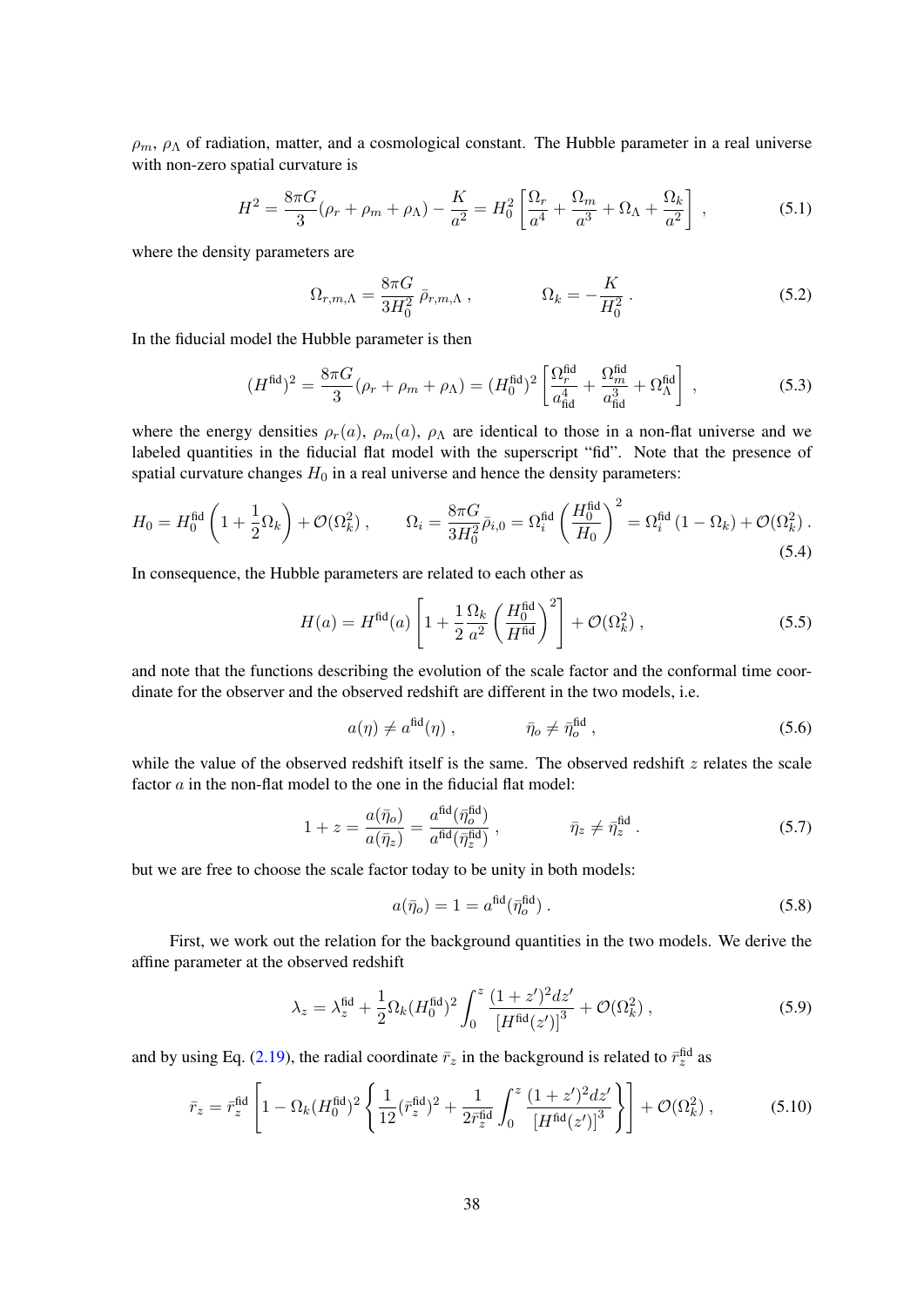where the radius  $\bar{r}_z^{\text{fid}}$  in the flat fiducial model coincides with the comoving angular diameter distance:

$$
\bar{r}_z^{\text{fid}} = -\lambda_z^{\text{fid}} = \bar{\tilde{r}}_z^{\text{fid}} \,. \tag{5.11}
$$

The background angular diameter distance in Eq. [\(4.4\)](#page-23-3) in a non-flat universe contains an additional factor arising from the function  $f_K(\bar{r}_z)$ , leading to

<span id="page-39-1"></span>
$$
\bar{\mathcal{D}}_A(z) = \bar{\mathcal{D}}_A^{\text{fid}}(z) \left[ 1 + \Omega_k (H_0^{\text{fid}})^2 \left\{ \frac{1}{6} (\bar{r}_z^{\text{fid}})^2 - \frac{1}{2 \bar{r}_z^{\text{fid}}} \int_0^z \frac{(1+z')^2 dz'}{\left[ H^{\text{fid}}(z') \right]^3} \right\} \right] + \mathcal{O}(\Omega_k^2) ,\qquad (5.12)
$$

and the observed volume in Eq. [\(4.30\)](#page-26-4) in a homogeneous universe is

<span id="page-39-0"></span>
$$
dV_{\rm obs} = dV_{\rm obs}^{\rm fid} \left[ 1 + \Omega_k (H_0^{\rm fid})^2 \left\{ \frac{1}{3} (\bar{r}_z^{\rm fid})^2 - \frac{1}{2} \left( \frac{1+z}{H^{\rm fid}(z)} \right)^2 - \frac{1}{\bar{r}_z^{\rm fid}} \int_0^z \frac{(1+z')^2 dz'}{\left[ H^{\rm fid}(z') \right]^3} \right\} \right] + \mathcal{O}(\Omega_k^2) \,. \tag{5.13}
$$

Note that the function  $f<sub>K</sub>$  evaluated at the background radius  $\bar{r}_z$  is

$$
f_{\kappa}(\bar{r}_z) = 1 + \frac{K}{4} (\bar{r}_z^{\text{fid}})^2 + \mathcal{O}(\Omega_k^2) , \qquad (5.14)
$$

and the direction vector  $N_z^{\alpha}$  becomes

$$
N_z^{\alpha} = n^i \delta_i^{\alpha} f_{\kappa}(\bar{r}_z) = N_{\text{fid}}^{\alpha} \left[ 1 + \frac{K}{4} (\bar{r}_z^{\text{fid}})^2 \right] + \mathcal{O}(\Omega_k^2) , \qquad (5.15)
$$

where  $N_{\text{fid}}^{\alpha} \equiv n^{i} \delta_{i}^{\alpha}$  is constant as we have  $f_{\kappa}^{\text{fid}}(r) = 1$  for all radii r.

Next we discuss the relation between the linear-order perturbation variables in two cosmological models. Since we assumed that the physical quantities are identical in both models such as the matter density, we also assume that the initial conditions are identical in both models, for example, the spectral index  $n_s$ , the fluctuation amplitude  $A_s$ . Furthermore, since the evolution of the perturbation variables depend on the background quantities such as the Hubble parameter  $H(a)$  and their difference is only at the linear order, the perturbation variables in two models can be assumed to evolve in the same way. Therefore, each perturbation variable in the non-flat model coincides with the corresponding perturbation variable in the fiducial model, for example:

$$
\delta z = \delta z^{\text{fid}} + \mathcal{O}(2) , \qquad \delta r = \delta r^{\text{fid}} + \mathcal{O}(2) = \tilde{\delta r}^{\text{fid}} + \mathcal{O}(2) , \qquad \delta \theta = \delta \theta^{\text{fid}} + \mathcal{O}(2) , \qquad (5.16)
$$

where the three quantities are defined at the real source position,  $x_s$  and  $x_s^{\text{fid}}$ , but their difference is already at the linear order. By combining this with Eqs. [\(4.29\)](#page-26-1) and [\(5.13\)](#page-39-0), we obtain the physical volume element

$$
dV_{\rm phy} = dV_{\rm phy}^{\rm fid} \left[ 1 + \Omega_k (H_0^{\rm fid})^2 \left\{ \frac{1}{3} (\bar{r}_z^{\rm fid})^2 - \frac{1}{2} \left( \frac{1+z}{H^{\rm fid}(z)} \right)^2 - \frac{1}{\bar{r}_z^{\rm fid}} \int_0^z \frac{(1+z')^2 dz'}{\left[ H^{\rm fid}(z') \right]^3} \right\} \right] + \mathcal{O}(\Omega_k^2) ,\tag{5.17}
$$

and by using Eq.  $(4.4)$  and Eq.  $(5.12)$ , we obtain the angular diameter distance

$$
\mathcal{D}_A = \mathcal{D}_A^{\text{fid}} \left[ 1 + \Omega_k (H_0^{\text{fid}})^2 \left\{ \frac{1}{6} (\bar{r}_z^{\text{fid}})^2 - \frac{1}{2 \bar{r}_z^{\text{fid}}} \int_0^z \frac{(1+z')^2 dz'}{\left[ H^{\text{fid}}(z') \right]^3} \right\} \right] + \mathcal{O}(\Omega_k^2) \,. \tag{5.18}
$$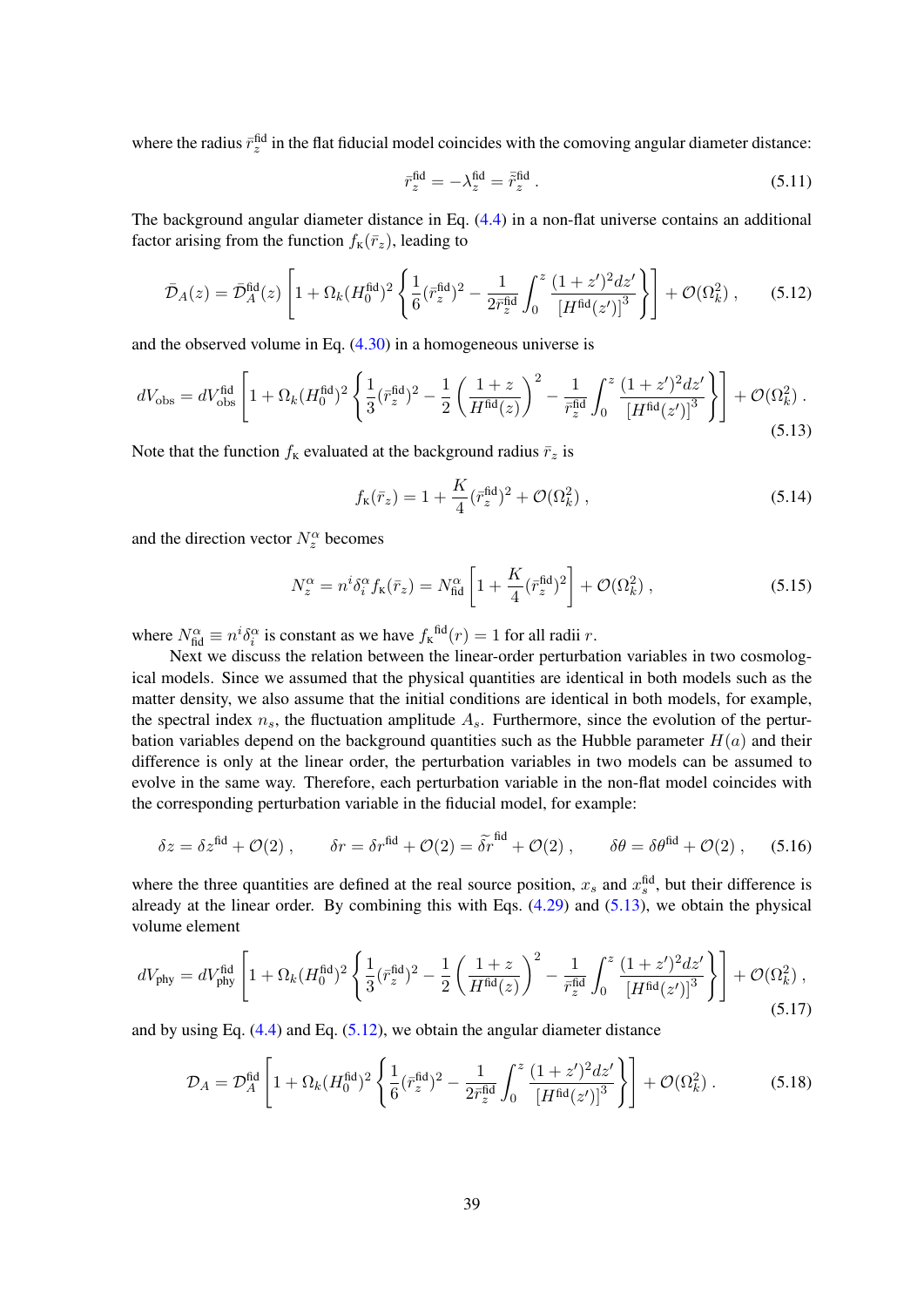Since the perturbation variables in the non-flat model coincide with the corresponding perturbation variables in the fiducial model, it is evident that the lensing convergence and the shear are

$$
\hat{\kappa} = \hat{\kappa}^{\text{fid}} + \mathcal{O}(2) , \qquad \hat{\gamma}_{1,2} = \hat{\gamma}_{1,2}^{\text{fid}} + \mathcal{O}(2) , \qquad (5.19)
$$

hence at linear order nothing changes in the lensing observables that have no non-vanishing background quantities. Finally, we emphasize that the function  $f<sub>K</sub>$  evaluated at the observer position is unity up to third order:

$$
f_{\mathbf{K}}(r_o) = f_{\mathbf{K}}(\delta r_o) = 1 + \frac{K}{4}\delta r_o^2 = 1 + \mathcal{O}(3) \,. \tag{5.20}
$$

## <span id="page-40-0"></span>6 Comparison to previous work

In this Section we compare our results to previous work in literature on the cosmological observables in a non-flat universe.

#### <span id="page-40-1"></span>6.1 Sasaki 1987

The pioneering paper [\[21\]](#page-51-6) presents the first and complete derivation of the luminosity distance with general spatial curvature  $K$ . The derivation is based on the optical scalar equation, while in our work we derived the luminosity distance by computing the unit physical area in Sec. [4.1.](#page-22-1) While both approaches are consistent, the expression for the luminosity distance derived in [\[21\]](#page-51-6) is not directly applicable for a universe with non-zero spatial curvature. The final expression in  $[21]$  is stated in their Eq. (3.18)

$$
\mathcal{D}_L(\lambda_s) \propto \exp\left[-\frac{1}{2} \int_0^{\lambda_s} \frac{d\lambda}{s(\lambda)} \int_\lambda^{\lambda_s} d\lambda' \, s(\lambda') 4K \frac{d}{d\lambda'} (\gamma_i \delta x^i) \right] \,,
$$
\n
$$
s(\lambda) := \sinh^2\left[\sqrt{-K}(\lambda - \lambda_s - \Delta \lambda_s)\right] \,,
$$
\n(6.1)

<span id="page-40-3"></span>where  $\lambda_s$  is the conformal affine parameter at the source,  $\gamma^i$  is the spatial component of the conformally transformed wave vector in the background,  $\delta x^{i}(\lambda)$  is the perturbation along the null geodesic induced by the presence of the inhomogeneities, and  $\Delta\lambda_s$  is the infinitesimal affine distance corresponding to the source radius. The integrand of the solution in Eq.  $(6.1)$  in the exponential contains the spatial curvature K and the distortion  $\delta x^i$ . Since the latter is not solved for, the integral cannot be computed and the expression for the luminosity distance is applicable only if  $K = 0$ . We faced a similar complication in our approach: the perpendicular component of the geodesic equation in Eq.  $(3.85)$  involves a term proportional to the spatial curvature K multiplied by the fluctuation in the position  $\delta x^{\alpha}$ . We resolved this issue by taking another derivative of the whole equation with respect to the affine parameter. This allowed us to derive the solution to the geodesic equation and subsequently to find an expression for the source position in Sec. [3.5.](#page-18-0) Similar steps need to be taken from Eq. (3.18) in [\[21\]](#page-51-6) to reach the expression for the luminosity distance applicable for a universe with non-zero spatial curvature.

#### <span id="page-40-2"></span>6.2 Di Dio et al. 2016

The source position and the volume fluctuation were derived for a non-flat universe in Newtonian gauge in the comprehensive paper [\[24\]](#page-51-9). They computed the galaxy number counts and modified the CLASS code accordingly, such that it includes relativistic galaxy number counts in spatially curved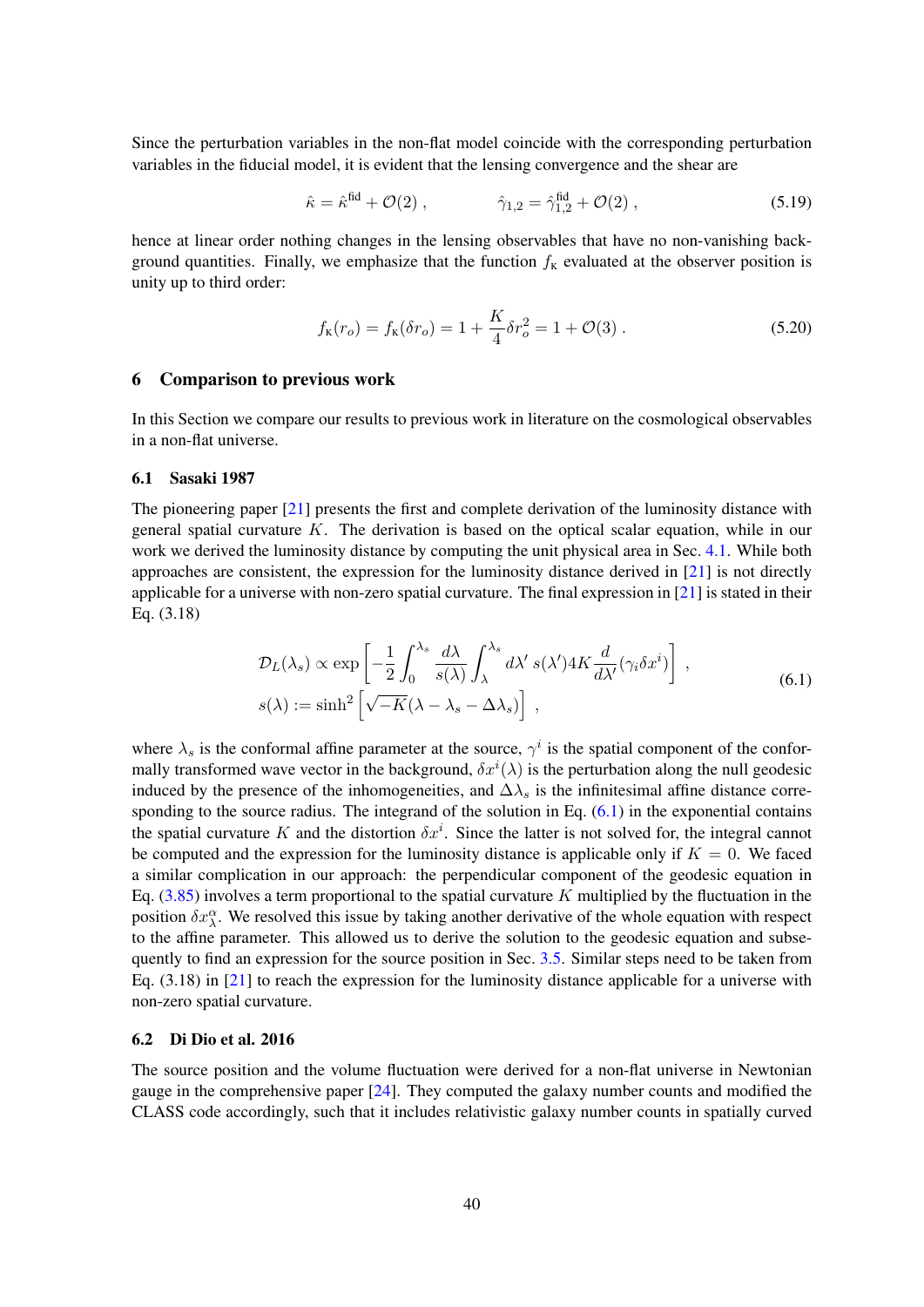geometries. Continuing the computation, they derived an expression for the angular power spectrum. Vector and tensor perturbations were neglected throughout the whole computation, only scalar perturbations were considered. They work in a spherical coordinate, in which the radial coordinate (henceforth labeled as  $r^D$ ) is equivalent to our comoving radial coordinate  $\chi$  in Eq. [\(2.2\)](#page-3-3) and it is related to our radial coordinates  $r$  and  $\tilde{r}$  through

<span id="page-41-1"></span>
$$
\frac{r}{f_{\mathbf{k}}(r)} = \tilde{r} = S_k(r^{\mathbf{D}}) = \begin{cases} \frac{1}{\sqrt{K}} \sin\left(\sqrt{K} r^{\mathbf{D}}\right) & K > 0\\ r^{\mathbf{D}} & K = 0\\ \frac{1}{\sqrt{|K|}} \sinh\left(\sqrt{|K|} r^{\mathbf{D}}\right) & K < 0 \end{cases} \tag{6.2}
$$

The calculations proceed in a similar way, but there exist differences in the key equations. First of all, the contributions at the observer position are all neglected in [\[24\]](#page-51-9). The distortion in the observed redshift in our Eq. [\(3.98\)](#page-19-2) can be expressed in terms of their notation convention in Newtonian gauge as

<span id="page-41-0"></span>
$$
\delta z = \mathcal{H}_o \delta \eta_o - \hat{n}^{\mathrm{D}} \cdot \vec{v}_s - \Psi_s - \int_{\bar{\tau}_s}^{\bar{\tau}_o} d\tau (\dot{\Psi} + \dot{\Phi}) + \hat{n}^{\mathrm{D}} \cdot \vec{v}_o + \Psi_o , \qquad (6.3)
$$

where  $\tau$  is the conformal time, a dot represents the conformal time derivative,  $\Psi$  and  $\Phi$  are the two Bardeen potentials and  $-\hat{n}^{\text{D}}$  is the direction of observation. The velocity  $\vec{v}$  in their notation is related to our velocity variable as  $v^{\alpha} = \mathcal{U}^{\alpha}/f_{K}$ . Note that they adopted a different convention to express the observed redshift z, and their distortion in the observed redshift is related to  $\delta z$  in our Eq. [\(3.98\)](#page-19-2) through

$$
z =: \bar{z}^{\mathsf{D}} + \delta z^{\mathsf{D}}\,, \qquad \qquad \delta z = \mathcal{H}_o \delta \eta_o + \frac{\delta z^{\mathsf{D}}}{1 + \bar{z}^{\mathsf{D}}}\,. \tag{6.4}
$$

Comparing Eq. [\(6.3\)](#page-41-0) to their Eq. (2.14) for  $\delta z^{\text{D}}$ , we notice that the only differences are the three contributions in Eq. [\(6.3\)](#page-41-0) at the observer position. Next, we consider the source position. Expressing our radial distortion  $\delta r$  in Eq. [\(3.110\)](#page-20-2) in terms of the notation convention in [\[24\]](#page-51-9) leads to

<span id="page-41-2"></span>
$$
\frac{\delta r}{f_{\mathbf{K}}(\bar{r}_z)} = \delta \eta_o + \delta r_o - \frac{\delta z}{\mathcal{H}(z)} + \int_{\bar{\tau}_z}^{\bar{\tau}_o} d\tau (\Psi + \Phi) , \qquad (6.5)
$$

where the radial coordinate  $r^D$  is related to our radial coordinate r through Eq. [\(6.2\)](#page-41-1)

$$
\delta r^{\mathsf{D}} = \frac{\delta r}{f_{\mathsf{K}}(\bar{r}_z)}\,. \tag{6.6}
$$

The radial distortion  $\delta r^{\text{D}}$  in their Eq. (2.33) coincides with the last term in Eq. [\(6.5\)](#page-41-2), but the other three terms are not present. The lack of the  $\delta z$  contribution is likely due to the different definition. For the angular part of the source position, our Eq. [\(3.114\)](#page-21-1) becomes

$$
\delta\theta = \left(\frac{1}{\bar{r}_z} - \frac{1}{4}K\bar{r}_z\right)(\Theta_\alpha\delta x^\alpha)_{\bar{0}} - (\Theta_\alpha v^\alpha)_{\bar{0}} - \int_0^{\bar{r}_z} d\bar{r}\left(\frac{\bar{r}_z - \bar{r}}{\bar{r}_z\bar{r}f_{\kappa}(\bar{r})}\right)\left(1 + \frac{1}{4}K\bar{r}_z\bar{r}\right)\frac{\partial}{\partial\theta}\left[\Psi + \Phi\right] ,
$$

in their notation convention and it can be manipulated as

$$
-\int_0^{\bar{r}_z} d\bar{r} \left(\frac{\bar{r}_z - \bar{r}}{\bar{r}_z \bar{r} f_{\kappa}(\bar{r})}\right) \left(1 + \frac{1}{4} K \bar{r}_z \bar{r}\right) \frac{\partial}{\partial \theta} \left[\Psi + \Phi\right] = -\int_{\bar{\tau}_o}^{\bar{\tau}_z} d\bar{r} \frac{f_{\kappa}^2(\bar{r})}{\bar{r}^2} \int_{\bar{\tau}_o}^{\bar{\tau}} d\bar{r}' \frac{\partial}{\partial \theta} \left[\Psi + \Phi\right],\tag{6.7}
$$

which is exactly the expression for  $\delta\theta$  found in their Eq. (2.41). Finally, we compare the fluctuation  $\delta V$  in the physical volume. It turns out that their expression for the volume fluctuation in their Eq. (2.48) is equivalent to our results for scalar fluctuations in the Newtonian gauge, ignoring the contributions at the observer position.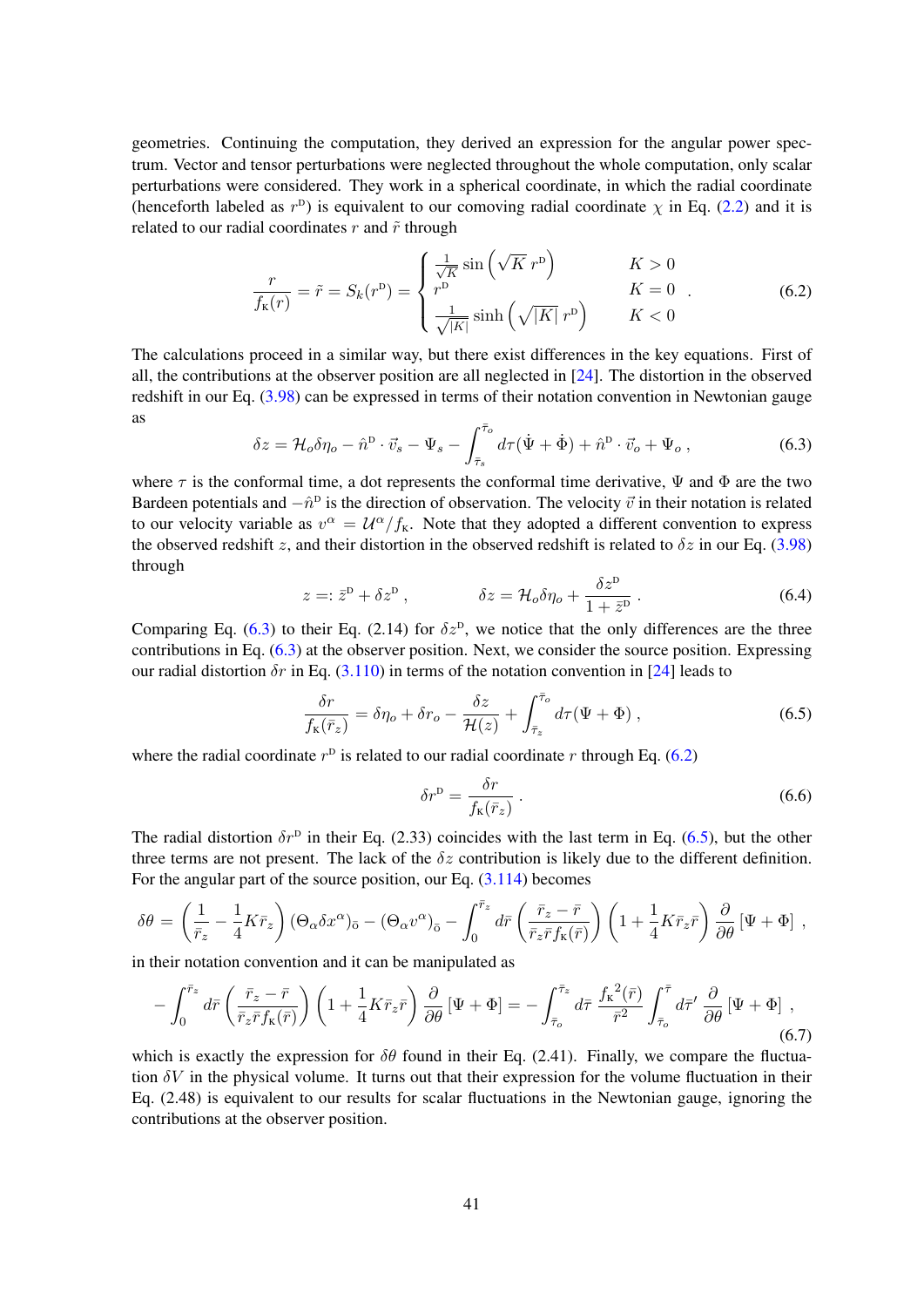## <span id="page-42-0"></span>7 Summary and Discussion

We have developed a gauge-invariant theoretical framework to compute the light propagation in a non-flat universe and to study the effects of a non-zero curvature on the cosmological observables. Compared to the light propagation in a flat universe, its background solution depends on the position, and it is valid only on a straight path in a background universe. In an inhomogeneous universe, the photon path deviates from a straight path, and the background solution in a non-flat universe is *not* a solution on a real photon path that deviates from a straight path. This subtlety results in differences in the geodesic equation for perturbations and its solution in a non-flat universe, compared to the cases in a flat universe. Our findings are summarized as follows.

- The position  $x_s^{\mu}$  of a light source can be expressed in terms of the observed position  $\bar{x}_z^{\mu}$  =  $(\bar{\eta}_z, \bar{x}_z^{\alpha})$  in a homogeneous universe described by the observed redshift z and observed angle  $(\hat{\theta}, \phi)$  and the deviation  $\Delta x_s^{\mu}$  from the observed position. The spatial deviation can be decomposed into the radial distortion  $\delta \chi$  in Eq. [\(3.122\)](#page-22-3) and the angular distortion ( $\delta \theta$ ,  $\delta \phi$ ) in Eq. [\(3.114\)](#page-21-1). In a non-flat universe,  $\delta r$  ( $\neq \delta \chi$ ) represents the distortion in the angular diameter distance, rather than the radial distortion. Compared to such distortions in a flat universe, their expressions take a similar form, where the nature of a non-flat universe is encoded in the function  $f_K(r) = 1 + Kr^2/4$ .
- Using the most general metric representation including the vector and tensor contributions, we have derived all the expressions for the cosmological observables without choosing a gauge condition and demonstrated that those expressions are indeed gauge-invariant.
- In Section [4](#page-22-0) we have derived the expressions for the luminosity distance, the physical volume and the lensing observables. These expressions in a non-flat universe take the same form in a flat universe presented in [\[33\]](#page-51-14), when expressed in terms of the distortions ( $\delta \chi$ ,  $\delta r$ ,  $\delta \theta$ ,  $\delta \phi$ ,  $\delta z$ ) in the source position. However, we emphasize that the individual components of course are different from those in a flat universe.
- The linear-order Boltzmann equation describes the evolution of the CMB anisotropies along the background photon path. Consequently, it is only the change of the photon comoving momentum that matters in the Boltzmann equation. We showed that the change of the comoving momentum in a non-flat universe is identical to the case in a flat universe, when the propagation vectors are properly normalized. Consequently, there is no further correction in the Boltzmann equation in a non-flat universe.
- In Section [5,](#page-37-0) we expanded the expressions for the cosmological observables in a real universe with non-zero spatial curvature around a fiducial flat cosmology by treating the curvature density  $\Omega_k$  as a perturbation. These expressions in a flat universe are an approximation to the expressions in a real non-flat universe, but they are simpler to compute, though the validity of those observables are limited to the case when  $\Omega_k$  is as small as the other perturbations.
- We have compared our calculations to the previous work in literature. The pioneering work [\[21\]](#page-51-6) derived an expression for the luminosity distance, accounting for all the relativistic effects, but in a non-flat universe the final expression is not complete, as it depends on the deviation of the source position from the background path. Further steps need to be taken to reach the final expression we obtained in this work. Regarding galaxy clustering in a non-flat universe, the fluctuation in the physical volume was derived in the comprehensive work [\[24\]](#page-51-9), and its impact on future surveys was quantified. While they only considered the scalar perturbations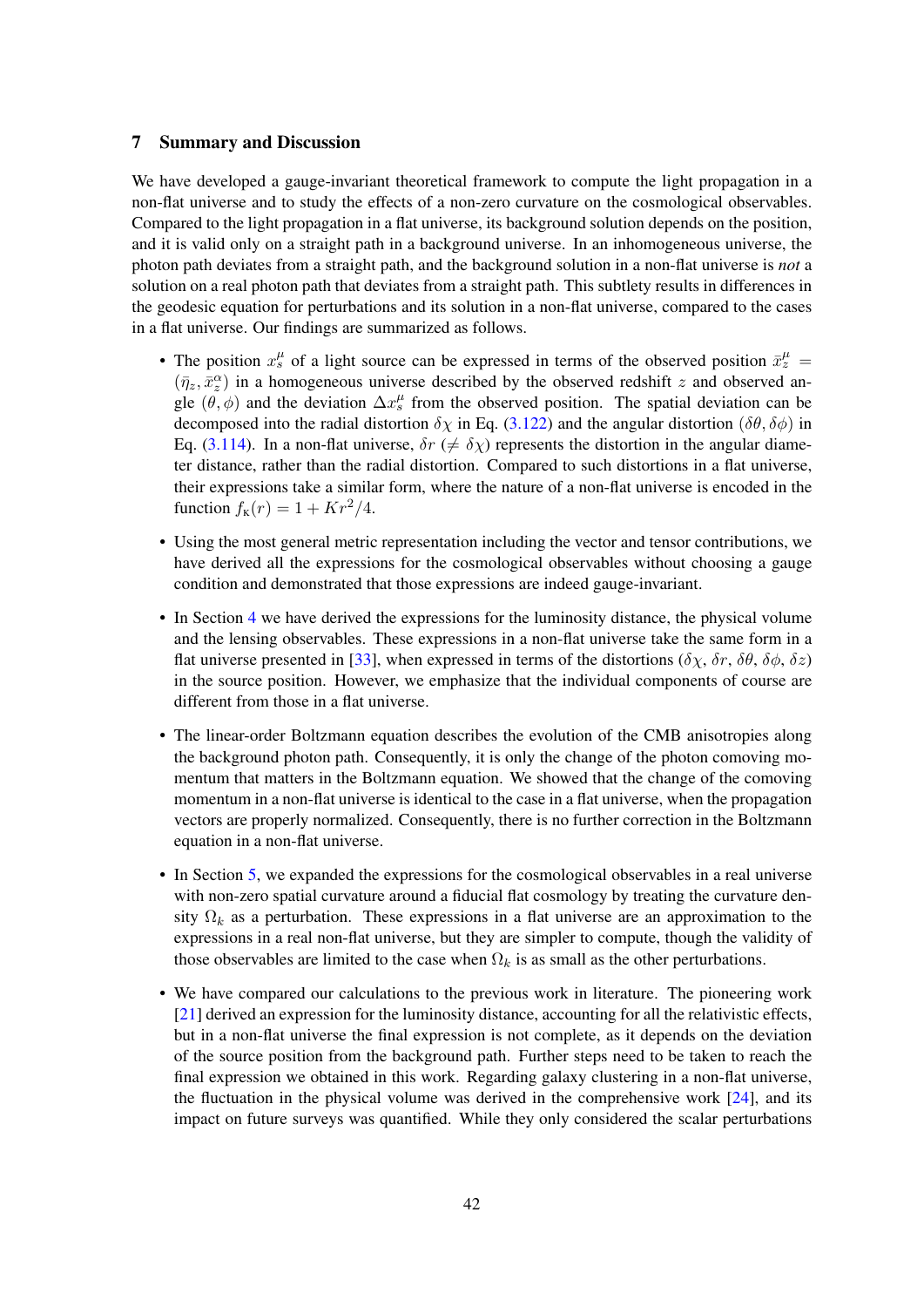and ignored all the contributions at the observer position, their expression is consistent with our calculation.

We have shown that the light propagation in a non-flat universe is much more involved than in a flat universe. While we have developed the theoretical descriptions of the cosmological observables in a non-flat universe, we have not yet quantified their impact on cosmological observations. Numerical computation of the cosmological observables in a non-flat universe will be performed in a future work to quantify the viability of a non-flat universe. In literature, a simple prescription has been widely used for computing galaxy clustering or the weak lensing observables, in which the same expressions in a flat universe are used, while the background angular diameter distance is replaced with one in a non-flat universe. It is clear in Section [5](#page-37-0) that this simple prescription is incorrect, but it remains to be quantified how much systematic errors arise by adopting this simple prescription. Given the current observational constraint  $|\Omega_k| \leq 0.02$  (1- $\sigma$  constraint from CMB alone,  $|\Omega_k| \leq 0.003$ in combination with BAO data [\[5\]](#page-50-2)), the spatial curvature is unlikely to be a dominant component. However, the detection of its small but non-zero value in future surveys would have far-reaching consequences on our understanding of the Universe. It is well known that primary CMB anisotropies are degenerate in terms of spatial curvature, which is broken only when extra measurements at low redshift are combined. Future galaxy surveys will measure galaxy clustering and weak lensing signals with high precision, providing a great opportunity to constrain the spatial curvature of the Universe. Our accurate descriptions of the cosmological observables in a non-flat universe will play a key role in the upcoming era of precision cosmology.

#### Acknowledgments

We acknowledge support by the Swiss National Science Foundation (Grant No. SNF PP00P2\_176996). S.B. and J.Y. are further supported by a Consolidator Grant of the European Research Council (ERC-2015-CoG Grant No. 680886).

### <span id="page-43-0"></span>A Coordinates in a non-flat universe

#### <span id="page-43-1"></span>A.1 Stereographic projection for  $K > 0$

The geometry of a Universe with positive spatial curvature  $K$  can be described as a three-dimensional sphere with radius  $R_K = \frac{1}{\sqrt{2}}$  $\frac{1}{\overline{K}}$  in 4D Euclidean space. Therefore, we can perform a stereographic projection, which is a mapping that projects a sphere onto a plane. In our case, the projection origin in tilde coordinates  $\tilde{x} = (\tilde{x}_1, \tilde{x}_2, \tilde{x}_3, \tilde{x}_4)$  is the North Pole  $\tilde{N} = (0, 0, 0, R_K)$ , so the projected coordinate  $\hat{x}$  is determined through

<span id="page-43-2"></span>
$$
\hat{x} = \tilde{N} + \tau(\tilde{x} - \tilde{N}), \qquad (A.1)
$$

where  $\tau$  is the projection parameter that measures the location of the projected point between the projection origin and the point in the sphere. Mind that we project a 3D hypersphere in 4D onto a 3D plane, hence the projected coordinate satisfy  $\hat{x} = (\hat{x}_1, \hat{x}_2, \hat{x}_3, 0)$ . Eq. [\(A.1\)](#page-43-2) is a system of four equations:

<span id="page-43-3"></span>
$$
\hat{x}_i = \tau \tilde{x}_i
$$
 for  $i = 1, 2, 3$ ,  $\hat{x}_4 = 0 = R_K + \tau (\tilde{x}_4 - R_K)$ . (A.2)

Since the tilde coordinate satisfy

<span id="page-43-4"></span>
$$
\tilde{x}_1^2 + \tilde{x}_2^2 + \tilde{x}_3^2 + \tilde{x}_4^2 = \tilde{r}^2 + \tilde{x}_4^2 = R_K^2 , \qquad \qquad \tilde{x}_4 = \pm \sqrt{R_K^2 - \tilde{r}^2} , \qquad (A.3)
$$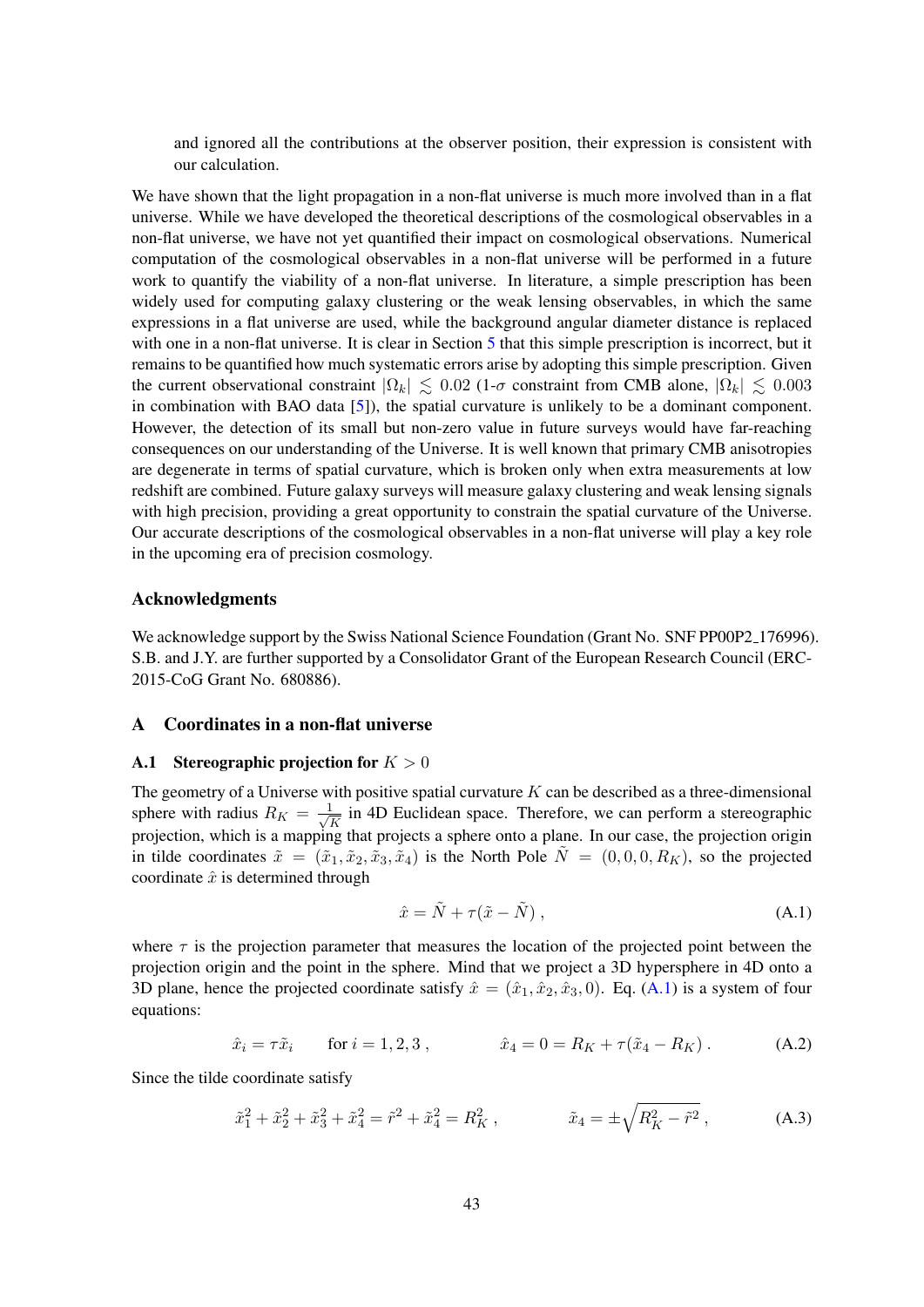the fourth equation in Eq.  $(A.2)$  translates into

$$
\tau_{\pm} = \frac{1 \pm \sqrt{1 - K\tilde{r}^2}}{K\tilde{r}^2} \,, \tag{A.4}
$$

where the plus and minus solutions correspond to  $\tilde{x}_4 > 0$  (Northern hemisphere) and  $\tilde{x}_4 < 0$  (Southern hemisphere), respectively. Therefore, the radius of the projected coordinate is related to the radius  $\tilde{r}$  through

<span id="page-44-0"></span>
$$
\hat{r}^2 = \hat{x}_1^2 + \hat{x}_2^2 + \hat{x}_3^2 = (\tau \,\tilde{r})^2 \,, \qquad \hat{r}_\pm := \tau_\pm \tilde{r} = \frac{1}{K\tilde{r}} \left( 1 \pm \sqrt{1 - K\tilde{r}^2} \right) \,. \tag{A.5}
$$

Note that expressing the radius  $\tilde{r}$  in terms of the radius  $\hat{r}$  leads to the same expression for both the minus and plus solution in Eq.  $(A.5)$ :

$$
\tilde{r} = \frac{2\hat{r}}{1 + K\hat{r}^2} \,. \tag{A.6}
$$

Evident from this relation, the untilde coordinate x introduced in Eqs.  $(2.6)$  and  $(2.7)$  is related to the projected coordinate  $\hat{x}$  through

$$
r_{\pm} = 2\hat{r}_{\pm} \,. \tag{A.7}
$$

For better understanding of its geometrical meaning, we slice the hypersphere into three parts:

• Southern hemisphere ( $\frac{1}{2} \leq \tau < 1$ ):

$$
-R_K \le \tilde{x}_4 < 0 \,, \qquad 0 \le \tilde{r} < R_K \,, \qquad 0 \le \hat{r} = \hat{r}_- < R_K \,, \qquad (A.8)
$$

Points in the Southern hemisphere are projected onto the area inside the intersection of the hypersphere with the  $\tilde{x}_4 = 0$ -plane. The projection of the South Pole corresponds to the origin of the projected coordinate.

• Equator ( $\tau = 1$ ):

$$
\tilde{x}_4 = 0 , \qquad \qquad \hat{r} = \tilde{r} = R_K , \qquad (A.9)
$$

The equator is projected onto itself.

• Northern hemisphere ( $\tau > 1$ ):

$$
0 < \tilde{x}_4 \le R_K \,, \qquad 0 \le \tilde{r} < R_K \,, \qquad R_K < \hat{r} = \hat{r}_+ < \infty \,, \tag{A.10}
$$

Points in the Northern hemisphere are projected onto the area outside of the intersection of the hypersphere with the  $\tilde{x}_4 = 0$ -plane. The projection of the North Pole is mapped into infinity and hence ill-defined, as it serves as the projection origin.

This projection is illustrated in Fig. [2,](#page-45-1) where the stereographic projection of a circle is shown. The points  $\tilde{S}$ ,  $\tilde{Q}$  and  $\tilde{B}$  on the circle are projected onto  $\tilde{S}$ ,  $\tilde{Q}$  and  $\tilde{B}$  respectively. In our case there are two additional dimensions, but the principle is the same. The analogy of the radius  $\tilde{r}$  in two dimensions would be the absolute value of the x-coordinate of any point on the circle, whereas the y-coordinate in the Figure corresponds to our  $\tilde{x}_4$ -coordinate. The radius  $\hat{r}$  is therefore represented by the distance of the projected point to the origin  $(\hat{S}$  in the Fig. [2a\)](#page-45-1). It is evident in Fig. [2b](#page-45-1) that the points on the Southern hemisphere are projected onto points inside the circle, whereas points on the Northern hemisphere are projected onto points outside of the circle. This is equivalent to  $\hat{r} < R$  for points on the Southern hemisphere and  $\hat{r} > R$  for points on the Northern hemisphere, where R is the radius of the circle.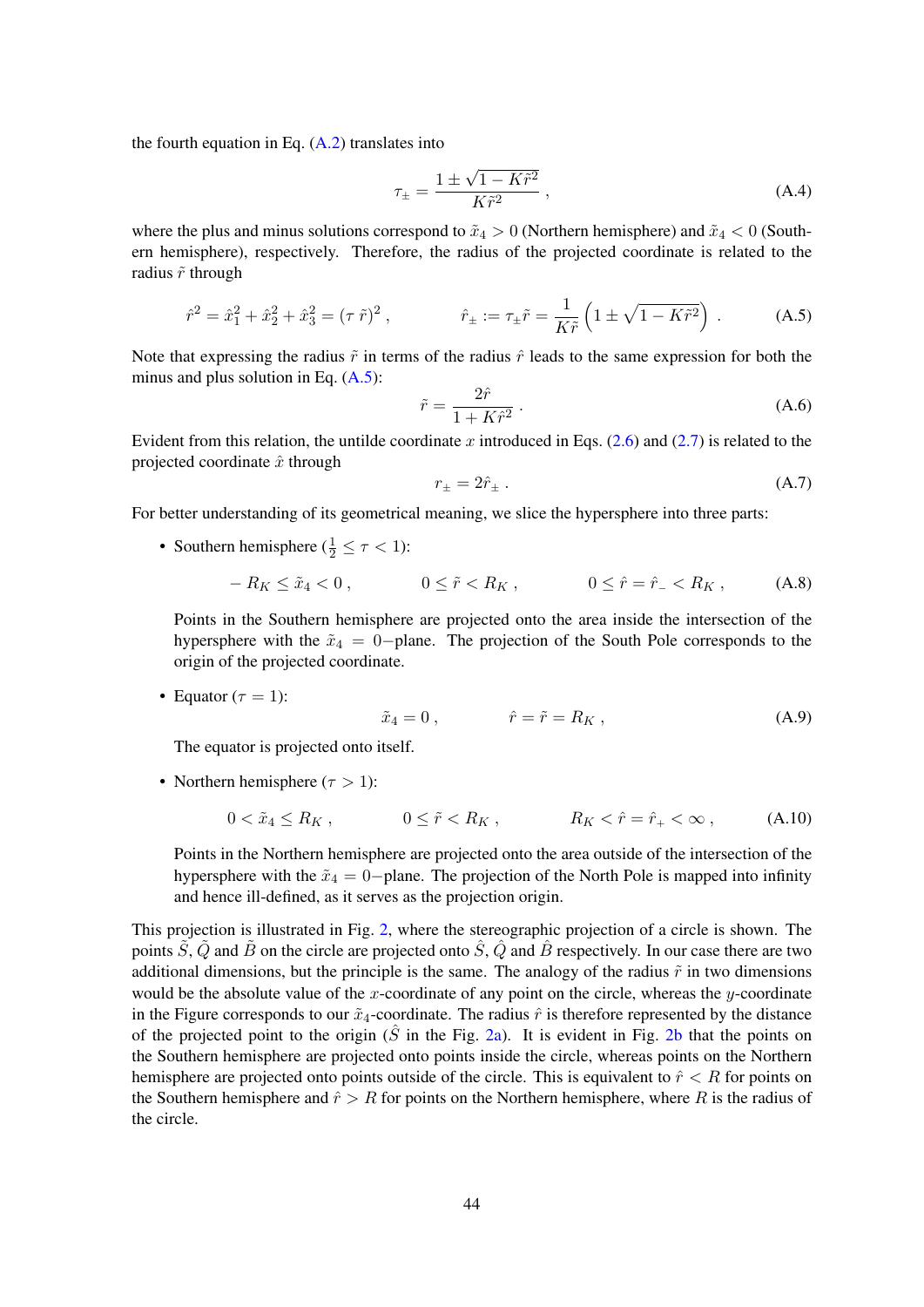<span id="page-45-1"></span>

Figure 2: The stereographic projection of a circle with projection origin  $\tilde{N}$ . (a) Three different points on the circle  $(\tilde{S}, \tilde{Q}$  and  $\tilde{B})$  and their projections  $(\hat{S}, \hat{Q}$  and  $\hat{B})$ . The South Pole  $\tilde{S}$  is projected onto the center of the circle, as we chose the projection origin to be the North Pole  $\tilde{N}$ . The projected point  $\hat{Q}$ is located inside the circle, whereas the projected point  $\hat{B}$  lies outside of the circle. This behavior is again shown in (b): Points on the Southern hemisphere of the circle are projected onto points inside the circle, whereas points on the Northern hemisphere are projected onto points outside of the circle. Being the projection point, the North Pole  $\tilde{N}$  is the only point on the circle whose projection is not defined.

Eq. [\(A.3\)](#page-43-4) leads to a degeneracy in the sense that a specific choice of the spatial coordinates  $(\tilde{r}, \theta, \phi)$  corresponds to two different points, one on the Northern hemisphere (with  $\tilde{x}_4 > 0$ ) and one on the Southern hemisphere (with  $\tilde{x}_4 < 0$ ). The stereographic projection breaks this degeneracy. This is also visible in the boundary conditions: While the radius in the tilde coordinate satisfies  $0 \leq \tilde{r} \leq R_K$ , the radii  $r_{\pm}$  are constrained through  $0 \leq r_{-} \leq 2R_K$  and  $2R_K \leq r_{+} < \infty$ .

## <span id="page-45-0"></span>A.2 Projection for  $K < 0$

A Universe with negative spatial curvature  $K$  can be described by a hyperbolic geometry. In this case, Eq.  $(A.3)$  has to be slightly adapted to

<span id="page-45-3"></span>
$$
\tilde{x}_1^2 + \tilde{x}_2^2 + \tilde{x}_3^2 - \tilde{x}_4^2 = \tilde{r}^2 - \tilde{x}_4^2 = -R_K^2 = \frac{1}{K} ,\n\qquad \tilde{x}_4 = \pm \sqrt{R_K^2 + \tilde{r}^2} .
$$
\n(A.11)

Rearranging the terms makes the hyperbolic form evident:

<span id="page-45-2"></span>
$$
\frac{\tilde{x}_4^2}{R_K^2} - \frac{\tilde{r}^2}{R_K^2} = 1.
$$
\n(A.12)

The points satisfying this equation are shown in Fig. [3a.](#page-47-0) Both the solid and the dashed lines are solutions to Eq.  $(A.12)$ , but the dashed line corresponds to negative  $\tilde{r}$ -values and is therefore unphysical. It is evident from Eq. [\(A.11\)](#page-45-3) that  $\tilde{x}_4 \notin (-R_K, R_K)$  by definition. The projection of the tilde coordinate  $\tilde{x} = (\tilde{x}_1, \tilde{x}_2, \tilde{x}_3, \tilde{x}_4)$  onto the coordinate  $\hat{x} = (\hat{x}_1, \hat{x}_2, \hat{x}_3, 0)$  through the projection origin  $\tilde{P}$ is

<span id="page-45-4"></span>
$$
\hat{x} = \tilde{P} + \tau(\tilde{x} - \tilde{P}), \qquad (A.13)
$$

as in Eq. [\(A.1\)](#page-43-2) for a closed Universe. We slice the geometry into two parts:

• 
$$
\tilde{x}_4 = \sqrt{R_K^2 + \tilde{r}^2} \ge R_K
$$
: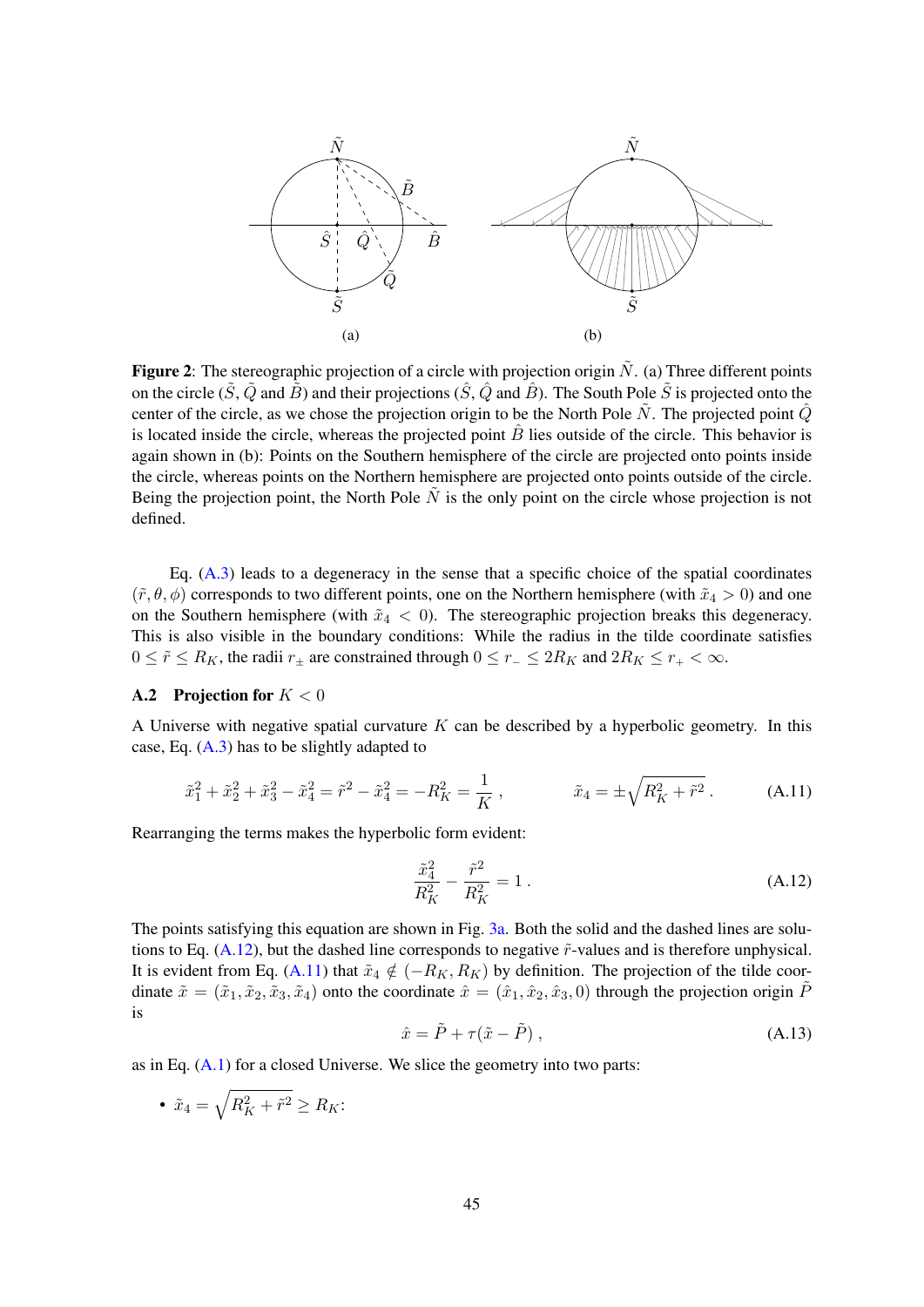The projection origin for any point with a positive  $\tilde{x}_4$ -value is  $\tilde{P} = (0, 0, 0, -R_K)$ , and Eq.  $(A.13)$  leads to the following system of four equations:

$$
\hat{x}_i = \tau \tilde{x}_i
$$
 for  $i = 1, 2, 3$ ,  $\hat{x}_4 = 0 = -R_K + \tau(\tilde{x}_4 + R_K)$ , (A.14)

which results in

<span id="page-46-2"></span>
$$
\hat{r} = \tau \tilde{r}, \qquad \tau = \frac{1}{1 + \sqrt{1 - K\tilde{r}^2}}. \tag{A.15}
$$

• 
$$
\tilde{x}_4 = -\sqrt{R_K^2 + \tilde{r}^2} \le -R_K
$$
:

The projection origin for any point with a negative  $\tilde{x}_4$ -value is  $\tilde{P} = (0, 0, 0, R_K)$ , so Eq. [\(A.13\)](#page-45-4) leads to the following system of four equations:

$$
\hat{x}_i = \tau \tilde{x}_i
$$
 for  $i = 1, 2, 3$ ,  $\hat{x}_4 = 0 = R_K + \tau (\tilde{x}_4 - R_K)$ , (A.16)

which has the exact same solution for the projection parameter  $\tau$  as in Eq. [\(A.15\)](#page-46-2).

Therefore, the radius  $\hat{r}$  is related to the radius  $\tilde{r}$  through

<span id="page-46-3"></span>
$$
\hat{r} = \frac{\tilde{r}}{1 + \sqrt{1 - K\tilde{r}^2}} = \frac{1}{K\tilde{r}} \left( 1 - \sqrt{1 - K\tilde{r}^2} \right) .
$$
 (A.17)

Figure [3b](#page-47-0) shows the projection of the tilde coordinate  $\tilde{x}$ . Contrary to the closed Universe, there exists a degeneracy in the  $\tilde{x}_4$ -coordinate, as the points  $(\tilde{x}_1^*, \tilde{x}_2^*, \tilde{x}_3^*, \tilde{x}_4^*)$  and  $(\tilde{x}_1^*, \tilde{x}_2^*, \tilde{x}_3^*, -\tilde{x}_4^*)$  are projected onto the same point. Evident in Eq. [\(A.17\)](#page-46-3) and clearly visible in the plot, the projected radius is constrained by  $0 \leq \hat{r} < R_K$  for  $0 \leq \tilde{r} < \infty$ . Comparing Eq. [\(A.17\)](#page-46-3) to Eq. [\(2.7\)](#page-4-5) with  $\hat{r} = \frac{1}{2}$  $rac{1}{2}r,$ we notice that we solely obtain the minus solution r\_. However, as mentioned in Sec. [2.1,](#page-3-1) the plus solution  $r_+$  is unphysical, as it is negative for  $0 \leq \tilde{r} < \infty$ .

#### <span id="page-46-0"></span>B Derivation of the tangential distortion

Here we present the detailed derivations of the angular solution  $\Theta_{\alpha} \delta N^{\alpha}$  in Eq. [\(3.88\)](#page-17-0) to the geodesic equation and the angular distortion  $\delta\theta$  in Eq. [\(3.114\)](#page-21-1) of the observed source position.

We start with the formal solution for  $\Theta_{\alpha} \delta N_{\lambda}^{\alpha}$  in Eq. [\(3.87\)](#page-17-3)

$$
(\Theta_{\alpha}\delta N^{\alpha})_{\lambda} - (\Theta_{\alpha}\delta N^{\alpha})_{0} = \left[\frac{d}{d\lambda} \left(\Theta_{\alpha}\delta N^{\alpha}\right)\right]_{0} \int_{0}^{\lambda} d\lambda' f_{K\lambda'} + \int_{0}^{\lambda} d\lambda' f_{K\lambda'} \int_{0}^{\lambda'} d\lambda'' \frac{1}{f_{K\lambda''}} \frac{d}{d\lambda''} (\Theta_{\alpha}\widehat{\delta\Gamma}^{\alpha})_{\lambda''},
$$
\n(B.1)

where the integral constants are obtained by using Eqs.  $(3.49)$  and  $(3.85)$  as

<span id="page-46-1"></span>
$$
(\Theta_{\alpha}\delta N^{\alpha})_{0} = -\theta^{i}\delta_{i\alpha}\left(\mathcal{U}^{\alpha} + N^{\beta}\mathcal{G}^{\alpha}{}_{,\beta} + C^{\alpha}_{\beta}N^{\beta}\right)_{\bar{\sigma}} + \phi^{i}\Omega_{\bar{\sigma}}^{i}\,,\tag{B.2}
$$

$$
\left[\frac{d}{d\lambda} \left(\Theta_{\alpha} \delta N^{\alpha}\right)\right]_{0} = \theta^{i} \delta_{i\alpha} \left(\widehat{\delta \Gamma}^{\alpha} + \frac{1}{2} K \delta x^{\alpha}\right)_{\bar{0}}.
$$
 (B.3)

The double integral term is first simplified by considering

$$
\int_0^{\lambda'} d\lambda'' \frac{1}{f_{\kappa\lambda''}} \frac{d}{d\lambda''} (\Theta_\alpha \widehat{\delta\Gamma}^\alpha)_{\lambda''} = \frac{1}{f_{\kappa\lambda''}} \Theta_\alpha \widehat{\delta\Gamma}^\alpha \bigg|_0^{\lambda'} - \frac{K}{2} \int_0^{\lambda'} d\lambda'' \frac{\bar{r}_{\lambda''}}{f_{\kappa\lambda''}} (\Theta_\alpha \widehat{\delta\Gamma}^\alpha)_{\lambda''}, \tag{B.4}
$$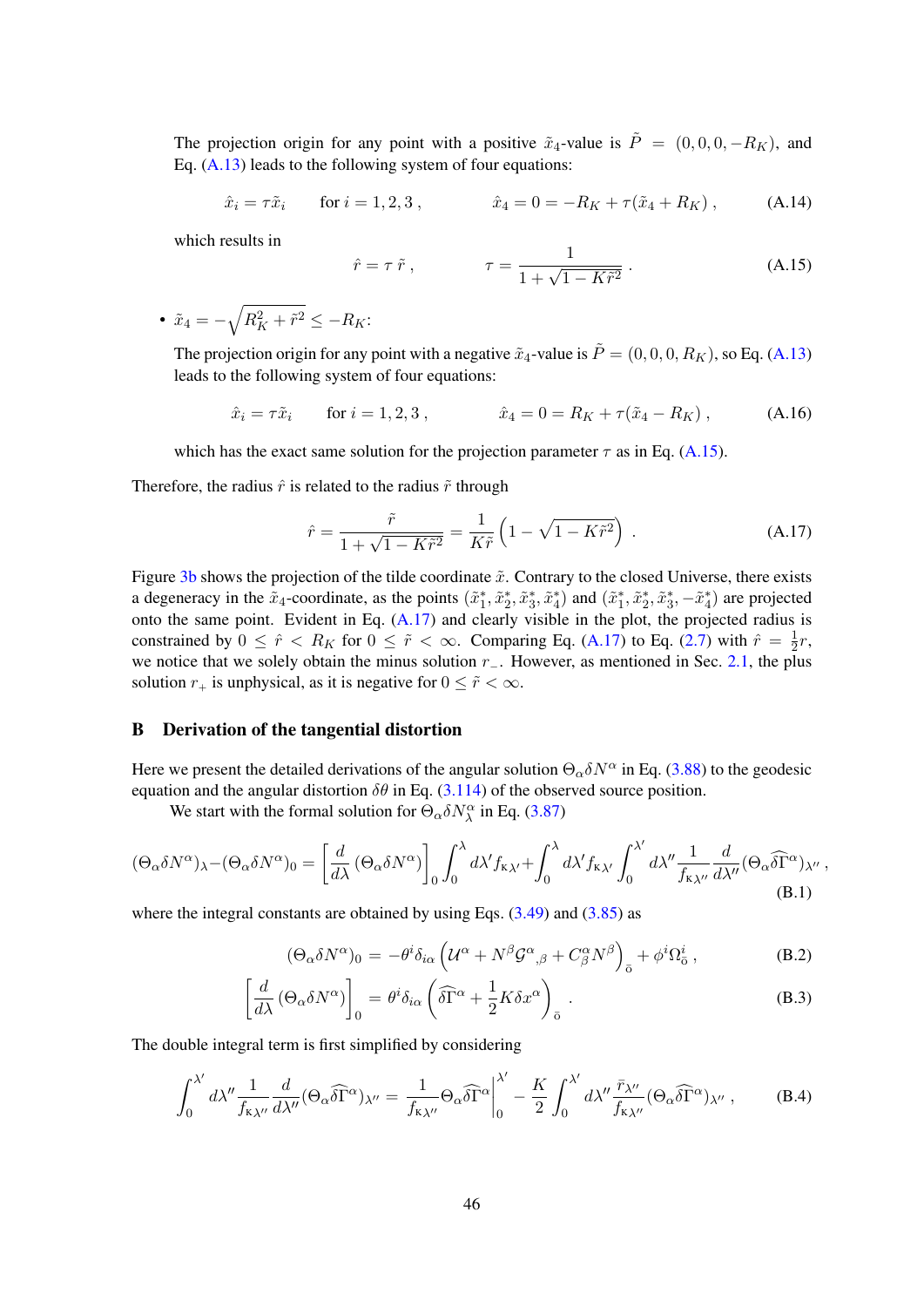<span id="page-47-0"></span>

Figure 3: (a) The geometric relation between the radius  $\tilde{r}$  and the coordinate  $\tilde{x}_4$  is a hyperbola. The solid line represents the physical solution, while the dashed line represents the unphysical solution of the hyperbola equation [\(A.12\)](#page-45-2) with  $\tilde{r}$  < 0. (b) The gray arrows indicate the projections of points in the tilde coordinate system. The x-axis corresponds to the radius,  $\tilde{r}$  in the tilde coordinate and  $\hat{r}$  in the projected coordinate respectively. Points with opposite sign but equal absolute value in the  $\tilde{x}_4$ -coordinate that share the same value for  $\tilde{r}$  are projected onto the same point.

and the formal solution becomes

$$
\left[\Theta_{\alpha}\delta N^{\alpha}\right]_{0}^{\lambda} = -\frac{K\bar{r}_{\lambda}}{2} \left(\Theta_{\alpha}\delta x^{\alpha}\right)_{\bar{0}} + \int_{0}^{\lambda} d\lambda' (\Theta_{\alpha}\widehat{\delta\Gamma}^{\alpha})_{\lambda'} - \frac{K}{2} \int_{0}^{\lambda} d\lambda' f_{K\lambda'} \int_{0}^{\lambda'} d\lambda'' \frac{\bar{r}_{\lambda''}}{f_{K\lambda''}} (\Theta_{\alpha}\widehat{\delta\Gamma}^{\alpha})_{\lambda''},\tag{B.5}
$$

where the boundary term from the double integration is cancelled by the first term in Eq. [\(B.3\)](#page-46-1) and we used the background relation

$$
\int_0^\lambda d\lambda' f_{\kappa \lambda'} = -\int_0^{\bar{r}_{\lambda}} d\bar{r} + \mathcal{O}(1) , \qquad d\lambda = -\frac{d\bar{r}}{f_{\kappa}(\bar{r})} + \mathcal{O}(1) . \qquad (B.6)
$$

With the help of Eq. [\(3.68\)](#page-15-0), we can determine  $\Theta^{\alpha} \widehat{\delta \Gamma}_{\alpha}$  to be

$$
\Theta^{\alpha}\widehat{\delta\Gamma}_{\alpha} \equiv \Theta^{\alpha}\frac{\partial}{\partial x^{\alpha}}\mathcal{T} + \frac{f_{\kappa}(\bar{r})}{\bar{r}}\Theta^{\beta}\mathcal{T}_{\beta} - \Theta^{\alpha}\frac{d}{d\lambda}\mathcal{T}_{\alpha} + \Theta^{\alpha}\frac{1}{f_{\kappa}}\frac{d^{2}}{d\lambda^{2}}(f_{\kappa}\mathcal{G}_{\alpha}) + K\Theta^{\alpha}\mathcal{G}_{\alpha}, \tag{B.7}
$$

where we defined

$$
\mathcal{T} := \alpha_{\chi} - \varphi_{\chi} - \Psi_{\parallel} - C_{\parallel} , \qquad \qquad \mathcal{T}_{\alpha} := \Psi_{\alpha} + 2N^{\beta} C_{\alpha\beta} . \tag{B.8}
$$

We will compute two integrals in the formal solution for each term in  $\Theta^{\alpha}\widehat{\delta\Gamma}_{\alpha}$ . First, by noting that

$$
\Theta^{\alpha} \frac{\partial}{\partial x^{\alpha}} = \frac{f_{\kappa}(\bar{r})}{\bar{r}} \frac{\partial}{\partial \theta} + \mathcal{O}(1) , \qquad (B.9)
$$

two integrals in the formal solution for the term with  $T$  can be obtained as

$$
\Theta^{\alpha} \frac{\partial \mathcal{T}}{\partial x^{\alpha}} : -\int_{0}^{\bar{r}_{\lambda}} \frac{d\bar{r}'}{\bar{r}'} \frac{\partial}{\partial \theta} \mathcal{T} - \frac{K}{2} \int_{0}^{\bar{r}_{\lambda}} d\bar{r}' \int_{0}^{\bar{r}'} d\bar{r}'' \frac{1}{f_{K\lambda''}} \frac{\partial}{\partial \theta} \mathcal{T} = -\int_{0}^{\bar{r}_{\lambda}} \frac{d\bar{r}'}{\bar{r}'} \left[ 1 + \frac{1}{2} K \frac{(\bar{r}_{\lambda} - \bar{r}') \bar{r}'}{f_{K}(\bar{r}')} \right] \frac{\partial}{\partial \theta} \mathcal{T}.
$$
\n(B.10)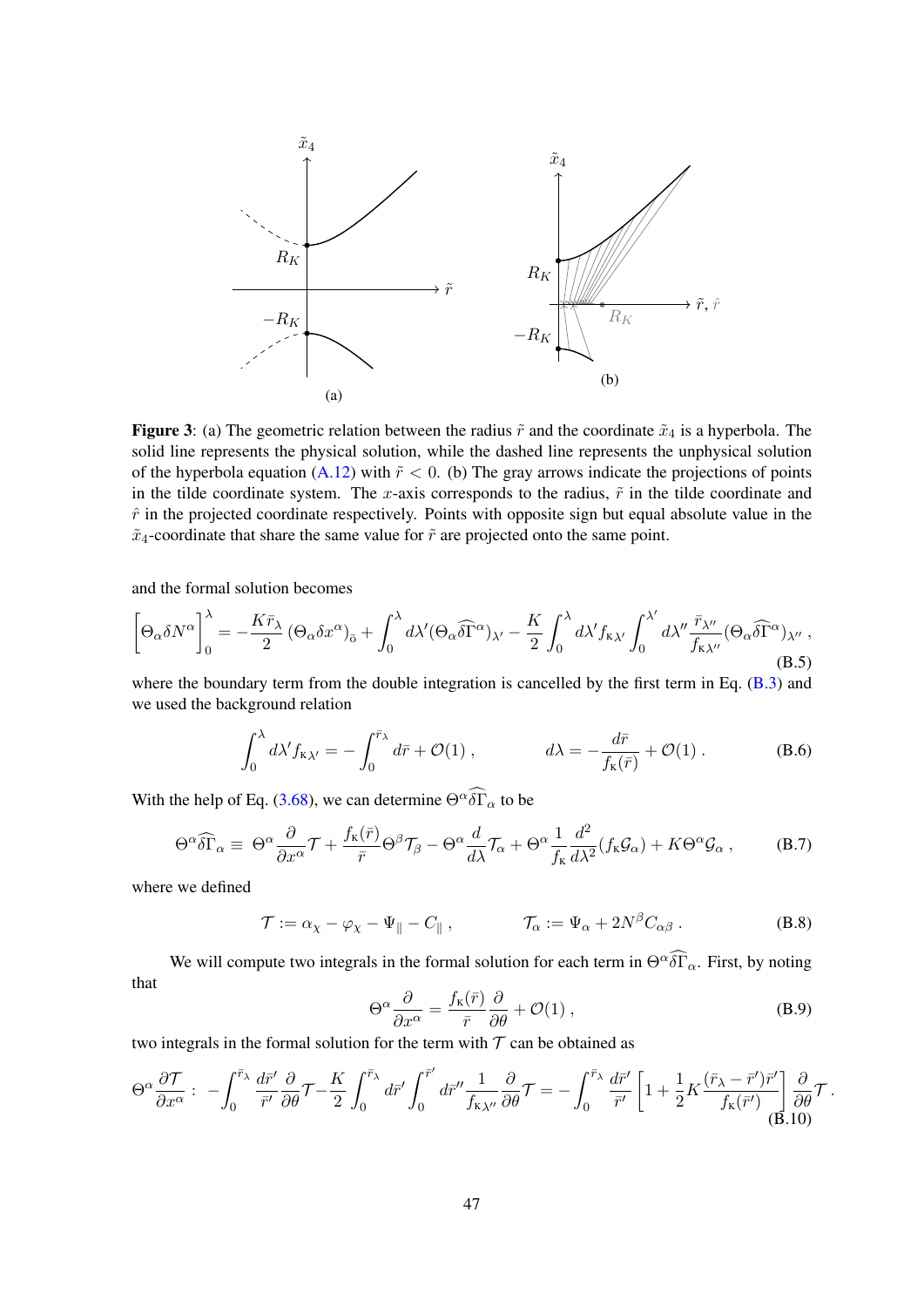For two terms including  $\mathcal{T}_{\alpha}$ , two integrals in the formal solution contain

$$
\frac{f_{\kappa}}{\bar{r}}\Theta^{\beta}\mathcal{T}_{\beta}-\Theta^{\alpha}\frac{d}{d\lambda}\mathcal{T}_{\alpha}:\n\quad -\int_{0}^{\bar{r}_{\lambda}}\frac{d\bar{r}'}{\bar{r}'}\Theta^{\beta}\mathcal{T}_{\beta}-\int_{0}^{\lambda}d\lambda'\Theta^{\alpha}\frac{d}{d\lambda'}\mathcal{T}_{\alpha}\n\quad\n-\frac{K}{2}\int_{0}^{\bar{r}_{\lambda}}d\bar{r}'\int_{0}^{\bar{r}'}\frac{d\bar{r}''}{f_{\kappa}(\bar{r}'')}\Theta^{\beta}\mathcal{T}_{\beta}+\frac{K}{2}\theta^{i}\delta_{i}^{\alpha}\int_{0}^{\lambda}d\lambda'f_{\kappa\lambda'}\int_{0}^{\lambda'}d\lambda''\bar{r}_{\lambda''}\frac{d}{d\lambda''}\mathcal{T}_{\alpha}\n=-(\Theta^{\alpha}\mathcal{T}_{\alpha})_{\lambda}+(\Theta^{\alpha}\mathcal{T}_{\alpha})_{\bar{0}}-\int_{0}^{\bar{r}_{\lambda}}\frac{d\bar{r}'}{\bar{r}'}\Theta^{\alpha}\mathcal{T}_{\alpha},
$$
\n(B.11)

where we used

$$
\frac{d}{d\lambda} \left( \Theta^{\alpha} \mathcal{T}_{\alpha} \right) = \Theta^{\alpha} \frac{d}{d\lambda} \mathcal{T}_{\alpha} - \frac{1}{2} K \bar{r} \Theta^{\alpha} \mathcal{T}_{\alpha} . \tag{B.12}
$$

For two terms involving  $\mathcal{G}_{\alpha}$ , we first perform the single integral in the formal solution:

$$
\int_0^\lambda d\lambda' \left[ \Theta^\alpha \frac{1}{f_{\kappa}} \frac{d^2}{d\lambda^2} (f_{\kappa} \mathcal{G}_\alpha) + K \Theta^\alpha \mathcal{G}_\alpha \right] = \left[ \Theta^\alpha \frac{d}{d\lambda'} \mathcal{G}_\alpha \right]_0^\lambda - \frac{K \bar{r}_\lambda}{2} \Theta^\alpha \mathcal{G}_\alpha - K \int_0^{\bar{r}_\lambda} \frac{d\bar{r}'}{f_{\kappa}(\bar{r}')} \Theta^\alpha \mathcal{G}_\alpha ,
$$
\n(B.13)

where we noted  $\Theta^{\alpha}/f_{\rm K} = \theta^i \delta_{i\alpha}$  can be pulled out of the integration. Finally, the double integration in the formal solution for two terms involving  $\mathcal{G}_{\alpha}$  are performed separately. First, we compute

$$
-\frac{K}{2} \int_0^{\lambda} d\lambda' f_{K\lambda'} \int_0^{\lambda'} d\lambda'' \frac{\bar{r}_{\lambda''}}{f_{K\lambda''}} \left[ \frac{\Theta^{\alpha}}{f_K} \frac{d^2}{d\lambda''^2} (f_K \mathcal{G}_{\alpha}) \right]
$$
\n
$$
= -\frac{K}{2} \theta^i \delta_i^{\alpha} \left[ \int_0^{\lambda} d\lambda' \bar{r}_{\lambda'} \frac{d}{d\lambda'} (f_K \mathcal{G}_{\alpha}) - \int_0^{\lambda} d\lambda' f_{K\lambda'} \int_0^{\lambda'} d\lambda'' \frac{d}{d\lambda''} \left( \frac{\bar{r}}{f_K} \right) \frac{d}{d\lambda''} (f_K \mathcal{G}_{\alpha}) \right]
$$
\n
$$
= -\frac{1}{2} K \left[ \bar{r}_{\lambda} \Theta^{\alpha} \mathcal{G}_{\alpha} - \int_0^{\bar{r}_{\lambda}} d\bar{r}' \Theta^{\alpha} \mathcal{G}_{\alpha} \right]
$$
\n
$$
- \frac{1}{2} K \left[ \int_0^{\bar{r}_{\lambda}} \frac{d\bar{r}'}{f_K(\bar{r}')} \left( \frac{K}{4} \bar{r}_{\lambda''}^2 - 1 \right) \Theta^{\alpha} \mathcal{G}_{\alpha} + \bar{r}_{\lambda} \left( \Theta^{\alpha} \mathcal{G}_{\alpha} \right)_{\bar{0}} - K \int_0^{\bar{r}_{\lambda}} d\bar{r}' \frac{\bar{r}'(\bar{r}_{\lambda} - \bar{r}')}{f_K^2(\bar{r}')} \Theta^{\alpha} \mathcal{G}_{\alpha} \right]
$$
\n
$$
= -\frac{1}{2} K \bar{r}_{\lambda} \left[ \Theta^{\alpha} \mathcal{G}_{\alpha} + (\Theta^{\alpha} \mathcal{G}_{\alpha})_{\bar{0}} \right] + K \int_0^{\bar{r}_{\lambda}} \frac{d\bar{r}'}{f_K(\bar{r}')} \Theta^{\alpha} \mathcal{G}_{\alpha} + \frac{K^2}{2} \int_0^{\bar{r}_{\lambda}} d\bar{r}' \frac{\bar{r}'(\bar{r}_{\lambda} - \bar{r}')}{f_K^2(\bar{r}')} \Theta^{\alpha} \mathcal{G}_{\alpha} ,
$$
\n(B.14)

where we used

$$
\frac{d}{d\lambda} \left( \frac{\bar{r}}{f_{\kappa}} \right) = -1 + \frac{1}{2f_{\kappa}} K \bar{r}^2 = -\frac{1}{f_{\kappa}} + \frac{1}{4f_{\kappa}} K \bar{r}^2 . \tag{B.15}
$$

Mind the dimension  $[\mathcal{G}_{\alpha}] = [\Psi_{\alpha}] = L$ . Next, we compute the double integration for the remaining term:

$$
-\frac{1}{2}K\int_0^{\lambda}d\lambda' f_{\kappa\lambda'}\int_0^{\lambda'}d\lambda''\frac{\bar{r}_{\lambda''}}{f_{\kappa\lambda''}}\left(K\Theta^{\alpha}\mathcal{G}_{\alpha}\right) = -\frac{1}{2}K^2\int_0^{\bar{r}_{\lambda}}d\bar{r}'\frac{\bar{r}'(\bar{r}_{\lambda}-\bar{r}')}{f_{\kappa}^2(\bar{r}')}\Theta^{\alpha}\mathcal{G}_{\alpha}.
$$
 (B.16)

The sum of these integrals involving terms with  $\mathcal{G}_{\alpha}$  gives rise to several cancellations, leading to

$$
(\Theta_{\alpha}\delta N^{\alpha})_{\lambda} - (\Theta_{\alpha}\delta N^{\alpha})_{0} \ni \left[\frac{d}{d\lambda'}(\Theta_{\alpha}\mathcal{G}^{\alpha})\right]_{0}^{\lambda} - \frac{1}{2}K\bar{r}_{\lambda}\left[\Theta^{\alpha}\mathcal{G}_{\alpha} + \left(\Theta^{\alpha}\mathcal{G}_{\alpha}\right)_{\bar{0}}\right].
$$
 (B.17)

Adding up all the computed terms, we arrive at the solution for  $\Theta_{\alpha} \delta N^{\alpha}$  in Eq. [\(3.88\)](#page-17-0):

<span id="page-48-0"></span>
$$
(\Theta_{\alpha}\delta N^{\alpha})_{\lambda} - (\Theta_{\alpha}\delta N^{\alpha})_{0} = -\frac{1}{2}K\bar{r}_{\lambda}\left[ (\Theta_{\alpha}\delta x^{\alpha} + \Theta^{\alpha}\mathcal{G}_{\alpha})_{\bar{0}} + \Theta^{\alpha}\mathcal{G}_{\alpha}\right] - \int_{0}^{\bar{r}_{\lambda}}\frac{d\bar{r}'}{\bar{r}'}\Theta^{\alpha}\left(\Psi_{\alpha} + 2N^{\beta}C_{\alpha\beta}\right) \quad (B.18)
$$

$$
-\left[\Theta^{\alpha}\Psi_{\alpha} + 2\Theta^{\alpha}N^{\beta}C_{\alpha\beta} - \frac{d}{d\lambda'}(\Theta^{\alpha}\mathcal{G}_{\alpha})\right]_{0}^{\lambda} - \int_{0}^{\bar{r}_{\lambda}}\frac{d\bar{r}'}{\bar{r}'}\left[1 + \frac{1}{2}K\frac{(\bar{r}_{\lambda} - \bar{r}')\bar{r}'}{f_{\kappa}(\bar{r}')}\right]\frac{\partial}{\partial\theta}\left(\alpha_{\chi} - \varphi_{\chi} - \Psi_{\parallel} - C_{\parallel}\right) .
$$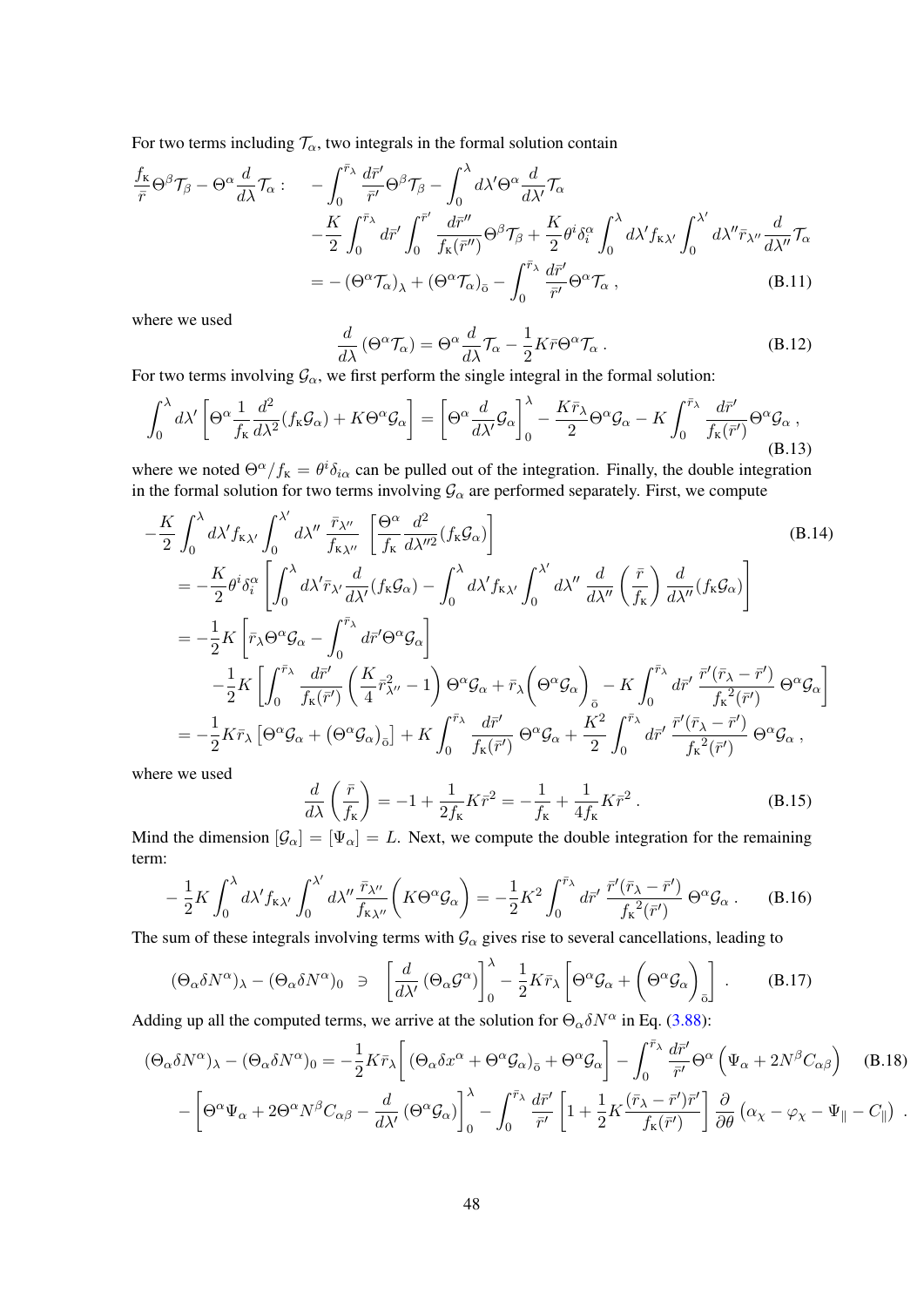Using this solution, we derive the tangential distortion  $\bar{r}_z \delta \theta$  in Eq. [\(3.114\)](#page-21-1) of the observed source position, which requires one more integration over the affine parameter as in Eq. [\(3.113\)](#page-21-0):

$$
\bar{r}_z \delta \theta = (\Theta_\alpha \delta x^\alpha)_{\bar{0}} - \int_0^{\lambda_s} d\lambda \, f_{\kappa} \Theta_\alpha \delta N^\alpha \,. \tag{B.19}
$$

As there are several terms for the expression  $\Theta_{\alpha} \delta N^{\alpha}$  in Eq. [\(B.18\)](#page-48-0), we again compute the integral for these individual terms separately. First, those terms that are evaluated at the observer position can be integrated trivially:

$$
-\int_0^{\lambda_s} d\lambda f_{\kappa\lambda} \left[ \Theta^\alpha \Psi_\alpha + 2\Theta^\alpha N^\beta C_{\alpha\beta} - \frac{d}{d\lambda} \left( \Theta_\alpha \mathcal{G}^\alpha \right) \right]_0 = \bar{r}_z \left[ \Theta^\alpha \Psi_\alpha + 2\Theta^\alpha N^\beta C_{\alpha\beta} - \frac{d}{d\lambda} \left( \Theta_\alpha \mathcal{G}^\alpha \right) \right]_0
$$
\n(B.20)

and also the boundary term for  $\Theta_{\alpha} \delta N^{\alpha}$  at the observer position:

$$
-\int_0^{\lambda_s} d\lambda \, f_{\kappa\lambda} (\Theta_\alpha \delta N^\alpha)_{\bar{0}} = \bar{r}_z (\Theta_\alpha \delta N^\alpha)_{\bar{0}} ,\qquad (B.21)
$$

,

where the boundary term is already given in Eq. [\(B.2\)](#page-46-1). Finally, those terms at the observer position, but multiplied by  $\bar{r}_{\lambda}$  can be integrated by using

$$
\int_0^{\lambda_s} d\lambda \, f_{\kappa\lambda} \bar{r}_{\lambda} = -\frac{1}{2} \bar{r}_z^2 + \mathcal{O}(1) \,, \tag{B.22}
$$

as

$$
-\int_0^{\lambda_s} d\lambda \, f_{\kappa\lambda} \left[ -\frac{1}{2} K \bar{r}_{\lambda} \left( \Theta_{\alpha} \delta x^{\alpha} + \Theta^{\alpha} \mathcal{G}_{\alpha} \right)_{\bar{0}} \right] = -\frac{1}{4} K \bar{r}_z^2 \left( \Theta_{\alpha} \delta x^{\alpha} + \Theta^{\alpha} \mathcal{G}_{\alpha} \right)_{\bar{0}} . \tag{B.23}
$$

Next, those terms that are at  $x_{\lambda}$  can be integrated as

$$
-\int_0^{\lambda_s} d\lambda \, f_{\kappa\lambda} \left[ -\frac{1}{2} K \bar{r}_{\lambda} \Theta^{\alpha} \mathcal{G}_{\alpha} - \left( \Theta^{\alpha} \Psi_{\alpha} + 2 \Theta^{\alpha} N^{\beta} C_{\alpha\beta} - \frac{d}{d\lambda} \left( \Theta^{\alpha} \mathcal{G}_{\alpha} \right) \right) \right]
$$
  
= 
$$
-\int_0^{\bar{r}_z} d\bar{r} \, \Theta^{\alpha} \left( \Psi_{\alpha} + 2 N^{\beta} C_{\alpha\beta} \right) - f_{\kappa\lambda} \Theta^{\alpha} \mathcal{G}_{\alpha} + \left( f_{\kappa\lambda} \Theta^{\alpha} \mathcal{G}_{\alpha} \right)_{\bar{0}},
$$
(B.24)

where we used Eq.  $(3.78)$  and the term with K is cancelled by the integration by part of the term with derivative with respect to  $\lambda$ . The integral term in Eq. [\(B.18\)](#page-48-0) becomes the double integral, which can be readily manipulated as

$$
\int_0^{\lambda_s} d\lambda \, f_{\kappa\lambda} \int_0^{\bar{r}_{\lambda}} \frac{d\bar{r}'}{\bar{r}'} \Theta^{\alpha} \left[ \Psi_{\alpha} + 2N^{\beta} C_{\alpha\beta} \right] = -\int_0^{\bar{r}_z} d\bar{r} \left( \frac{\bar{r}_z - \bar{r}}{\bar{r}} \right) \Theta^{\alpha} \left[ \Psi_{\alpha} + 2N^{\beta} C_{\alpha\beta} \right] . \tag{B.25}
$$

Finally, the last term in Eq. [\(B.18\)](#page-48-0) is integrated to yield

$$
-\int_{0}^{\bar{r}_{z}} d\bar{r} \int_{0}^{\bar{r}} d\bar{r}' \left(\frac{1}{\bar{r}'} + \frac{K}{2} \frac{\bar{r} - \bar{r}'}{f_{\kappa}(\bar{r}')}\right) \frac{\partial}{\partial \theta} \left[\alpha_{\chi} - \varphi_{\chi} - \Psi_{\parallel} - C_{\parallel}\right]
$$
  
\n
$$
= -\left\{\int_{0}^{\bar{r}_{z}} d\bar{r} \int_{0}^{\bar{r}} d\bar{r}' \frac{1 - \frac{K}{4} \bar{r}'^{2}}{\bar{r}' f_{\kappa}(\bar{r}') } + \frac{K}{2} \int_{0}^{\bar{r}_{z}} d\bar{r} \bar{r} \int_{0}^{\bar{r}} \frac{d\bar{r}'}{f_{\kappa}(\bar{r}') }\right\} \frac{\partial}{\partial \theta} \left[\alpha_{\chi} - \varphi_{\chi} - \Psi_{\parallel} - C_{\parallel}\right]
$$
  
\n
$$
= -\left\{\int_{0}^{\bar{r}_{z}} d\bar{r} \left(\bar{r}_{z} - \bar{r}\right) \frac{1 - \frac{K}{4} \bar{r}^{2}}{\bar{r} f_{\kappa}(\bar{r}) } + \frac{K}{2} \int_{0}^{\bar{r}_{z}} d\bar{r} \bar{r} \frac{\bar{r}_{z}^{2} - \bar{r}^{2}}{2\bar{r} f_{\kappa}(\bar{r}) }\right\} \frac{\partial}{\partial \theta} \left[\alpha_{\chi} - \varphi_{\chi} - \Psi_{\parallel} - C_{\parallel}\right]
$$
  
\n
$$
= -\int_{0}^{\bar{r}_{z}} d\bar{r} \left(\frac{\bar{r}_{z} - \bar{r}}{\bar{r} f_{\kappa}(\bar{r})}\right) \left(1 + \frac{1}{4} K \bar{r}_{z} \bar{r}\right) \frac{\partial}{\partial \theta} \left[\alpha_{\chi} - \varphi_{\chi} - \Psi_{\parallel} - C_{\parallel}\right] .
$$
 (B.26)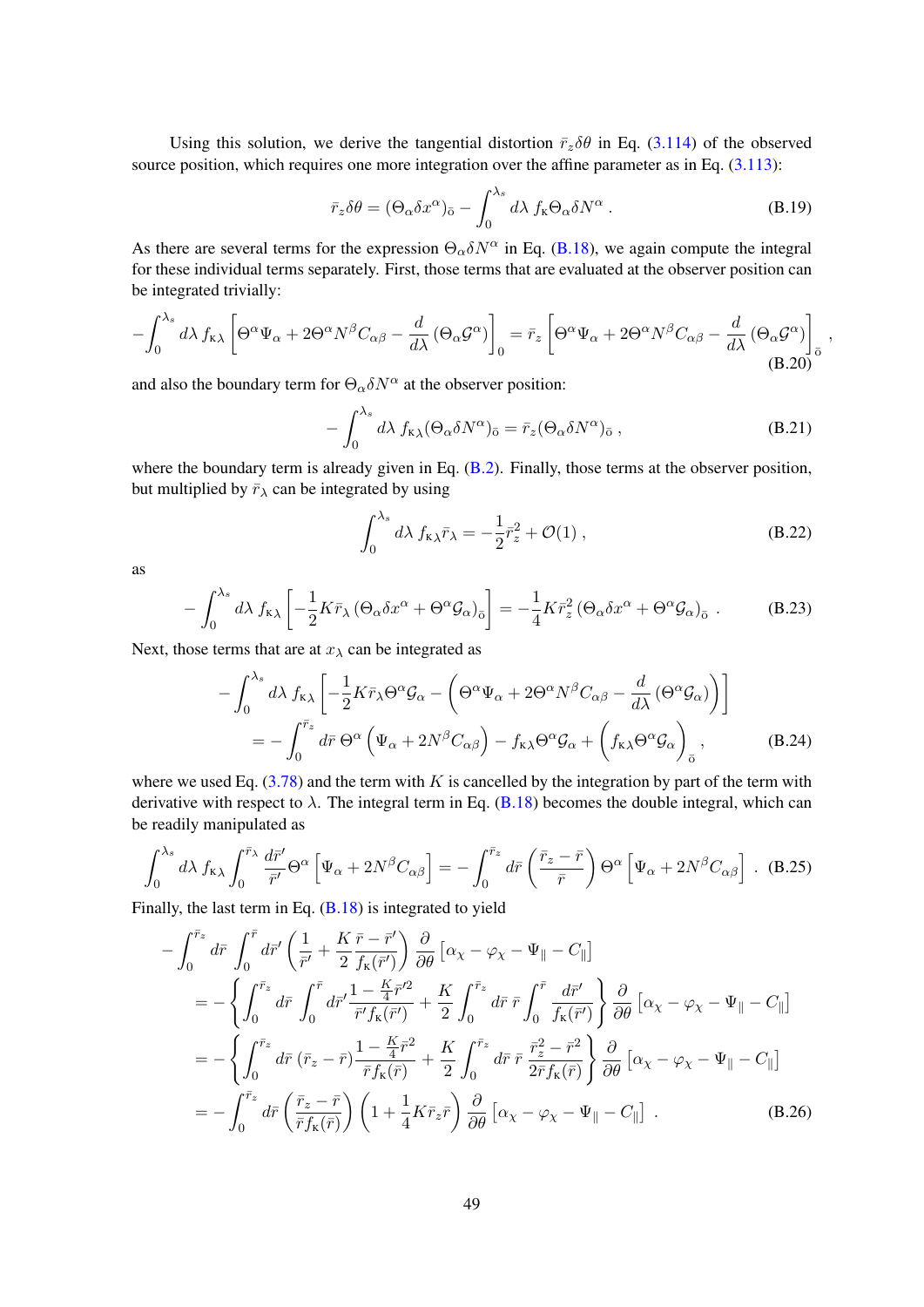Adding up all the terms, the tangential distortion  $\bar{r}_z \delta\theta$  of the source position in Eq. [\(3.114\)](#page-21-1) is therefore obtained as

0

$$
\bar{r}_z \delta \theta = \left(1 - \frac{1}{4} K \bar{r}_z^2\right) \left(\Theta_\alpha \delta x^\alpha + \Theta^\alpha \mathcal{G}_\alpha\right)_\bar{\sigma} + \bar{r}_z \left[-\Theta_\alpha V^\alpha + \Theta_\alpha N^\beta C^\alpha_\beta + \phi^i \Omega^i\right]_\bar{\sigma} - f_{\kappa}(\bar{r}_z) \Theta^\alpha \mathcal{G}_\alpha \tag{B.27}
$$
\n
$$
- \int_0^{\bar{r}_z} d\bar{r} \, \frac{\bar{r}_z}{\bar{r}} \, \Theta^\alpha \left(\Psi_\alpha + 2N^\beta C_{\alpha\beta}\right) - \int_0^{\bar{r}_z} d\bar{r} \left(\frac{\bar{r}_z - \bar{r}}{\bar{r}_f(\bar{r})}\right) \left(1 + \frac{1}{4} K \bar{r}_z \bar{r}\right) \frac{\partial}{\partial \theta} \left[\alpha_\chi - \varphi_\chi - \Psi_{\parallel} - C_{\parallel}\right] \,,
$$

where the expression was further simplified by noting that

$$
\Psi_{\alpha} - \mathcal{U}_{\alpha} = \mathcal{G}'_{\alpha} - V_{\alpha} \,, \tag{B.28}
$$

$$
\frac{d}{d\lambda} \left( \Theta_{\alpha} \mathcal{G}^{\alpha} \right) = \Theta_{\alpha} \frac{d}{d\lambda} \mathcal{G}^{\alpha} + \mathcal{G}^{\alpha} \frac{d}{d\lambda} \Theta_{\alpha} = \Theta_{\alpha} \left( \mathcal{G}^{\alpha\prime} - N^{\beta} \mathcal{G}^{\alpha}_{,\beta} \right) + \frac{K\bar{r}}{2} \Theta_{\alpha} \mathcal{G}^{\alpha} . \tag{B.29}
$$

#### References

0

- <span id="page-50-0"></span>[1] S. W. Hawking. The development of irregularities in a single bubble inflationary universe. *Physics Letters B*, 115(4):295–297, September 1982.
- [2] James M. Bardeen, Paul J. Steinhardt, and Michael S. Turner. Spontaneous creation of almost scale-free density perturbations in an inflationary universe. *Phys. Rev. D*, 28:679–693, Aug 1983.
- <span id="page-50-8"></span>[3] Alan H. Guth and So-Young Pi. Quantum mechanics of the scalar field in the new inflationary universe. *Phys. Rev. D*, 32(8):1899–1920, October 1985.
- <span id="page-50-1"></span>[4] Martin Bucher and J. D. Cohn. Primordial gravitational waves from open inflation. *Phys. Rev. D*, 55(12):7461–7479, June 1997.
- <span id="page-50-2"></span>[5] Planck Collaboration, N. Aghanim, Y. Akrami, M. Ashdown, J. Aumont, C. Baccigalupi, et al. Planck 2018 results. VI. Cosmological parameters. *Astron. Astrophys.*, 641:A6, September 2020.
- <span id="page-50-3"></span>[6] Will Handley. Curvature tension: Evidence for a closed universe. *Phys. Rev. D*, 103(4):L041301, February 2021.
- [7] Eleonora Di Valentino, Alessandro Melchiorri, and Joseph Silk. Planck evidence for a closed Universe and a possible crisis for cosmology. *Nature Astronomy*, 4:196–203, February 2020.
- [8] Eleonora Di Valentino, Alessandro Melchiorri, and Joseph Silk. Investigating cosmic discordance. *The Astrophysical Journal Letters*, 908(1):L9, feb 2021.
- <span id="page-50-4"></span>[9] Chan-Gyung Park and Bharat Ratra. Measuring the Hubble constant and spatial curvature from supernova apparent magnitude, baryon acoustic oscillation, and Hubble parameter data. *Astrophys. Space Sci.*, 364(8):134, August 2019.
- <span id="page-50-5"></span>[10] George Efstathiou and Steven Gratton. The evidence for a spatially flat Universe. *Mon. Not. R. Astron. Soc.*, 496(1):L91–L95, July 2020.
- <span id="page-50-6"></span>[11] E. R. Harrison. Normal Modes of Vibrations of the Universe. *Reviews of Modern Physics*, 39(4):862–882, October 1967.
- <span id="page-50-7"></span>[12] K. Tomita. Tensor Spherical and Pseudo-Spherical Harmonics in Four-Dimensional Spaces. *Progress of Theoretical Physics*, 68(1):310–313, July 1982.
- <span id="page-50-9"></span>[13] Julien Lesgourgues and Thomas Tram. Fast and accurate CMB computations in non-flat FLRW universes. *J. Cosmol. Astropart. Phys.*, 2014(9):032, September 2014.
- <span id="page-50-10"></span>[14] M. L. Wilson. On the anisotropy of the cosmological background matter and radiation distribution. II - The radiation anisotropy in models with negative spatial curvature. *Astrophys. J.*, 273:2–15, October 1983.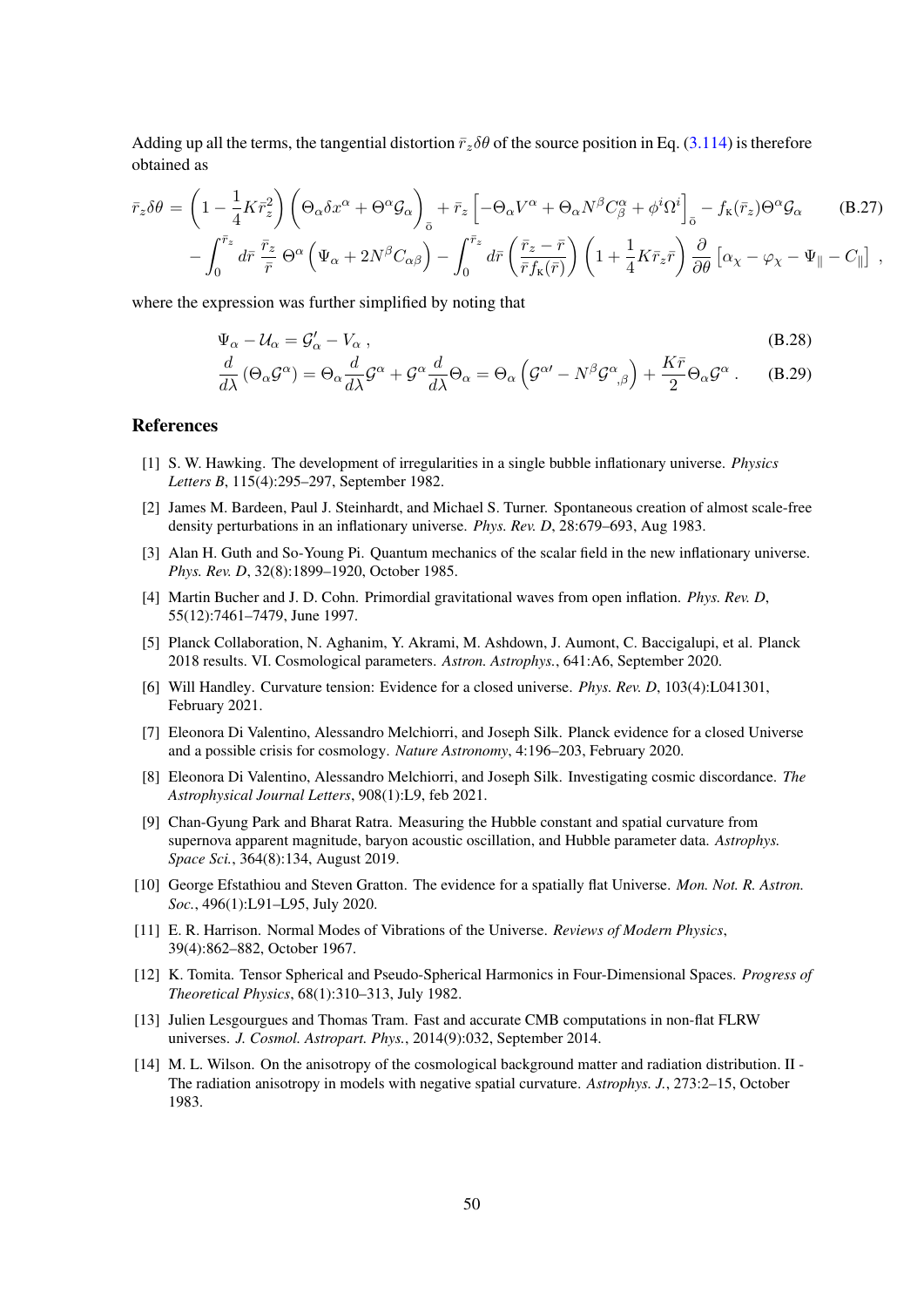- <span id="page-51-2"></span>[15] Matias Zaldarriaga, Uroš Seljak, and Edmund Bertschinger. Integral Solution for the Microwave Background Anisotropies in Nonflat Universes. *Astrophys. J.*, 494(2):491–502, February 1998.
- <span id="page-51-3"></span>[16] Wayne Hu, Uroš Seljak, Martin White, and Matias Zaldarriaga. Complete treatment of CMB anisotropies in a FRW universe. *Phys. Rev. D*, 57(6):3290–3301, March 1998.
- <span id="page-51-4"></span>[17] Anthony Challinor. Microwave background polarization in cosmological models. *Phys. Rev. D*, 62(4):043004, August 2000.
- <span id="page-51-5"></span>[18] Anthony Challinor. Microwave background anisotropies from gravitational waves: the 1 + 3 covariant approach. *Classical and Quantum Gravity*, 17(4):871–889, February 2000.
- <span id="page-51-1"></span>[19] Wayne Hu, Naoshi Sugiyama, and Joseph Silk. The Physics of Microwave Background Anisotropies. *arXiv e-prints*, pages astro–ph/9604166, April 1996.
- <span id="page-51-0"></span>[20] Wayne Hu and Scott Dodelson. Cosmic Microwave Background Anisotropies. *Annual Rev. Astron. Astrophys.*, 40:171–216, January 2002.
- <span id="page-51-6"></span>[21] Misao Sasaki. The magnitude-redshift relation in a perturbed Friedmann universe. *Mon. Not. R. Astron. Soc.*, 228:653–669, October 1987.
- <span id="page-51-7"></span>[22] Toshifumi Futamase and Misao Sasaki. Light propagation and the distance-redshift relation in a realistic inhomogeneous universe. *Phys. Rev. D*, 40(8):2502–2510, October 1989.
- <span id="page-51-8"></span>[23] N. Sugiura, N. Sugiyama, and M. Sasaki. Anisotropies in Luminosity Distance. *Progress of Theoretical Physics*, 101(4):903–922, April 1999.
- <span id="page-51-9"></span>[24] Enea Di Dio, Francesco Montanari, Alvise Raccanelli, Ruth Durrer, Marc Kamionkowski, and Julien Lesgourgues. Curvature constraints from large scale structure. *J. Cosmol. Astropart. Phys.*, 2016(6):013, June 2016.
- <span id="page-51-10"></span>[25] G. Bernstein. Metric Tests for Curvature from Weak Lensing and Baryon Acoustic Oscillations. *Astrophys. J.*, 637(2):598–607, February 2006.
- <span id="page-51-11"></span>[26] Jaiyul Yoo. Complete treatment of galaxy two-point statistics: Gravitational lensing effects and redshift-space distortions. *Phys. Rev. D*, 79(2):023517, January 2009.
- <span id="page-51-17"></span>[27] Jaiyul Yoo, A. Liam Fitzpatrick, and Matias Zaldarriaga. New perspective on galaxy clustering as a cosmological probe: General relativistic effects. *Phys. Rev. D*, 80:083514, Oct 2009.
- <span id="page-51-18"></span>[28] Jaiyul Yoo. General relativistic description of the observed galaxy power spectrum: Do we understand what we measure? *Phys. Rev. D*, 82:083508, Oct 2010.
- [29] Camille Bonvin and Ruth Durrer. What galaxy surveys really measure. *Phys. Rev. D*, 84(6):063505, September 2011.
- [30] Anthony Challinor and Antony Lewis. Linear power spectrum of observed source number counts. *Phys. Rev. D*, 84(4):043516, August 2011.
- <span id="page-51-12"></span>[31] Donghui Jeong, Fabian Schmidt, and Christopher M. Hirata. Large-scale clustering of galaxies in general relativity. *Phys. Rev. D*, 85:023504, Jan 2012.
- <span id="page-51-13"></span>[32] Jaiyul Yoo. Relativistic effect in galaxy clustering. *Classical and Quantum Gravity*, 31(23):234001, Nov 2014.
- <span id="page-51-14"></span>[33] Jaiyul Yoo, Nastassia Grimm, Ermis Mitsou, Adam Amara, and Alexandre Refregier. Gauge-invariant formalism of cosmological weak lensing. *Journal of Cosmology and Astroparticle Physics*, 2018(04):029–029, apr 2018.
- <span id="page-51-15"></span>[34] Ermis Mitsou and Jaiyul Yoo. Tetrad formalism for exact cosmological observables. *SpringerBriefs in Physics*, 2020.
- <span id="page-51-16"></span>[35] Anthony Challinor and Anthony Lasenby. Cosmic Microwave Background Anisotropies in the Cold Dark Matter Model: A Covariant and Gauge-invariant Approach. *Astrophys. J.*, 513(1):1–22, March 1999.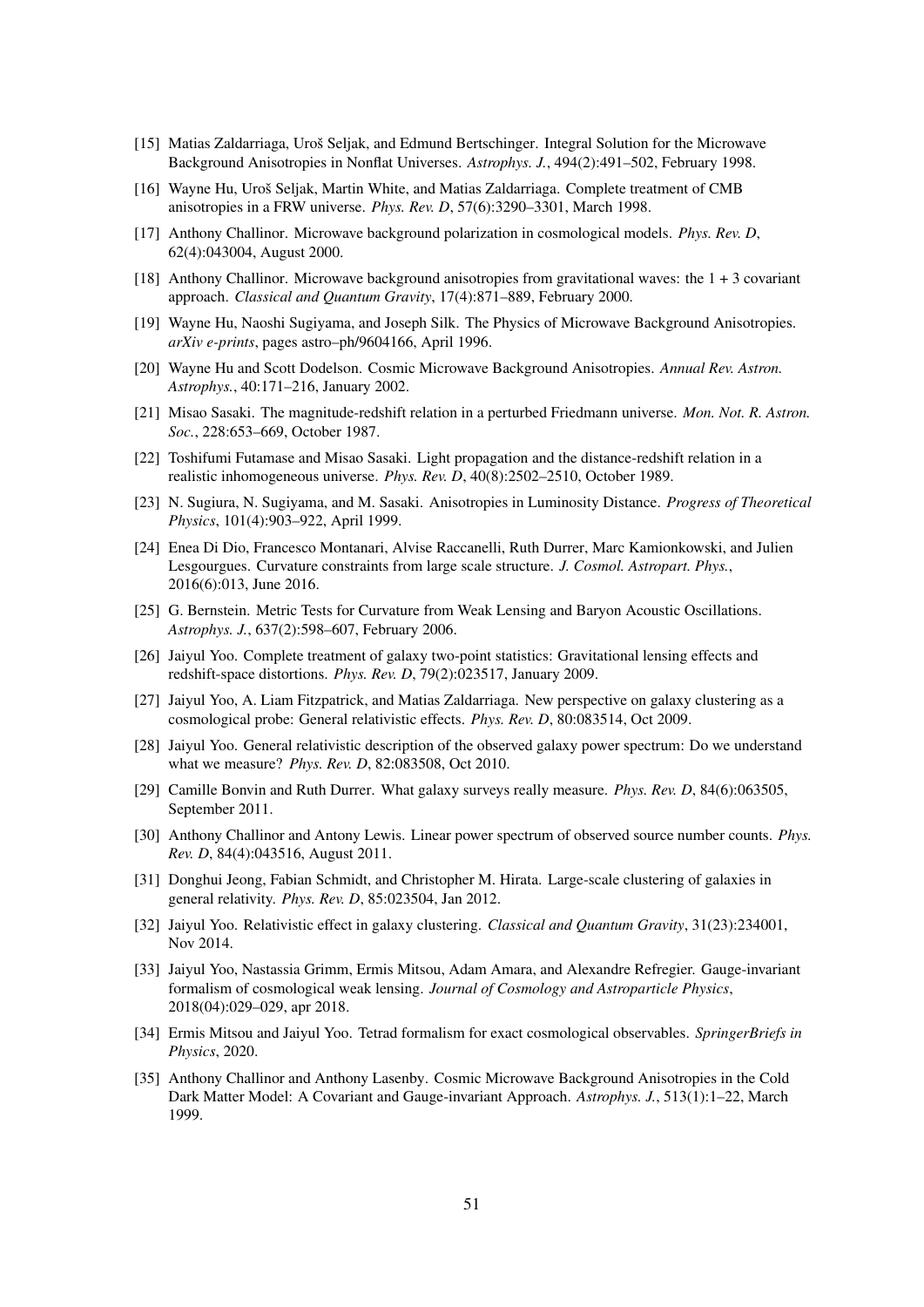- [36] Roy Maartens, Tim Gebbie, and George F. R. Ellis. Cosmic microwave background anisotropies: Nonlinear dynamics. *Phys. Rev. D*, 59(8):083506, April 1999.
- <span id="page-52-0"></span>[37] Anthony Challinor. The Covariant Perturbative Approach to Cosmic Microwave Background Anisotropies. *General Relativity and Gravitation*, 32(6):1059–1074, June 2000.
- <span id="page-52-1"></span>[38] L. Fang and A. Zee, editors. *Cosmology and Particle Physics*, January 1988.
- <span id="page-52-2"></span>[39] James M. Bardeen. Gauge-invariant cosmological perturbations. *Phys. Rev. D*, 22(8):1882–1905, October 1980.
- <span id="page-52-3"></span>[40] R. M. Wald. *General relativity*. 1984.
- <span id="page-52-4"></span>[41] Enrico Barausse, Sabino Matarrese, and Antonio Riotto. Effect of inhomogeneities on the luminosity distance-redshift relation: Is dark energy necessary in a perturbed universe? *Phys. Rev. D*, 71(6):063537, March 2005.
- [42] Lam Hui and Patrick B. Greene. Correlated fluctuations in luminosity distance and the importance of peculiar motion in supernova surveys. *Phys. Rev. D*, 73(12):123526, June 2006.
- [43] Camille Bonvin, Ruth Durrer, and M. Alice Gasparini. Fluctuations of the luminosity distance. *Phys. Rev. D*, 73(2):023523, January 2006.
- [44] Camille Bonvin, Ruth Durrer, and Martin Kunz. Dipole of the Luminosity Distance: A Direct Measure of H(z). *Phys. Rev. Let.*, 96(19):191302, May 2006.
- [45] Chris Clarkson, George F. R. Ellis, Andreas Faltenbacher, Roy Maartens, Obinna Umeh, and Jean-Philippe Uzan. (Mis)interpreting supernovae observations in a lumpy universe. *Mon. Not. R. Astron. Soc.*, 426(2):1121–1136, October 2012.
- [46] Pierre Fleury, Hélène Dupuy, and Jean-Philippe Uzan. Can All Cosmological Observations Be Accurately Interpreted with a Unique Geometry? *Phys. Rev. Let.*, 111(9):091302, August 2013.
- [47] Obinna Umeh, Chris Clarkson, and Roy Maartens. Nonlinear relativistic corrections to cosmological distances, redshift and gravitational lensing magnification: I. Key results. *Classical and Quantum Gravity*, 31(20):202001, October 2014.
- [48] Ido Ben-Dayan, Ruth Durrer, Giovanni Marozzi, and Dominik J. Schwarz. Value of  $H_0$  in the Inhomogeneous Universe. *Phys. Rev. Let.*, 112(22):221301, June 2014.
- [49] Nick Kaiser and Michael J. Hudson. On the perturbation of the luminosity distance by peculiar motions. *Mon. Not. R. Astron. Soc.*, 450(1):883–895, June 2015.
- <span id="page-52-5"></span>[50] Pierre Fleury, Chris Clarkson, and Roy Maartens. How does the cosmic large-scale structure bias the Hubble diagram? *J. Cosmol. Astropart. Phys.*, 2017(3):062, March 2017.
- <span id="page-52-6"></span>[51] Steven Weinberg. *Gravitation and Cosmology: Principles and Applications of the General Theory of Relativity*. 1972.
- [52] Sang Gyu Biern and Jaiyul Yoo. Gauge-invariance and infrared divergences in the luminosity distance. *J. Cosmol. Astropart. Phys.*, 2017(4):045, April 2017.
- <span id="page-52-7"></span>[53] Jaiyul Yoo and Fulvio Scaccabarozzi. Unified treatment of the luminosity distance in cosmology. *J. Cosmol. Astropart. Phys.*, 2016(9):046, September 2016.
- <span id="page-52-8"></span>[54] Jaiyul Yoo and Matias Zaldarriaga. Beyond the linear-order relativistic effect in galaxy clustering: Second-order gauge-invariant formalism. *Physical Review D*, 90(2), Jul 2014.
- [55] Enea Di Dio, Ruth Durrer, Giovanni Marozzi, and Francesco Montanari. Galaxy number counts to second order and their bispectrum. *J. Cosmol. Astropart. Phys.*, 2014(12):017, December 2014.
- [56] Daniele Bertacca, Roy Maartens, and Chris Clarkson. Observed galaxy number counts on the lightcone up to second order: I. Main result. *J. Cosmol. Astropart. Phys.*, 2014(9):037, September 2014.
- [57] Enea Di Dio, Ruth Durrer, Giovanni Marozzi, and Francesco Montanari. The bispectrum of relativistic